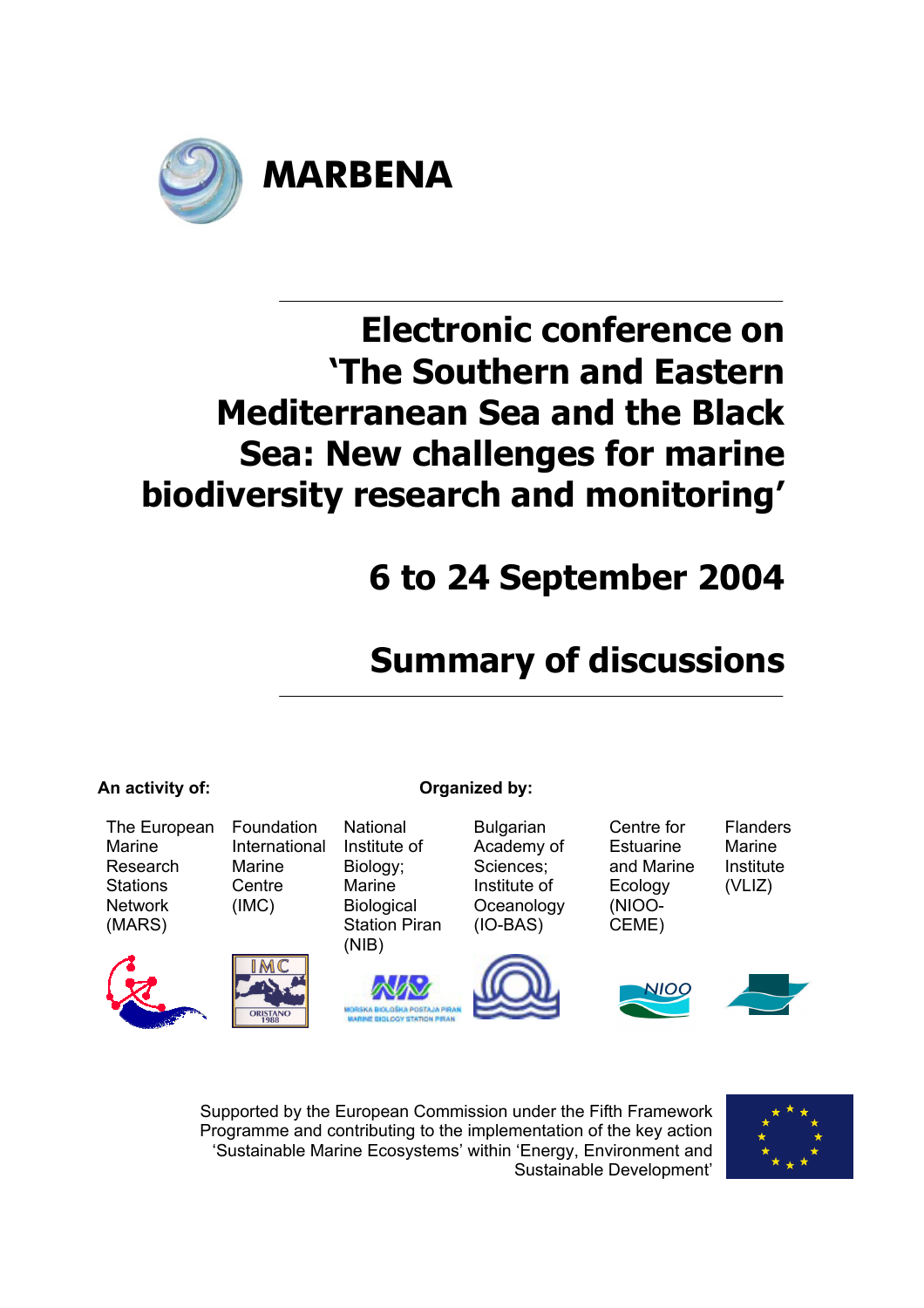#### **Conference organization:**

*Paolo Magni Alenka Malej Snejana Moncheva* Foundation International Marine National Institute of Biology Bulgarian Academy of Centre (IMC)<br>
Marine Biological Station Piran Sciences; Institute of<br>
Fornace 41, SI-6330 Piran Oceanology IT-09072 Torregrande Oristano Slovenia PO Box 152 Italy BG-9000 Varna

Fornace 41, SI-6330 Piran Oceanology

Bulgaria

#### **General co-ordinators:**

*Carlo Heip*, co-ordinator *Herman Hummel* and *Pim van Avesaath*, assistant co-ordinators Centre for Estuarine and Marine Ecology/Netherlands Institute of Ecology (CEME/NIOO), Korringaweg 7, PO Box 140 NL-4400 AC Yerseke, The Netherlands

#### **Website and practical organization:**

*Edward Vanden Berghe, Ward Appeltans, Jan Mees, Francisco Hernandez* and *Daphne Cuvelier*  Flanders Marine Institute (VLIZ) Vismijn, Pakhuizen 45-52 B-8400 Oostende, Belgium

The topics and issues raised in the electronic conference have been presented to the Marbena Workshop in Piran (Slovenia) held on 27 November – 1 December 2004. This volume includes introductions and summaries of discussions. All the discussion points raised during the conference can be reviewed by registering onto http://www.vliz.be/marbena

#### *This publication should be cited as follows:*

Magni, P.; Malej, A.; Moncheva, S.; Vanden Berghe, E.; Appeltans, W.; Cuvelier, D.; van Avesaath, P.H.; Hummel, H.; Heip, C.H.R.; Mees, J., eds (2004). Electronic conference on 'The Southern and Eastern Mediterranean Sea and the Black Sea: New challenges for marine biodiversity research and monitoring' - Summary of discussions, 6 to 24 September, 2004. Flanders Marine Institute (VLIZ): Oostende, Belgium. viii, 108 pp.

Vlaams Instituut voor de Zee (VLIZ) Flanders Marine Institute Vismijn, Pakhuizen 45-52 B-8400 Oostende, Belgium Tel. +32-(0)59-34 21 30 Fax +32-(0)59-34 21 31 E-mail: info@vliz.be http://www.vliz.be

The authors and editors are responsible for the contents of this publication; it does not represent the opinion of the European Community, and the European Community is not responsible for any use that might be made of the information appearing herein.

No part of this volume may be reproduced, stored in a retrieval system or transmitted in any form or by any means, electronic, mechanical, photographic or otherwise, without the prior permission of the original copyright owner.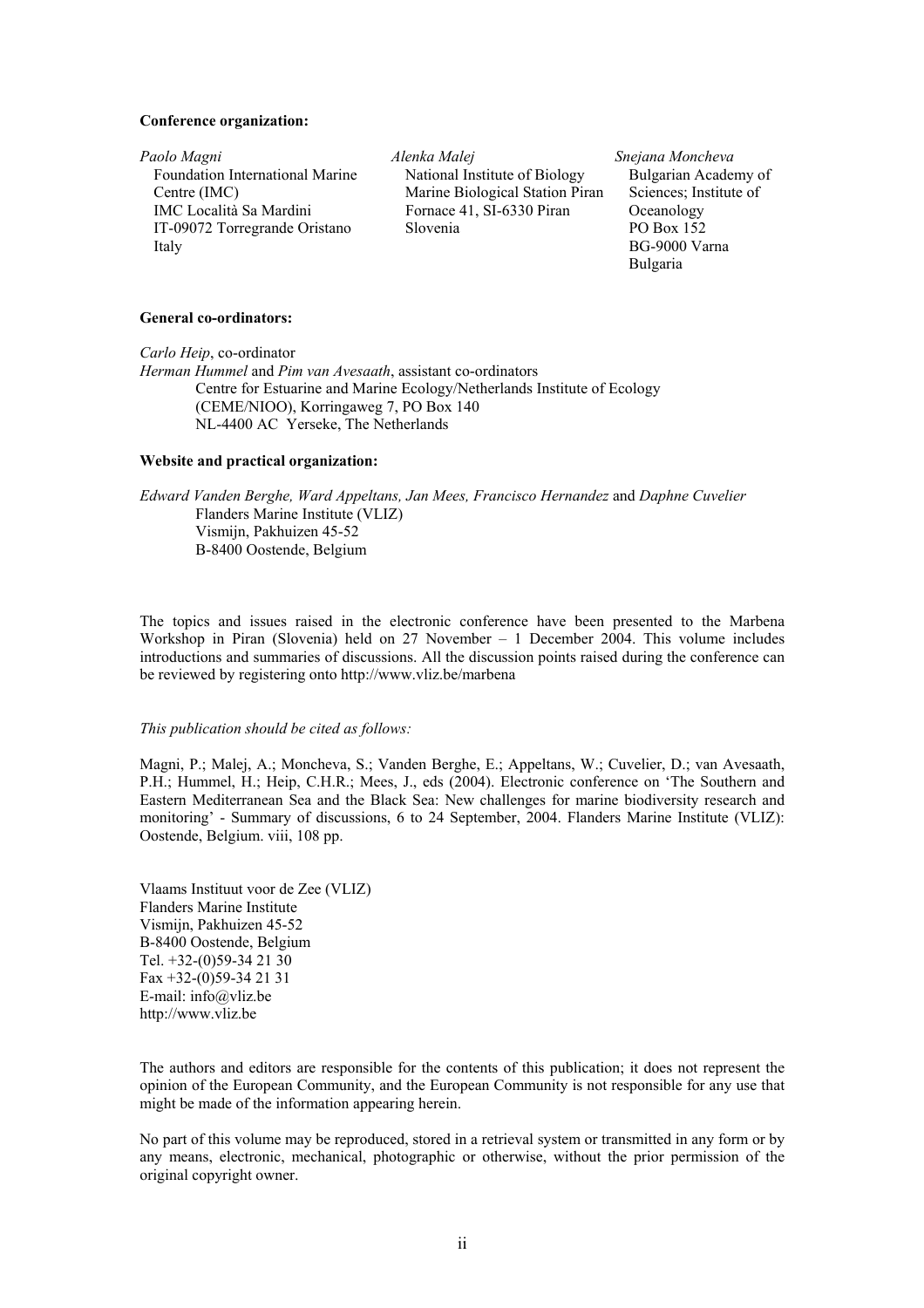Electronic conference on 'The Southern and Eastern Mediterranean Sea and the Black Sea: New challenges for marine biodiversity research and monitoring' - Summary of discussions, 6 to 24 September, 2004

# **Table of contents**

| Introduction to Topic 1.1: The role of top predators (incl. gelatinous organisms) and                                                                                        |
|------------------------------------------------------------------------------------------------------------------------------------------------------------------------------|
| Introduction to Topic 1.2: Monitoring studies on marine biodiversity in the<br>Mediterranean, with special reference to Southern and Eastern countries 9                     |
| Introduction to Topic 1.3: Historical data sets and grey literature: the value of 'real'                                                                                     |
| Introduction to Topic 1.4: New techniques, tools and approaches to study marine                                                                                              |
| Introduction to Topic 1.5: Do we need a revision of our biodiversity research agenda?                                                                                        |
| Introduction to Topic 2.1: Endangered biodiversity and management of marine<br>protected areas, wetlands, lagoons, estuaries and seagrass meadows20                          |
| Introduction to Topic 2.1 part Black Sea: Ecological changes in the Black Sea22                                                                                              |
| Introduction to Topic 2.2: Biodiversity conservation, impact of human activities,                                                                                            |
| Introduction to Topic 2.3: Climate change and exotic/invasive species (including                                                                                             |
| Introduction to Topic 2.3 part Black Sea: Climate change and exotic/invasive species                                                                                         |
| Introduction to Topic 2.4: Environmental variability and biodiversity predictability:                                                                                        |
| Introduction to Topic 2.5: Regional and international cooperation and comparative                                                                                            |
| Introduction to Topic 3.1: From taxonomy to patterns and processes – the problem of<br>"classical taxonomist guild extinction" and the need to advance biodiversity research |
| Introduction to Topic 3.2: Microbiota, deep sea biodiversity and unexploited habitats                                                                                        |
| Introduction to Topic 3.3: In search of pressure-state-response biodiversity indicators                                                                                      |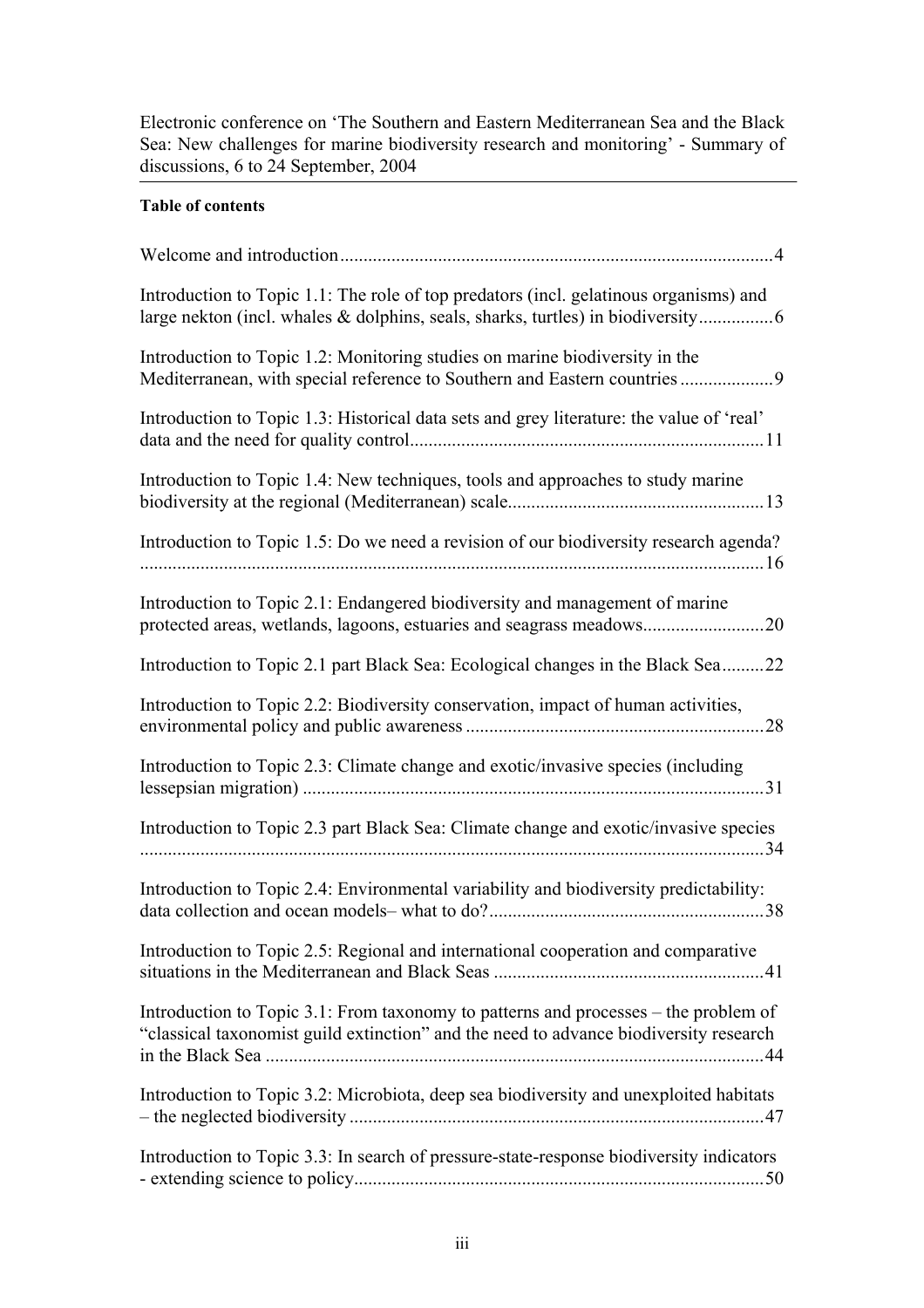| Summary of discussions on Topic 1.1: The role of top predators (incl. gelatinous<br>organisms) and large nekton (incl. whales & dolphins, seals, sharks, turtles) in     |
|--------------------------------------------------------------------------------------------------------------------------------------------------------------------------|
| Summary of discussions on Topic 1.2: Monitoring studies on marine biodiversity in<br>the Mediterranean, with special reference to Eastern and Southern countries  64     |
| Summary of discussions on Topic 1.3: Historical data sets and grey literature: the                                                                                       |
| Summary of discussions on Topic 1.4: New techniques, tools and approaches for the                                                                                        |
| Summary of discussions on Topic 1.5: Do we need a revision of our biodiversity                                                                                           |
| Summary of discussions on Topic 2.1: Endangered biodiversity and management of<br>marine protected areas, wetlands, lagoons, estuaries and seagrass meadows 77           |
| Summary of discussions on Topic 2.2: Biodiversity conservation, impact of human                                                                                          |
| Summary of discussions on Topic 2.3: Climate change and exotic/invasive species                                                                                          |
| Summary of discussions on Topic 2.4: Environmental variability and biodiversity                                                                                          |
| Summary of discussions on Topic 2.5: Regional and international cooperation and                                                                                          |
| Summary of discussions on Topic 3.1: From taxonomy to patterns and processes - the<br>problem of "classical taxonomist guild extinction" and the need to develop advance |
| Summary of discussions on Topic 3.2: Microbiota, deep sea biodiversity and                                                                                               |
| Summary of discussions on Topic 3.3: In search of pressure-state-response                                                                                                |
|                                                                                                                                                                          |
|                                                                                                                                                                          |
|                                                                                                                                                                          |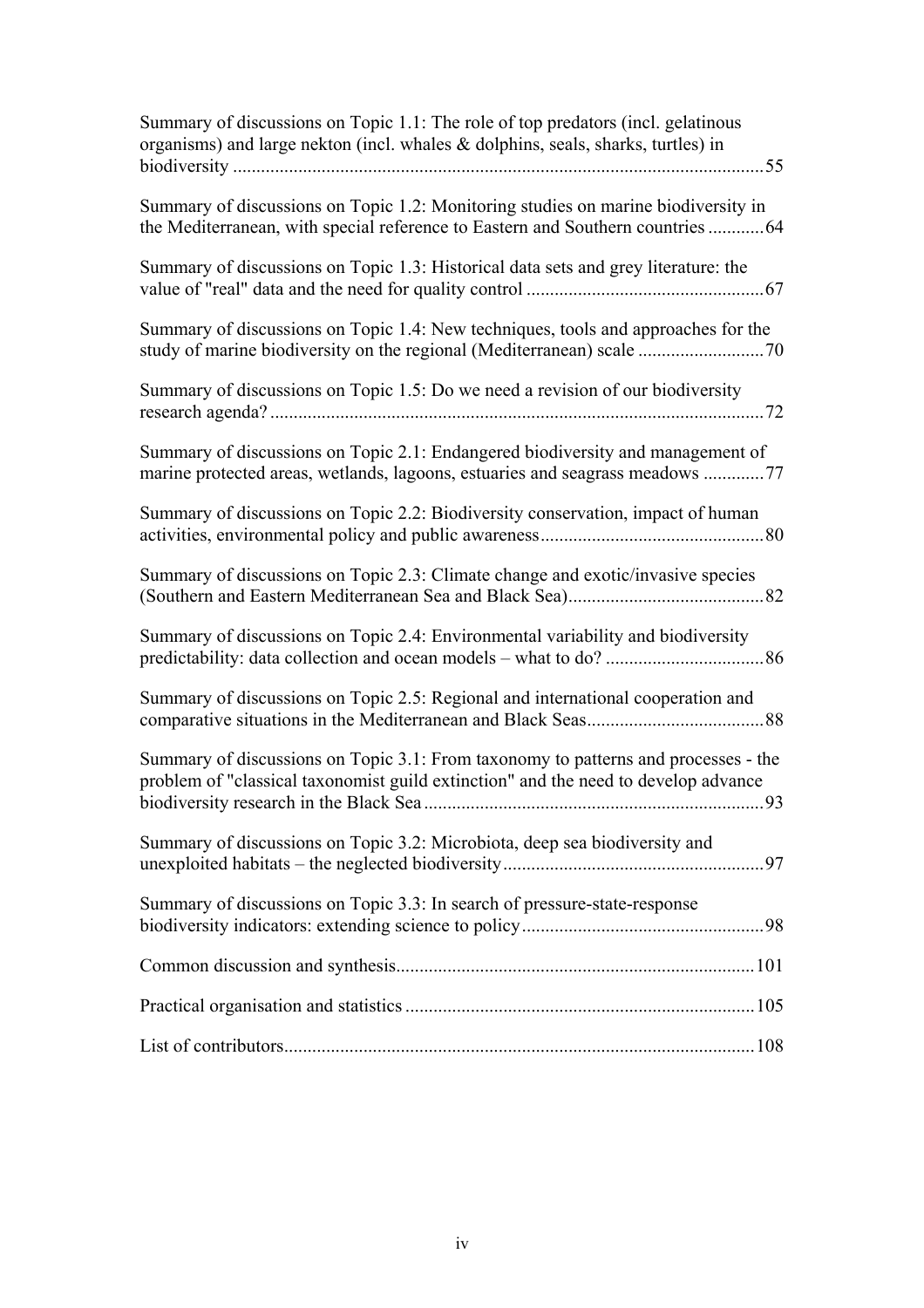**Report of the MARBENA e-conference on 'The Southern and Eastern Mediterranean Sea and the Black Sea: New challenges for marine biodiversity research and monitoring'**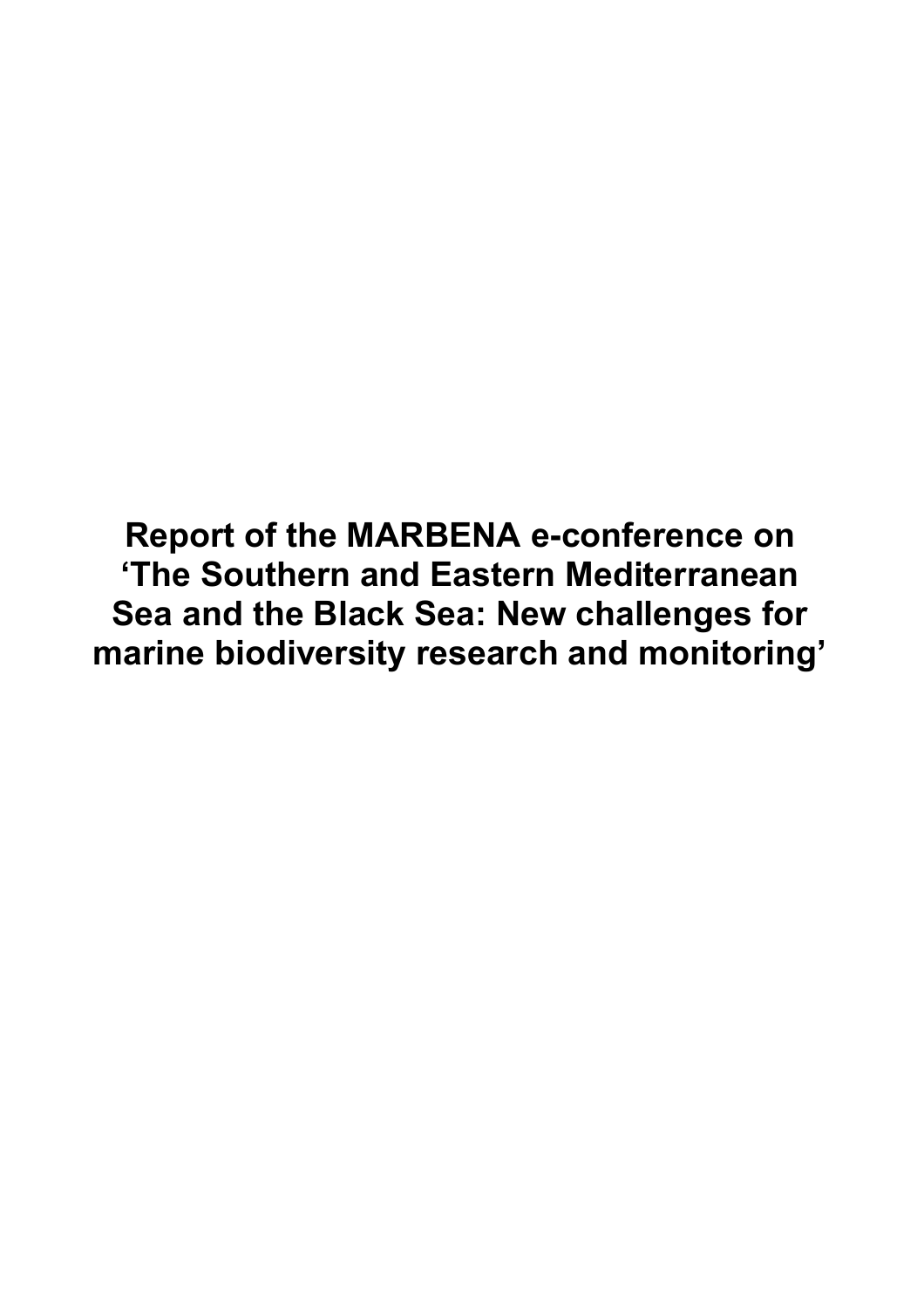# **Conference chairs:**

**Paolo Magni**  Foundation IMC, Italy – (p.magni@imc-it.org)

**Alenka Malej**  National Institute of Biology, Marine Biological Station Piran, Slovenia – (malej@mbss.org)

# **Snejana Moncheva**

Bulgarian Academy of Sciences; Institute of Oceanology, Bulgaria – (snejm@mail.varna.technolink.com)

**Izdihar Ammar**  Tishreen University; High Institute of Marine Research, Syria – (izdi5@scs-net.org)

**Lovrenc Lipej**  National Institute of Biology, Marine Biological Station Piran, Slovenia – (lipej@mbss.org)

## **Conference co-chairs:**

### **Christos Arvanitidis**

Hellenic Centre of Marine Research; Environmental Technology and Management Group, Greece  $-(arvanitalis@imbc.gr)$ 

### **Ferdinando Boero**

Consorzio Nazionale Interuniversitario per le Scienze del Mare; University of Lecce; Dipartimento di Scienze e Tecnologie Biologiche e Ambientali; Laboratory of Zoology and Marine Biology, Italy – (boero@unile.it)

### **Alessandro De Maddalena**

Mediterranean Shark Research Group, Italy – (a-demaddalena@tiscali.it)

#### **Andreas Demetropoulos**

Cyprus Wild Life Society, Cyprus – (andrecws@logos.cy.net)

#### **Jakov Dulcic**

Institute of Oceanography and Fisheries; Laboratory of Ichthyology and Coastal Fishery, Croatia – (dulcic@izor.hr)

#### **Serena Fonda-Umani**

University of Trieste; Marine Biology Laboratory, Italy – (labbioma@univ.trieste.it)

#### **Samir Grimes**

Institut des Sciences de la Mer et de l'Aménagement du Littoral, Algeria – (grimessamir@yahoo.fr)

#### **Marian Gomoiu**

National Institute of Marine Geology and Ecology; Constantza Branch: 304, Romania – (mtg@datanet.ro)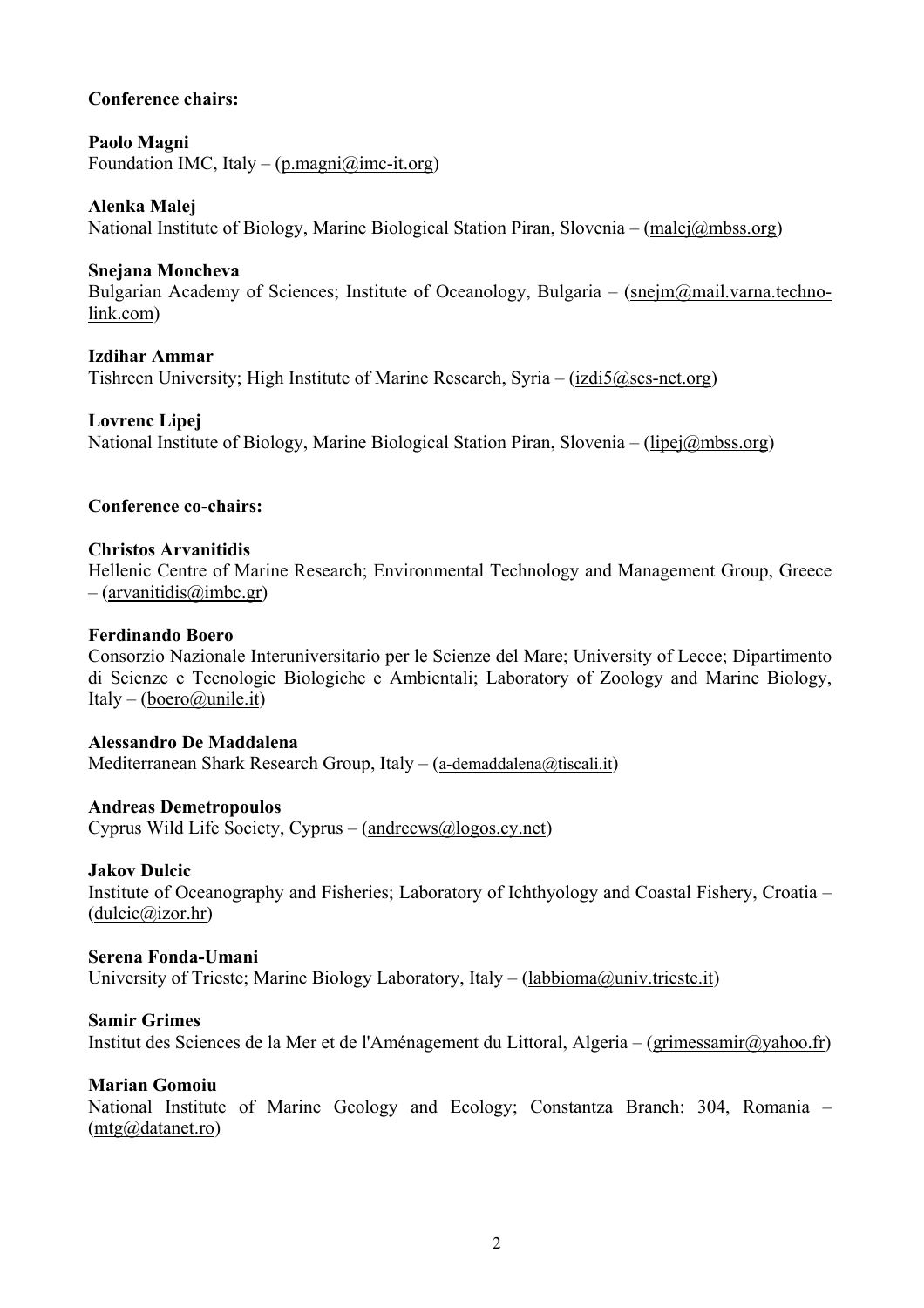## **Ahmet Kideys**

Middle East Technical University; Institute of Marine Sciences, Turkey – (kideys@ims.metu.edu.tr)

# **Luydmila Kamburska**

Bulgarian Academy of Sciences; Institute of Oceanology; Marine Biology and Ecology, Bulgaria – (liydmilk@mail.varna.techno-link.com)

# **Temel Oguz**

Middle East Technical University; Institute of Marine Sciences, Turkey – (oguz@ims.metu.edu.tr)

# **Chedly Rais**

Regional Activity Centre for Specially Protected Areas, Tunesia – (rais.c@planet.tn)

## **Andreja Ramsak**

National Institute of Biology; Marine Biological Station Piran, Slovenia – (andreja.ramsak@nib.si)

# **Tamara Shiganova**

Russian Academy of Sciences; P. P. Shirshov Institute of Oceanology, Russia –  $(\text{shiganov}(\hat{\omega})\text{sio.rssi.ru})$ 

# **Valentina Todorova**

Bulgarian Academy of Sciences; Institute of Oceanology; Marine Biology and Ecology, Bulgaria –  $(vtodorova@io-bas.bg)$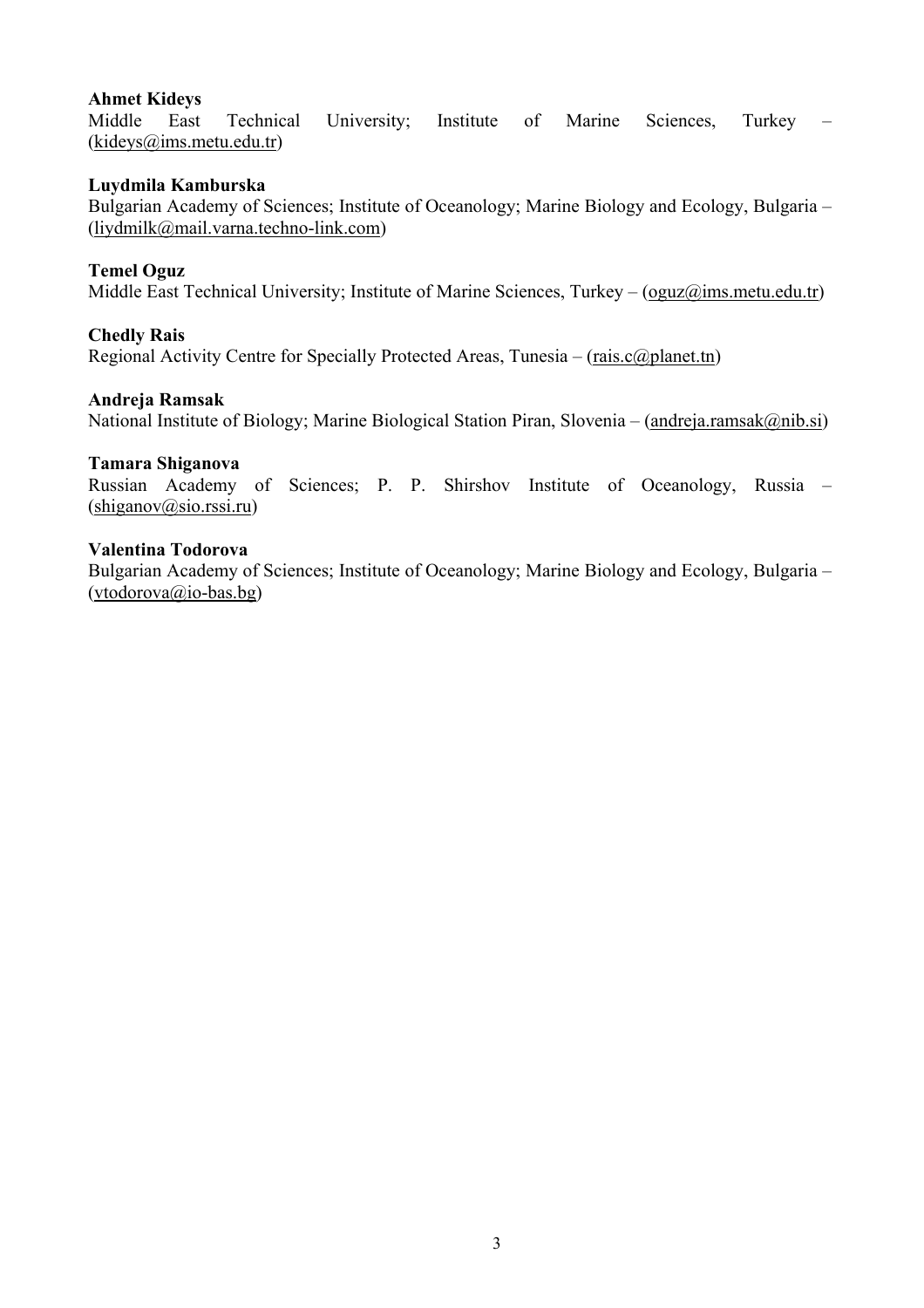# **[\\*](#page-7-0) Welcome and introduction**

# **Carlo HEIP**

Netherlands Institute of Ecology; Centre for Estuarine and Marine Ecology (NIOO-CEME), Corringaweg 7 Postbus 140 NL-4400 AC Yerseke, Netherlands – (c.heip@nioo.knaw.nl)

Dear Friends and Colleagues

This is already the seventh E-conference from MARBENA and a very special one indeed. Whereas previously the electronic conferences were held in preparation of the half yearly meetings of the European Platform for Biodiversity Research and Strategy, this one is in preparation of a workshop that will be held in Slovenia in October. In this workshop we will discuss the possibilities, opportunities and problems of networking marine biodiversity research beyond the borders of the European Union.

The southern and eastern Mediterranean and the Black Sea are biologically extremely interesting and they are of great economic importance to the countries bordering them. Microbes, plants and animals do not respect borders and many problems dealing with their ecology, exploitation and conservation cannot be tackled in a national context. Although the Med and Black Sea form geographical units, the administrative and political situation is very complex and there are many obstacles, political ones and the traditional gap between the north and the south, that are hindering the fruitful cooperation of scientists and other stakeholders in the regions involved.

Organisations such as CIESM and UNEP have played an extremely important role in the Mediterranean area but the link with the European Union has not always been very strong. MARBENA is an infrastructure project from the Fifth Framework Programme of the EU and has as its principal objective to network biodiversity research and infrastructures. From the beginning the participants in the project have made it one of their key objectives to extend this networking to all countries where there is an interest.

MARBENA is not an organisation but a project from and for scientists and its objectives are simple. We believe that marine biodiversity is an important issue and that it is in the common interest of the people and countries in and outside the European Union that it is dealt with in a constructive and effective way. We believe that networks of professional scientists are an important means to reach that goal. Networks need time to be built, but one has to start somewhere. MARBENA can help with that.

Dear Colleagues. It is my sincere hope that MARBENA gets a strong response from you on what you consider important, what you think is the way forward and where we can get around the difficulties. Please let your voice be heard.

Prof. Carlo Heip, General Coordinator

<span id="page-7-0"></span><sup>\*</sup> Please refer to this section as:

Heip, C. (2004). Welcome and introduction. Pp 4 in Magni, P. *et al.* (eds): *Electronic conference on 'The Southern and Eastern Mediterranean Sea and the Black Sea: New challenges for marine biodiversity research and monitoring' - Summary of discussions, 6 to 24 September, 2004.* Flanders Marine Institute: Oostende, Belgium.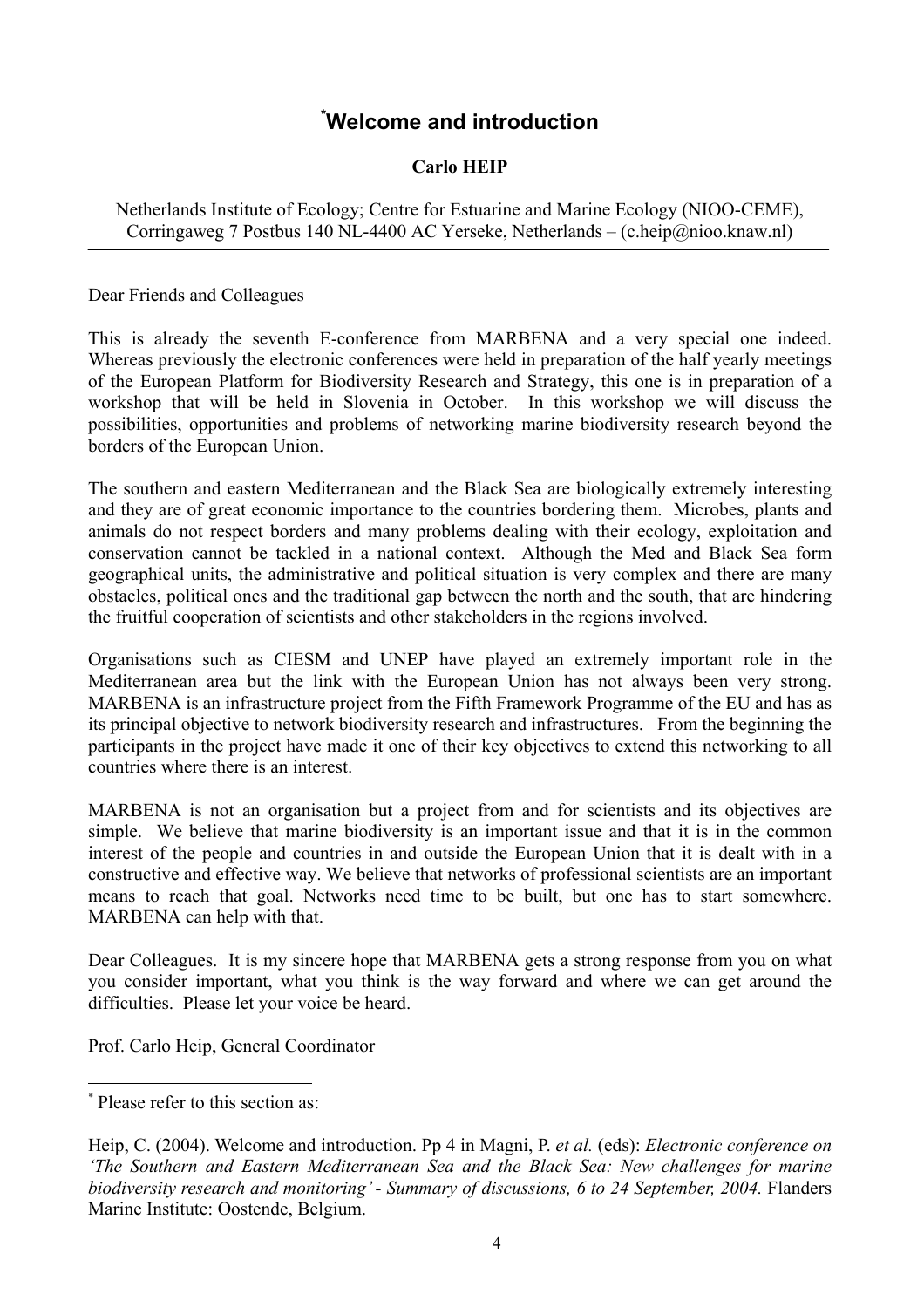**Session 1: Eastern and Southern Mediterranean**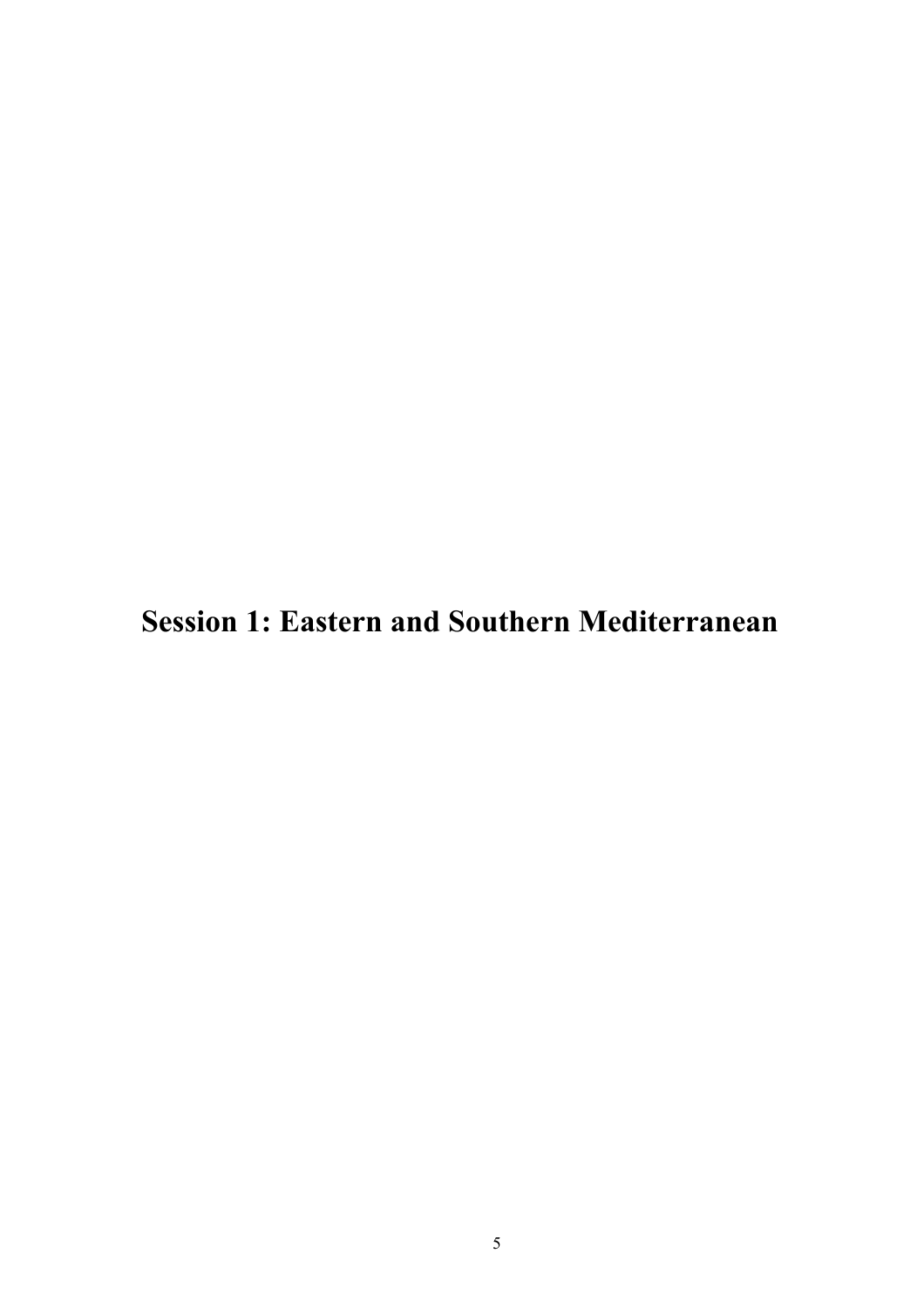# **[\\*](#page-9-0) Introduction to Topic 1.1: The role of top predators (incl. gelatinous organisms) and large nekton (incl. whales & dolphins, seals, sharks, turtles) in biodiversity**

# **Ahmet KIDEYS1 and Alessandro DE MADDALENA2**

<sup>1</sup>Middle East Technical University; Institute of Marine Sciences, Turkey –(kideys@ims.metu.edu.tr) <sup>2</sup> Mediterranean Shark Research Group, Italy – (a-demaddalena@tiscali.it)

Unlike to most other disciplines, in biological sciences, there are only a few scientific "theories" which are not contradicted with variable number of (not necessarily exceptional) cases. This is also valid with "The role of top predators on biodiversity". Even in the case of the impact of the "superpredator" (i.e. the man), we cannot say its role on biodiversity is always negative. It is true that, overall, human accelerated the rate of extinctions (e.g. 100 times for mammals compared to background levels of 0.5 extinctions per 100 years, Barbault et al. 1995), but it increased also biodiversity in many parts of the world with introductions. For example the number of introduced mammals is close to the native ones in Britain. Focusing on our region, the number of introduced species known is quite high (i.e. 146) for the Aegean, Marmara, Black, Azov and Caspian Seas (Zaitsev & Ozturk 2001). In the case of Levantine Sea, this number could be even higher due to the Lessepsian migration since the man opened Suez canal in 1869 causing Indo-Pacific species to settle in the eastern Mediterranean. Fifty-seven fish species alone, denoting about 10% in the entire Mediterranean are Lessepsian migrants here (Golani et al 2002). Some of these species, such as the lizardfish *Saurida undosquamis* are now often dominant in trawl catches providing a good income to the fishery sector. Based on the increased number of species diversity (as well as economical income), CAN WE SUGGEST THAT THE "SUPER-PREDATOR, MAN" IS INCREASING THE BIODIVERSITY (and economical income) IN THE EASTERN MEDITERRANEAN ?

Regarding the effect of removal of native predators from the trophic network, there could be two options which are both observed in nature. In certain ecosystems particularly for those with high biodiversity, the removal of predator may not have any apparent effect (i.e. redundancy hypothesis). However, in many cases removal of predation will decrease the bioversity (note that there is no case of predator removal increasing the biodiversity!). With the pioneering study of Paine (1969) in the intertidal shores of the northwestern America, the role of predation in maintaining the biodiversity is clearly understood, at least for some marine ecosystems. Paine removed the starfish (the top-predator) from the system and observed that the number of prey species collapsed from 15 to eight, and a single species, a mussel, covered almost all the experimental site. The starfish was thus a "keystone species" for this ecosystem. Unfortunately, similar studies are lacking with respect to gelatinous organisms and large nekton in the world seas.

<span id="page-9-0"></span><sup>\*</sup> Please refer to this section as:

Kideys, A.; De Maddalena, A. (2004). Introduction to Topic 1.1: The role of top predators (incl. gelatinous organisms) and large nekton (incl. whales & dolphins, seals, sharks, turtles) in biodiversity. Pp 6-8 in Magni, P. *et al.* (eds): Electronic conference on 'The Southern and Eastern Mediterranean Sea and the Black Sea: New challenges for marine biodiversity research and monitoring' - Summary of discussions, 6 to 24 September, 2004. Flanders Marine Institute: Oostende, Belgium.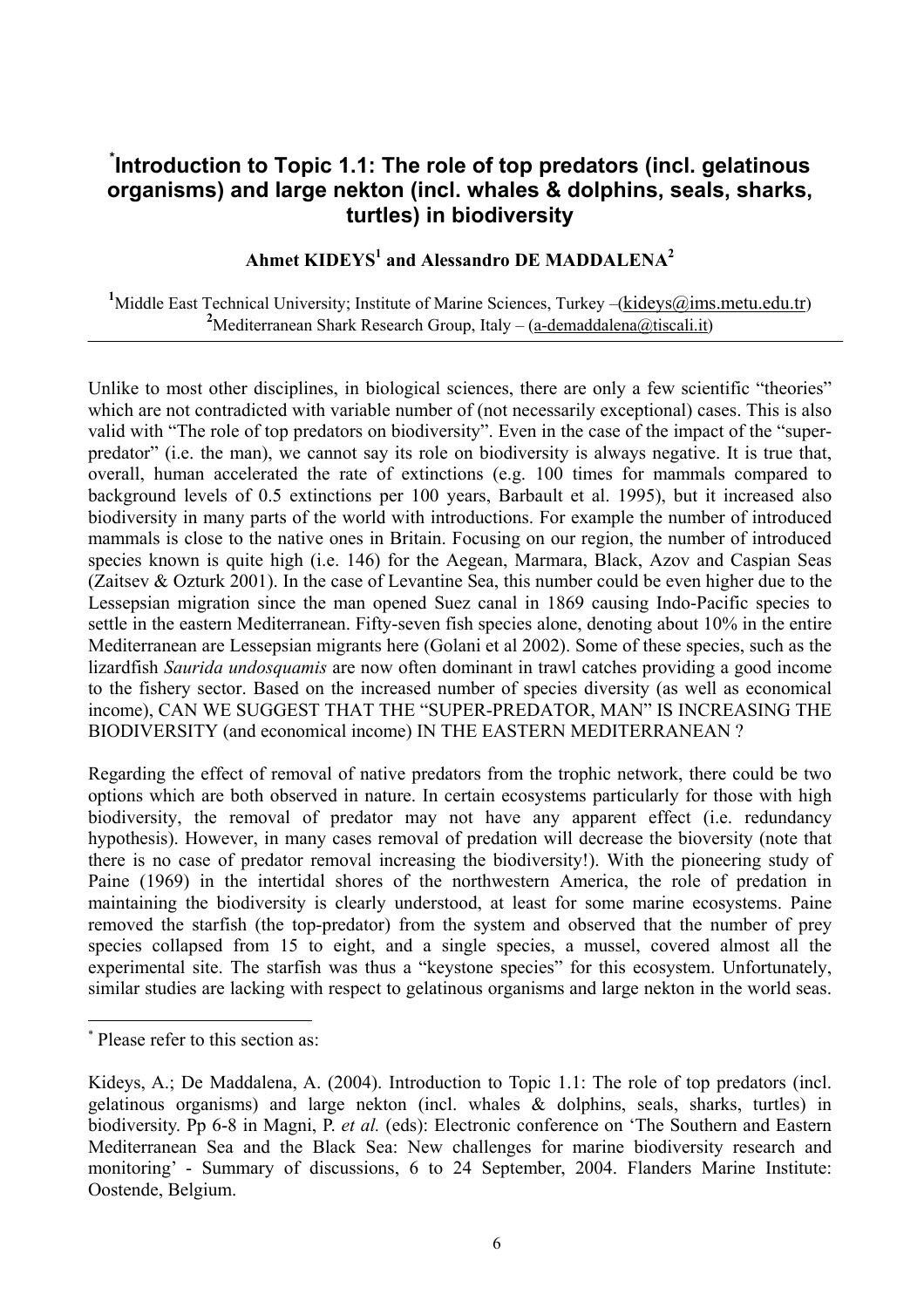So we cannot clearly validate the importance of these top predators on the ecosystems of the eastern Mediterranean. Until now, no study looked at the problem of, for example overexploitation of mammals and sharks, with respect to its cascading biodiversity effects along the trophic levels. Here is a targeted question: DO WE EVEN KNOW WHICH METHODS TO USE TO UNDERSTAND THE ROLE OF THESE TOP PREDATORS ON BIODIVERSITY? For example, could a comparison of long term data on whale and dolphin landings (which was particularly low during the Second World War) with respective species diversity data (if present) from different ecosystems in the eastern Mediterranean give us the first evidences on this problem? What about the role of the Monk Seal on biodiversity which disappeared from the Black Sea entirely by the 1980s and only several tens left in the Levantine today? Based on studies of model communities, Pimm (1986) suggests that species-rich communities are more sensitive to the loss of top predators. Does this mean, the Aegean Sea, being one of the highest diversity in the eastern Mediterranean basin, has been effected worst (for biodiversity) from the continual decrease numbers of top predators from the ecosystem, say compared to the Black Sea?

Among the top predators, while cetaceans and sea turtles are protected and the bony fish fishery is partially regulated in the Mediterranean. Very few countries (Italy, Malta) have specific (but not strictly obeyed!) laws for shark protection, and the species protected by these laws are only the white shark (*Carcharodon carcharias*) and the basking shark (*Cetorhinus maximus*). We should stress that protection only from targeted fishery does not mean a real protection and therefore due to other reasons (habitat loss, pollution, bycatch etc), the population size of all these large nekton are decreasing. Once upon a time, due to natural mortality, the carcase of these large animals were the food of several bacteria (some of which are sulphur-reducing chemosynthetic) and animals on the sea bottom. Now, we could only speculate about this biota that their species diversity must have been affected badly.

The role of introduced top predators on biodiversity is also subject of debate. Pimm (1986) suggests that species-rich communities are more resistant to invasions and hence invasive predators may not have apparent functional role on ecosystem dynamics. Barbault (1995) extrapolates Pimm's findings suggesting temperate biomes (with lower species richness) should be more susceptible to invasions. The ctenophore invasions occurred in the eastern Mediterranean and the Caspian Sea provides us extremely valuable information to produce theoretical generalisations on the ongoing debate. As it is known, the ctenophore *Mnemiopsis leidyi* was transported via ballast waters from the northwestern Atlantic to the Black Sea where caused an unprecedented havoc in the pelagic ecosystem causing a dramatic decrease in fish catches and hence fishery economy (for a summary see Kideys 2002 - #18 at http://www.ims.metu.edu.tr/cv/kideys/Publ.htm#rij). During its peak periods of development, several zooplankton species noted to be either very low in abundance or even disappeared (Kideys 2000). For example there were 11 common copepod species in the Sevastopol Bay in 1976 but only six during 1990. Although pollution (as well as eutrophication) was blamed for the disappearances, *M. leidyi* might have also a contribution in this event. After this ctenophore accidentally transported to the Caspian in late 1990s, its adverse impact on the biodiversity in this new environment was a clear-cut case: intense monitoring data (unpublished data of A.E. Kideys, R. Abolghaseem and S. Bagheri) revealed that during 2000 and 2001, a mere of four species belonging to copepods and cladocerans occurred in the samples compared to a total of 29 taxa in previous years! Its effect on benthic biodiversity is also unprecedented (Hashimian, unpublished data). Based on some other components too, it appears that the Caspian Sea is even much worst affected than the Black Sea. So, in this case there seems a good correlation with the species-richness and impact of the invasive top predator. The biodiversity is lower in the Caspian (542 free-living metazoan spp) compared to the Black Sea (1729 spp). Although *M leidyi* was also transported to the Levantine and the Aegean Sea, no adverse effect was observed in these areas with higher species richness. Based on the eastern Mediterranean experience, however, we can suggest a new generalisation: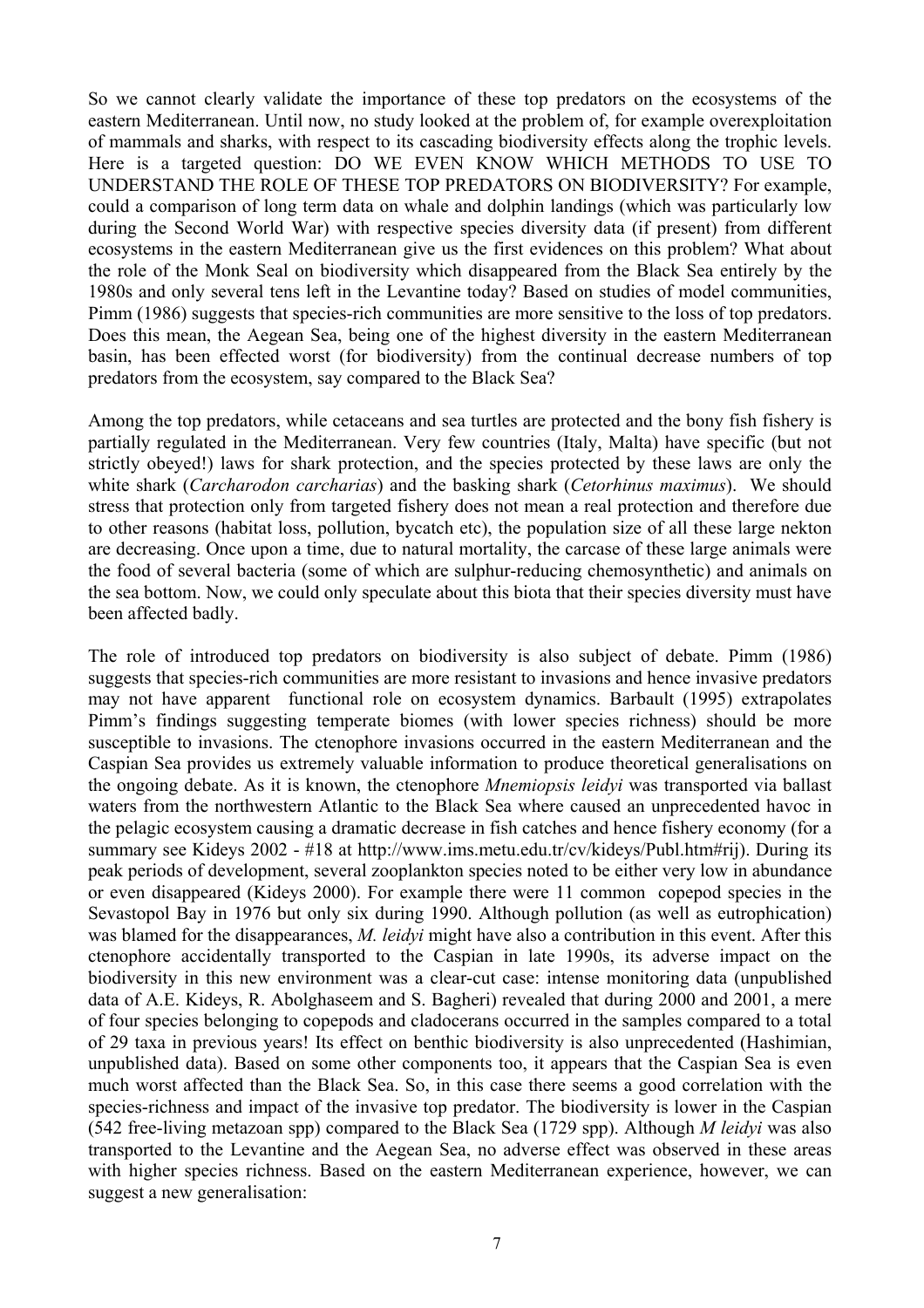ANOTHER MOST IMPORTANT FACTOR ABOUT THE SENSITIVITY TO INVASIVES, MUST BE THE IMMUNITY OF A SYSTEM. THE MORE IT IS EXPOSED TO THE INVADER (OR INVADER-LIKE), THE MORE THE SYSTEM GAINES IMMUNITY (Any opposition?). With respect to Caspian, it has no connection to world oceans and hence no immunity to several marine species withstanding low salinity (14%o) which could be transported only by man.

We would like to finish our discussion with the controversial subject of biocontrol. After *M. leidyi* another ctenophore, *Beroe ovata* accidentally transported to the Black Sea, apparently from the northwest Atlantic (Bayha 2004). The impact of this predatory ctenophore (feeding on *M. leidyi*) has been very positive for the Black Sea ecosystem (see Kideys 2002 as given above). Several copepod species disappeared are now again present in the samples, higher biomass of zooplankton, higher pelagic fish catches, etc. *B. ovata* exclusively feeds on ctenophores (the only other ctenophore species in the Black Sea is the *Pleurobrachia rhodopis* which is more restricted to deeper waters). In the Caspian there are no other ctenophores except *M. leidyi*. We tested *B. ovata* if it would feed on some other potential organisms which was not the case. Our results show that *B. ovata* could be an ecosystem-saving agent in the Caspian Sea (Kideys et al. 2004) for fishery but more importantly for its valuable biodiversity (most of which are endemics) which is at risk. Based on our several years of laboratory experiments, natural experiment results from the Black Sea and huge literature information, we see further risk to the Caspian ecosystem extremely low (in the world there is no action carrying zero risk!). Biocontrol, including use of alien species, is a method used extensively in agriculture, but so far no successful (or unsuccessful) example exists for the marine environment. There are several bad experiences with introduction of new species to aquatic environments, making many scientists not only sceptical but against any such action. So far hundreds species intentionally introduced to these ecosystems, and in no case, scientific background was, as well established as in *B. ovata*. We cannot say there is zero risk from *B. ovata*, but we can say that the native biodiversity (most of which are endemics) will greatly benefit from such introduction. Our scientific ethics necessitates such action to save biodiversity (as well as economical problems of the fishery sector). We believe that scientists should not always be observant, but actively guide the managers responsible for action. AT DELAYED OR NO ACTION, IF SOME ENDEMIC COPEPODS OR CLADOCERANS ARE BEING LOST FOREVER FROM THE ECOSYSTEM, WHO SHOULD WE BLAME FOR?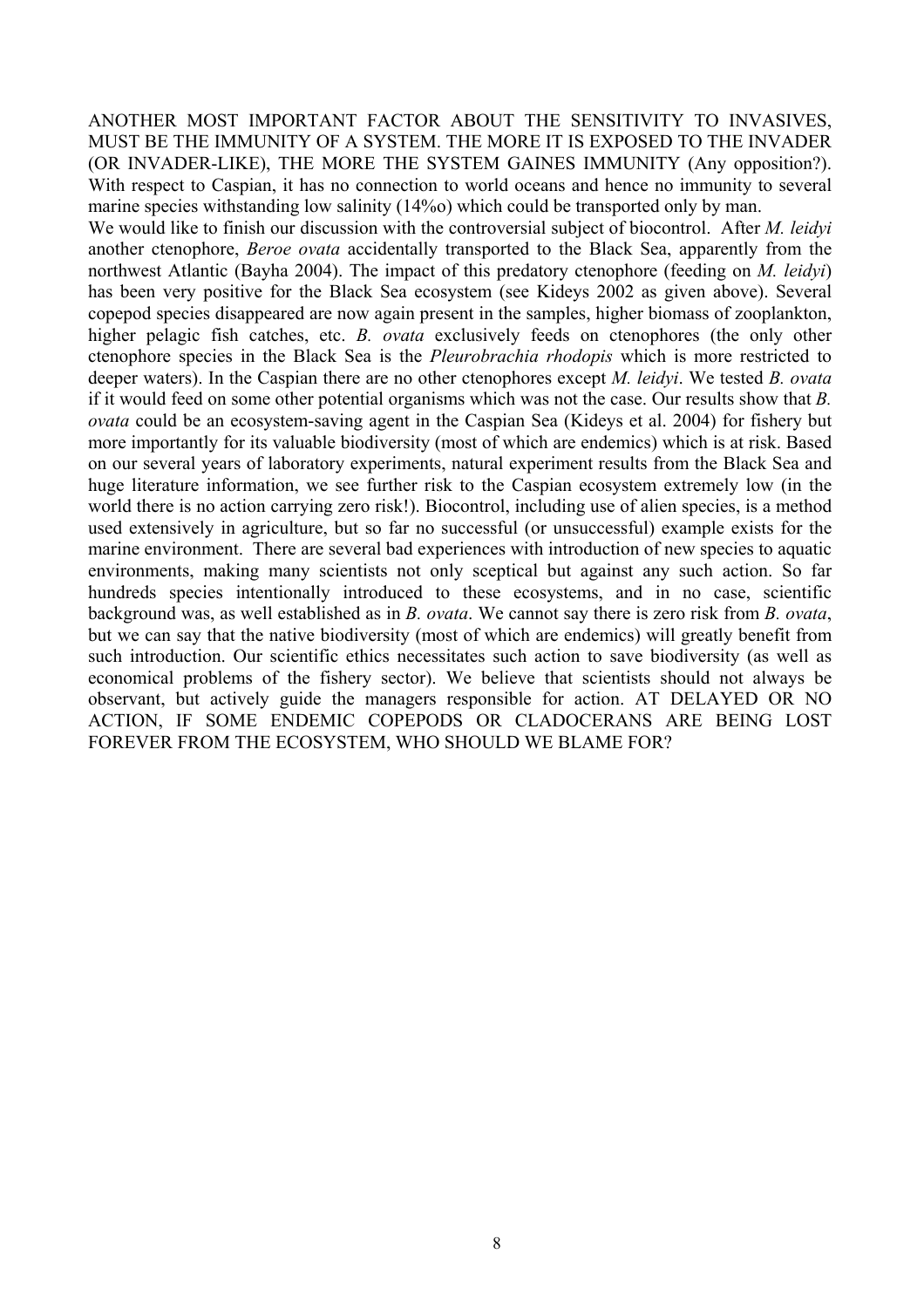# **[\\*](#page-12-0) Introduction to Topic 1.2: Monitoring studies on marine biodiversity in the Mediterranean, with special reference to Southern and Eastern countries**

# **Chedly RAIS**

# Regional Activity Centre for Specially Protected Areas, Tunesia – (rais.c@planet.tn)

In a general way one can say that marine biodiversity in the Mediterranean has never been well studied and in several domains data are lacking. Obviously the situation is different in each country and in function of the available means in each of the countries and this for what the standard for the equipment is concerned as for the financial resources and the competences. This situation, being a large handicap for preservation programmes and sustainable management of living marine resources is rather explicit for the southern and eastern Mediterranean.

In countries were fishery has national economic importance, the species with importance to the fishery industry have been studied in terms of biology and stocks. Often these studies are monospecific and do not integrate ecological dimension and species interaction with its ecosystem. To convince decision makers in the southern and eastern countries of the Mediterranean to attach more importance to programmes studying and following up marine biodiversity, it is necessary to explain the necessity and importance of these programmes. There is, of course, the scientific interest, but this is largely insufficient to convince decision makers. These last one have to counter the social and economical development interests of their country and therefore do not attach any importance to follow-up programmes on marine biodiversity except when they can be convinced that these programmes can contribute to the countries development. The participants to this conference are invited to argument on this subject preferably supported by examples showing how follow-up on biodiversity can contribute to the economical and social development and its sustainability.

The lack of financial and human means is not the only reason why we have gaps in study and follow-up on marine biodiversity on the level of southern and eastern countries of the Mediterranean. The lack of exchange and coordination between scientists is another factor often cited amongst the handicaps for the development of coordination in study and follow-up programmes on marine biodiversity in our region. It is true that the political context in the southern and eastern Mediterranean, characterised by conflicts and crises between certain countries is of no help to get a system of collaboration and coordination for the study of marine biodiversity installed. Some international organisations (CIESM, PAM, FAO, IUCN, ACCOBAMS, WWF) managed to install joint programs with the collaboration of several countries but these initiatives are limited and do not assure sufficient coordination and collaboration. Moreover, thanks to European programs it has been possible to launch several research and follow-up programs on marine biodiversity in the Mediterranean conducted with the participation of scientist from several countries in the region. Nevertheless opportunities for collaboration and exchange between specialists on Mediterranean marine biodiversity are rare and occasional. In the Mediterranean

<span id="page-12-0"></span><sup>\*</sup> Please refer to this section as:

Rais, C. (2004). Introduction to Topic 1.2: Monitoring studies on marine biodiversity in the Mediterranean, with special reference to Southern and Eastern countries. Pp 9-10 in Magni, P. *et al.* (eds): Electronic conference on 'The Southern and Eastern Mediterranean Sea and the Black Sea: New challenges for marine biodiversity research and monitoring' - Summary of discussions, 6 to 24 September, 2004. Flanders Marine Institute: Oostende, Belgium.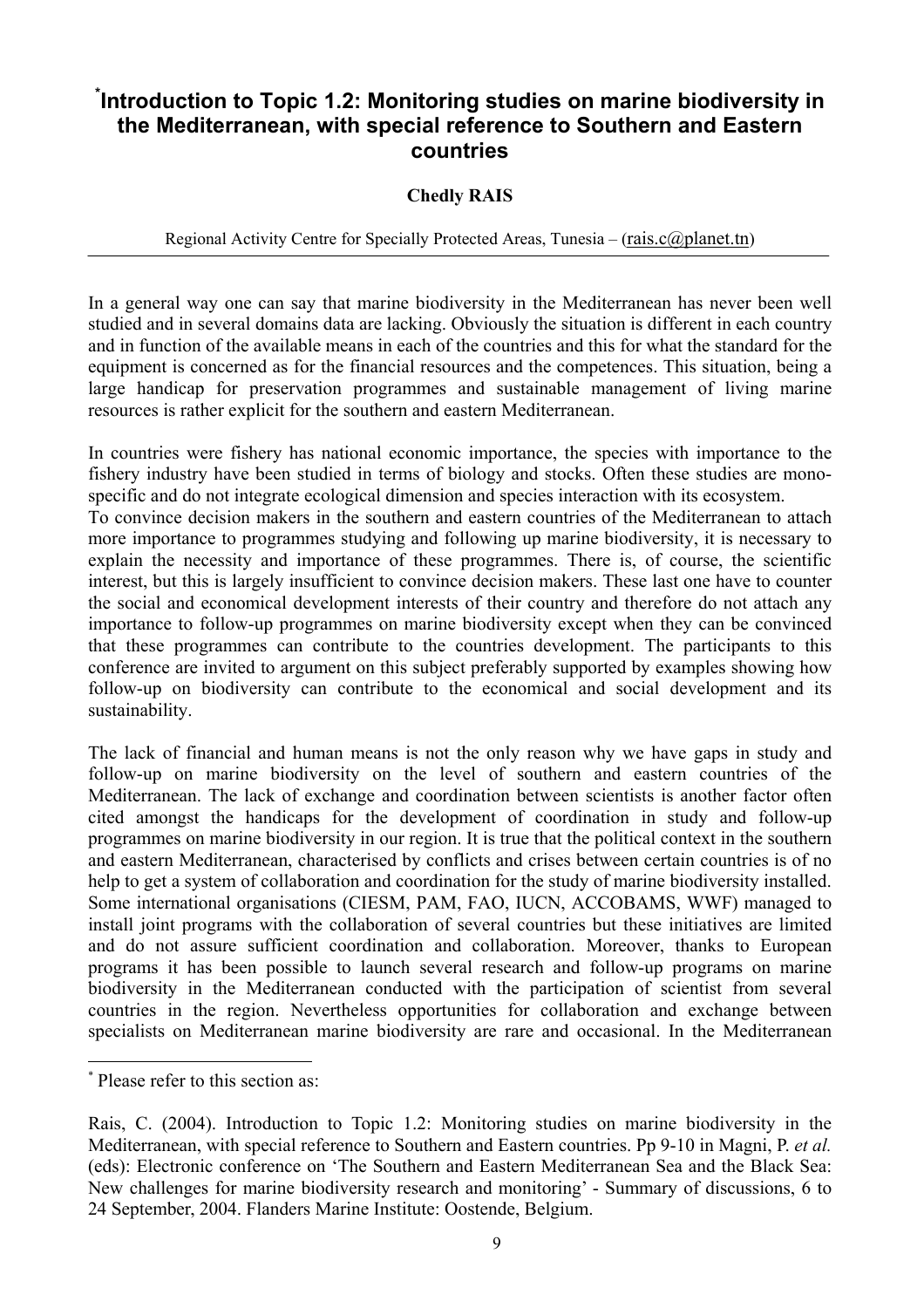there is an urgent need to install mechanisms in order to assure more exchange and especially more coordination for what the study of marine biodiversity is concerned. There is no need to create new structures or organisations but only to be able to rely on the existing organisations. The question is: which types of mechanisms do we need (thematic networks, regional study programmes, etc.)? At several occasions the question of standardisation of methods for study and follow-up of marine biodiversity has arisen. In other domains such as supervision of pollution, it has been necessary to standardise sampling and analysing methods in order to be able to compare the results of the different laboratories participating in PAM's surveillance programme MEDPOL.

- Is it necessary, see desired to standardise study of follow-up methods on marine biodiversity in the Mediterranean?
- Do we need to standardise sampling methods, return of results (cartography, etc.)?

One of the most difficult points in treating matters such as study and follow-up of marine biodiversity is the one of setting priorities. Several scientists are of the opinion that it is not necessary to determine priorities and that some themes are no more important than others. At the same time, we unfortunately have to accept that due to a lack of means it is impossible to treat all themes. Therefore, it would be wise to concentrate on certain priorities rather than disperse the available means. Do we need to give way to the study of marine biodiversity in the southern and eastern Mediterranean? This aspect is worthwhile being discussed by the participants of the conference who are invited to express their points of view on this subject and to propose themes that, in their eyes, are priorities.

Next to the priority question it is worthwhile to question the feasibility: technical, financial and organisational feasibility. For example, this is the case for deep sea ecosystems or pelagic zones situated far off-shore. None of the southern and eastern Mediterranean countries have developed, to a certain extent, a programme to study biodiversity in zones reaching further than its national jurisdiction borders. A recent, nearly finalised, study by IUCN and WWF takes stock of the biodiversity in the deep ecosystems of the Mediterranean and maps the lack of information for several of these habitats. But the study and monitoring of biodiversity in the deep Mediterranean zones and in areas far from the coast is not within the range of all countries in the region, not in financial means nor regarding the available competences. Taking into account these difficulties and the specific legal status of the high sea areas wouldn't it be wise to consider biodiversity studies and monitoring in the framework of common regional or sub-regional programs, with the participation of scientists from all concerning countries?

One needs to stress that several other themes benefit when being studied in the framework of regional and/or sub-regional programs. This is the case for example for the exotic species. Indeed the invasion of non-native species in the Mediterranean is an expanding phenomenon especially in the eastern part of the Mediterranean. This theme, which will be thoroughly discussed in session 2 of this conference, has taken such proportions that it is now mandatory to be undertaken in a coordinated way between scientists from the different countries in the region. A solution to another problem: the lack of taxonomists, can only be found in the framework of a common program between several countries in the region. It is now clear that the taxonomist of the marine environment is a "species threatened with extinction" in the Mediterranean countries. But taxonomy is an indispensable tool to conduct programs for the study and monitoring of marine biodiversity. Taxonomy is also such a ramified science that countries even cannot hope to have specialists in all domains. Again, the only way to fill this enormous gap is to treat it in a framework programme coordinated between several countries.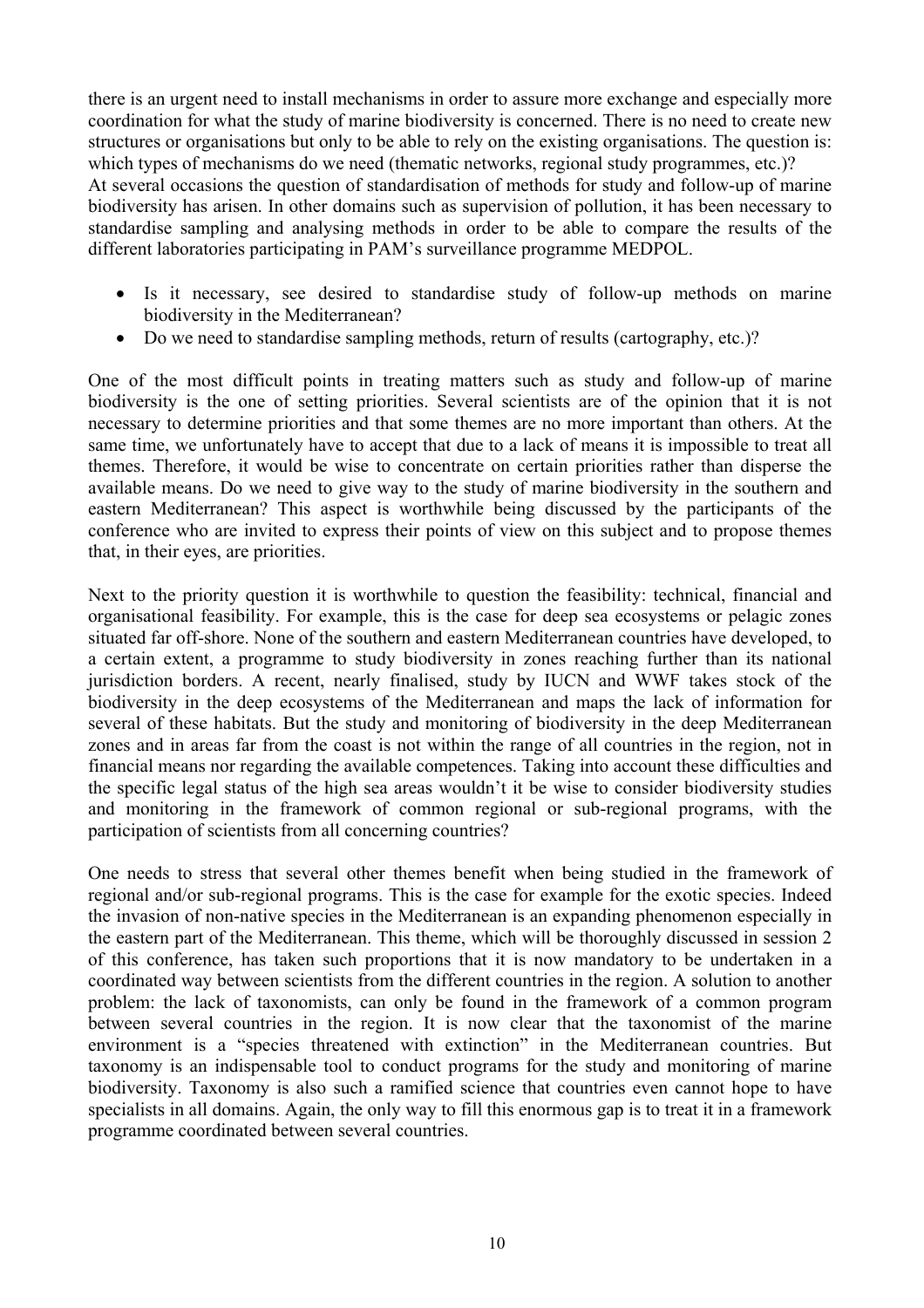# **[\\*](#page-14-0) Introduction to Topic 1.3: Historical data sets and grey literature: the value of 'real' data and the need for quality control**

**Samir GRIMES<sup>1</sup> , Izdihar AMMAR2 & Paolo MAGNI3**

<sup>1</sup>Institut des Sciences de la Mer et de l'Aménagement du Littoral, Algeria – (grimessamir@yahoo.fr) <sup>2</sup>Tishreen University; High Institute of Marine Research, Syria – (izdi5@scs-net.org) <sup>3</sup> Foundation IMC – International Marine Centre, Italy –  $(p \cdot \text{magni@ime-it.org})$ 

The importance of having chronological data series at hand does not need to be demonstrated. This aspect of biodiversity knowledge is a key element in the plans for ecological surveys and is even more relevant to every prospective study on the evolution of medium- and long-term trends in marine population and community structures and consequently for the quality of the environment. Good management of the coastal marine area and its living resources largely depends on the quality of the data and the available knowledge.

The findings from studies and research conducted between 1950 and 2000 has allowed a better understanding of the organisation of so called "stable" populations. This issue seems to be even more sensitive for certain countries in the eastern Mediterranean basin (*e.g.* Syria) which, unfortunately, started very late to investigate and study marine biodiversity along their coasts. On the other hand, in Syria, great efforts are now exerted to monitor and assess the actual state of marine communities and to detect the impacts of human activities on the marine environment. Documentation and exploitation of these "accumulated" results is desired and necessary. Most of these results are hidden at the regional level, since the authors use the Arabic language in their publications, while there is the need and priority to publish them in English. Furthermore, cooperation between the specialists is required to put in place a larger data-base. It is also important to maintain periodicity in documenting these data in order to have a more accurate perspective on the new impacts of man on the environment due to new activities and the use of a wider variety of products for agricultural exploitations. This information is even more valuable for the southern and eastern Mediterranean countries which often lack sufficient control and supervision over marine and coastal activities. Regional planning would be a good moving force to update the marine and coastal data. All MEDSTAT, MEDAR-MEDATLAS initiatives, as well as databases and GIS systems that were introduced, should be rethought with regards to this approach.

The availability of long-term data on an important coast implies that the required competences, exploration means, data sampling and treatments are at one's disposal, but this is not always the case. To this end, the institutional framework needs to be adapted together with a clear and voluntarist ecological policy with planned actions and priorities.

To make the environmental planning in the Mediterranean successful, it firstly has to be integrated in a regional development plan, encouraging and aiming for the highest level of integration in existing surveillance networks. Secondly, it needs to systematically promote sub-regional

<span id="page-14-0"></span><sup>\*</sup> Please refer to this section as:

Grimes, S.; Ammar, I.; Magni, P. (2004). Introduction to Topic 1.3: Historical data sets and grey literature: the value of 'real' data and the need for quality control. Pp 11-12 in Magni, P. *et al.* (eds): Electronic conference on 'The Southern and Eastern Mediterranean Sea and the Black Sea: New challenges for marine biodiversity research and monitoring' - Summary of discussions, 6 to 24 September, 2004. Flanders Marine Institute: Oostende, Belgium.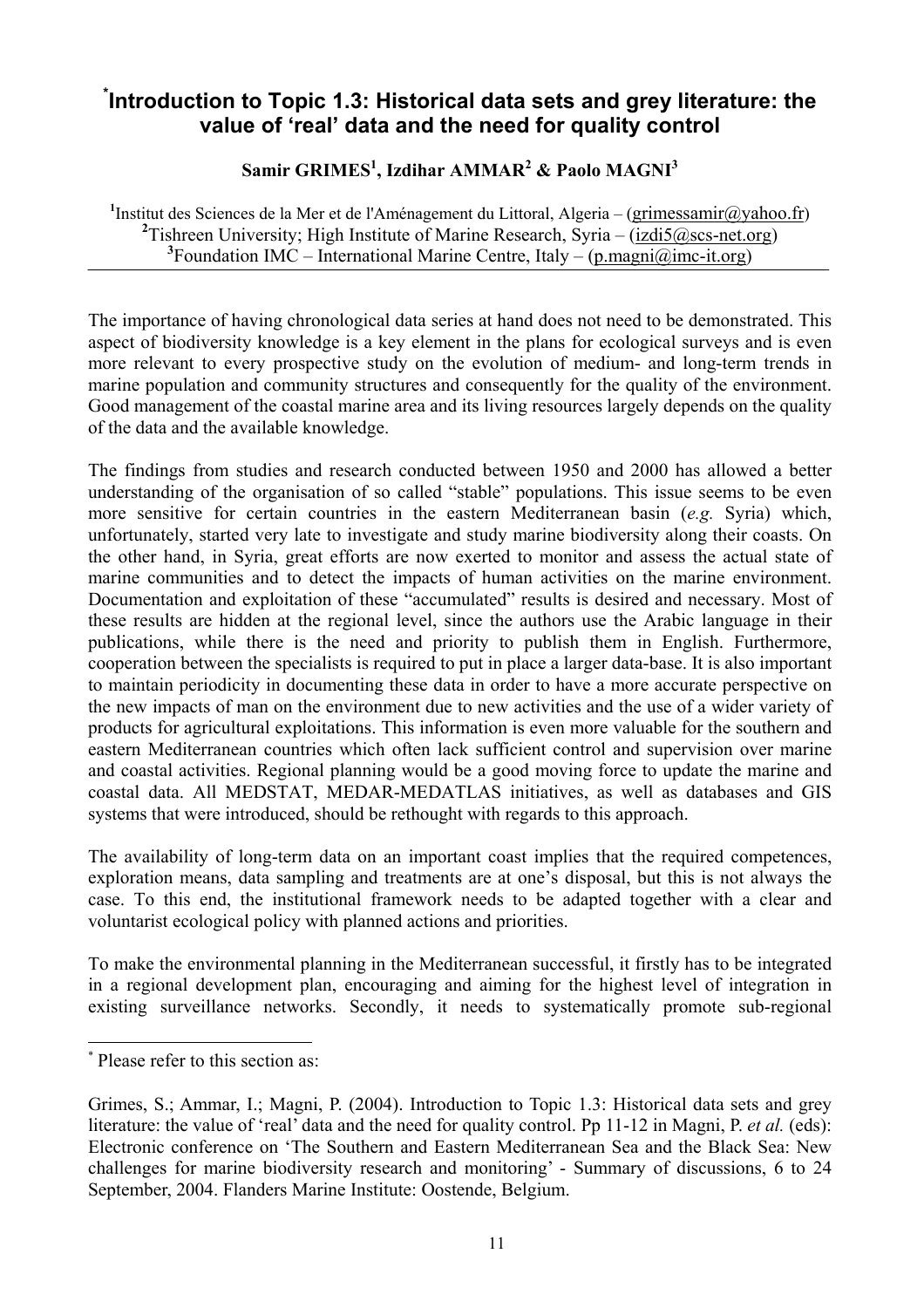initiatives and introduce small networks in order to create a standardising methodology and approach. Networks related to *Posidonia oceanica* seagrass meadows, marine phanerogams, macrozoobenthic bio-indicators of soft bottom sediments, invasive species and toxic algae, ballast waters and bio-accumulation would benefit enormously from extension to the southern and eastern Mediterranean. At the moment, the search for means and financing necessary for this integration would become a priority.

Assurance of sustainability of surveillance plans would guarantee the chronological data required to control environmental quality. In this respect, new coordinating mechanisms aiming to reach the requested objectives in environmental performance in general, and in the coastal marine domain in particular, need to be invented. This progress will have the advantage of regaining control on critical processes, which produce a rapid degradation of the Mediterranean coastal marine ecosystems.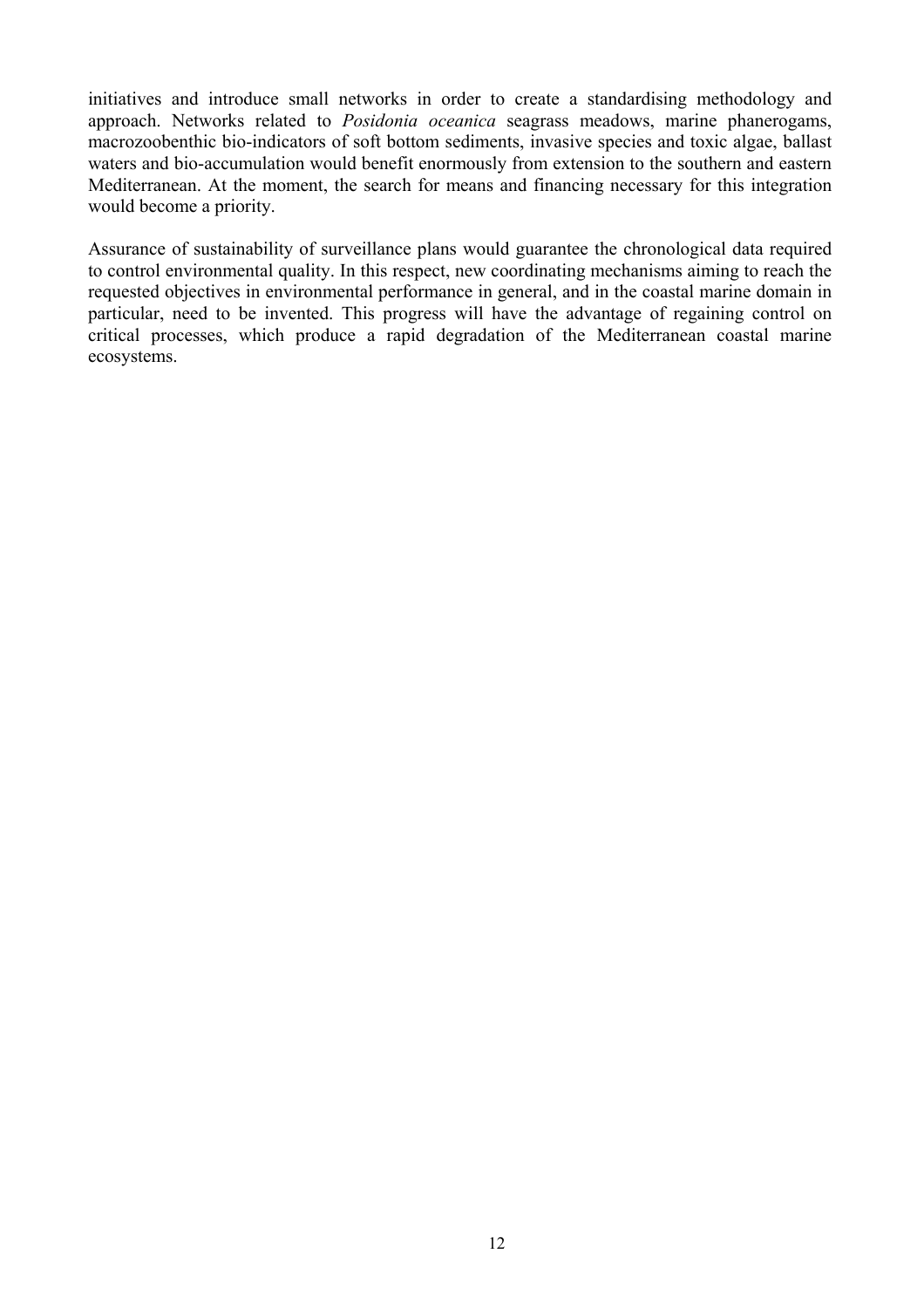# **\* [I](#page-16-0)ntroduction to Topic 1.4: New techniques, tools and approaches to study marine biodiversity at the regional (Mediterranean) scale**

**Lovrenc LIPEJ & Andreja RAMŠAK** 

National Institute of Biology, Marine Biological Station Piran, Slovenia – (lipej@mbss.org) - (andreja.ramsak@nib.si)

During the past few decades knowledge of marine fauna and flora and other aspects of marine biodiversity in the Mediterranean substantially increased. This increase may be attributed to several factors, however an increase in the research effort and the use of newer techniques seem to be the most important. Researchers began to study marine biodiversity in vivo, e.g. in the natural environment, with the aid of SCUBA equipment. New techniques and tools, associated with SCUBA diving (visual census, underwater filming, use of narcotics, etc.) allowed the exploration of otherwise inaccessible habitats (Quignard & Tomasini, 2000).

The use of SCUBA techniques revealed that the infrequent capture of small fish in the past using traditional fishing gear is not always an indication of true numerical rarity in the ecosystem. By the use of such methods new species of gobiids were discovered over the last thirty years, such as *Speleogobius trigloides*, *Didogobius schlieweni* and *Gobius kolombatovici*, all in the Northern Adriatic area (see works of Miller, Kovačić, Ahnelt, Patzner, Zander & Jelinek and others). Most new recordings made using these newer techniques are of the cryptobenthic fishes, those that always live inside burrows (such as caves, cavities, holes, clefts) or below cover (stones, boulders, shells) and are therefore not visible from above. Recently adopted techniques, such as visual census, non- destructive diving (for example Harmelin-Vivien & Francour, 1992), and the use of narcotizers, enabled the recording of some apparently "rare" benthic fish species in the Mediterranean. However, only a small number of institutes are currently using these techniques. Nowadays, potential deleterious impacts on investigated ecosystems make the use of traditional sampling techniques and approaches unsuitable or even unacceptable for intensive studies of fish assemblages, and also for other aspects of marine biodiversity.

With the increasing number of marine protected areas in the Mediterranean, traditional fishing devices –prohibited in protected zones – could easily be supplanted by visual count methods. When research indicates that traditional techniques as mentioned above can take us no further, then DNA taxonomy and associated molecular tools might be the only way to reveal the true level of biodiversity (Proudlove & Wood, 2003). Moreover, the study of biodiversity using genetic tools without previous detailed studies of systematic, biogeography and taxonomy will not accumulate much new knowledge.

An array of techniques and genetic markers are now available to study biodiversity at different levels of biological organization (Féral, 2002) and new tools and approaches will continue to emerge. One of such tools are markers linked with quantitative trait loci (QTL) in an individual, which enable us to assess ecologically important traits.

<span id="page-16-0"></span><sup>\*</sup> Please refer to this section as:

Lipej, L.; Ramsak, A. (2004). Introduction to Topic 1.4: New techniques, tools and approaches to study marine biodiversity at the regional (Mediterranean) scale. Pp 13-15 in Magni, P. *et al.* (eds): Electronic conference on 'The Southern and Eastern Mediterranean Sea and the Black Sea: New challenges for marine biodiversity research and monitoring' - Summary of discussions, 6 to 24 September, 2004. Flanders Marine Institute: Oostende, Belgium.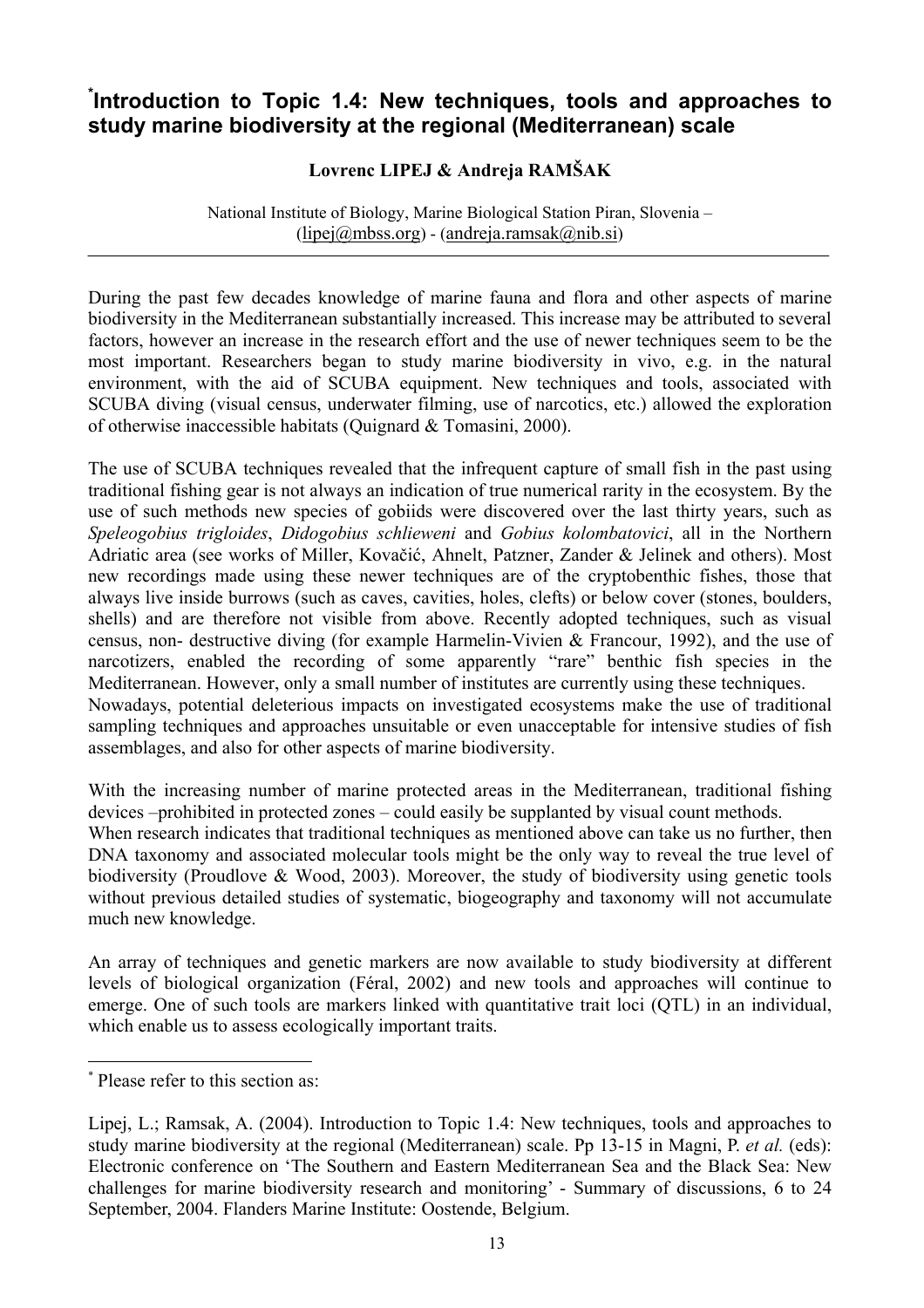Molecular markers have been successfully employed in studies of biodiversity in the Mediterranean, some of them focused on a wider area and others to more restricted areas. Their use has probably been most frequent in analysing the biodiversity of commercially important fish species. Fragmentation of sea bass population (Patarnello et al. 1993, Garcia de Leon et al. 1997, Bahri-Sfar et al. 2000) and subpopulations of anchovies (Bembo et al. 1995, 1996) and sardines in the Adriatic and Ionian sea (after Hauser and Ward 1998, Carvalho et al. 1994) are examples. Recently, the genetic structure of geographic samples of *Loligo vulgaris* and *Sepia officinalis* shared stocks in the Adriatic Sea were revealed (Garoia et al., 2004 in press) and more studies are ongoing for different species. There are also numberless species of tiny and morphologically simple organisms whose identity and biodiversity could be revealed only by using molecular genetic tools (Pace, 1997).

The decision to use molecular tools and genetic markers depends on the research problem. Each of those techniques has advantages and also weaknesses such as high cost, training staff, sophisticated equipment etc.. To overcome these obstacles concerted action is necessary to share knowledge, costs and sampling facilities. Example of this is the project AdriaMed, whose principal aims are to promote scientific cooperation among Adriatic countries and to improve the management of fishing resources and activities (AdriaMed, 2000). During this program, sharing knowledge was the top priority and after gaining knowledge and acquiring appropriate equipment, work on molecular markers proceeded. Microsatellite markers were isolated from several economically important species, which are on a priority list of shared stocks. The program also shares sampling facilities and countries around the Adriatic basin (Albania, Croatia, Italy and Slovenia) have participated from the very beginning in sampling and in the laboratory work.

## Questions:

1. At what level of biological organization we need to assess biodiversity and at which level is assessment of biodiversity more informative?

2. Which genetic markers are most appropriate for each biological level of organization?

3. On which species should we focus our attention (commercially exploited, endangered indicator species, species important in ecosystem functioning

4. How could we sensible incorporate new tools and approaches in the research and monitoring of biodiversity?

5. How should we design concerted action in biodiversity assessment and sensible incorporate new tools and approaches (non-destructive methods, SCUBA mapping  $\&$ monitoring, genetic markers)?

#### **References**

- AdriaMed (2000) Priority topics related to shared demersal fishery resources of the Adriatic sea. Report of the First Meeting of the AdriaMed Working Group on Shared Demersal Resources. GCP/RER/010/ITA-02, pp 1-21 Rome: FAO-MiPAF Scientific Cooperation  $(http://www.faoadriamed.org/http://www.faoadriamed.org/http://www.faoadriamed.org/http://www.faoadriamed.org/http://www.faoadriamed.org/http://www.faoadriamed.org/http://www.faoadriamed.org/http://www.faoadriamed.org/http://www.faoadriamed.org/http://www.faoadriamed.org/http://www.faoadriamed.org/http://www.faoadriamed.org/http://www.faoadriamed.org/http://www.faoadriamed.org/http://www.faoadriamed.org/http://www.faoadriamed.org/http://www.faoadriamed.org/http://www.faoadriamed.org/http://www.faoadriamed.org/http://www.faoadriamed.org/http://www.faoadriamed.org/http://www.faoadriamed.org/http://www.faoadriamed.org/http://www.faoadriamed.org/http://www$
- Féral, J.P. (2002): How useful are the genetic markers in attempts to understand and manage marine biodiversity? J. Exp. Mar. Biol. Ecol., 268: pp 121-145.
- Garcia de Leon, F.J., Chikki, L., Bonhomme, F. (1997): Microsatellite polymorphism and population subdivision in natural populations of European sea bass *Dicentrachus labrax* (Linneaus, 1758). Mol. Ecol. 6, 51-62.
- Garoia, F., Guarniero, I., Ramšak, A., Ungaro, N., Landi, M., Piccinetti, C., Mannini, P., and Tinti, F. (2004): Microsatellite DNA variation reveals high gene flow and panmictic populations in the Adriatic shared stocks of the European squid and cuttlefish (Cephalopoda). Heredity in press.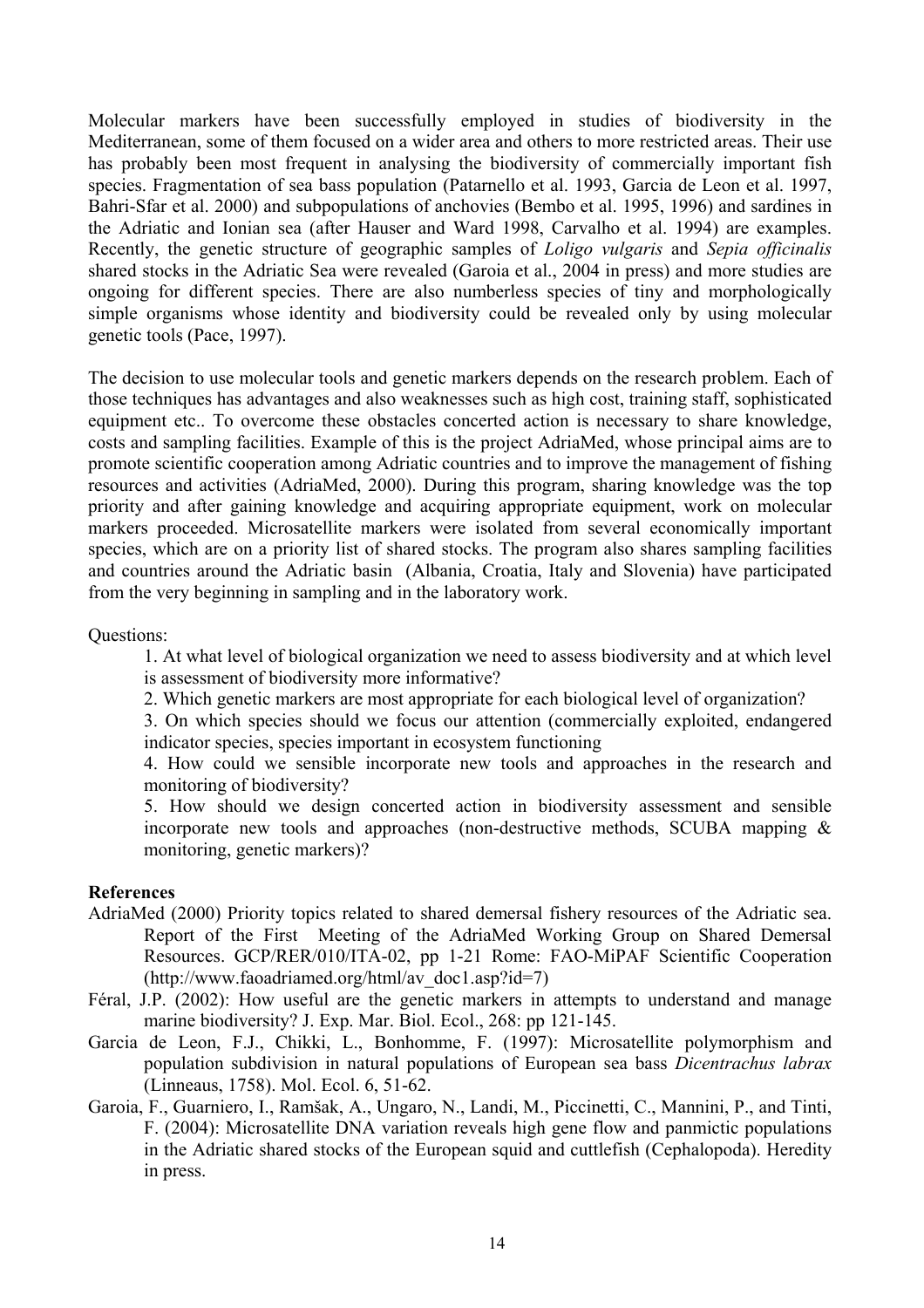- Gibson R.N., 1982. Recent studies on the biology of intertidal fishes. Oceanogr. Mar. Biol. Ann. Rev., 20, pp. 363-414.
- Harmelin-Vivien M. L. & Francour P., 1992. Trawling or Visual Censuses? Methodological Bias in the Assessment of Fish Populations in Seagrass Beds. P.S.Z.N.I: Marine Ecology, 13 (1): 41-51.
- Hauser, L., and Ward, R. D. (1998): Population identification in pelagic fish: the limits of molecular markers. Advances in Molecular Ecology, 306: 191-224.
- Pace, N.R. (1997): A molecular view of microbial diversity and the biosphere. Science, 276:734- 740.
- Patarnello, T., Bargelloni, L., Caldara, F., and Colombo., L. (1993): Mitochondrial DNA sequence variation in the European sea bass, *Dicentrarchus labrax* L. (Serranidae): evidence of differential haplotype distribution in natural and farmed populations. Molecular Marine Biology and Biotechnology, 2(6): 333-337.
- Proudlove, G., and Wood, P.J. (2003): The blind leading the blind:cryptic subterranean species and DNA taxonomy. Trends in Ecology and Evolution, 18:272-273.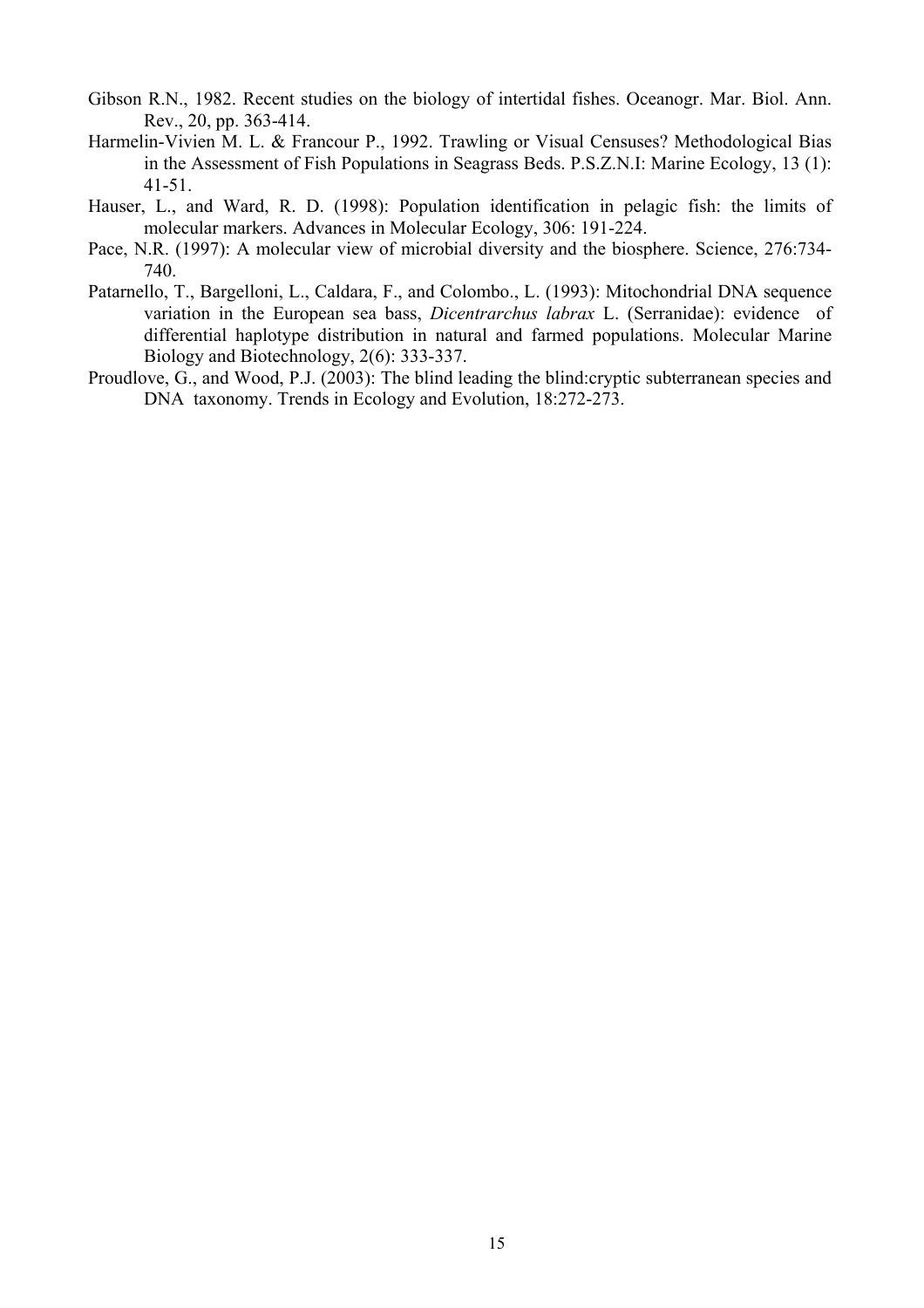# **[\\*](#page-19-0) Introduction to Topic 1.5: Do we need a revision of our biodiversity research agenda?**

# **Ferdinando BOERO**

Consorzio Nazionale Interuniversitario per le Scienze del Mare; University of Lecce; Dipartimento di Scienze e Tecnologie Biologiche e Ambientali; Laboratory of Zoology and Marine Biology, Italy – (boero@unile.it)

The perception of biodiversity started with the question how many species are there on earth? (thus focusing on species) and then headed towards larger (habitat) and smaller (genes) perspectives. Many projects aim at making an inventory of all species on a global scale but this objective is still very far from being reached. Species lists should be the result of thorough taxonomic revisions, with the cleaning up of synonymies and the description of new species. This objective is not feasible over the short term and requires well-trained taxonomists. This is the strategy envisaged by the Partnership for Enhancement of Expertise in Taxonomy (PEET). An inventory of all species and of their distribution will be complete (if we will invest proper funds) in several decades. We cannot wait that long for the conservation and management of biodiversity. Habitat loss is the main problem to face in order to preserve biodiversity. This has been understood by the European Community that issued the Habitat directive. The definition of habitat, however, is still rather vague (sometimes habitats are physical entities, e.g. fine sand, at other times they are communities, e.g. sea grasses) and, furthermore, the diversity of marine habitats has not been formalised unambiguously on a European scale.

The first target of a biodiversity agenda might be a list of habitat types which is agreed upon by all specialists, involving both ecologists and taxonomists. The second target is to map the distribution of these habitats. Then we must compile accurate species lists for each habitat and its community(ies). Such species lists should be derived from both original and literature-based research. Each habitat type, using this sort of information, would become a hypothesis: if a given habitat type occurs, then a set of species should be found. Of course, not all species can be found at the same station, but it is reasonable that an accurate sampling should yield a relevant number of the expected species.

# **The historical biodiversity index (HBI)**

The ratio between the species that have been found via sampling and the species that should be found, based on previous knowledge, testifies the state of a given habitat and of the community inhabiting it.

# HBI = realised biodiversity/potential biodiversity

If the sample yields all the species that have been previously found in that habitat type, then the value of the index is 1, and if no species are found, then the value of the index is 0. If there are new species, unrecorded previously from that particular habitat type, then we can try to understand if

<span id="page-19-0"></span><sup>\*</sup> Please refer to this section as:

Boero, F. (2004). Introduction to Topic 1.5: Do we need a revision of our biodiversity research agenda?. Pp 16-18 in Magni, P. *et al.* (eds): Electronic conference on 'The Southern and Eastern Mediterranean Sea and the Black Sea: New challenges for marine biodiversity research and monitoring' - Summary of discussions, 6 to 24 September, 2004. Flanders Marine Institute: Oostende, Belgium.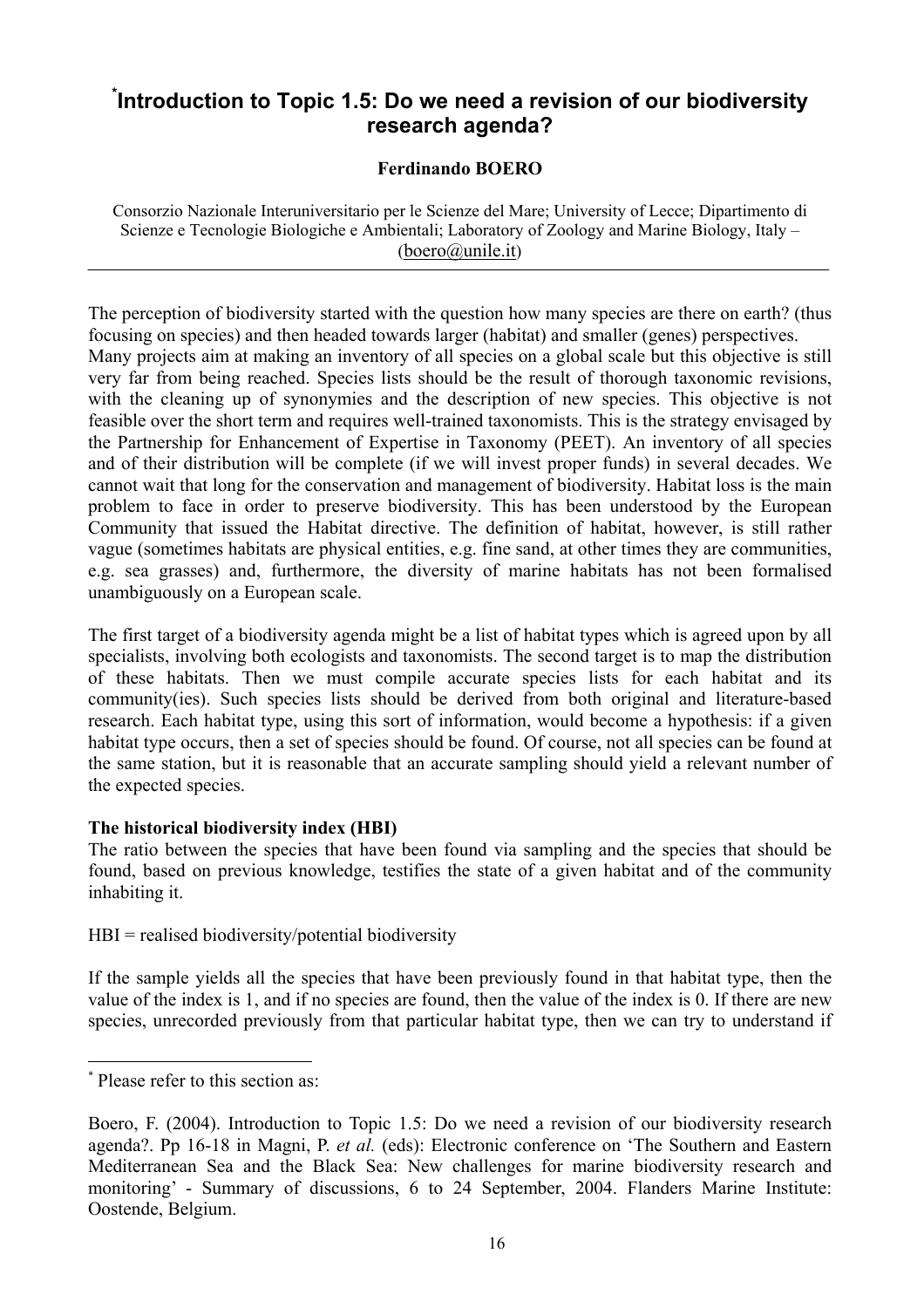they are simply rare species that suddenly became abundant (having always been there, albeit unrecorded) or if they arrived recently from some other geographical location (aliens). These species cannot be immediately incorporated in the original master list, since their history will have to be understood. Diversity indexes are usually based on what is found at each station in comparison with what has been found at other stations. This tells us something about that sampling session, and about what has been found. It does not tell us much about what has not been found at any station and nor what has been found previously in that particular habitat type. We need some history in our observations. Species loss is usually perceived only for charismatic taxa, whereas inconspicuous species are recorded only if they are found (if the sample is studied by a specialist) but, when they are missing, their absence is not recorded as relevant. In spite of the widespread concern about species extinction, there is not much proof that species are actually becoming extinct (besides the usual cases). This is probably not because they are not becoming extinct but simply because we are unable to perceive their extinction. The HBI, comparing what is being found with what should be found, will be a first step to highlight species losses, especially for inconspicuous species (the great majority within biodiversity). On one hand, it is true that species extinction is usually linked to habitat extinction, but it is also possible that species start to become extinct before the disappearance of a given habitat type, so that the absence of some species might be a warning signal for the impending disappearance of a given habitat type.

Of course, while we wait for a complete list of all species (all-taxa inventories), we have to use the lists for the taxa we know better. These lists must be made by taxonomists working together with ecologists. Master lists for all taxa, for instance, might be derived from the European Register of Marine Species, assigning each species to the habitat type(s) from which it has been recorded. Then the list of species and habitat types might be turned into a list of habitat types with their master list of species.

Boero (1981), (Boero F., 1981. Systematics and ecology of the hydroid population of two *Posidonia oceanica* meadows. P.S.Z.N. I: Mar.Ecol., 2 (3): 181-197) for instance, compiled a master list of all the hydroid species that have been recorded on the Mediterranean seagrass *Posidonia oceanica*; some of these species live exclusively on the leaves of Mediterranean seagrasses. The absence of specialised species, living only on *Posidonia* leaves, might be an early warning about the state of *Posidonia* meadows even before the plant itself shows any sign of suffering. This example tells us that, according to the habitat type, some species might be more important than others and that all species on a list cannot be treated as equals.

## **From analysis to synthesis**

The historical biodiversity index merges biodiversity measurements at both habitat and species level. Genetic approaches, furthermore, will tell us the compactedness of species populations across the same range of habitat types over a geographic scale and will help in tracing the routes followed by fast-moving species. Knowing a species, furthermore, is just the beginning in biodiversity estimates. Each species has a role and, according to niche theory, coexisting species should have different niches and so different roles. In spite of this, however, rare species can easily survive with not much competition from other species with very similar requirements to theirs, being ready to take their place in the case of the failure of the dominant one. We know the role of very few species, despite continuous reference to biodiversity and ecosystem functioning.

Structure and function depend on each other. Overspecialisation is required to deepen our knowledge on particular issues, but then we need to integrate approaches into a common view. This common view is lacking. Biodiversity is not like, for instance, temperature. The manifold meanings and measures of biodiversity cause great confusion not only for scientists but also for decision makers. The different views of biodiversity proceed more or less independently and specialists of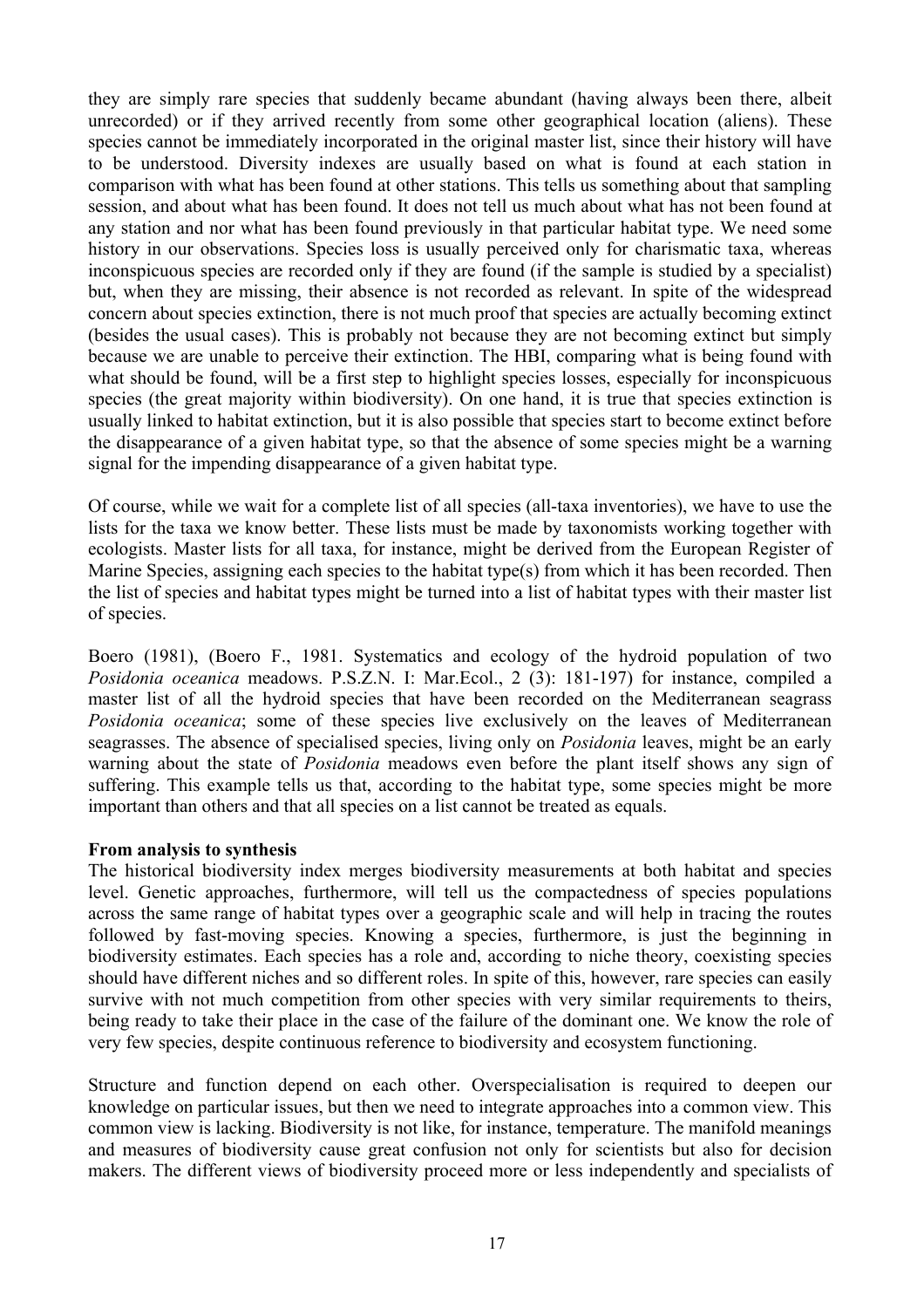different biodiversity-related topics often cannot even communicate, due to overspecialised jargon and technicalities.

We need a common philosophy based on a common theory. The approach I depicted here is by no means the solution of these problems, it is just a hint to show that we have to use all available information to understand biodiversity issues, and that the specialists in the different facets of biodiversity have to combine their efforts, and join in common projects, bridging the gaps that are now dividing the subfields of biodiversity.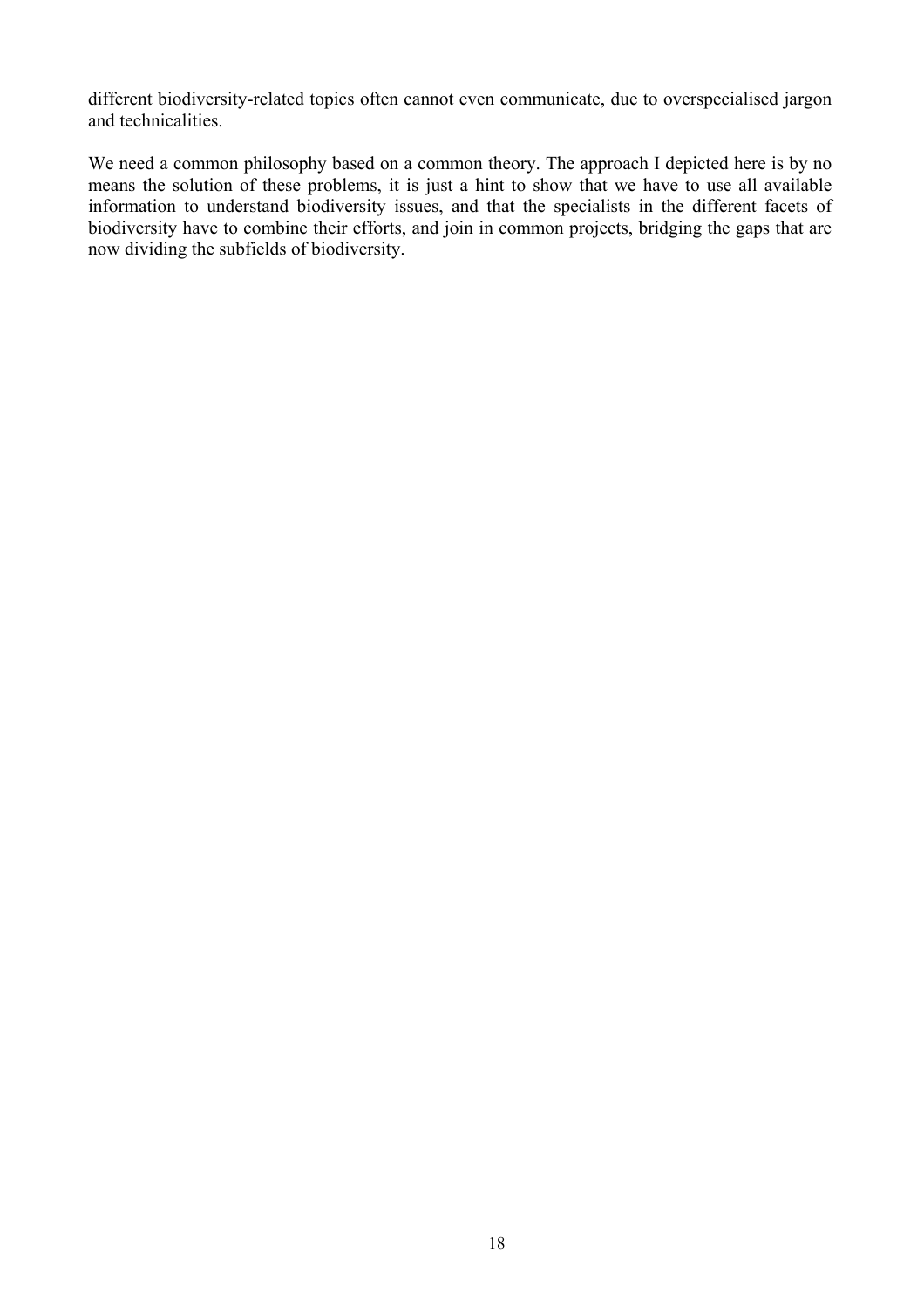# **Session 2: Joint session on Eastern and Southern Mediterranean, and Black Sea**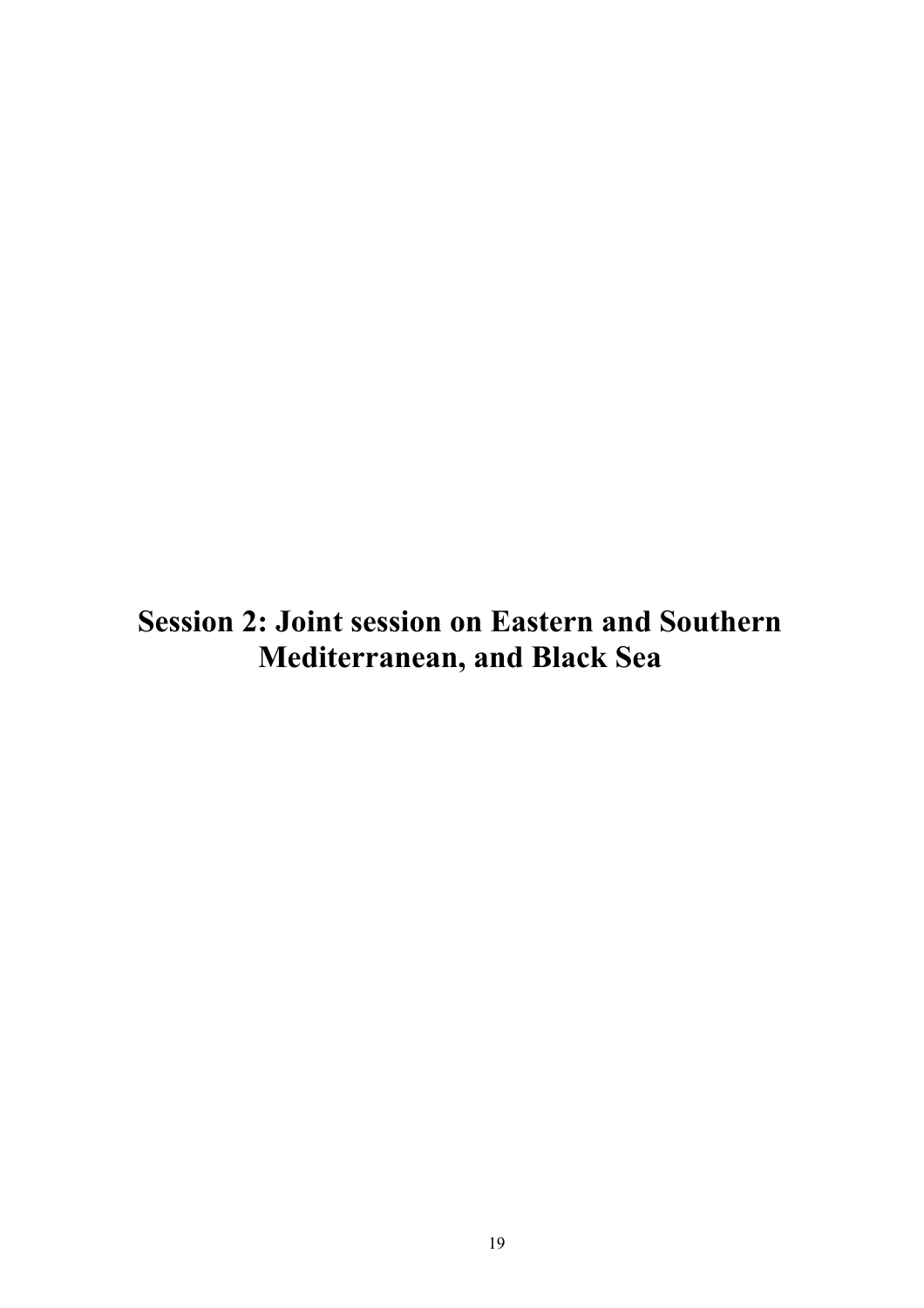# **[\\*](#page-23-0) Introduction to Topic 2.1: Endangered biodiversity and management of marine protected areas, wetlands, lagoons, estuaries and seagrass meadows**

# **Samir GRIMES1 , Izdihar AMMAR2 & Paolo MAGNI3**

<sup>1</sup>Institut des Sciences de la Mer et de l'Aménagement du Littoral, Algeria – (grimessamir@yahoo.fr) <sup>2</sup>Tishreen University; High Institute of Marine Research, Syria –  $(izdi5@scs-net.org)$ <sup>3</sup> Foundation IMC – International Marine Centre, Italy –  $(p \cdot \text{magni@ime-it.org})$ 

To have a knowledge of the most remarkable components of marine biodiversity, in its broadest sense, supposes there to be a thorough knowledge, acquired earlier, of the totality of the biodiversity elements without statute at neither national nor at regional (Mediterranean) level. In the southern and eastern part of the Mediterranean this is not always the case. Very often fragmented, disparate and delocalised data, both in time and in space, render the elaborate management plans "hypothetic". This fragmentation makes it difficult to standardise criteria for the classification of national or regional sites of interest. The essence of these criteria is in fact based on the density or the size of the remarkable or endangered species population, data that most often are incomplete if not entirely unavailable. Under these conditions it is rather difficult to devise management plans for potential areas of protection and to develop efficient practical instruments for the protection of one or another remarkable population.

For these reasons, it has always been recommended to conform to strict criteria of the presence of remarkable species when establishing a reserve, at least in the case of Algeria. In a second phase, we suggest to push the knowledge on species having a statute in order to dispose of elements that can help establish the most useful management plan.

Another gap is undoubtedly participation in the dynamics of the process of the assimilation of a reserve. Too often, people considered as "key-persons" in the system are not consulted until the end of the process, which makes their participation rather incidental because, in most of the cases, these people don't feel at all or any longer included in the dynamics started by the authorities.

In addition, the interests for economical development must be considered when generating the most appropriate mechanisms for the protection of endangered species and landscapes of major interest. The search for balance between the protection of the most symbolic species and the most rational exploitation of the species and the resources of commercial interest should be the guide while establishing the management plans for areas to be protected. That's why, on a national scale, protected areas should not be considered as isolated and autonomous entities, but more as elements or systems being part of one huge functional system where the fixed objectives for either area are complementary and are part of a global and even cross-border vision, as this is the case for a semiclosed sea like the Mediterranean.

<span id="page-23-0"></span><sup>\*</sup> Please refer to this section as:

Grimes, S; Ammar, I; Magni, P. (2004). Introduction to Topic 2.1: Endangered biodiversity and management of marine protected areas, wetlands, lagoons, estuaries and seagrass meadows. Pp 20- 21 in Magni, P. *et al.* (eds): Electronic conference on 'The Southern and Eastern Mediterranean Sea and the Black Sea: New challenges for marine biodiversity research and monitoring' - Summary of discussions, 6 to 24 September, 2004. Flanders Marine Institute: Oostende, Belgium.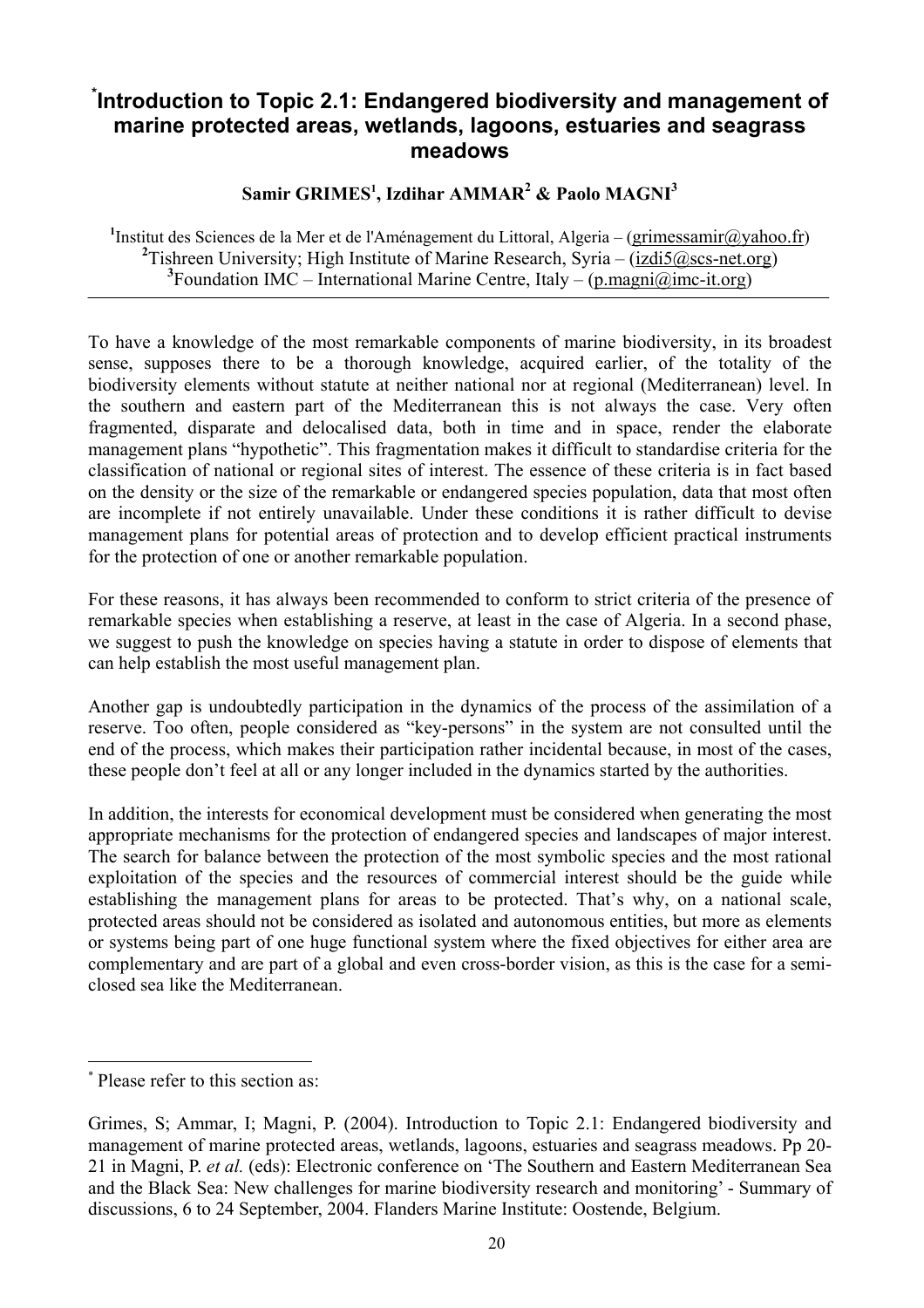The Convention relative to biological diversity recognizes the urgency in implementing concrete and efficient actions for marine biodiversity protection. The actions undertaken, on a Mediterranean scale, such as the programmes on integrated management for coastal zones (GIZC and GIZL) as well as the performance objectives on protected marine and coastal areas fit in this process. At the moment, the most adapted framework to this strategy is the strategic action plan for the conservation of biological diversity in the Mediterranean region. However, the process of assimilation as a reserve needs to be accelerated taking into account that in most of the Mediterranean countries the time between the declaration of intent and the actual protection measures can be that long that valuable ecosystems have time to degrade even up to the point of irreversibility.

A modern approach to coastal marine environment protection and biodiversity requests more than just species conservation, it would need an action more related to man or, in some countries where environmental aggressive practises (e.g. fishing using dynamite,…) stay anchored, even a change of mentality. The increasingly threatened living marine resources reveal the extent of the challenges which arise to us.

As the limits of the national strategies implemented in a partitioned way seem to be reached, on a regional and world level there seems to be a serious will to establish a consensus on an integrated and global development which traces contours of a strategy on a broader geographical scale, but takes into account the characteristics of the various areas and regions.

Several Mediterranean countries are well advanced in the generation of national strategies for marine and coastal biodiversity preservation. These strategies are globally based on knowledge, awareness, and the role of participants. This last point highlights the shared responsibility in the implementation of one conservation strategy for natural elements. This responsibility needs a hierarchy from the bottom to the top of the political decision-making process at a national level, which will subsequently be put forward to the international community. This process should be the driving power behind any strategy.

Here we must say that where the number of the Marine Protected Areas of the Mediterranean is in continuous growth, this development has mainly started in the 80's or 90's in the western basin and has also included, in the last years, the countries of the oriental sector. Syria, with its 183 km of coast, has recently recognized the importance of the Marine Protected Areas and has begun to select some coastal areas to be protected. in the northern sector. The Syrian government took vast steps to generate these MPAs, but sometimes irresponsible works (e.g. marine transportation disasters) may cause the failure of any plan or strategy and the loss of all official and public efforts. Can we avoid these problems? Or at least, how would we deal with them?

At last, the time has probably come to review, in the light of the data gathered during the last decade, the list of endangered species as well as those whose exploitation is regulated in the Mediterranean, this also being one of the stakes for a better management of protected zones.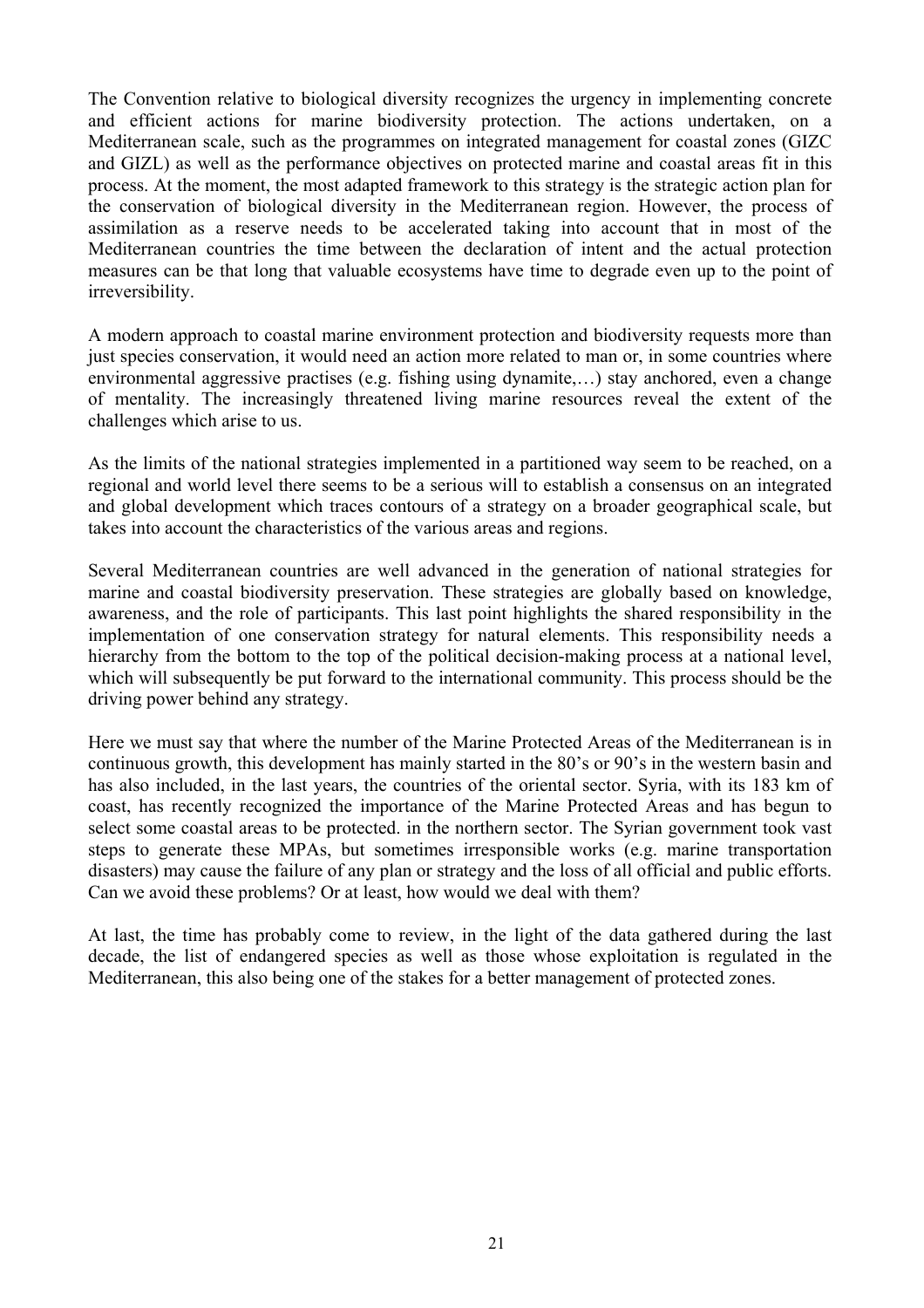# **[\\*](#page-25-0) Introduction to Topic 2.1 part Black Sea: Ecological changes in the Black Sea**

# **Marian-Traian GOMOIU**

National Institute of Marine Geology and Ecology; Constantza Branch: 304, Romania – (mtg@datanet.ro)

During the last 23 - 35 years, as a result of a severe and permanently increasing interference of human population metabolism into the marine environment, deep changes have occurred both in the structure and functions of the coastal ecosystems. Ecosystem distortions result both by extraction, but more by addition from and to the marine environment substances and energies; there are nowadays processes having general global distribution and a law character.

The Black Sea ecosystems, particularly those in its North-Western part including the Romanian sector, were not excepted from the rule of deformations, registering multiple and complex changes, affecting all sides of the general ecological frame as follows: geo-morphological (changes in coastal line and bathymetry under the processes of erosion and deficits in sediment balance), sedimentologic (changes in the sediment type structure), physico-chemical (modifications in thermic structure, optic properties, chemical concentrations or loadings etc.) and biological conditions. The biological changes in the Black Sea, which have been described as a result of eutrophication or pollution, started in the second half of the 1970's. The new dominating processes in the coastal ecosystems could be compared with a chain reaction, triggered by the increase in nutrient and other chemical substances in the waters, followed by a series of phenomena whose main link is the excessive development of phytoplankton and ending in benthos obliteration by mortalities and loss of biodiversity.

In the 1960's the Black Sea was known as one of the most productive seas having a luxuriant development of both pelagic and benthic life, a vast distribution of *Phyllophora* red algae, a remarkable abundance of bottom filter-feeders (*Mytilus*, *Modiolus* and other species) and being an ideal feeding ground for many commercial fishes. This situation can be considered, for reference, as a base line reflecting a "round - cyclical" function of the ecosystems at all trophic levels. For the Black Sea ecosystems the present ecological state compared with that of the 1960's is strongly deformed. The Black Sea represents today one of the most seriously damaged seas in the world, the state of its ecosystems being considered as catastrophic, which is evident firstly in the actual qualitative and quantitative scarcity of biodiversity and implicitly in the biological resources of economic interest (collapse of fisheries).

In conclusion the most important change refers to biodiversity; species diversity, both as variety and equitability component, is low. That is why nowadays biological diversity is a subject much spoken about, and often in a confusing way.

## **Species population diversity - fundamental "bricks" of the ecosystems**

After 1990, the efforts to study the Black Sea problems have been better coordinated at the international level, the Black Sea Environmental Program (World Bank - GEF) and other programs

<span id="page-25-0"></span><sup>\*</sup> Please refer to this section as:

Gomoiu, M.-T. (2004). Introduction to Topic 2.1 part Black Sea: Ecological changes in the Black Sea. Pp 22-27 in Magni, P. *et al.* (eds): Electronic conference on 'The Southern and Eastern Mediterranean Sea and the Black Sea: New challenges for marine biodiversity research and monitoring' - Summary of discussions, 6 to 24 September, 2004. Flanders Marine Institute: Oostende, Belgium.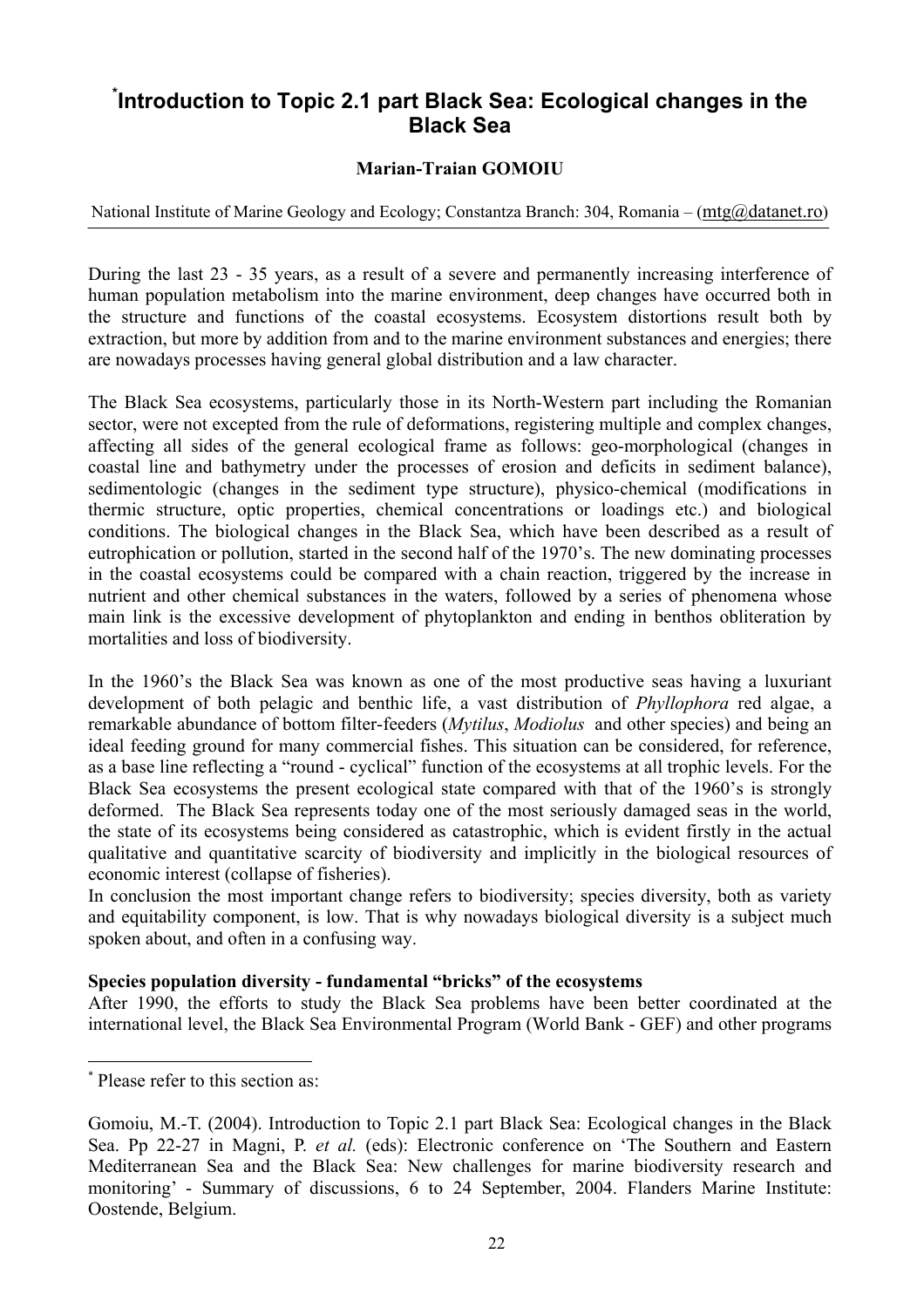("COMSBlack", "NATO - TU Black Sea", UE - EROS 2000 Program "European River Ocean System" - being launched and financed in order to help Black Sea inhabitants fight the destruction of their natural inheritance and try to restore their economic assets (MEE, 1994).

All these short-term or long-term programs refer, directly or indirectly, to the problem of biodiversity conservation in the Black Sea (GEF - BSEP, 1994).

In a very clear way biodiversity is defined as "the sum total of all plants, animals, fungi and microorganisms in the world, or in a particular area; all of their individual variations; and all the interactions between them" (RAVEN, 1994). But the concept of biodiversity conservation is so complex that the very essential element of the problem - the species with its populations - is often neglected. Biodiversity can be defined also as the characteristic of groups or classes of biological entities to vary, each class of entity - genes, cells, individuals, species, community or ecosystem contains more than a single type. Diversity is certainly a basic property of all biological systems, as they are hierarchically ordered, diversity itself being present at each level of biological hierarchy from molecules to ecosystems (Solbrig, 1991). Moreover, at each hierarchical level, diversity can refer to three major aspects - composition, structure, functions (Savard, 1994).

When studying and maintaining biodiversity, which hierarchical level shall we start with? Shall we start with genetic diversity? This would be very important, but the conclusions might come too late if we want to know the number of genotypes, the frequency of genotypes or the results after comparing the populations in order to find out their genetic resources. Shall we start with ecological diversity, with the associations of populations and the controlling factors, which determine their dynamics and/or their deterioration? It would be very useful, but only knowledge of species and populations could help to establish the diversity of trophic chains and relationships, the supply diversity or food diversity, the diversity of nutrient necessity, the diversity of the ecosystems - the support systems of life.

In our opinion, biodiversity evaluation and the whole action plan for its conservation should begin with the evaluation of the accumulated knowledge, therefore from the species level; an inventory of the species is absolutely necessary at first, even though there can be several populations for a species, in a large zone as the Black Sea is, belonging to different breeds. The species, with their populations, are the concrete fundamental "bricks" which form the ecosystems, provide the "biological indicators" or form the generative basis of the resources or the basis to supply economically usable services.

Starting with the list of species recorded at a certain area of the littoral and/or in the Black Sea, we can easily register the distribution and the qualitative and quantitative state of their populations (at the latest record in their specific habitat) and then we can establish the reference points, appreciate the biodiversity state and establish the structure of its categories:

- Has the species disappeared from this certain area or the whole Black Sea? Where? When? How?
- Is the species threatened? How? Is there a critical danger?
- The species is not threatened or the risk of threat is small. Why? Does it resist or is it not threatened? Could there be any threat? How?
- There are not sufficient data and knowledge concerning species or reference zones.

The knowledge of the Black Sea diversity is certainly a specific problem which must be an integrant part of both a national program of biodiversity research and a regional international program of biological diversity conservation; it is a real and prior problem as it reflects the diversity state accurately, the health state, the structure and productivity of the Black Sea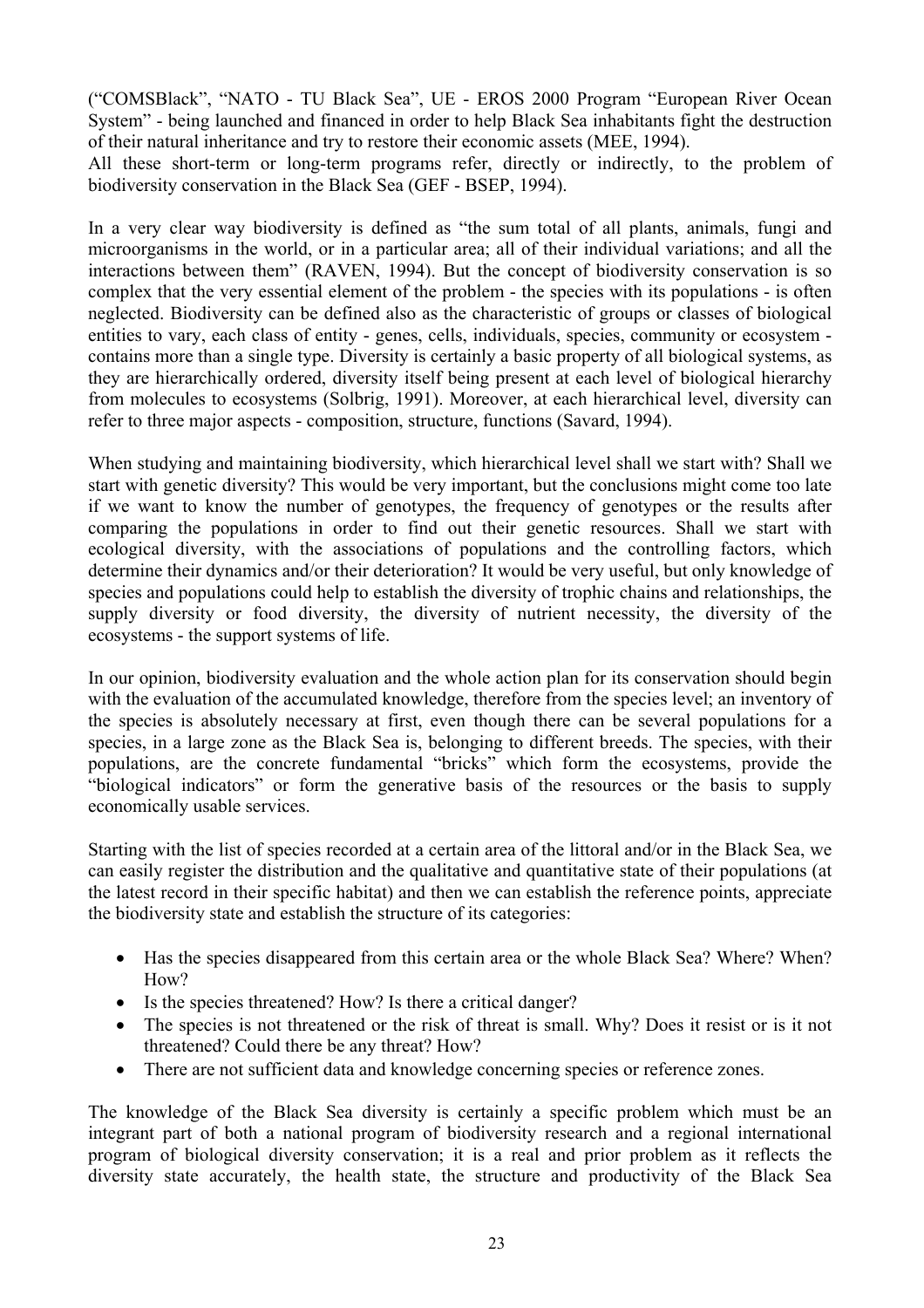ecosystems, of the goods and the renewable resources especially and of the services offered by this sea.

The specific biodiversity closely connected with the structure and dynamics of state parameters, including biota populations, which define the environment and life conditions, is historically generated by genetic biodiversity and generates biocenotic diversity.

A comprehensive program, realistic and coherent, referring to biodiversity must challenge first the Academic community whose mission is to supply the decision factors with all the necessary data for an efficient conservation and/or a sustainable exploitation of biological resources.

Until a national or regional coherent program on the knowledge of the Black Sea biodiversity is elaborated, we have considered that it is useful to elaborate a list of taxa recorded along the time at the littoral of our country, of the riparian countries and in the Black Sea on the whole.

## **Black Sea historical biodiversity**

The list of the Black Sea species comprises 5275 taxa, out of which 3389 were recorded at the Romanian littoral. A series of species were recorded for other sectors of the Black Sea (Bulgaria, Turkey etc.) but this is a future objective to be fulfilled by the scientists studying in these sectors.

The about 5300 taxa catalogued are grouped in 92 systematic units of superior order whose rank varies. The richest represented groups in the Black Sea are: Bacillariophyta - over 550 species, Ciliata - over 400 species, Copepoda - over 300 species, Rhizopoda, Annelida, Gastropoda with over 200 species for each of them, then Pyrrophyta, Rhodophyta, Nematoda, Rotatoria, Ostracoda, Amphypoda, Bivalvia, Pisces - with over 100 species for each of them.

Out of the 3389 taxa recorded at the Romanian littoral about 11.1% are terrestrial forms from coastal zones and 88.9% aquatic forms in the Black Sea. The groups richest in species are Bacillariophyta (12.8%), Cilliata (9.06 %), Copepoda and Annelida (each of them with 5.3 %) etc.

It comes out that whole groups of organisms are either entirely unknown or insufficiently known in the Romanian sector of the Black Sea (Bacteria, Amoebozoa - Testacea, Plathelminthes, Nematoda etc.).

The list of species in the Black Sea must be considered a preliminary one, open for improvement; it is an open list, incomplete at the moment, containing some synonymies which were not eliminated (specialists in various groups are in charge of this task) and consequently it will have to be completed in the future, checked and improved, completed with information on the distribution and present abundance of species in various zones of the Black Sea and their level of conservation. It seems that at present, the populations of many species at the Romanian littoral have disappeared or decreased in number, some groups hardly counting 20% of their species.

The completion of the list of marine and coastal organisms of species at the Romanian littoral and in other Black Sea zones is the result of minute documentation after consulting many scientific papers and works (mostly in Romanian, Russian and Bulgarian) especially monographs such as "Romanian Fauna", "Romanian Flora", the "Marine Ecology" series, key books for the identification of the Black Sea fauna and flora, check list of the marine species and other publications referring to the Black Sea biodiversity.

In most cases, the names of taxa (genre, species, varieties etc.) were taken over right from the reference papers, the preliminary list not aiming at updating the nomenclature, which is the specialists' task. The list might contain some synonymies resulting from giving the same taxon different names by different-authors, without indicating the synonymies. The elimination of synonymies is one of the future objectives.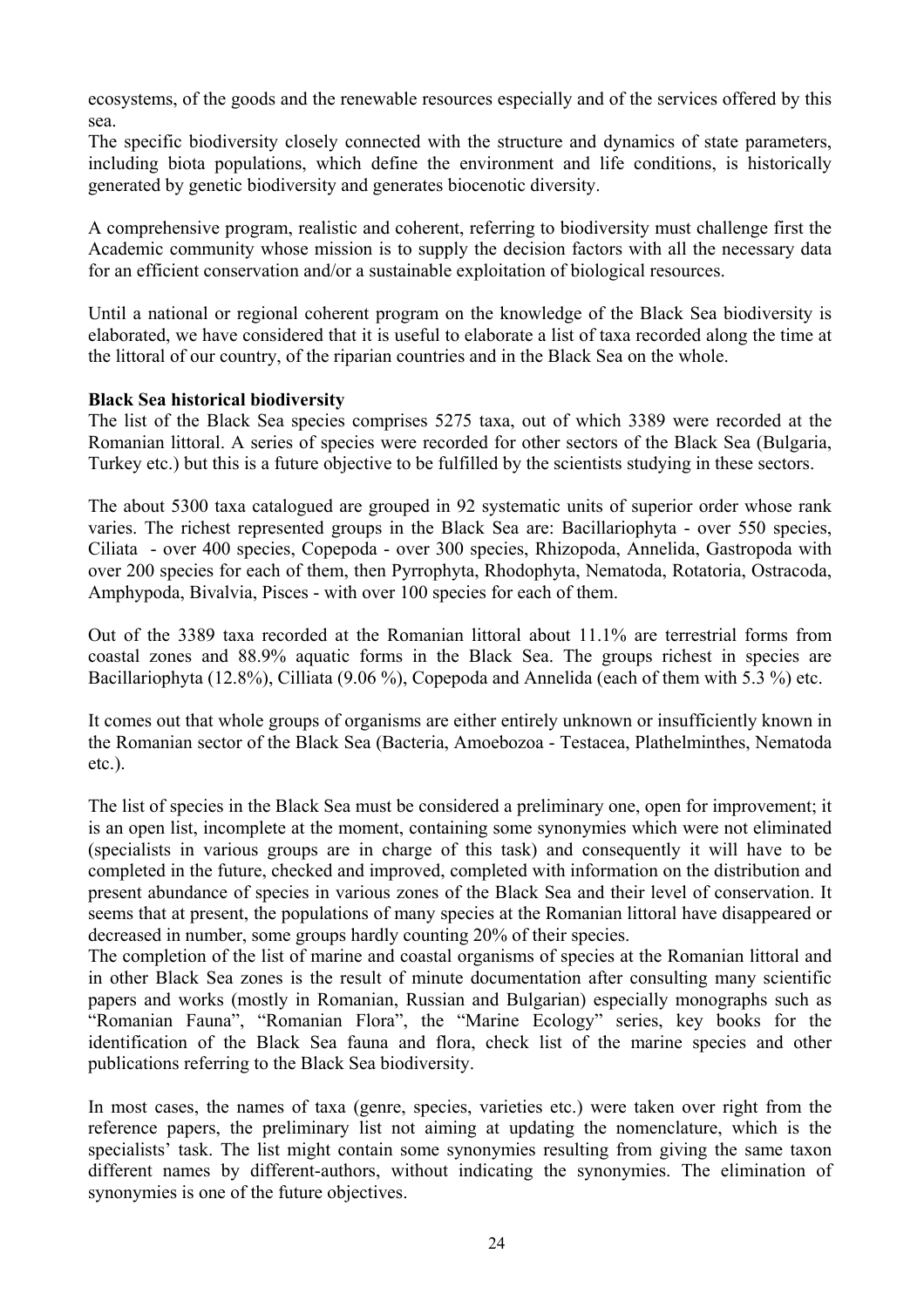The list includes typical marine and brackish water species from the Black Sea, - typical brackish and freshwater or phreatic forms from the paramarine basins and from the Black Sea zones strongly influenced by freshwater and ® terrestrial species (cormophytes, birds, insects etc.) having frequent occurrence in the coastal zones on sand dunes, sand bars, rocky or clay cliffs.

Among the aquatic species known at present, there are entire groups of organisms hardly or insufficiently known (Bacteria, Rhizopoda, Plathelminta, Nematoda, Copepoda, Chelicerata - Acarina etc.); other groups very successfully studied in the 1960's later on were almost completely neglected (Ciliata, Hydrozoa, Gastrotricha, Rotatoria, Annelida etc.).

Terrestrial biota characteristic of the ecotonal littoral zones, listed in parallel with the aquatic species (mainly marine ones) is insufficiently presented. The list of terrestrial forms will certainly increase if we consider the high diversity of wetland habitats around the Black Sea. A few examples casually taken from the Danube Delta are illustrative in this respect: Lichens - 110 species, terrestrial plants - >730 species, worms - >250 species, Arachnida - >130 species, Insecta -  $>1,200$  species, Aves  $\sim$  170 species etc., in total more than 3,600 species of plants and animals.

## **Changes in the populations of Plants and Animals at the Romanian Black Sea Coast**

A comparison between the present situation of the populations of species belonging to various taxonomic groups and the former situation, points to the appearance of changes in many cases, most of them in the sense of considerable decrease in their number. The lack of information about many groups of organisms does not allow us to have a general view of the population size of all marine and paramarine species. However, the number of species under anthropic impact is great and thus the situations are rather numerous. In the following lines, some examples from wellknown groups are presented.

The group the macrophytic algae was one of the most affected by the changes in sea water quality as a result of human activity. Among the algae, the Rodophyta was most affected as an important number of taxa either has disappeared from the Romanian Black Sea Coast or has not been found for a long time. The same happened with *Dasya baillouviana*, *Chondria tenuissima*, *C. dasyphylla*, *Laurencia coronopus*, *L. paniculata*, *L. obtuza*, *L. pinnatifida*, *Gelidium latifolium*, *G. crinale*, *Peysonnelia rubra*, *Corallina elongata*, *C. officinalis* to name only some of these species .

The group of brown algae did not escape the impact either. Thus species such as *Sphacelaria cirrosa*, *Cladostephus verticillatus*, *Zanardinia prototypus*, *Scytosiphon lomentaria*, *Stilophora rhizoides*, *Petalonia zosterifolia*, *Dilophus fasciola* etc. have disappeared from the zones of the Romanian littoral. Similary the massive strips of *Cystoseira barbata* have completely disappeared. This species formed until the early 1970's large patches in the infralittoral zone, the *Cystoseira* strip being so dense in some sectors that these could hardly be penetrated. At the moment these associations with the whole adjacent fauna are absent, the mentioned species being found in isolated small bushes.

If until 1980, 122 species of macrophyta algae could be recorded at the Romanian littoral, after this date only 70 species were registered, out of which only 20-30 forms have important frequencies. A few marine cormophyta shared the same fate, the meadows of *Zostera marina* and *Zostera noltii* also disappearing from the Romanian littoral of the Black Sea.

Among the invertebrates numerous examples can be presented to illustrate the aspects under discussion. *Lucernaria campanula* (Coelenterata-Scyphozoa), *Ophelia bicornis*, *Arenicola marina* (Polychaeta), *Ostrea sublamellosa*, *Solen vagina* (Mollusca-Bivalvia), *Phasianella pontica*, *Gibulla divaricata* (Mollusca-Gasteropoda), *Chtamalus stellatus* (Crustacea-Cirripedia), *Hippolyte inermis*, *Lysmata seticaudata*, *Pontophylus fasciatus*, *P. trispinosus*, *Processa pontica*, *Calianassa*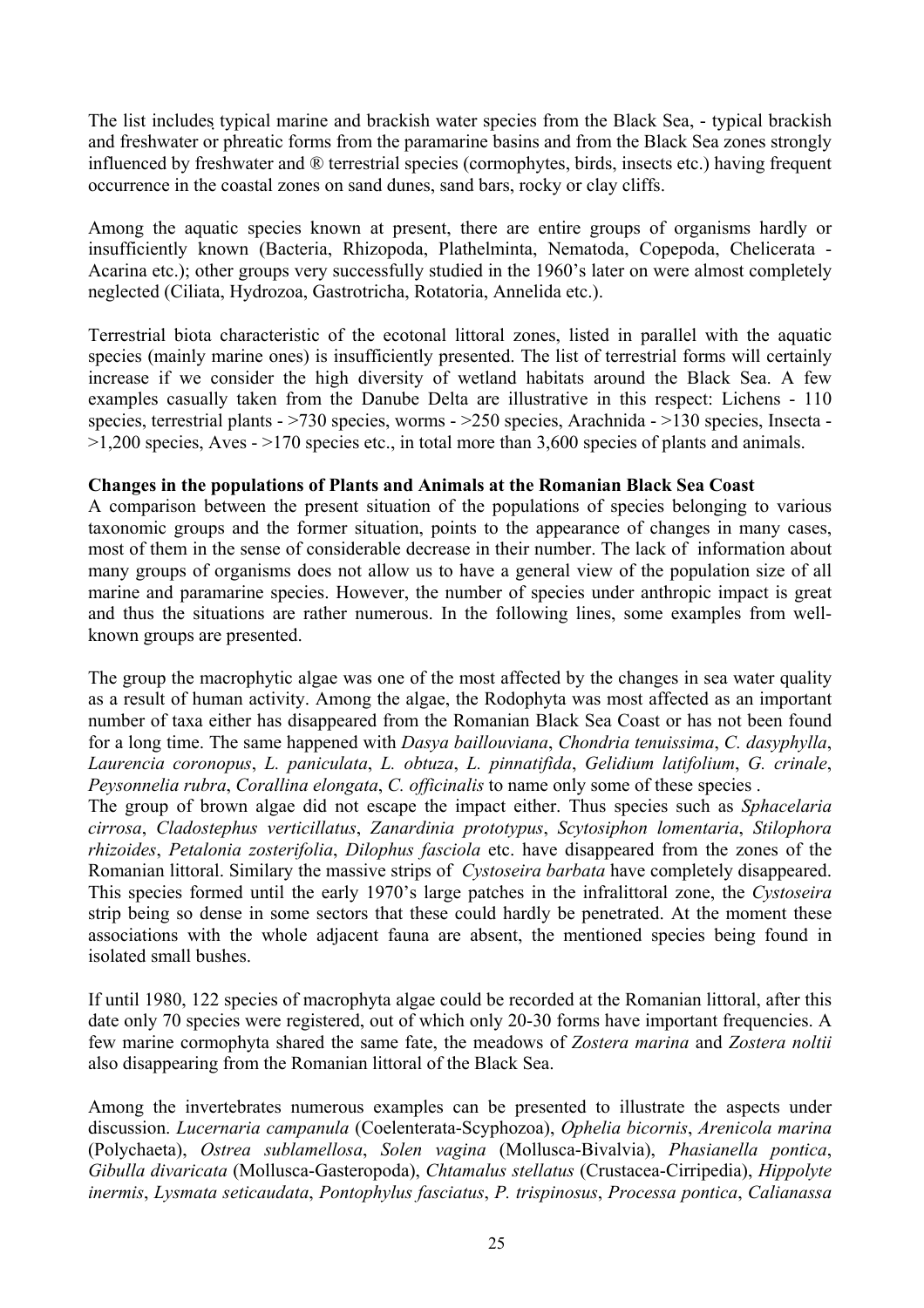*pontica*, *Upogebia pusilla* (Crustacea-Decapoda), are only a few examples of species which either disappeared from the Romanian littoral or became very rare.

With reference to fish species, an almost general decrease in their stocks was observed, some of them being threatened with extinction. In this respect we present a few examples without the pretension of exhausting the list: *Acipenser nudiventris*, *A. sturio* - in fact all the sturgeon species are menaced by abusive fishing and by hydroenergetic works along the Danube River - *Alosa caspia bulgarica*, *Anguilla anguilla*, *Atherina boyeri*, *Clupeonella cultriventris*, *Pungitius platigaster*, *Scomber scombrus*, *Neogobius syrman*.

The brackish water forms of some marine species, as well as brackish water species formed in paramarine lakes isolated from the sea are also in a delicate situation. Such taxa, were endangered by hydroenergetical works made for fisheries, which caused the replacement of brackish water of paramarine lakes (the lagoon complex of Razelm) with fresh water or by eutrophycation. An example is offered by *Neogobius cephalargoides* in Siutghiol lake (near Constantza). Another situation is offered by *Scomber scombrus* (the blue mackerel), which ceased its annual migration into the Black Sea basin after 1970.

The few species of marine mammals recordered in the Black Sea were also severely affected. The sea seal *Monachus monachus* seems to have disappeared from the breeding zones at the Bulgarian littoral, and the dolphins *Phocaena phocaena* and *Tursiops truncatus* have dramatically decreased in number in consequence of the reckless fishing.

The usually slow penetration of new species into the Pontic basin was intensified; this is one of the features characteristic of the ecological changes in the past decades. More than 30 species of immigrants have been reported from the Black Sea basin in the last hundred years. About 45% of them originate from North Atlantic (North America) and 35% from Indo-Pacific. Introduced species are mainly benthic, restricted to littoral or shallow ecosystems; some of them penetrated into the freshened lakes or along the Danube River.

## **Measures for eco-diversity protection**

Taking into consideration the precarious ecological situation of the Black Sea coastal ecosystems as well as the necessity for the protection and regeneration of its resources, biodiversity and life suport systems it is very important for the decision factors to take urgent measures, both nationally and internationally, not only in the countries riparian to the Black Sea, but in all the countries in its catchments basin, including them in the strategy and joint action plan as follows:

1. Anticipating and limiting the impact of human activity upon marine coastal ecosystems by reducing the disturbing activities, by observing the standards and norms of "clean" functioning and by the obligation to periodically organise environmental audit and ecological risk studies for all the activities interfering in the marine coastal ecosystems and their resources.

2. Studying and better understanding complex ecosystemic processes within an integrated program of ecological monitoring, which must also issue medium-term and short-term predictions. The permanent monitoring of principal biotic and abiotic factors of marine coastal ecosystems and the steady research of the complex eutrophication and blooming phenomena are main necessities.

3. Identifying, and evaluating patterns of optimal use of marine environment in parallel with applying new technologies, non-pollutant and non-stressing for the coastal ecosystems.

4. Improving the state of coastal ecosystems by works and actions of ecological reconstructions.

5. Creating educational programs to support the conception according to which the sea must no longer be considered as an unlimited collector of wastes resulted from human activities.

6. Developing international cooperation and organising joint activities in accordance with a plan which should contain aspects of monitoring, research and prediction of the structure and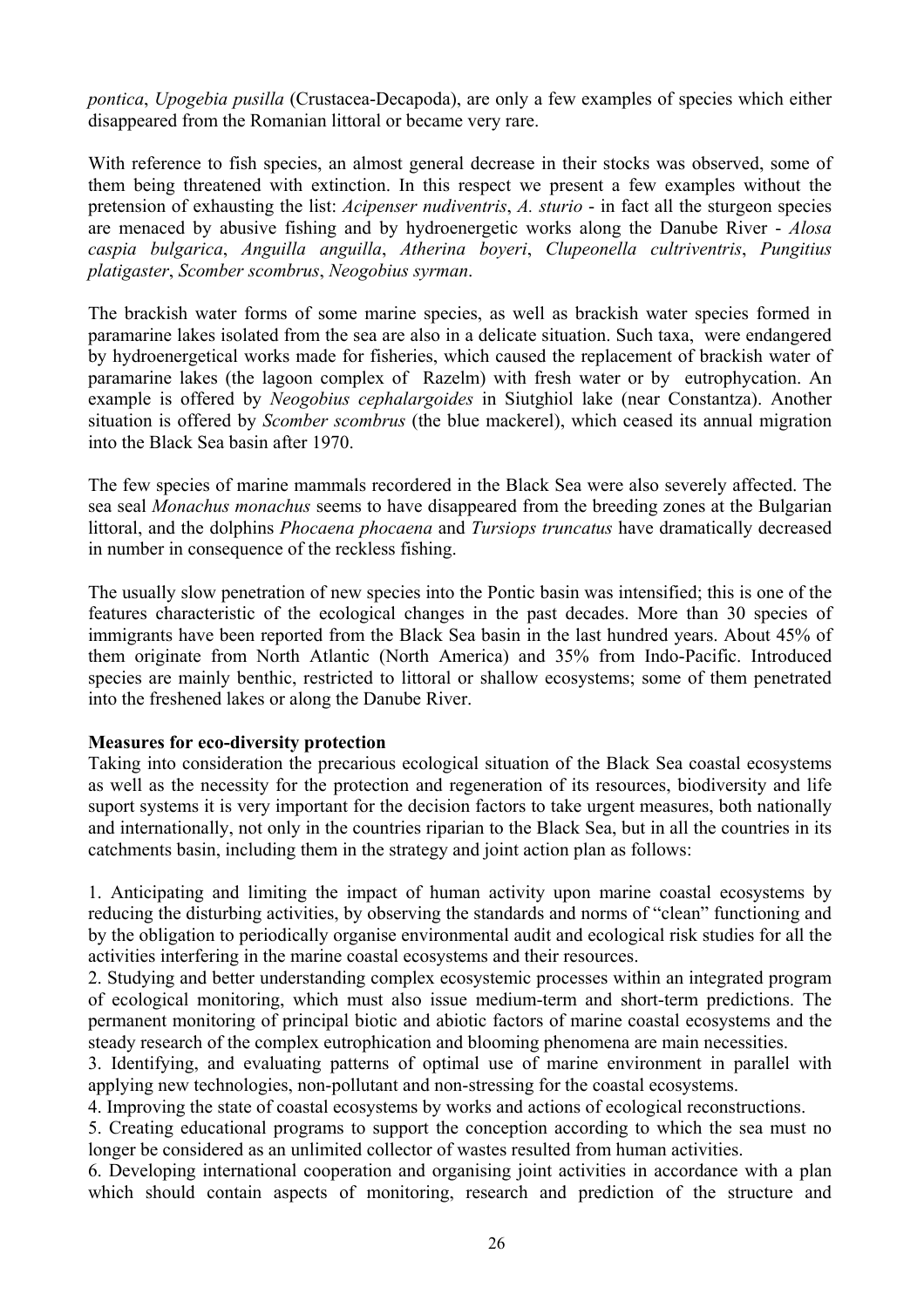functioning of the ecosystems, information exchange, decisions and regulations, standardization and inter-calibration of methods etc.

All these measures should belong to a vast and complex program of ecological reconstruction of the Black Sea littoral spaces, which should also contain measures and actions in the whole catchments basin.

The preliminary conclusions concerning the ecological diversity in the Black Sea can be summarised as follows:

1. Starting with the awareness of the fact that the problems of the study and conservation of biological diversity are complex and real, replete with great present interest, it is considered that specific biodiversity must be prior in any program of research and solving of these problems.

2. The knowledge and conservation of specific diversity in the Black Sea represents a specific problem that must be an integrant part of both a national research program and a regional international program; a comprehensive programme, realistic and coherent, well coordinated and properly financed must involve and form specialists.

3. The study of ecological diversity in the Black Sea requires the zoning of this basin in ecoregions and to this end a scheme is suggested, which comprises 12 units of 1st rank: 4 pelago-benthic ecoregions only on the continental platform, 4 ecoregions situated on the narrow continental platforms and continued with the continental gradient, a pelagial ecoregion situated in the zone of the west continental gradient, 2 pelagial ecoregions situated in the eastern and western halistatic zones and an ecoregion representing the Azov Sea.

4. Parallel to the continuation of this researches it is urgently necessary to carry out practical actions in order to draw the attention of the leading forms and the public opinion upon the necessity of stopping and preventing pollution, stopping new species from penetrating into the pontic basin, protecting and improving scarce populations, ensuring the financial support and the suitable technology for the problems of the ecological monitoring, ensuring the scientific basis of the management decisions for marine resources, making citizens aware of these problems and persuading them to take active part in the decisions.

5. Applying the biological criteria, established by the Declaration of Alghero Convention, to the conservation of the coastal and marine habitats in the Black Sea, as the genetic annex of the Mediterranean is an urgent requirement for all the countries riparian to the pontic basin, which are expected to join in the European efforts in the field.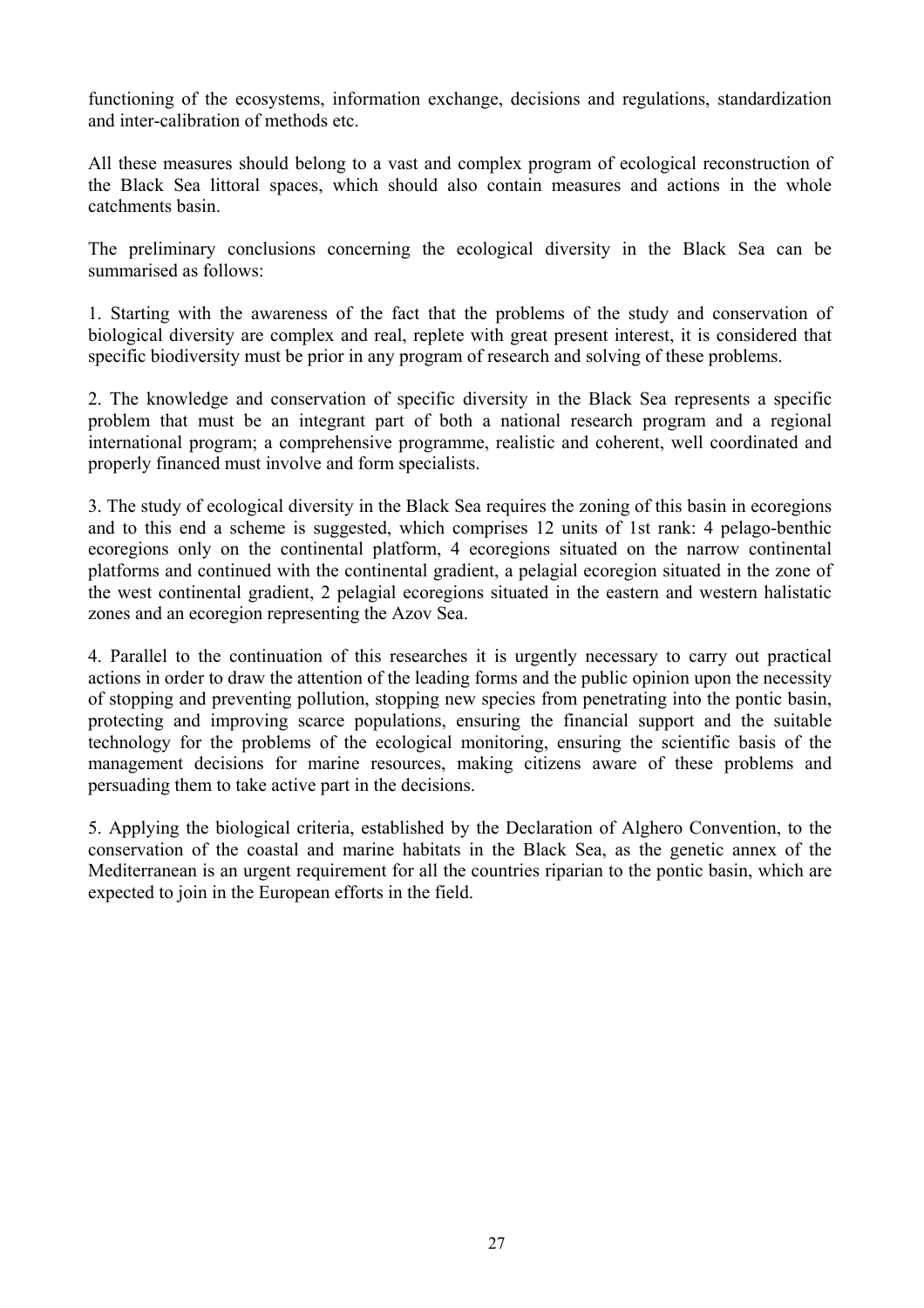# **[\\*](#page-31-0) Introduction to Topic 2.2: Biodiversity conservation, impact of human activities, environmental policy and public awareness**

# **Andreas DEMETROPOULOS**

## Cyprus Wild Life Society, Cyprus – (andrecws@logos.cy.net)

Much attention has, for some years, been paid to the shift in ecological equilibria in the Mediterranean Sea, resulting from human activities. Particular attention has been paid to the effects of pollution and to the introduction of marine alien species into this sea and the prevention of such introductions. This interest in alien species is reflected in recommendations and activities of many bodies; the Convention on Biological Diversity (CBD), the Bern and Barcelona conventions, IMO, the Global Environment Facility (GEF) and others. Much has been done towards controlling and minimising the introduction of alien species. Much, however, remains to be done. Public awareness of the problem of alien species has been catalysed by the introduction and spread of the alga *Caulerpa taxifolia*.

The aim of the current text is to focus on what is seen as a major threat, if not the major threat, to ecological equilibria in the Mediterranean. This is the effect of the Suez Canal in the introduction of Indo-pacific species into the Mediterranean. This is a threat that so far has received little attention, though much work has been carried out on studying and documenting the immigration of species into the Mediterranean. The Canal is a man-made structure, and it is therefore an inescapable conclusion that the species coming through the Canal are introductions. Many hundreds of species have already come through the Canal and have successfully colonised or invaded the Mediterranean. If the Canal was to be constructed today any environmental impact assessment study would undoubtedly highlight the dangers posed by the connection of the Red Sea and the Mediterranean and measures would be proposed for controlling the migration of species through the Canal. As this migration is ongoing and as it is revolutionizing the Mediterranean, it needs, therefore, to be addressed in the same way - and addressed as an urgent issue. (Demetropoulos and Hadjichristoforou, 2002)

## **Background**

l

The Mediterranean, as we know it to day, was formed about 5.3 million years ago. At that time movements in the earth's crust opened up the Gibraltar straits enough for the Atlantic waters to fill the enormous salt depression that was the more or less dry Mediterranean basin. In parts this was a few kilometres below the level of the Atlantic Ocean. This water brought with it living organisms that were the precursors of today's Mediterranean marine fauna and flora.

The Gibraltar straits, until the opening of the Suez Canal, formed the Mediterranean's only link with the other oceans. Through it entered many species of fish and other marine animals and plants. Evaporation maintains an incoming current from the surface Atlantic into the Mediterranean, a current that brought - and brings - with it plants and animals that went on colonising this sea, as its environment changed through geological times. This colonisation is natural and part of the

<span id="page-31-0"></span><sup>\*</sup> Please refer to this section as:

Demetropoulos, A. (2004). Introduction to Topic 2.2: Biodiversity conservation, impact of human activities, environmental policy and public awareness. Pp 28-30 in Magni, P. *et al.* (eds): Electronic conference on 'The Southern and Eastern Mediterranean Sea and the Black Sea: New challenges for marine biodiversity research and monitoring' - Summary of discussions, 6 to 24 September, 2004. Flanders Marine Institute: Oostende, Belgium.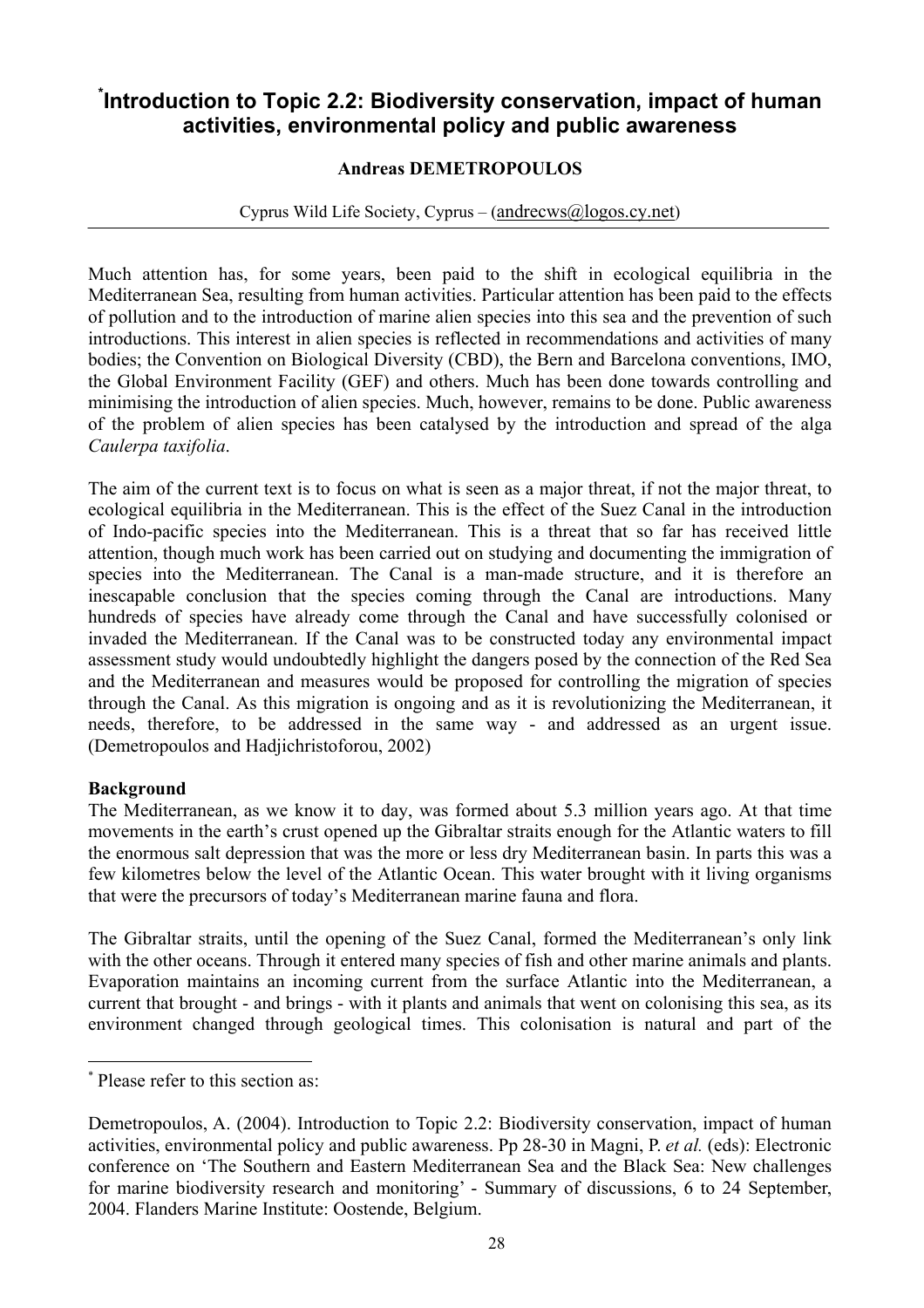evolution of the Mediterranean ecosystem. With the advent of the last major ice age, about 40,000 years ago, the Mediterranean started warming up. Marine turtles for example colonised this sea about 10,000 years ago when this sea warmed up enough to sustain nesting on its beaches.

The hydrography of the Mediterranean, is such that it does not allow, the passive at least, outflow of organisms back into the Atlantic except in a very limited way through the lower strata of the Gibraltar Straits. This has enhanced the relative isolation of the Mediterranean and the consequential evolution of many endemic species in this sea.

# **The Lessepsian migration**

The opening of the Suez Canal in 1869, has led to the connection of the Mediterranean with the Red Sea. For the first time the Mediterranean's pure Atlantic-origin fauna, faced competition from invading Indo-pacific animals and plants that established themselves first in the Canal and later in the Mediterranean Sea. Several hundred species have since established themselves in the Eastern Mediterranean and the number is growing fast. This immigration, has been the subject of many studies during the last half of last century (e.g., Steinitz, 1967). These Indo-pacific species now form over 12% of the marine fauna of the East Mediterranean and 5% of the entire Mediterranean marine fauna (Fredj et al., 1990; Bellan-Santini, 1992; Fredj et al., 1992). Many species, some well known, such as two Siganids (Rabbit Fish) are now common in the commercial fish catches of Cypriot fishermen. Many species of benthic organisms have also colonised the island (Hadjichristohorou et al., 1997). Several other species are common in the catches of fishermen in the east Mediterranean., such as *Upeneus moluccensis* which has been replacing the more valuable local Red and Striped Mullets. These are of course by now well known. Many species, some of them nuisance species (e.g., some jellyfish) and some very invasive (e.g., *Caulerpa racemosa*), are now well established in the east Mediterranean and are spreading west.

A newcomer to the Cyprus coastline can now be found on this *Vermetus* shelf and lower down on shallow rocky substrates practically anywhere on the island. This is a Stromb shell, *Strombus persicus* (= *S. decorus*), a Red Sea immigrant, that has colonised the shallow waters of the island during the last decade or so. It seems to be competing with the Mediterranean Cone Shell (*Conus mediterraneus*), which it seems to have replaced in some areas.

*Caulerpa racemosa*, has spread in a very explosive fashion since about 1990, to cover very large areas of sea bed in many areas around Cyprus (Argyrou et al., 1997) and elsewhere. This *Caulerpa* covers the sea bed and especially soft substrates, in a mat a few centimetres thick competing very successfully with species such as *Caulerpa prolifera* and *Cymodocea nodosa* which it replaces. Apparently this species has as yet no enemies in the Mediterranean and if its proliferation continues it is likely to revolutionise the whole East Mediterranean shallow water ecosystem, with far reaching effects not only on the native marine flora but also and perhaps more significantly, on the marine fauna of the area. The reduction for example of *Cymodocea nodosa*, in the key feeding areas of the Green Turtle, *Chelonia mydas*, in the Levantine Basin, will inevitably have an effect on the survival of this species in the Mediterranean. This turtle feeds practically exclusively on this sea grass in the Mediterranean, at least up to its sub-adult stage.

## **Perspectives/practicalities**

It is not the purpose of this paper to list the species that have come into the Mediterranean, extensive lists and related papers exist elsewhere. CIESM, for example, has now established a websearchable database of exotic (mainly Lessepsian) species in the Mediterranean for fish, molluscs and decapod Crustacea, giving detailed information on a multitude of alien species (CIESM 2002). The purpose of this paper is to underline the need to control this immigration, the impact of which is both obvious and unpredictable, as it is obvious that whatever other measures are taken to curb the introduction of alien species, through ballast water etc, such measures will be of little value in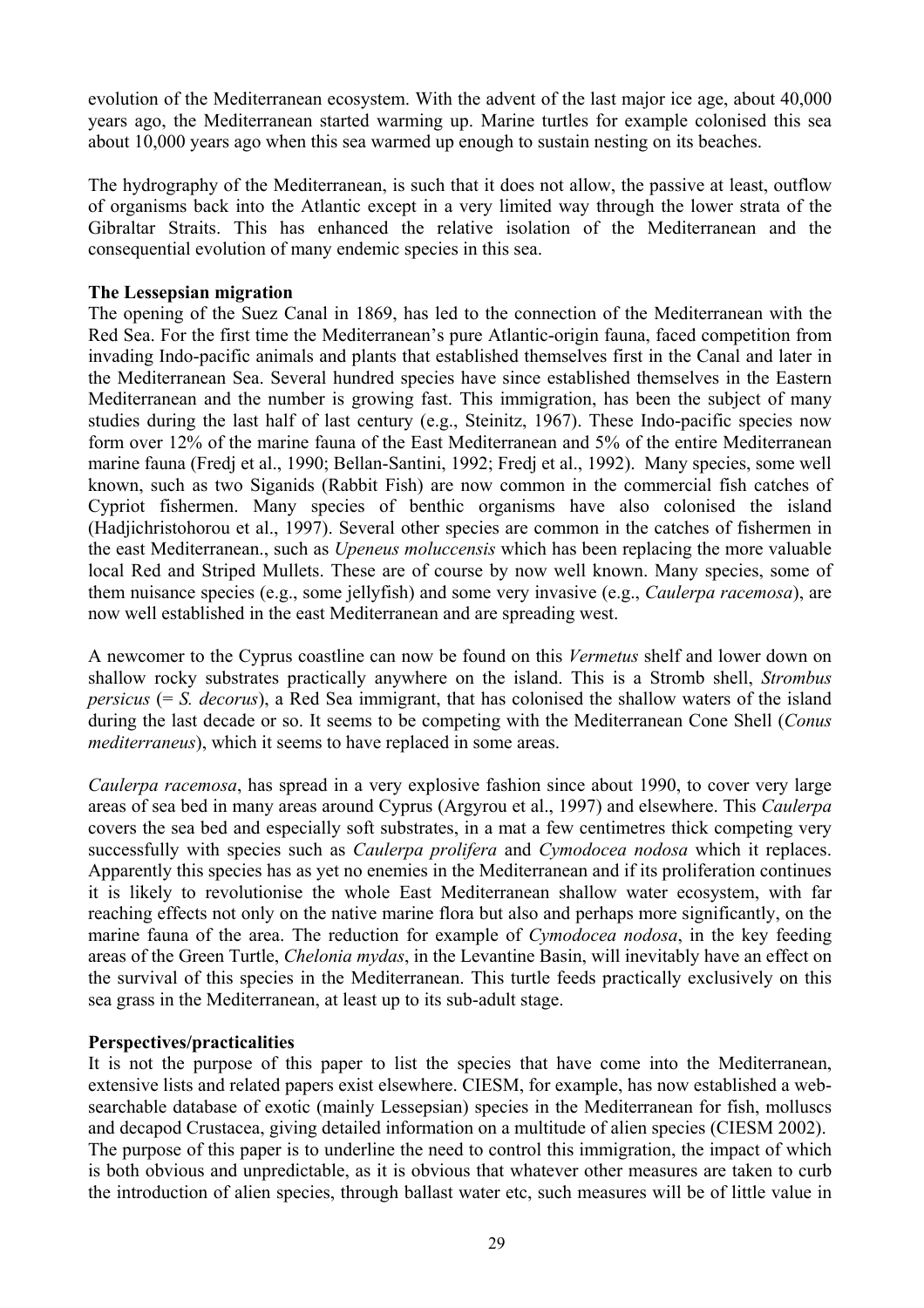the end, if the door left wide open by the opening of this canal is not controlled. The Canal, especially since the drop of the salinity of the Bitter Lakes, provides not just a narrow path for alien/invasive species but a highway for them into the Mediterranean, as is witnessed by the flood of new records of new immigrant species in this sea. The magnitude of the problem, or perhaps better, the need to do something about it seems to have escaped the serious attention of the environmental and scientific community, which so far has focussed on studying the immigration and spread of these species. The public is of course little aware of what is happening underwater with complex ecological processes - and can hardly be expected to participate in debates in which even scientists do not easily venture – let alone policy makers. Biodiversity issues such as those relating to marine turtles and the conservation of their nesting habitats attract more public attention as they are more clear-cut – and are hence more controversial. The general lack of focus on the issue of the Suez Canal is probably due to the fact that the Canal has been there for so many years that it is taken for granted - and the "inflow" of organisms taken as inevitable and "natural". Is the magnitude of the problem too big to envisage solutions to? Or is ecological change of little interest compared to the impact of pollution – which can have other effects also - effects on human health and tourism? Solutions to the problem may at first seem to be utopian or too expensive, but they are probably neither. Focussing on the problem will generate simple solutions. Salinity or other barriers, perhaps linked to (solar powered?) desalination - and fresh water production - may be feasible and do not seem to be beyond the scope of the funding capabilities of GEF or the EU for example – and could be self financing.

If no measures are taken to stop further immigration of Red Sea organisms into the Mediterranean, by creating suitable barriers to living organisms in the Suez Canal, further instability of the Mediterranean ecosystem is inevitable. The ecological effects are already much greater than the effects of any pollution, about which much has been said and much is being done about. What is even more important is the fact that introductions into the marine environment are permanent and cannot be reversed, as can be witnessed by the futile attempts to eradicate *Caulerpa taxifolia* from this sea. Pollution effects, though no doubt important and should not be overlooked, are largely reversible, though recovery can be very slow in some cases.

### **References**

- Argyrou M., A. Demetropoulos, M. Hadjichristoforou. 1999. Expansion of the macroalga *Caulerpa racemosa* and changes in softbottom macrofaunal assemblages in Moni Bay, Cyprus. Oceanologica Acta, Vol. 22, No 5, 517-527
- Bellan-Santini, D. 1992. Spéciation et biogéographie en mer Méditerranée. Bull. Inst. Oceanogr. Monaco, 9:145pp.
- Demetropoulos A. and M. Hadjichristoforou. 2002. Alien marine species in the Mediterranean on leaving the door open while closing the windows. Proceedings of the Workshop on Invasive Alien Species on European Islands and Evolutionary Isolated Ecosystems. Horta, Portugal, Council of Europe. T-PVS/Inf (2002) 33: 34-36

CIESM 2002: http://www.ciesm.org/atlas/

- Fredj G., D. Bellan-Santini, M. Meinardi. 1990. Etat des connaissances sur la faune marine méditerranéenne, Rapp. Comm. Int. Mer Médit., 32(1): p317
- Fredj G., D. Bellan-Santini, M. Meinardi. 1992. Etat des connaissances sur la faune marine méditerranéenne, Bull. Inst. Océanogr., Monaco 9 : 133-145
- Hadjichristophorou M., M. Argyrou, A. Demetropoulos, T.S. Bianchi. 1997. A Species List of the Sublittoral Soft-bottom Macrobenthos of Cyprus, Acta Adriat. 38, 1: 3-32.
- Steinitz H. 1967. A tentative list of immigrants via the Suez Canal, Isr. J. Zool. 16: 166-169.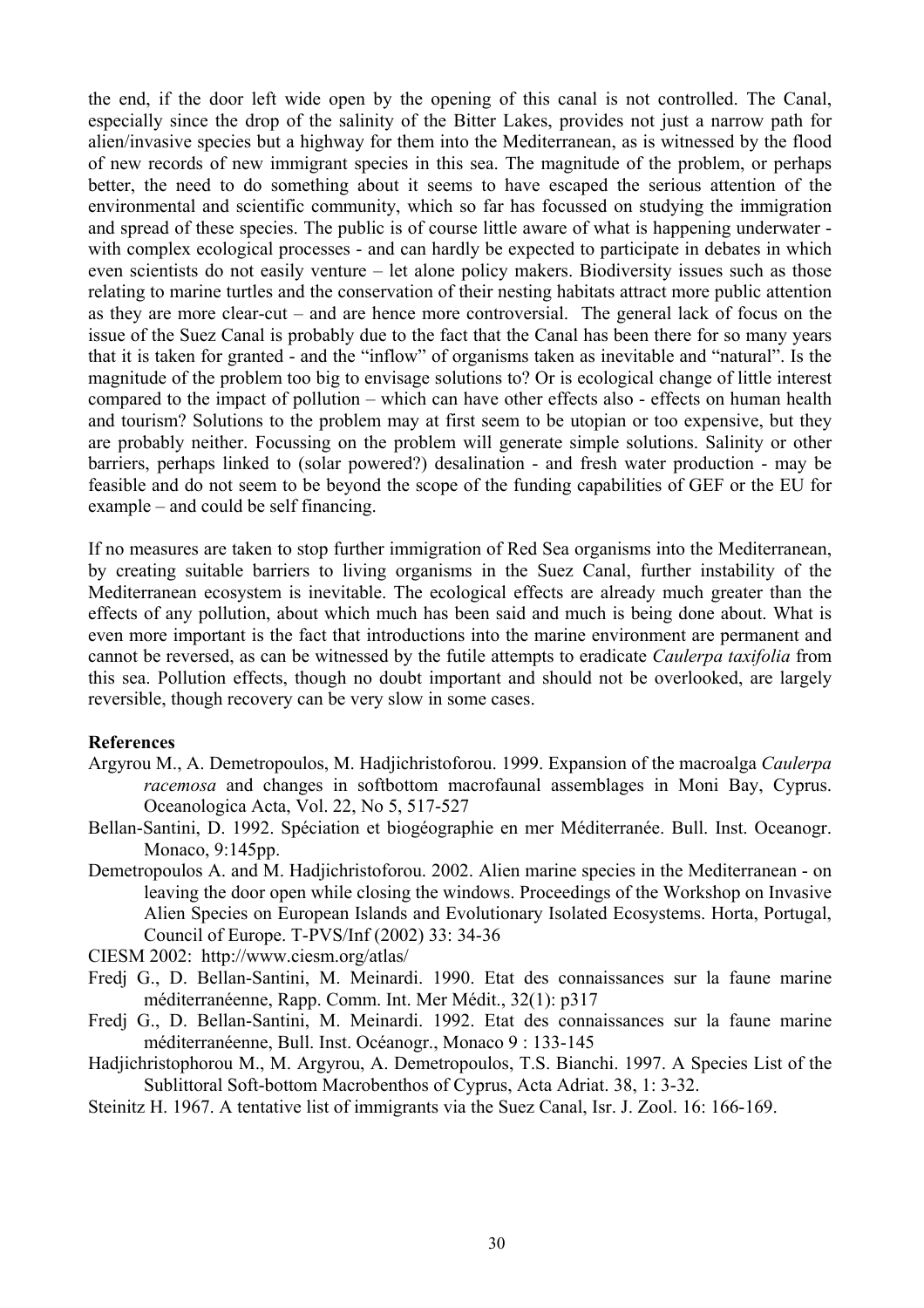# **[\\*](#page-34-0) Introduction to Topic 2.3: Climate change and exotic/invasive species (including lessepsian migration)**

# **Jakov DULCIC**

# Institute of Oceanography and Fisheries; Laboratory of Ichthyology and Coastal Fishery, Croatia –  $(dulcic@izor.htm)$

Changes in marine flora and fauna (mostly in ichthyofauna) have been associated with climatic and oceanographic changes in various studies (Francour et al., 1994; Astraldi et al., 1995; Galil and Zenetos, 2002). During the last 30 years, changes in the quantitative and qualitative composition of the Adriatic ichthyofauna (as well as complete flora and fauna) have been noted (Dulčić et al., 1999). The numbers of thermopile species have increased; several species previously scarce or rare, have become more abundant, while others are new records. The hypothesis of an expansive northward movement of thermopile species and changes in marine biodiversity is nowadays supported with numerous records of fish species (and other organisms) previously characteristic to the more southern area. Obviously, this is happening in the Adriatic sea as well, where numerous new species in the area or in the northern sectors were recorded. Good correlation between mean annual air and sea surface temperature and yearly total number of specimens, as well as between annual sea surface temperature and species richness is obtained for the period 1973-2003. The variations in Adriatic temperature conditions correlate well with the North Atlantic Index (NAO) variations showing that local temperature changes at least partly result from hemispheric one. Variations in sea surface temperature conditions mostly result from the heat flux exchanges on the air-sea interface, and since net heat flux is under NAO influence, there is no doubt that recent changes of Adriatic ichthyofauna are partly controlled by hemispheric climate changes (Dulčić et al., 2004). Distribution of warm-water fish records is influenced by overall cyclonic circulation in the Adriatic Sea. As fish (or any other organism) appear to respond to warming, as evident by the northerly advance of the distributions of the southern species in systematic way, they may provide a useful index of the effects of warming in the Adriatic. Incoming northwestward current along the eastern Adriatic coast carries food and plankton organisms and favours entrance of the species from the southern areas. Species introductions into the Adriatic have not been studied systematically as yet. Some reports are at hand referring to: the spreading of some algal species towards the north (*Caulerpa taxifolia* and *Caulerpa racemosa*), the occurrence of at least 12 alien mollusc species, recorded in the Northern Adriatic, and occurrence of 31 new fish species for the Adriatic ichthyofauna (of which half of them could be connected with previous subjects) (Dulčić et al., 2002). The invasion of Red Sea organisms through the Suez canal, known as "Lessepsian migration", has profoundly modified the ecosystem of the Eastern Mediterranean. This migration, the result of major man-made changes in the area, has given us a unique opportunity to study the process of invasion and colonization by tropical biota of a sub-tropical region populated by temperate biota (Golani, 2002). Nine (9) species (Lessepsian migrants) were recently recorded in the Adriatic and most of those records represent the northernmost record of those species in the

<span id="page-34-0"></span><sup>\*</sup> Please refer to this section as:

Dulcic, J. (2004). Introduction to Topic 2.3: Climate change and exotic/invasive species (including lessepsian migration). Pp 31-33 in Magni, P. *et al.* (eds): Electronic conference on 'The Southern and Eastern Mediterranean Sea and the Black Sea: New challenges for marine biodiversity research and monitoring' - Summary of discussions, 6 to 24 September, 2004. Flanders Marine Institute: Oostende, Belgium.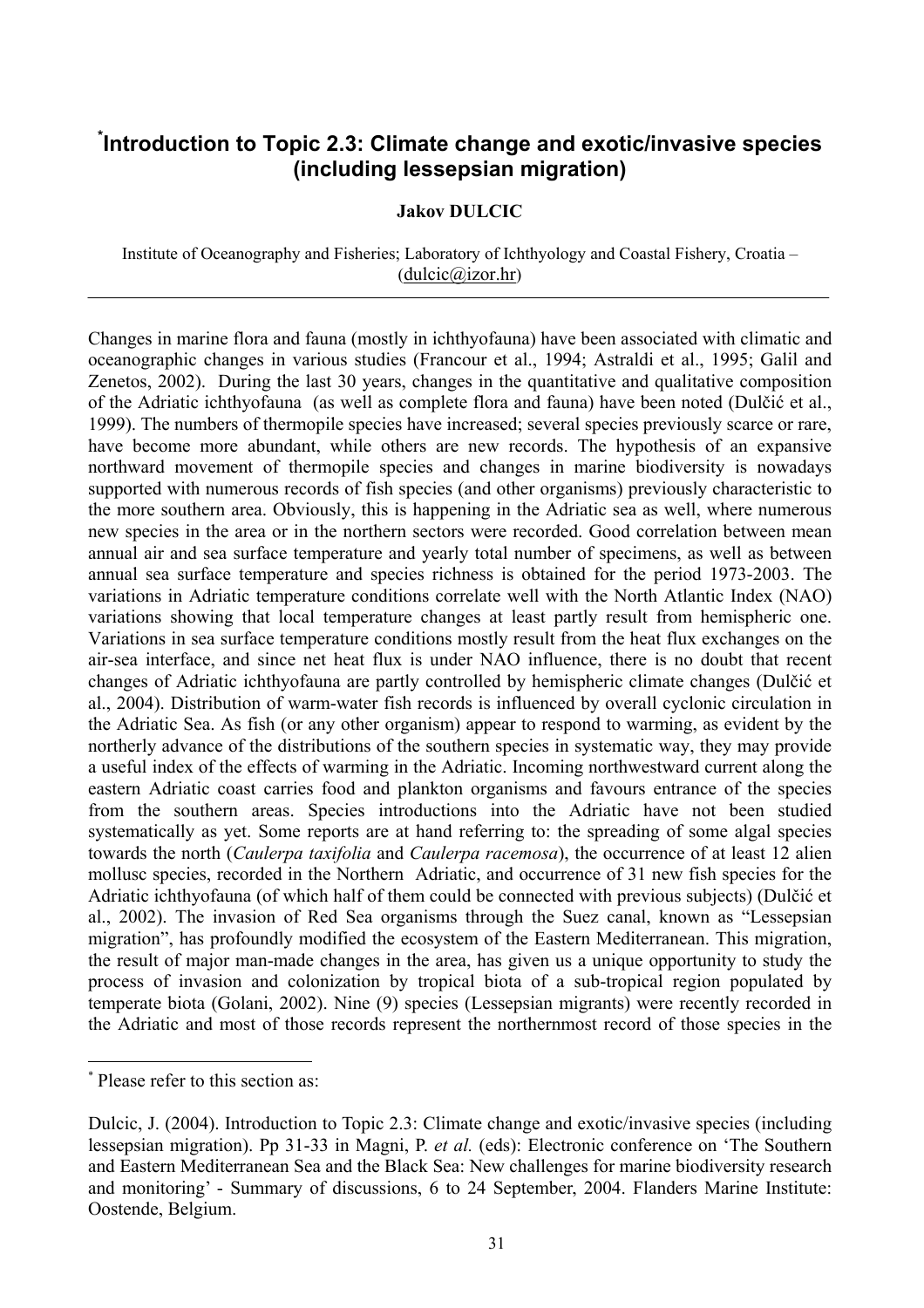world. There is a clear east-west and west gradient in the distribution of Lessepsian migrant species in the Mediterranean. There are very few studies which directly investigate the impact of Lessepsian migrants on the autochtonous species (goatfishes and lizardfishes). The difficulty lies mainly in the lack of information available from the period prior to invasion. The present research on Lessepsian fish focuses on three major areas: a) identifying the characteristics distinguishing colonizer species from closely related non-colonizer species in the Red Sea, b) assessing the colonizer populations responses to the new environmental conditions, and c) studying the impact of the Lessepsian migration on the Eastern and Adriatic ecosystem.

In general, alien or immigrant species have not caused significant impacts on the Mediterranean marine ecosystems. However, it is cause for concern the increasing record of non-indigenous species in the Mediterranean whose ecological role and effect on biodiversity conservation is unknown. Present knowledge and reliable data on species identity, introduction date, geographic origin, dispersal vectors and distribution ranges are very limited. The ecological impact of invasive species is poorly known because it is rarely investigated. Both planktonic and benthic communities appear to be equally affected by invasive events. More joint research is necessary for obtaining a better knowledge of the present and future impacts caused by immigrant species. Invasion affects biodiversity by adding species that may outcompete and displace autochthonous ones. Most allochthonous species that establish reproducing populations within the Mediterranean constitute neither a nuisance nor have commercial value. Most allochthonous species do not undergo outbreaks that would turn even an innocuous species into a "pest". However, the number of allochthonous species that develop populations is increasing. The special vulnerability of the Mediterranean Sea to invasion by allochthonous species stems from its position between the Atlantic, Pontic and Erythrean regions, its history, and heavy anthropogenic impact. It is believed that impoverished biotas are more prone to invasions. The Levantine Sea has less than half the number of benthic species found in the Mediterranean Sea. This faunal impoverishment has been attributed to its comparatively late recolonisation following the Messinian crisis, to Pleistocenic climatic fluctuations and to the basin's extreme oligotrophy. The prevailing high temperature and salinity may prevent the arrival of Atlantic species. When tropical organisms arrive, few ecological obstacles prevent their successful implantation. Increased pollution (from agricultural run-offs to industrial wastes), unsustainable fishing practices and engineering projects (dams, landfills etc) have caused wide spread disruption of the littoral ecosystem and decimation of the Mediterranean biota. It is difficult to provide conclusive data on the possible scenarios deriving from the introduction of species in the Mediterranean. Not enough data are available to forecast the effect of invading species on marine communities. However, some previsions may be attempted based on the general ecological characters of invaders. Taking into account the main source of humanmediated invasions (ballast waters, aquaculture, etc), invaders are apparently represented by resistant, fast growing, adaptable species to variate conditions and stressed environments. There are marked differences about the impact of invasive species between eastern and western Mediterranean. The eastern basin is mainly invaded by Lessepsian immigrants. In the western basin the most important invader, the algae *Caulerpa taxifolia*, was apparently released from a public aquarium. Considering that ship ballast water affects equally both basins, western countries are more proned to introductions through aquaculture. The cold seawater temperature of the western basin in winter is not a barrier for the arrival and settlement of some Lessepsian immigrants. Since the fifties *Caulerpa racemosa* has reached the Italian coast and Mallorca. The seagrass *Halophila stipulacea* has passed the Siculo-Tunisian sill as other organisms like the fishes *Leiognathus klunzingeri*, *Pomadasys stridens*, *Fistularia commersoni*, the gastropod *Cerithium scabridum*, and the pearl oyster *Pinctada radiata*. No taxonomic surveys are made in areas highly sensitive to alien species introductions, as harbours and aquaculture sites. None study on the transport of organisms in ballast-water has been attempted in the Mediterranean.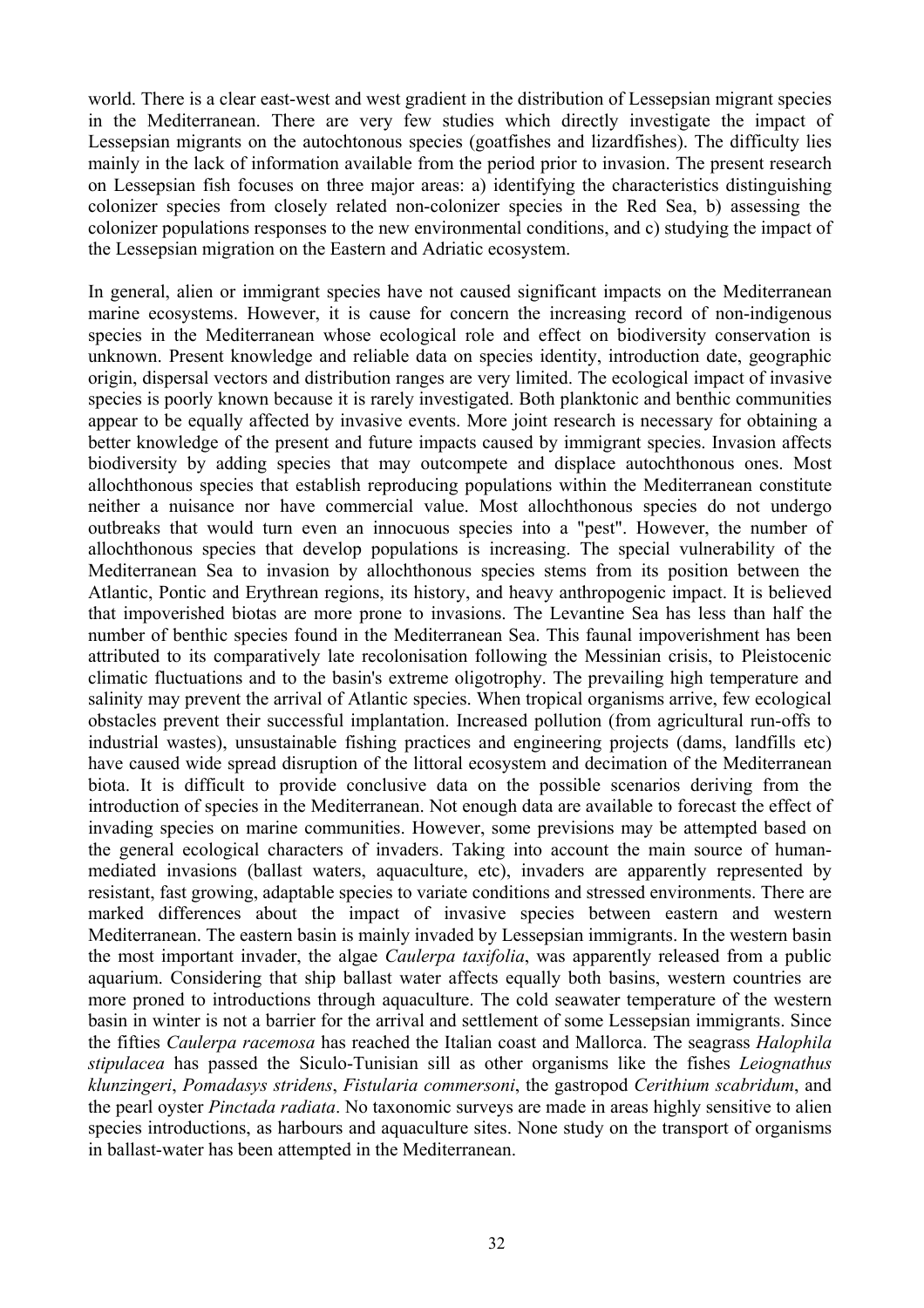There are so many things that we do not know about exotic/invasive species that it is difficult to pinpoint just a few research priorities for invasive species.

The questions that seem most urgent are:

In general terms, what makes an ecosystem invasible? What makes a species invasive? Can we predict which species will prove to be successful invaders in particular communities? If so, can we develop effective screening procedures that will tell us how likely it is that a species will become invasive in particular environments? Why do hitherto benign species suddenly become invasive? Can we model invasive spread, both in homogeneous and heterogeneous environments, perhaps based on existing models? Can we predict the impact of invaders on other organisms and ecosystems? Can we formulate a general theory of biological invasions?

Perhaps we can summarise these questions into three priorities:

- 1. Monitoring, modelling and predictions of the behaviour or invasive species.
- 2. Tests to control invasive species using appropriate control and evaluation.
- 3. The establishment of a philosophy of modifying policies and practices in the light of experience – the experimental approach to the implementation of policy.

How should Mediterranean and Adriatic Marine Biodiversity be monitored? How to Develop and use Early Warning Indicators? What is the real effect of climate changes on the exotic/invasive species? What are the effects of exotic/invasive species on the food web interactions?

#### **References:**

- Astraldi, M., Bianchi C.N., Gasparini, G.P. and Morri, C., 1995. Climatic fluctuations, current variability and marine species distribution: a case study in the Ligurian sea (north-west Mediterranean). Ocaenol. Acta., 18: 139-149.
- Dulčić, J., Grbec, B., Lipej, L., Beg-Paklar, G., Supić, N. and Smirčić, A. 2004. The effect of the hemispheric climatic oscillations on the Adriatic ichthyofauna. Fresenius Environmental Bulletin, 13 (3B): 1-6.
- Dulčić, J., Lipej, L., Grbec, B., 2002. Changes in the Adriatic fish species composition. Workshop on Lessepsian migration. Proceedings. 20-21. July, Gokceada, Turkey. Pp. 10-21.
- Dulčić, J., Grbec, B. and Lipej, L., 1999. Information on the Adriatic ichthyofauna-effect of water warming? Acta Adriat., 40: 33-43.
- Francour, P., Boudouresque, C.F., Harmelin, J.G., Harmelin-Vivien, M.-L. and Quignard, J.P., 1994. Are the Mediterranean water becoming warmer? Information from biological indicators. Mar. Pollut. Bull., 9: 523-526.
- Galil, B.S. and Zenetos, A., 2002. A sea change Exotics in the eastern Mediterranean Sea. INVASIVE AQUATIC SPECIES OF EUROPE: DISTRIBUTION, IMPACTS AND MANAGEMENT. PG. 325-336.
- Golani, D., 2002. Lessepsian fish migration-characterization and impact on the eastern Mediterranean.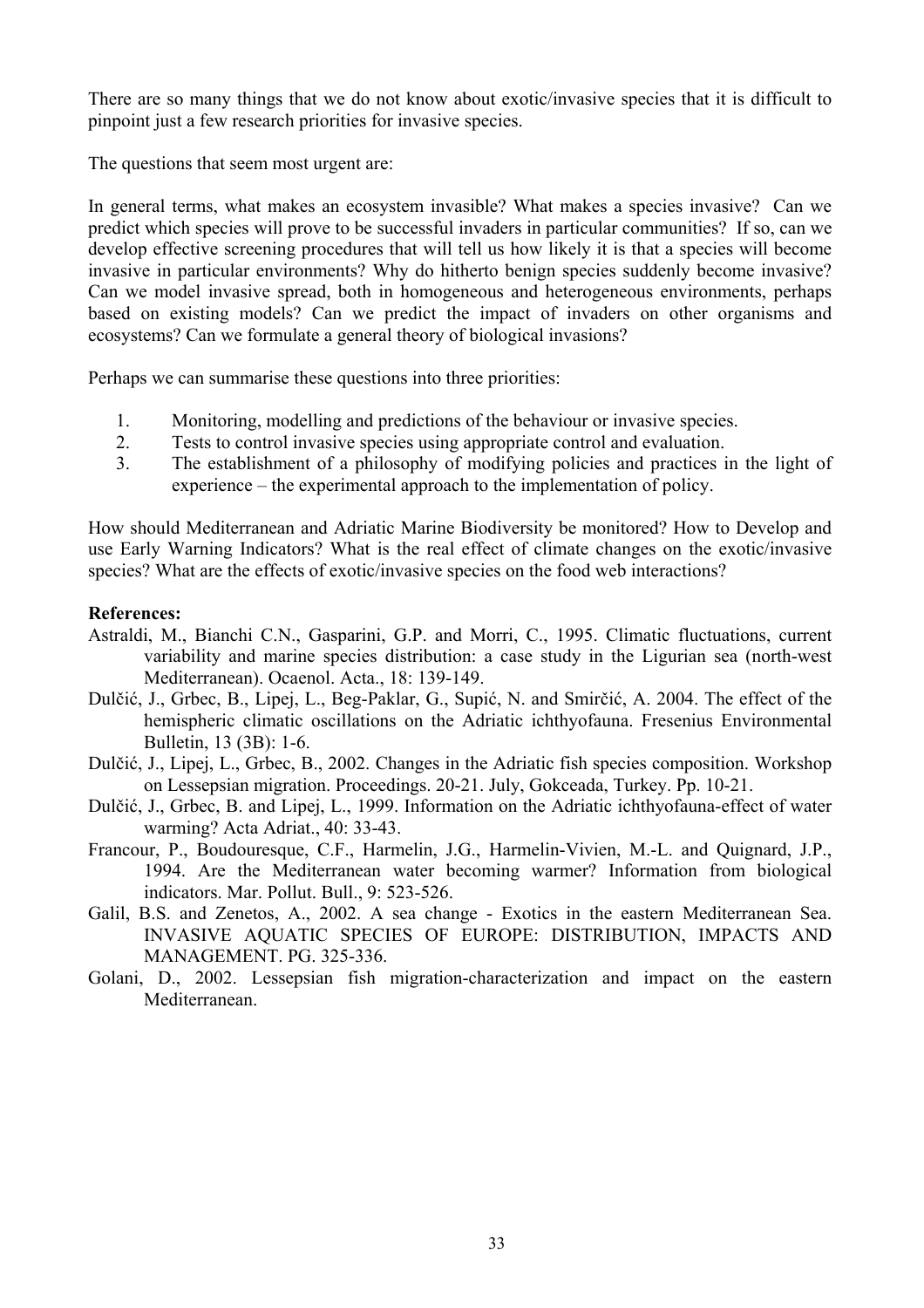# **[\\*](#page-37-0) Introduction to Topic 2.3 part Black Sea: Climate change and exotic/invasive species**

## **Tamara SHIGANOVA**

Russian Academy of Sciences; P. P. Shirshov Institute of Oceanology, Russia – (shiganov@sio.rssi.ru)

The Seas of Mediterranean basin as the system of semi-closed seas with their geographical isolation and natural barriers (first of all salinity, which is in any case different from the oceanic one) conserved their biodiversity created during their geological history. In XX century changes in biodiversity of flora and fauna of the seas occurred due to different kind of anthropogenic effect and climatic changes.

Comparative analysis of the variability of plants and animals abundances, species diversity, dominated species in space and time in the Mediterranean and the Black Sea is of primary importance in the perspective of global climate trends, regional climate variations and anthropogenic impact. Human activities such as increasing intensity of shipping, development aquaculture and aquarium trades were resulting in exchange of aquatic species between Mediterranean and the Black Sea and in global scale for both seas. Biological invasions of aquatic species associated with human activities might be determined as one of the major point of global change.

The Black Sea is a part of Mediterranean basin and one of the largest semiclosed basins in the World. The Black Sea may be considered one of the best marine examples of anthropogenic effects on its ecosystem superimposed on climate changes.

Global warming provoked penetration warm-water Mediterranean mainly zooplanktonic species in the Black Sea (Kovalev et al., 1998). Penetration of these species was not harmful for the Black Sea ecosystem; new edible organisms appeared in the sea.

But invasion of the exotic species with ballast waters and attached at ships' hulls were in the most cases harmful for the Black Sea ecosystem. The biodiversity of the Black Sea as a water body with low salinity is much lower than biodiversity in the seas with fully marine water body like the Mediterranean. In similar sea invasion even one species may affect total structural alteration in ecosystem functioning and even its degradation.

In second part of XX century the Black Sea together with the brakish Sea of Azov became recipient areas for many exotic species of plants and animals, accidental or intentional introduced there. Shipping activity greatly increased in the Black Sea. Total amount of ships that pass Bosphorus for the period 1995-2000 was 47-51 thousands per year. However the real risk of exotic species invasion may be estimated from the total volume of ballast water transportation. There were more than 11 mln. m-3 of ballast water that was discharged in all Ukrainian Black Sea ports during 2001 (Alexandrov, 2003).

l

<span id="page-37-0"></span><sup>\*</sup> Please refer to this section as:

Shiganova, T. (2004). Introduction to Topic 2.3 part Black Sea: Climate change and exotic/invasive species. Pp 34-37 in Magni, P. *et al.* (eds): Electronic conference on 'The Southern and Eastern Mediterranean Sea and the Black Sea: New challenges for marine biodiversity research and monitoring' - Summary of discussions, 6 to 24 September, 2004. Flanders Marine Institute: Oostende, Belgium.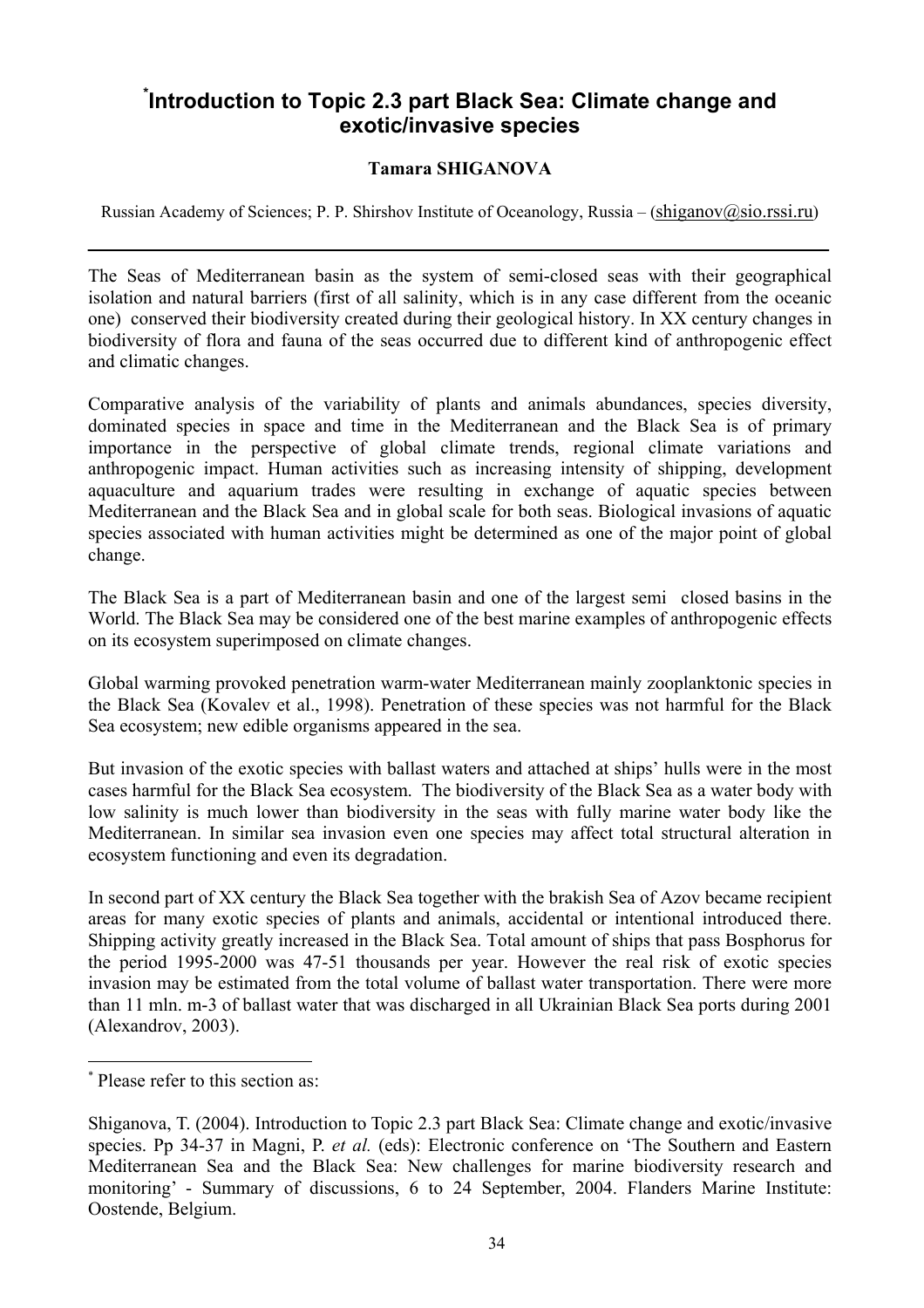The main reason for successful introduction of many exotic species in the Black Sea was wide diversity of habitats, both in the sea itself and in its coastal limans, lagoons and rivers' deltas. Simultaneously the Black Sea became also donor area spreading these exotic species and own Ponto-Caspian species further through Volga-Don Canal to the Caspian Sea and even further through system of Volga –Baltic canals to the Baltic Sea and further to the North American Great Lakes (Ojaveer et al., 2002). Many brakish eurigaline Ponto-Caspian species immigrated to the eastern and western European rivers, reservoirs and lakes after opening Volga-Baltic system of canals and Main-Danube Canal in southern Germany (Leppakoski, 2004; Ketelaars, 2004).

If we take into account microorganizms such as protozoa, fish parasites, planktonic algae (often toxic) and bacteria the numbers of invasive species can be estimated in thousands organisms. The most pronounced among invaders are the large gastropod *Rapana thomassiana* and ctenophores *Mnemiopsis leidyi* Agassiz 1865, *Beroe ovata* Mayer 1912. *Rapana thomassiana* was introduced from the Sea of Japan; this is a notorious predator that feeds on oysters, mussels and other bivalves. It is believed that gastropod was introduced into the Black Sea by the ship carrying its eggs attached to its hull (Drapkin, 1953; Mamaev & Zaitzev, 1997).

The ctenophore *Mnemiopsis leidyi* (A.Agassiz) was introduced with ballast water of the ships from the Atlantic coast of North America in early 1980s (Vinogradov et al., 1989). *M. leidyi* had explosive outbreak in the Black Sea in 1988 and expanded into the Azov, Marmara, eastern Mediterranean through the straits, and recently into the Caspian Sea with ballast waters of oil tankers (Shiganova, 1993; Studenikina et al., 1991; Shiganova et al., 2001 a; 2001b). This invasion was a real catastrophe for the Black and Azov Sea ecosystems and fisheries, and now situation is getting even worse in the Caspian Sea (Shiganova et al., 2004b). After *M. leidyi* population development in the Black sea cascading effect occurred at the higher trophic levels, from a decreasing zooplankton stock to collapsing planktivorous fish to dolphins (bottom-up). Similar effects occurred at lower trophic levels: from a decrease in zooplankton stock to an increase in phytoplankton, relaxed from zooplankton grazing pressure (top-down) and from increasing bacterioplankton to increasing zooflagellata and infusoria (Shiganova et al., 2004a,b).

The measurements to control *M.leidyi* population size did not implement on time in the Black Sea. But in 1997 a new invader another ctenophore *Beroe ovata* Mayer 1912 again accidentally appeared in the Black Sea from the same northern American coastal area, which feeds exclusively ctenophores, first of all *M. leidyi* (Konsulov & Kamburska, 1999). The Black Sea ecosystem rapidly began to recover (Shiganova et al., 2000, 2001; 2004b; Finenko et al., 2000; 2001).

These events combine two important ecological problems of the World Ocean - gelatinous blooms as response on climatic changes of environments and distribution of alien species with ballast waters. Global warming stimulated increasing in gelatinous species populations in native habitats effects local ecosystems and creates possibility easier to spread these species in other seas and coastal areas with ballast waters of ships. In these areas population explosion of nonindigenous species occurred due to their disturbance and overfishing in larger scale.

*M. leidyi* and *B. ovata* outbreaks in nonnative areas has made significant advanced into understanding the role of invasive species for ecosystem of the inland seas. This is a great example how only one invader - low organize gelatinous animal could affect total ecosystems: one of them completely suppressed and simplified productive ecosystems and another one recovered them for short period of time.

We try to identify the main invasive corridors of the exotic species into the Black Sea. The Atlantic coast of North America has exported more species to the Black Sea than any other donor area due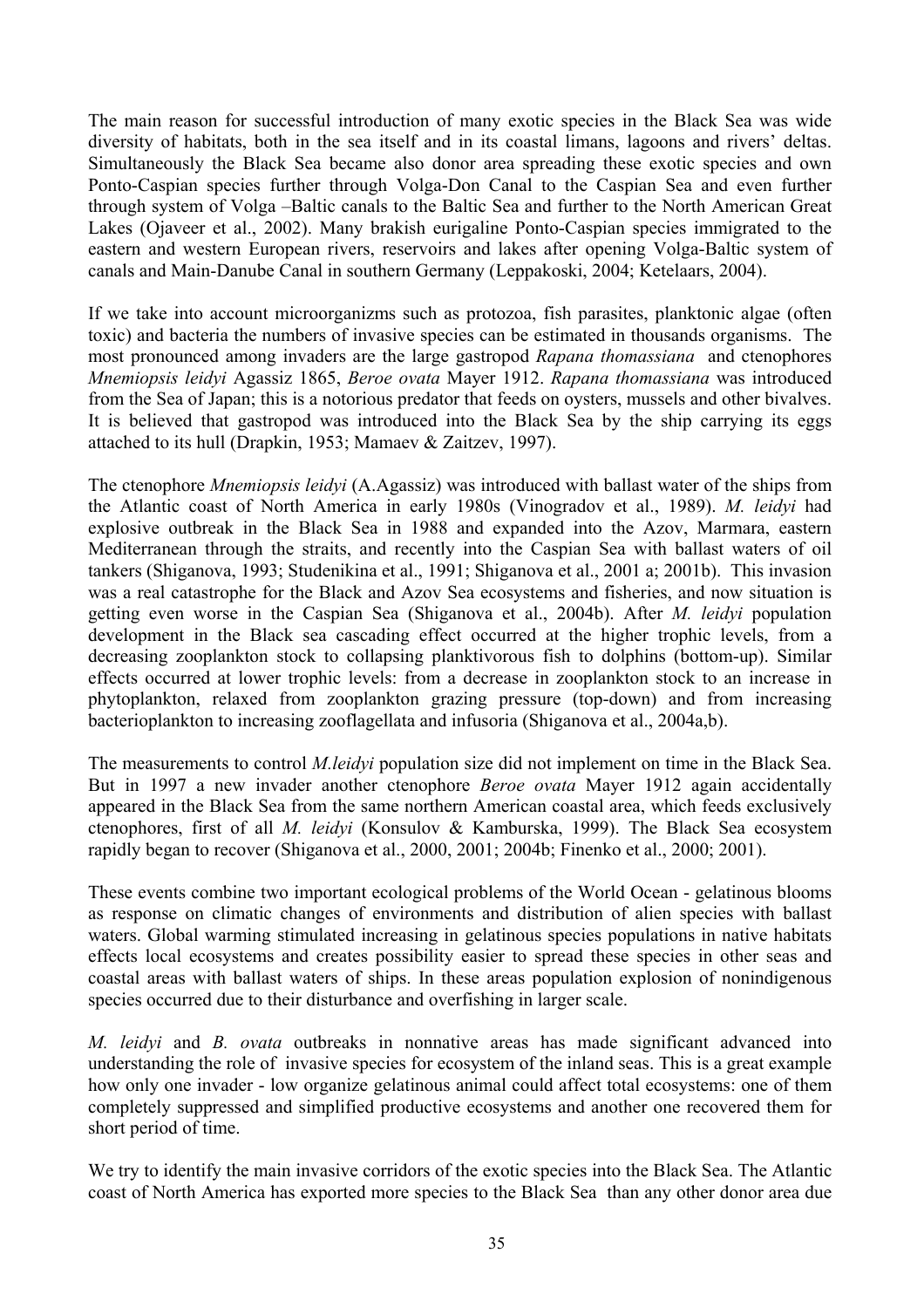to the successive opening of commercial routes (about 45%) . Other important donor areas are Atlantic European coastal areas and the Mediterranean Sea, the most Mediterranean accidental invaders were introduced into the Black Sea from Adriatic Sea ( Shiganova et al., 2005). One more important donor area is Indo-Pacific region, mainly Japan Sea, but most of invasions from this area were intentional acclimations (Zaitzev &Mamaev, 1997).

Once established the most eurigaline and euriterme invasive species have spread rapidly to adjacent seas and via system of canals to the Caspian Sea and some of them to the Baltic Sea (Shiganova et al.2001a, 2005, Leppakosky & Olenin,2000) like gelatinous species *Mnemiopsis leidyi*, *Blackfordia virginica*, *Bouganvilla megas* to the Caspian Sea; Ponto-Capian species from the Black and Azov Seas spread to the Caspian and inland waters of Europe and American lakes. Among them several species included in the list of the most unwanted: Cladocera *Cercopagis pengoi*, Round Goby *Neogobius melanostomus*, zebra mussel *Dreissena polymorpha* (from the list of Global Invasive Species Programme)

Thus the Black Sea became natural laboratory for invasive biology as recipient and donor area. Some invasions were useful like intentional introduction mulet *Mugil soiuy* and accidental invasion of ctenophore *Beroe ovata*, but most of invaders were harmful for ecosystem, ctenophore *Mnemiopsis leidyi* was worst of them, suppressing total ecosystems of several seas. The key questions of the topic:

- What makes ecosystem sensitive for invasions? (disturbance, such as euthrophication, overfishing etc)
- What makes species invasive? (increasing population in native habitat, etc)

Summarising my introduction I would like to propose the following actions:

- 1. An understanding of invasion patterns: evaluations of described records, specimens' collections, field surveys, targeting those habitats and areas most closely linked with known introduction vectors, molecular analyses.
- 2. Supporting and development management for control ballast water and ship hulls floating in local areas.
- 3. Monitoring and modeling role of an invasive species in recipient ecosystem and its effect on its trophic web.
- 4. Comparative analysis of the variability of species diversity, dominated species in space and time and environmental processes in the Mediterranean and Black Seas in the context of global climate oscillations, their effect on regional climate variations and exotic species.

### **References:**

- Alexandrov B. The Globallast experience with invasive aquatic species surveys and monitoring: the Ukrainian experience. 1st International Workshop on Guidelines & Standards for Invasive Aquatic Species Surveys & Monitoring. Arraial do Cabo, Brasil, 13-17 April, 2003.
- Drabkin E.I. 1953. A new species of mollusk in the Black Sea. Priroda.N 9.P.92-95
- Finenko, G.A., B.E. Anninsky, Z.A. Romanova, G. I. Abolmasova, and A. E. Kideys , 2001. Chemical Composition, Respiration and Feeding Rates of the New Alien Ctenophore, *Beroe ovata*, in the Black Sea, Hydrobiologia, 451: 177-186.
- Finenko, G.A., , Z.A.Romanova and G.I.Abolmasova, , 2000. A New Invader in the Black Seacomb jelly *Beroe ovata* (Brunguiere), Ekologiya morya. Kiev, vol. 50: 21-25.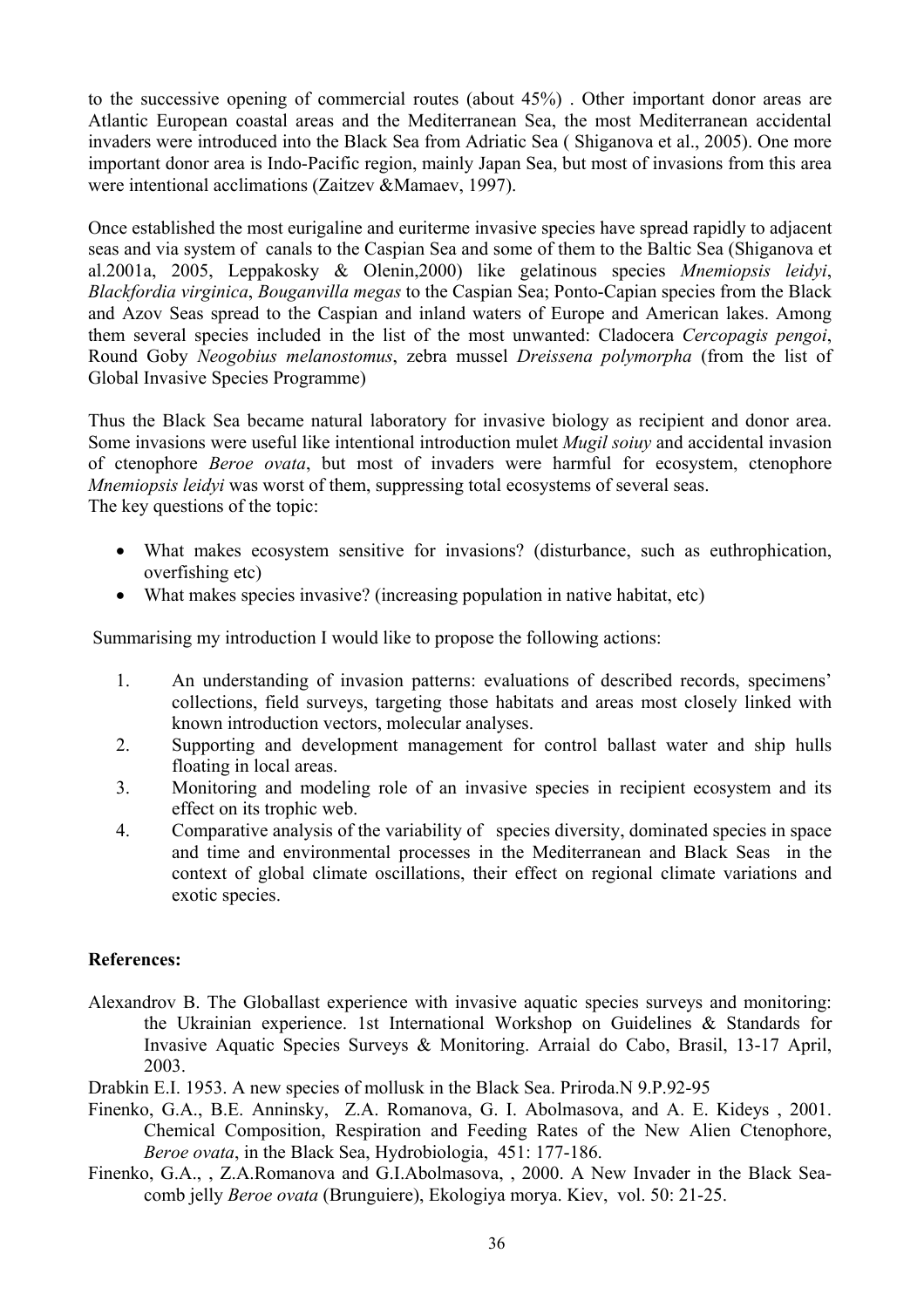- Ketelaars H.A.M. Range extentions of Ponto-Caspian aquatic invertebrates in continental Europe. . Kluwer Academic Publisher Eds. H. Dumont, T. Shiganova, U. Nierman: 209-236.
- Konsulov, A. and L. Kamburska., 1998 Ecological Determination of the New Ctenophora-*Beroe ovata* Invasion in the Black Sea, Tr. Ins. Oceanology. BAN. Varna:195-197.
- Kovalev A.V.,Besiktepe S., Zagorodnyaya J. and Kidey A. 1998 Mediterraneanization of the Black Sea zooplankton is continuing. In Ecosystem Modeling as a Management Tool for the Black Sea. Ed. Ivanov L.and Oguz T. t.47:199-207.
- Leppakoski E. Living in the a sea of exotics the Baltic case. Kluwer Academic Publisher Eds. H. Dumont, T. Shiganova, U. Nierman: 237-256
- Ojaveer H., Leppakoski E., Olenin S & Riccardi A. 2002. Ecological impact of Ponto-Caspian invaders in the Baltic Sea, European inland waters and the Great Lakes: an inter-ecosystem comparison. E.Leppokoski et al.(eds). Invasive Aquatic Species of Europe.Kluwer Acad.pub: 412-425
- Shiganova, T. A, J. V. Bulgakova, P. Y. Sorokin & Y. F. Lukashev, 2000. Investigation of a new invader, *Beroe ovata* in the Black Sea. Biology Bulletin 27: 247-255.
- Shiganova, T. A., A. M. Kamakin, O. P. Zhukova, V. B. Ushivtsev, A. B. Dulimov & E. I. Musaeva, 2001a. The invader into the Caspian Sea Ctenophore *Mnemiopsis* and its initial effect on the pelagic ecosystem. Oceanology T.41. N 4: 542–549.
- Shiganova T. A., Mirzoyan Z. A., Studenikina E. A., Volovik S. P., Siokou-Frangou I., Zervoudaki S., Christou E. D., Skirta A. Y., and Dumont H Population development of the invader ctenophore *Mnemiopsis leidyi* in the Black Sea and other seas of the Mediterranean basin.// Marine Biol.. 2001b. 139: 431-445.
- Shiganova T. A , Dumont H.J , Sokolsky A.F., Kamakin A. M., Tinenkova D., Kurasheva E.K. 2004a. Investigation of invader ctenophore *Mnemiosis leidyi* in the Caspian Sea and its effect on the Caspian ecosystem. Kluwer Academic Publisher Eds. H. Dumont, T. Shiganova, U. Nierman: 71-112.
- Shiganova Tamara A., Henri J. Dumont, Alexander Mikaelyan , Dmitry M. Glazov, Yulia V. Bulgakova, Eteri I. Musaeva, Pavel Y Sorokin, Larisa A. Pautova, Zinaida A. Mirzoyan & Ekaterina I. Studenikina 2004b.Interaction between the Invading Ctenophores *Mnemiopsis leidyi* (A. Agassiz) and *Beroe ovata* Mayer 1912, and their Influence on the Pelagic Ecosystem of the Northeastern Black Sea. Kluwer Academic Publisher Eds. H. Dumont, T. Shiganova, U. Nierman: 33-70.
- Shiganova, T. A, Musaeva E.I., Pautova L.A., Bulgakova J.V. The problem of invaders in the Caspian Sea in connection to new findings of the Black Sea zooplankton and phytoplankton species Biological bull. N1, 2005
- Shiganova, T.A., B. Ozturk, and A.Dede, 1994. Distribution of the Ichthyo-, Jelly- and Zooplankton in the Sea of Marmara, FAO Fisheries Rep. no. 495: 141-145.
- Studenikina, E.I., Volovik', S.P., and Mirzoyan, Z.A., 1991. Comb Jelly *Mnemiopsis leidyi* in the Azov Sea, Okeanologiya, vol. 31, no. 6: 722--725.
- Vinogradov, M.E., Shushkina, E.A., Musaeva, E.I., and Sorokin, P. Y., 1989.New Settler in the Black Sea-Comb Jelly *Mnemiopsis leidyi* (Agassiz), Okeanologiya, vol. 29, no. 2: 293-- 299.
- Zaitsev Yu.& Mamaev V. 1997. Marine biological diversity in the Black Sea. A study of change and decline. New York. United Nations Publications.206 pp.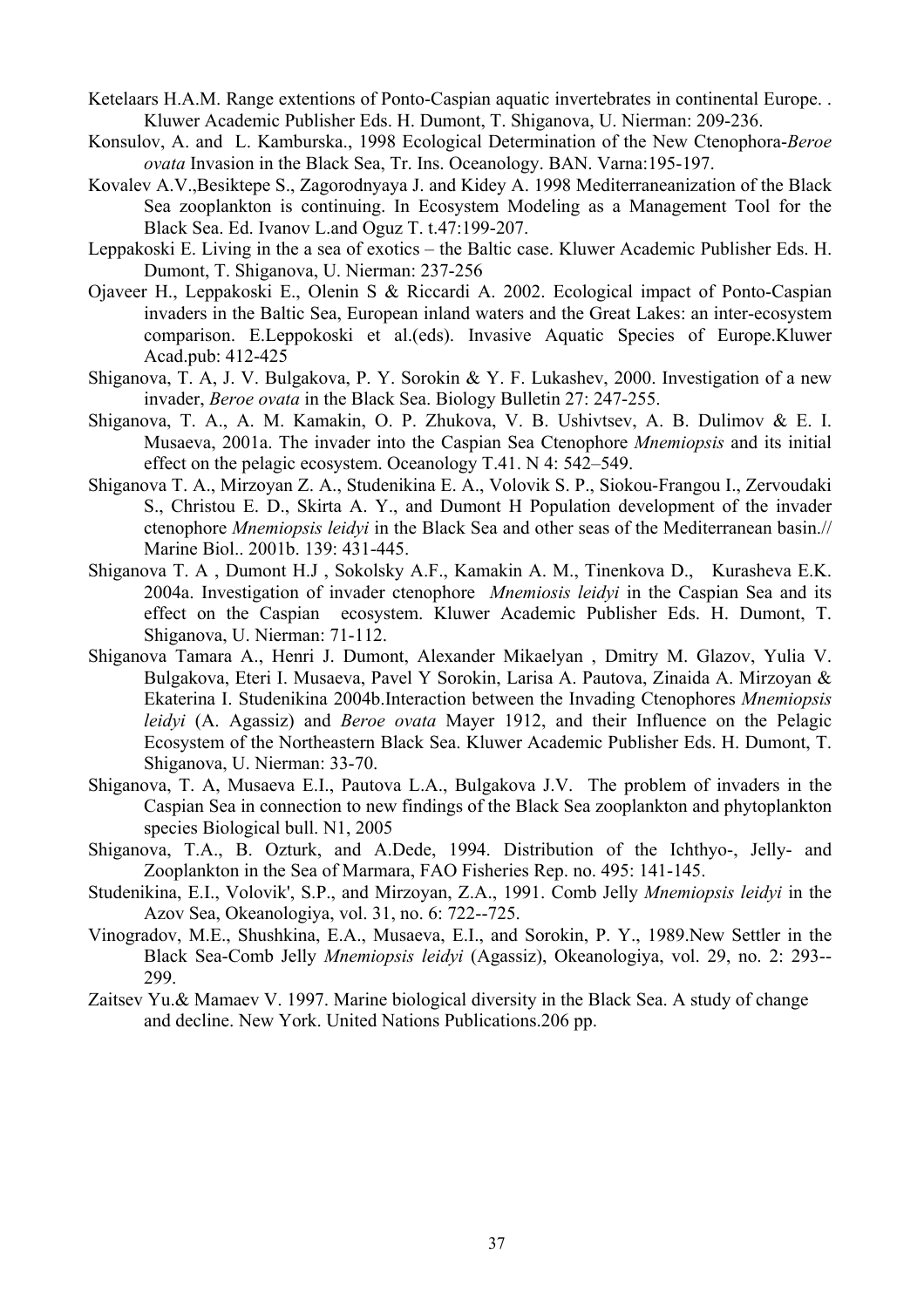# **\* [I](#page-41-0)ntroduction to Topic 2.4: Environmental variability and biodiversity predictability: data collection and ocean models– what to do?**

## **Temel OGUZ1 , Izdihar AMMAR2 , Samir GRIMES<sup>3</sup> & Paolo MAGNI<sup>4</sup>**

<sup>1</sup>Middle East Technical University; Institute of Marine Sciences, Turkey – (oguz@ims.metu.edu.tr) <sup>2</sup>Tishreen University; High Institute of Marine Research, Syria –  $(izdi5@scs-net.org)$ <sup>3</sup>Institut des Sciences de la Mer et de l'Aménagement du Littoral, Algeria – (grimessamir@yahoo.fr) <sup>4</sup> Foundation IMC – International Marine Centre, Italy – (p.magni@imc-it.org)

### **1. Environmental variability**

Environmental variability is a key feature of exploited ecosystems and has very significant implications for production, development and management of fisheries. Environmental variability encompasses spatial and temporal changes with a wide range of frequency and amplitude, which are introduced into the marine ecosystems by means of human-induced, anthropogenic perturbations and natural climatic fluctuations. Major anthropogenic perturbations are eutrophication generated by massive land-based nutrient and pollution input from rivers, overfishing, introduction and population grow of alien species. In the Black Sea they, together with climate-induced changes, resulted in major transformations in the form of regime shifts, and quasiperiodic fluctuations. Detecting changes and identifying their causes (natural climatic or anthropogenic) form the basis for effective management strategies for sustainable use and protection of marine environment.

## **2. Biodiversity**

Biodiversity refers to habitat and species richness and composition. Thus, at species level, biodiversity has two main components: "richness" (i.e. number of species) and "composition" (i.e. identity of these species). The number of species in the ecosystem, irrespective of their identities, can significantly influence ecosystem functioning (i.e. the cycling of energy, nutrients and organic matter that keeps ecosystems working). Biodiversity may influence standing stocks, biomass or production. It may influence as well rates of ecosystem processes, with increasing, decreasing or stabilizing rates.

Although exact numbers and timescales are difficult to estimate, biodiversity in the Black Sea has been declining for several decades. It is generally found that a reduction in biodiversity does have a negative impact on ecosystem function. Empirical evidence suggests that the loss of species brings about complex and dramatic reorganizations of ecosystems, including trophic cascades, cascading extinctions and rapid shifts to undesirable stable states. Trophic interactions play important roles in most of these processes. The major research topics are:

- how much biodiversity matters for the Black Sea ecosystem?
- how did biodiversity losses at higher trophic and/or lower trophic levels influence other trophic levels diversity, productivity and stability?
- how will biodiversity be critical for future functioning of the Black Sea ecosystem?

<span id="page-41-0"></span>l \* Please refer to this section as:

Oguz, T.; Ammar, I.; Grimes, S.; Magni, P. (2004). Introduction to Topic 2.4: Environmental variability and biodiversity predictability: data collection and ocean models– what to do?. Pp 38-40 in Magni, P. *et al.* (eds): Electronic conference on 'The Southern and Eastern Mediterranean Sea and the Black Sea: New challenges for marine biodiversity research and monitoring' - Summary of discussions, 6 to 24 September, 2004. Flanders Marine Institute: Oostende, Belgium.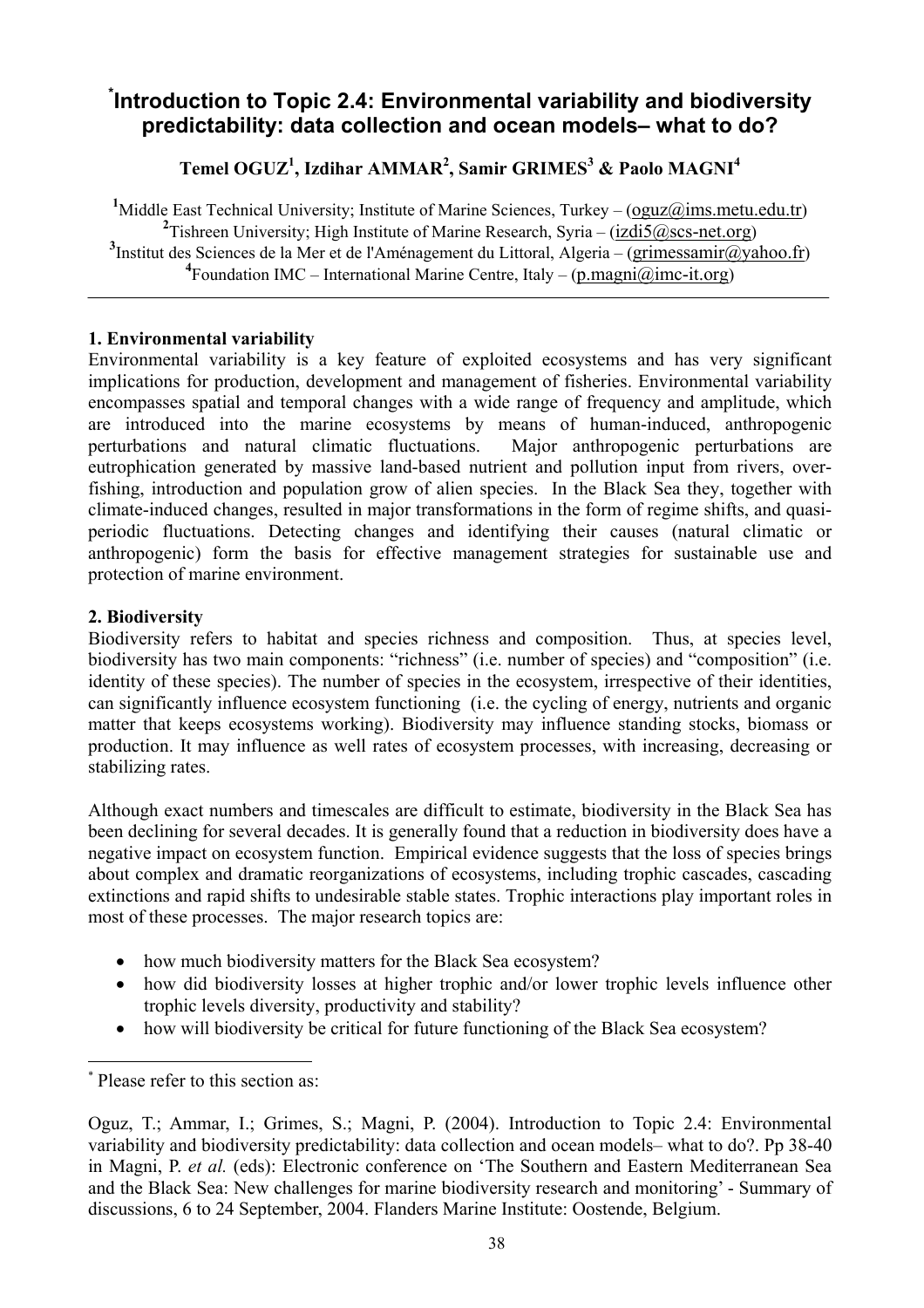Despite conceptual simplicity of these questions, it is rather difficult to find out quantitative explanations. The effects of biodiversity loss on community and ecosystem are complex, owing to indirect effects and feedbacks mediated by changes in community stability, productivity and food web interactions.

#### **3. Predicting ecosystem alterations by environmental and biodiversity variability**

3.1. Data constraints: A major barrier to the goals of predicting alterations in the ecosystems introduced by environmental and biodiversity changes, and assessing consequences of these changes is the scarcity of observations of sufficient duration, spatial extent, and resolution. Studying the past and present environmental variability, and changes in the state of living marine resources and ecosystems requires to obtain long-term data from various sources, to compile and analyze these data, to identify and describe the varying states. However, resource requirements for obtaining accurate and high resolution regional-scale three- and four-dimensional maps, and time series of fields via direct sampling on an observational network are generally prohibitive. Measurement and monitoring of the marine environment by survey vessel alone is often costly, time-consuming and provides a relatively infrequent dataset against which to assess environmental change. Measurement difficulties increase as one moves beyond the lower trophic level. Distributions become more patchy in space and variable in time so that sampling as well as measurement becomes more problematic. It is now widely accepted that in order to quantify the influence of physical processes on ecosystem, biological sampling must be matched to the appropriate temporal and spatial scales for relevant properties and processes.

3.2. Models and data assimilation: Dynamical models provide a powerful tool for conveying oceanographic information for scientific and practical applications, and for overcoming limitations of direct observations and measurements. They are also an important tool for extrapolating results, for testing hypotheses, and for developing theories that can be applied to a broad range of ecosystems with sufficient certainty to be credible. By melding observations from some limited set of more easily monitored physical and ecosystem variables with dynamics, it is feasible to identify the present state of the ecosystem reasonably well, and to predict future state of ecosystems with some success. For this purpose data assimilation provides the only feasible basis for obtaining accurate and reliable synoptic realizations over the space-time scales and domains of interests. Data assimilation is a technique to insert data into models by dynamically adjusting and interpolating into the model network. The models blended with observations are then used to predict future states of the ecosystems on useful time scales.

Using this approach it is possible to support a variety of critical activities in the sea, including fisheries management, navigation and marine operations, response to oil and hazardous material spills, search and rescue, and prediction of harmful algal blooms and other ecosystem and water quality phenomena. It is also possible to say, for example, that during a given physical regime in a given region, certain fish stocks might be expected to prosper while others would decline. The challenge here is to sharpen such predictions and to be able to provide more quantitative and detailed predictions, which often dictates a broader knowledge including those on variability of lower and intermediate trophic levels. Some important research issues are:

- to what extent can the ecosystem changes be predicted from the observed variables?
- can predictability be improved if additional or different variables are monitored?
- if observed changes are not predicted good enough, is it because of inadequate monitoring, inadequate analysis, or inadequate understanding?

3.3. Predictability: Predictability is an important issue for model predictions of atmospheric and oceanic events. It refers to maximum allowable time period in which model predictions are close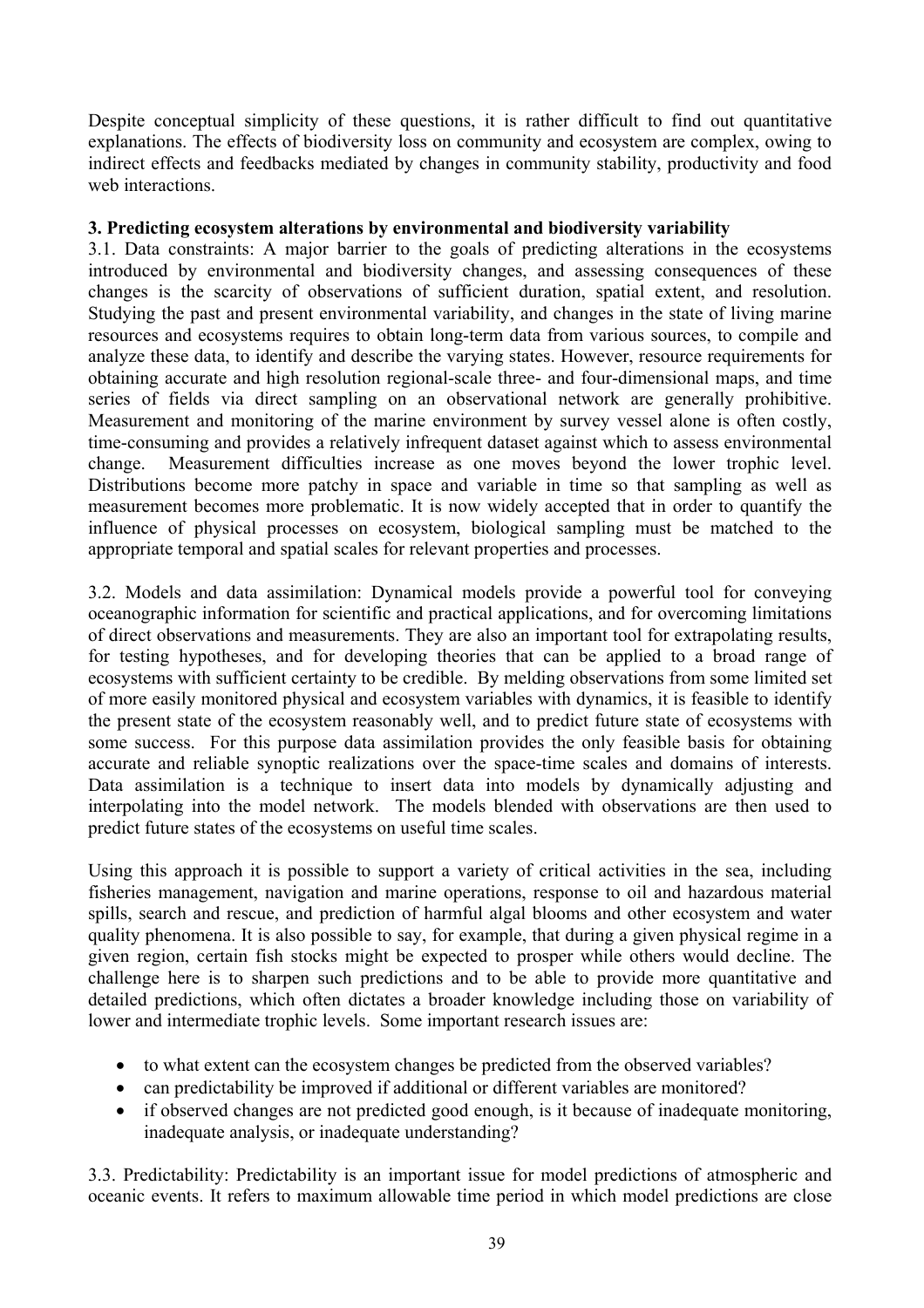enough to the events actually occurring at that time in nature. Beyond this time period (i.e. Predictability time scale), errors and noise in the data and model are transferred nonlinearly into the fields to be predicted and give rise to unrealistic results. For example, today, the predictability time scale for accurate forecasting of weather systems is generally about 5 days.

Loss of predictability can be controlled by sequential updating of the model forecast with new observations. The relative weights of the data and the forecast when the observations are melded with dynamics are based on estimates of both observational errors and model errors. Thus error models are an intrinsic element of data assimilation schemes, and errors are propagated together with the forecast fields.

3.4. Ocean prediction systems: A permanent, continuously operating near-real time regional ocean prediction requires to establish an advanced technology observing system, numerical models and data assimilation, as well as the infrastructures necessary to use them.

In the Black Sea, some work has already been accomplished through retrospective data analysis and process-oriented model simulations using our existing coupled physical-biogeochemical models. Implementation of a long-term, multi-disciplinary, operational oceanographic monitoring and forecasting system is now underway to produce reliable assessments and predictions of future ecosystem changes, and to guide the direction of research and training to facilitate development of the system. These efforts are realized in collaboration with various institutions around the Black Sea, and are supported internationally by the Black Sea-GOOS and the EU 5th Framework ARENA project.

### **4. Priority research foci**

The priority research foci, where the Black Sea and the Eastern Mediterranean Sea marine science have considerable general experience but lacks adequate detail, are summarized below.

1) PATTERNS OF COMMUNITY STUCTURE: Develop better understanding of the processes that drive patterns of marine populations and communities (e.g., through surveys of habitat-species associations).

2) ENVIRONMENTAL VARIABILITY: Continue theoretical and empirical research about how environmental variability contributes to the structuring marine populations and communities through time.

3) CONNECTIVITY: Further understanding of the processes and mechanisms that connect marine populations and communities (e.g., improve existing models and expand empirical studies of demographic and oceanographic linkages).

4) MONITORING AND EVALUATION: Continue to monitor important regions and hot spots as they are established, but also evaluate and strengthen the biogeophysical and socioeconomic bases of existing monitoring programs.

5) MAPPING: Compile the existing biogeophysical information in a comprehensive geographic information system (GIS). Use GIS to identify gaps in the information and initiate expert workshops and field studies to fill those gaps.

6) PREDICTION: Use the available data to assess the future state of the ecosystem through the help of models.

7) INTEGRATION OF INFORMATION: Bring together the currently disparate sources of biogeophysical and socioeconomic information.

8) COMMUNICATION: Share the relevant science about marine ecosystems and management tools with policymakers, resource practitioners, and the public.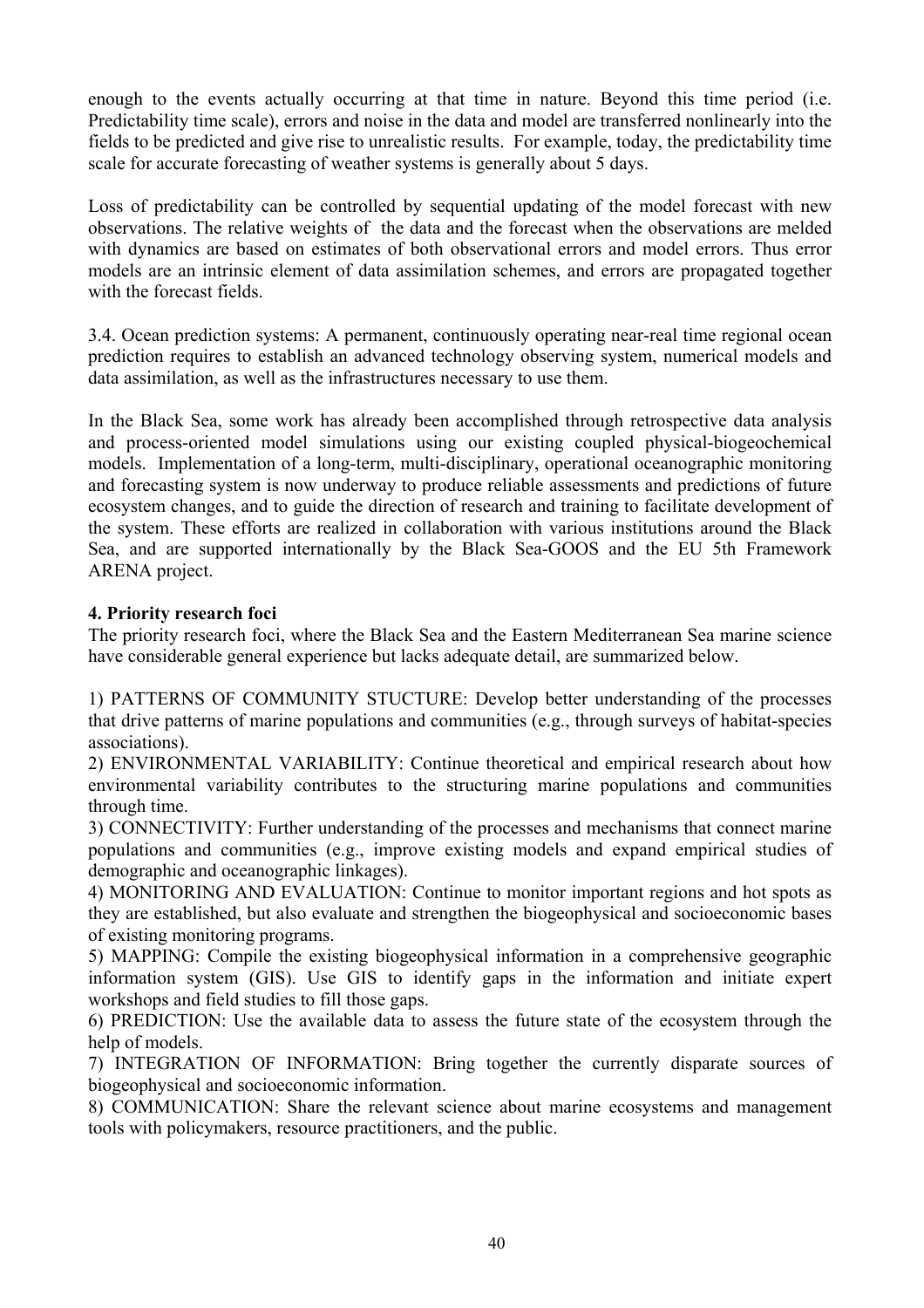# **[\\*](#page-44-0) Introduction to Topic 2.5: Regional and international cooperation and comparative situations in the Mediterranean and Black Seas**

## **Izdihar AMMAR1 , Samir GRIMES<sup>2</sup> , Paolo MAGNI<sup>3</sup> , Alenka MALEJ<sup>4</sup> , Snejana MONCHEVA5**

<sup>1</sup>Tishreen University; High Institute of Marine Research, Syria –  $(izdi5@scs-net.org)$ <sup>2</sup>Institut des Sciences de la Mer et de l'Aménagement du Littoral, Algeria – (grimessamir@yahoo.fr) <sup>3</sup> Foundation IMC – International Marine Centre, Italy –  $(p_{.}$ magni $\omega$ imc-it.org) <sup>4</sup> National Institute of Biology, Marine Biological Station Piran, Slovenia – (malej@mbss.org) <sup>5</sup>Bulgarian Academy of Sciences; Institute of Oceanology, Bulgaria – (snejm@mail.varna.technolink.com)

In 2003 UNEP-WCMC/UNEP/UNESCO-IOC published »Global Marine Assessment: a survey of global and regional environmental assessments and related scientific activities« in which it was clearly stated: the high seas and open oceans are poorly covered as are marine areas around small island states. The coastal waters of developing nations are also poorly covered, due to lack of resources and capacity, both human and institutional. Among geographical gaps in the coverage of regional assessments this report identified part of the Mediterranean coast, while ecosystem function (including biodiversity) was the principal thematic gap. Both gaps are certainly not due to lack of international (global and regional) agreements as there are today over 500 international agreements on different aspects of ocean protection and the use of marine resources. The Mediterranean and Black seas are covered not only by global agreements (like UNCLOS, CBD, etc.), but also by several regional ones. There are now 140 countries participating in 18 regions (including the Mediterranean and the Black Sea) within the Regional Seas Programme established under UNEP auspices. Regional Seas Programmes are underpinned with a strong legal framework (regional conventions and associated protocols). Conservation and management of marine and coastal ecosystems including biodiversity have been among the priority issues of the Regional Seas Programmes and new strategic directions (2004 – 2007) include science based and ecosystem based management as two of the central elements. The Mediterranean Regional Sea Programme was one of the first to be established in the mid-seventies (Mediterranean Action Plan – MAP) and one of the first to include biodiversity issues. Activities for conservation of marine and coastal biodiversity in the Mediterranean culminated in the elaboration of the Strategic Action Plan, a base for implementing the 1995 Protocol Concerning Specially Protected Areas and Biological Diversity in the Mediterranean. A regional organisation that promotes marine research CIESM (Commission International pour l'Exploration Scientifique de la Mer Mediterranee) had been established as early as the beginning of the 20th century. It has now grown to 23 Member States which cover most of the Mediterranean and Black Sea shores. The Commission aims to promote research cooperation by initiating international projects, by organising conferences and workshops and by publishing scientific information, reports, bibliographic data bases etc. To better the understanding between the two shores of the Mediterranean, enhanced cooperation between the MAP and the Euro-Mediterranean partnership has been established. On a pan-Mediterranean scale, a good example of

 $\overline{\phantom{a}}$ 

<span id="page-44-0"></span><sup>\*</sup> Please refer to this section as:

Ammar, I.; Grimes, S.; Magni, P; Malej, A.; Moncheva, S. (2004). Introduction to Topic 2.5: Regional and international cooperation and comparative situations in the Mediterranean and Black Seas. Pp 41-42 in Magni, P. *et al.* (eds): Electronic conference on 'The Southern and Eastern Mediterranean Sea and the Black Sea: New challenges for marine biodiversity research and monitoring' - Summary of discussions, 6 to 24 September, 2004. Flanders Marine Institute: Oostende, Belgium.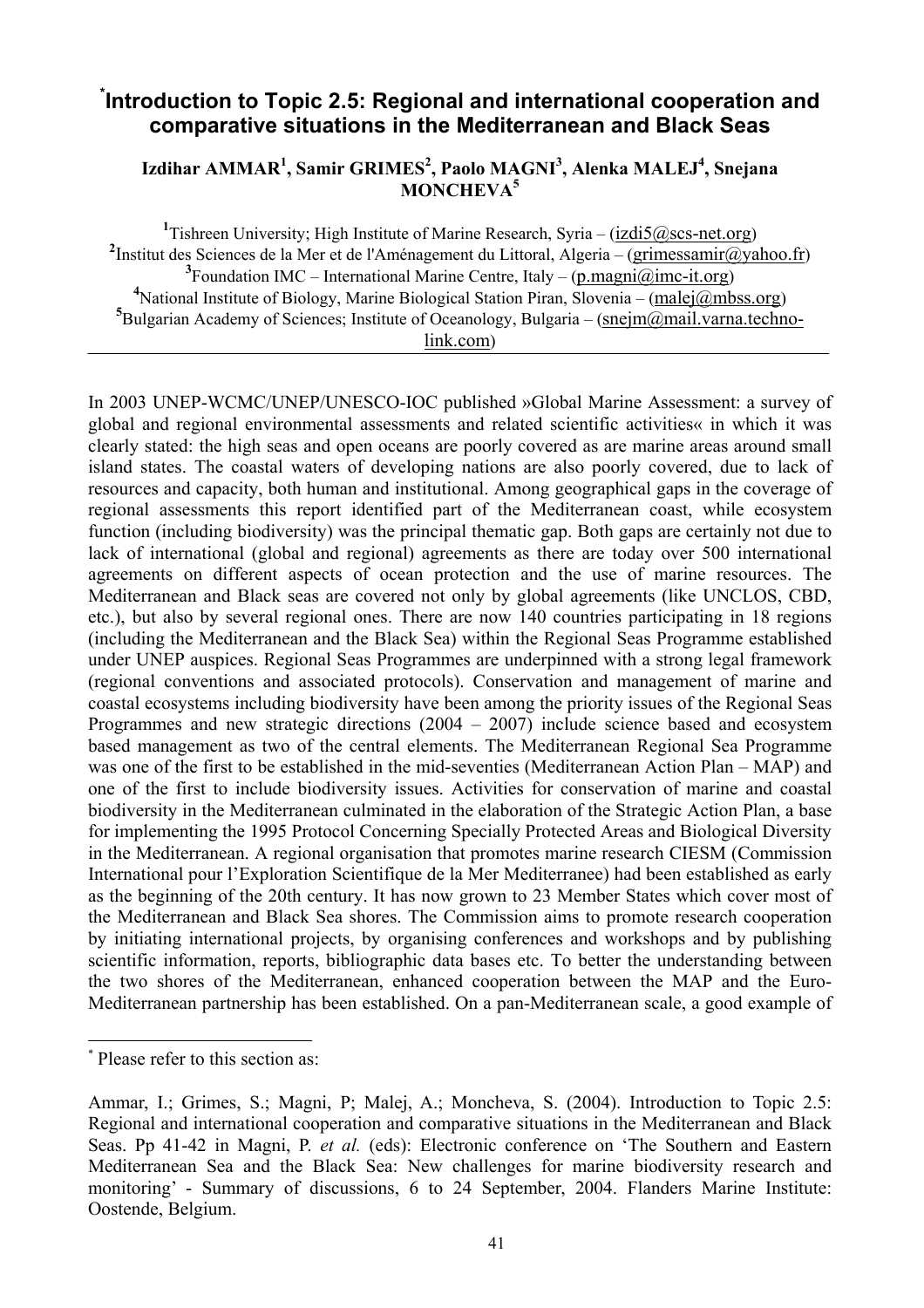regional co-operation is the MAMA project ('The Mediterranean network to Assess and upgrade Monitoring and forecasting Activity in the region'), an ongoing thematic network project funded by the 5th EU Framework Programme, involving, for the first time, all Mediterranean Countries. Through the MAMA Consortium, awareness is also being raised on the need to assess biological indicators of ocean health as an aid for monitoring the coastal marine ecosystem. Within this context, countries in the entire Mediterranean basin are encouraged in order to share in similar efforts and resource availability, and as an important path to capacity building, quality control and assessment processes.

The Black Sea Environmental Programme (BSEP) was established in 1993 with a Programme Coordination Unit and a work-plan agreed on by National Coordinators (Ministers of the Environment). On October 31, 1996, (declared as "Black Sea day"). The Strategic Action Plan, (Convention for the Protection of the Black Sea against Pollution) preliminary adopted in Bucharest, 1992 (Bucharest Convention) and Odessa, 1993 (Odessa declaration) was signed by the 6 Black Sea countries. Recently the text of the Strategy on Biological Diversity and Landscape Protection was drafted and will be finalized to act as a Regional Biodiversity Protection Action Plan. In the BSEP Project report, finalized in 1996, it was stated that "the Black Sea can only be saved if all the countries in the region work together towards a common goal." The first attempt to integrate the Black Sea scientific efforts after "perestroika" was the HydroBlack-CoMSBlack NATO Program (initiated by an American), followed by 2 NATO Projects, co-ordinated by Turkey. Meanwhile the Black Sea countries were partners in a number of regional projects with external financial support, GEF-UNDP Regional Project on Biodiversity and the Black Sea Mussel Watch Project just to mention two. Among others, the core achievements related to biodiversity research were the Country Reports on biodiversity published in 1997, as well as the Black Sea Reddata book, a collaborative effort of the 6 Black Sea countries – in 1999. The NATO TU-Black Sea Project compiled the first common interdisciplinary data-base. The current flagship regional activity is the GEF/UNDP Black Sea Recovery Project aimed at assessing the present state of the Black Sea ecosystem, with biodiversity and ecosystem health being targets of primary importance. Implementation of the BS Integrated Monitoring and Assessment Programme (BSIMAP) in compliance with the Bucharest Convention will be revised based on the GEF Project results of the pilot surveys, the national monitoring programmes and the principles of the WFD. As a final target a "State of the Black Sea Environment" Report will be prepared which is intended to provide adequate information on biodiversity issues and on the state of the Black Sea ecosystem. The setting up of an affordable monitoring program in order to harmonize assessment methodologies, analytical techniques, commonly agreed upon reporting formats etc. as well as the elaboration and maintenance of the Black Sea Information System for supporting the decision making processes of the Black Sea Commission are in progress.

Have all these legal and institutional frameworks helped build bridges between north and south, east and west in the Mediterranean and the Black Sea regions? How efficient are all these activities in dissolving borders in an environment of such high political and cultural diversity? Can we take further steps to enhance regional collaboration and which financial mechanisms can support it? Do scientific initiatives matter? What can we do to improve communication not only among researchers separated by geographic, cultural, and other borders but also researchers and policy makers in order to establish common research priorities?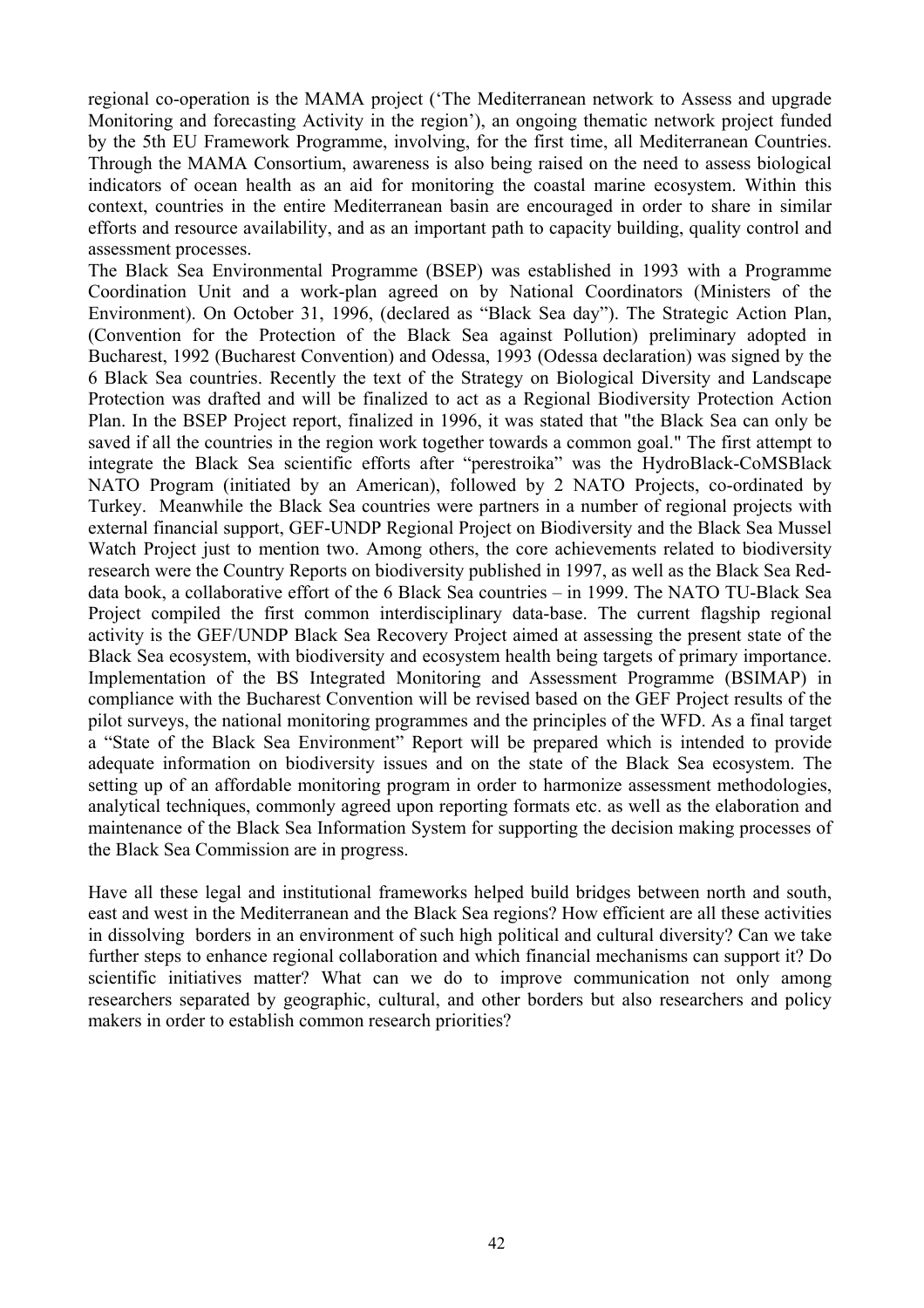**Session 3: Black Sea**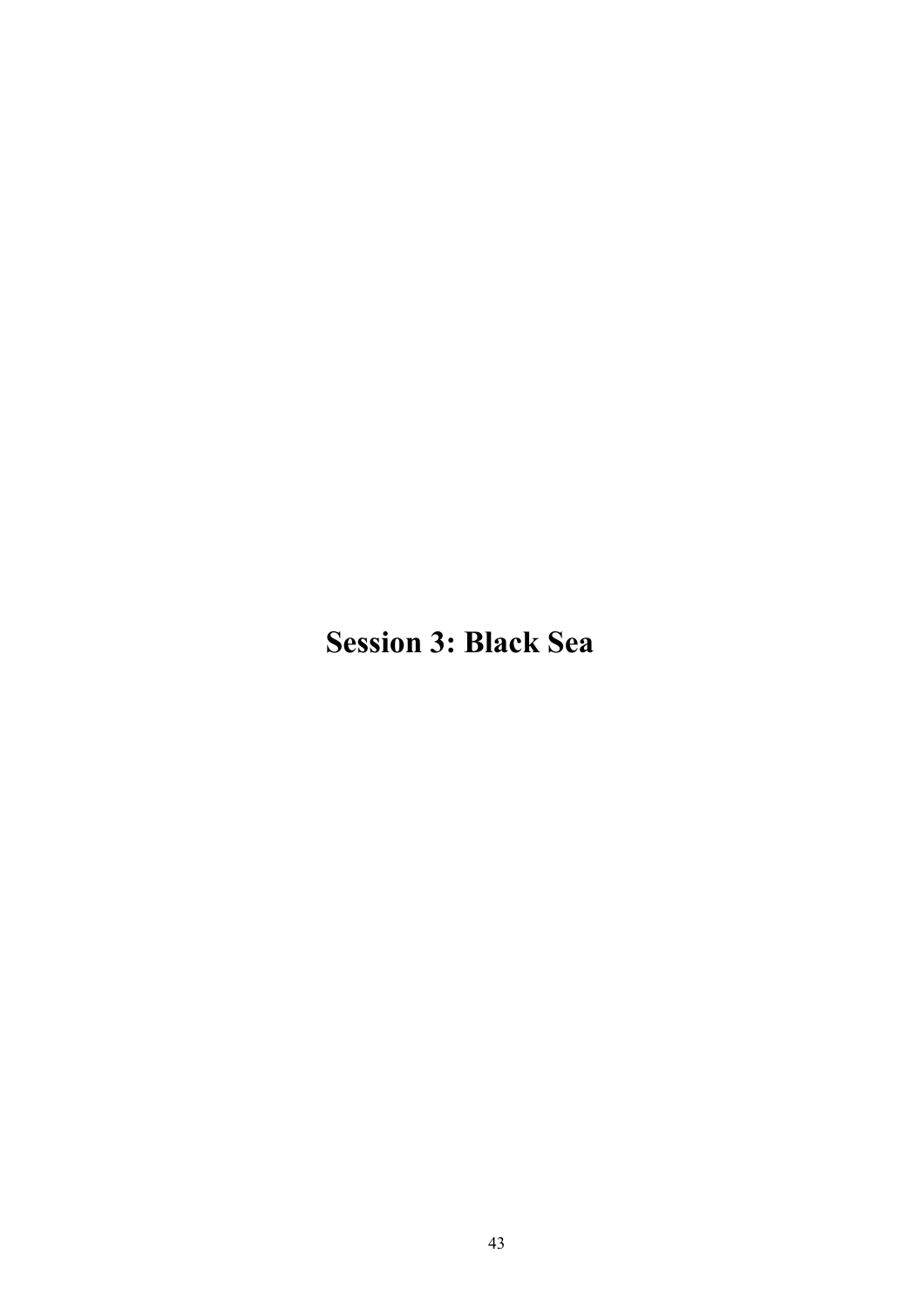# **[\\*](#page-47-0) Introduction to Topic 3.1: From taxonomy to patterns and processes – the problem of "classical taxonomist guild extinction" and the need to advance biodiversity research in the Black Sea**

## **Snejana MONCHEVA**

### Bulgarian Academy of Sciences; Institute of Oceanology, Bulgaria – (snejm@mail.varna.technolink.com)

"The future historians of science may well find that a crisis that was upon us at the end of the 20th century was the extinction of the systematist, the extinction of the naturalist, the extinction of the biogeographer, those who would tell the tales of the potential demise of global marine diversity" (Carlton,1993 in "Uhnderstanding marine Biodiversity"). During the last 3 years in the field of phytoplankton taxonomy only we have lost 3 of the most eminent systematists from the Northwestern Black Sea forever, the average age of the currently working is over 40, without any fresh recruitment. It has taken biologists some 230 years to identify and describe three quarters of a million insects, (if they are 3 million!) then, working as they have in the past, insect taxonomists have ten thousand years of employment ahead of them. Ghilean Prance... estimates that a complete list of plants in the Americas would occupy taxonomists for four centuries if working at historical rates (Leakey, R. and R. Lewin, 1995).

Understanding which species are critical in energy flow from lower to higher trophic levels in a food chain, for example, may be nearly impossible if many members of a particular group of prey or predators are undetected or undescribed and at the same time the question remains do we have to know the name of every species in order to understand ecosystem? This dichotomy has been debated long enough and the answer is not that simple. A useful working definition of the ecosystem approach has been developed by the Convention on Biological Diversity (CBD 1998): "The ecosystem approach is based on the application of appropriate scientific methodologies focused on levels of biological organization which encompass the essential processes and interactions amongst organisms and their environment. The ecosystem approach recognizes that humans are an integral component of ecosystems."

With new molecular techniques surprising levels of genetic diversity are now being discovered in marine organisms often calling into question critical concepts of speciation in the sea. Evidence from mitochondrial DNA (mtDNA) analysis of humpback whales has shown, for example, genetic differences over surprisingly short distances with important implications for conservation. Species Diversity Molecular genetic techniques combined with classic morphometric approaches are now revealing numerous sibling species complexes within what were frequently believed to be single species. A particularly striking example is one of the world's best-known marine invertebrates, the mussel *Mytilus edulis*, now known to be three distinct species and yet this mussel has formed the basis, on the presumption that it was one species, for the pollution-monitoring "International

 $\overline{\phantom{a}}$ 

<span id="page-47-0"></span><sup>\*</sup> Please refer to this section as:

Moncheva, S. (2004). Introduction to Topic 3.1: From taxonomy to patterns and processes – the problem of "classical taxonomist guild extinction" and the need to advance biodiversity research in the Black Sea. Pp 44-46 in Magni, P. *et al.* (eds): Electronic conference on 'The Southern and Eastern Mediterranean Sea and the Black Sea: New challenges for marine biodiversity research and monitoring' - Summary of discussions, 6 to 24 September, 2004. Flanders Marine Institute: Oostende, Belgium.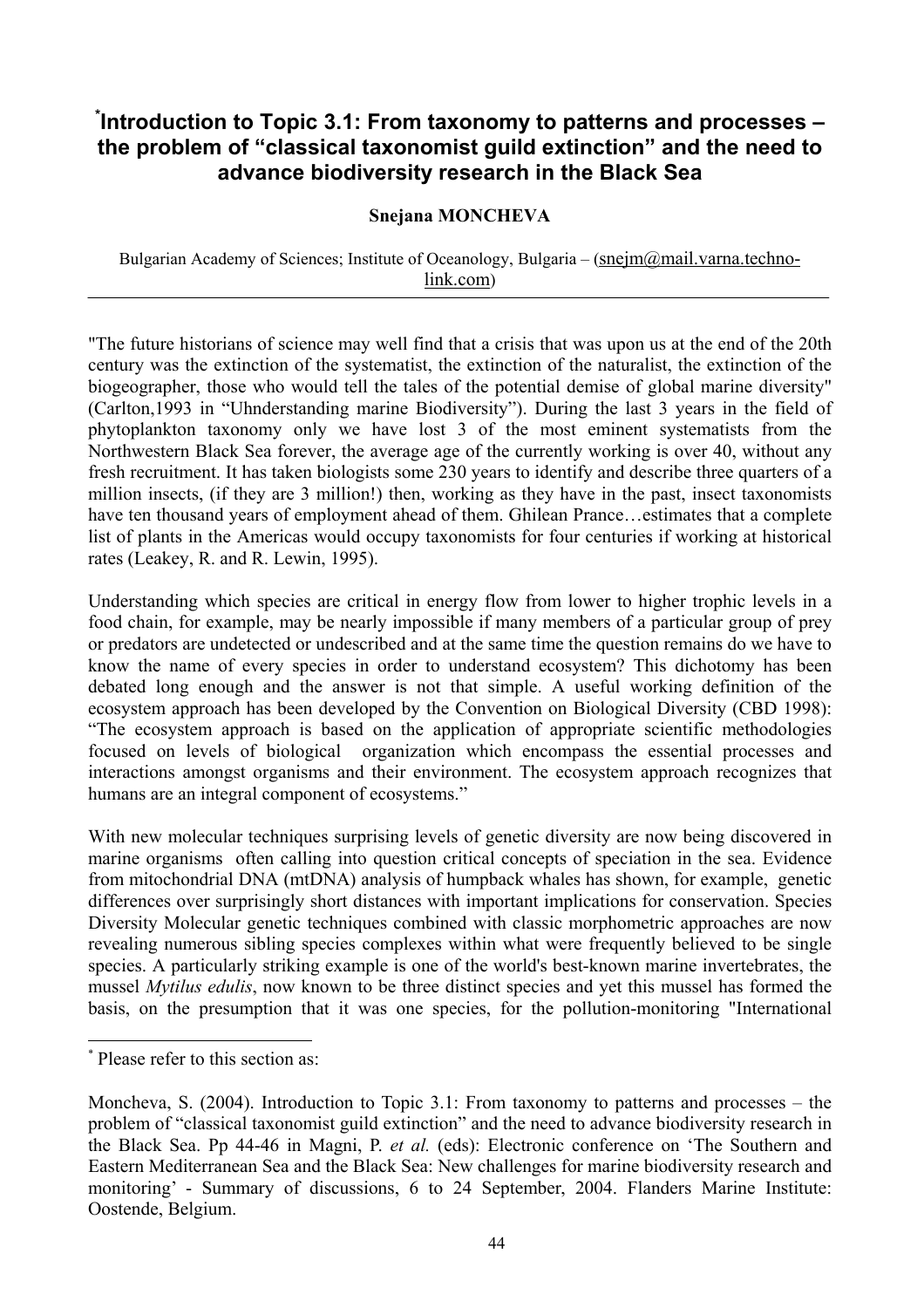Mussel Watch Program". The different growth rates of at least two of these cryptic species evidently result in observed different body burdens of some contaminants. The marine worm *Capitella "capitata"* once regarded as a cosmopolitan "indicator" species of disturbed, organicenriched sediments, is now known to be 15 or more sibling species that occur from the intertidal zone to the deep sea. Use of molecular techniques has also suggested that the common dolphin (*Delphinus delphis*) is actually two species that may have different distributions and abundances and therefore different requirements for protection (Committee on Molecular Marine Biology, 1994).

Molecular techniques provide one of the most powerful means for revealing a new understanding of the ocean's complexity. Habitat and Ecosystem Diversity Advanced instrumentation and sampling have revealed new species assemblages in novel habitats in the oceans, such as sites of hydrothermal, brine, and hydrocarbon seepage which is a striking reminder that the biodiversity of the majority of the Earth's surface may be dependent on yet undiscovered and unanticipated habitat diversity (Pimm, S.L. and T.M. Brooks. 1999).

Environmental genomics allow to obtain an important insight into natural populations such as gene flow, mixing of different gene pools, effective population size, inbreeding rate, genetic loss, assignment of individuals to a population, the action of natural selection, gene introgression and hybridisation, taxonomic position (Maltagliati, F.; Backeljau, T., 2003) thus contributing to delineate the structure and dynamics of biodiversity in marine ecosystems. The functional and adaptive aspects of intraspecific biodiversity acquire knowledge about patterns and processes that rule biological diversity. It is only by considering this entire complexity, too often neglected by stakeholders, that a given plan for management will have long-term success.

Our knowledge in the Black Sea is based more on the spatial distribution or temporal trends of the biota whereas the experimental studies are in minority. Questions why are some populations of a species toxic and others aren't, which suites of genes get turned on, what environmental factors trigger increased production of secondary metabolites, coupled with rigorously controlled experiments and call for proactive and efficient scientific research (the yeoman work in any science, is done by the experimentalist, who must keep the theoreticians honest - Kaku M., 1995).

Obviously the time has come for rethinking and reconsidering our strategy of capacity building and biodiversity research in the Black Sea to understand the patterns, processes, and consequences of changing marine biological diversity:

- What are the alternatives in facing "graying taxonomist" crisis in the Black Sea? How to raise the standard of taxonomic competence in all marine ecological research;
- How to provide opportunities for a new generation of systematists, focused not only on counting species, but understanding the ecological role that species play in marine communities?
- What are the threshold effects of the critical environmental issues
- What is the connectivity of local, smaller- scale biodiversity patterns and regional, largerscale oceanographic patterns and processes that may directly impact local phenomena, e.g. the dimension of biodiversity
- How to encourage the incorporation of new technological advances in sampling and sensing instrumentation, experimental techniques, and molecular genetic methods, and to develop predictive models for hypothesis development, testing, and extrapolation
- Are we doing enough for promoting the research results among the global scientific community (I wonder what is the number of Black Sea papers related to biodiversity published in peer reviewed journals, and at the same time high-level scientific results are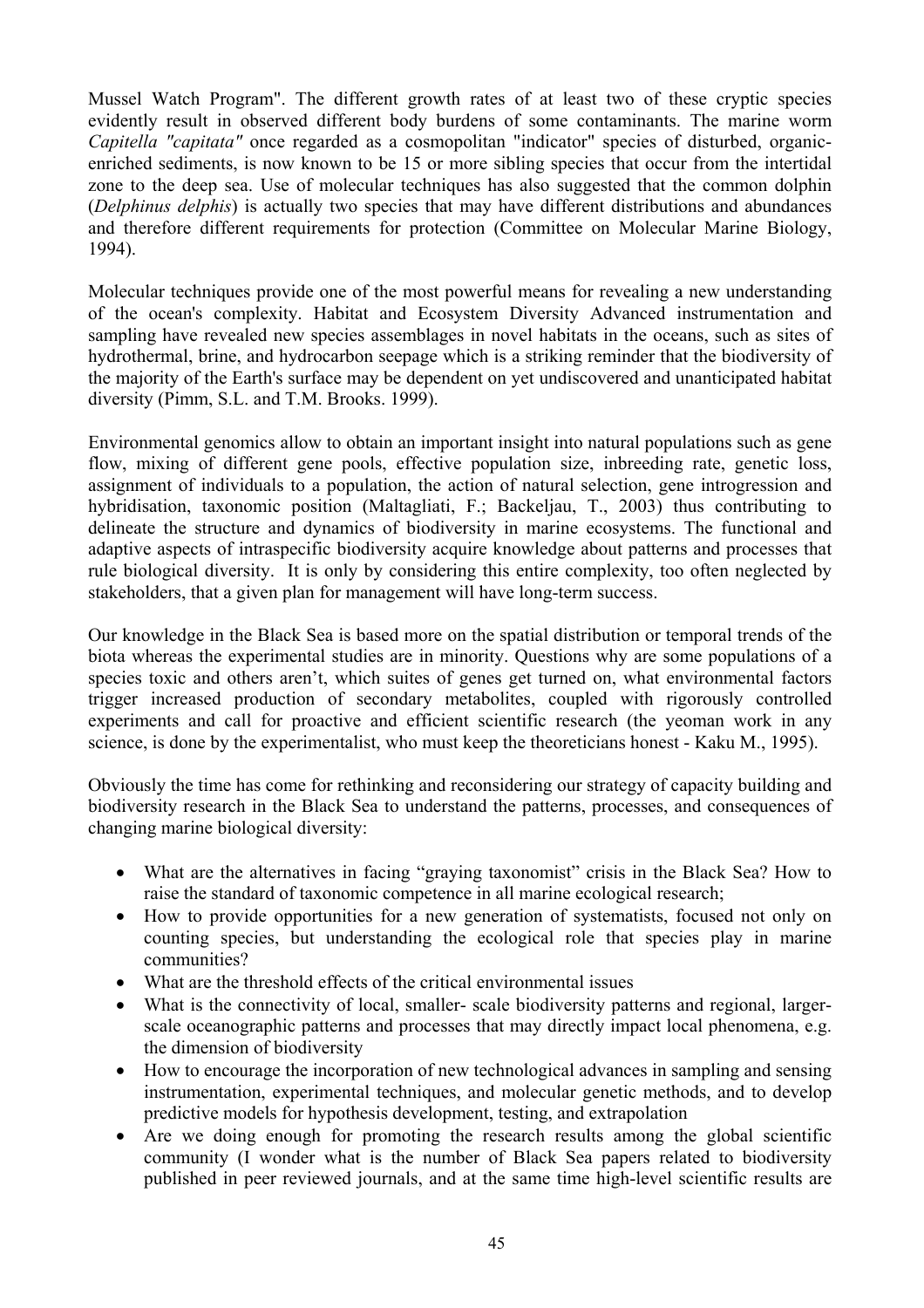published in Russian- "Multidisciplinary investigations in the North-Western Black Sea, Ed. A.G. Zatzepin, M.V. Flint, Nauka, Moscow, 2002, for example)

• Where are we on the way of developing Computer-Aided Identification (CAI) and databasing Biological informatics? Do we use efficiently what has been already developed.

## **References:**

Maltagliati, F.; Backeljau, T., 2003. Measuring, managing and conserving genetic resources in natural marine systems. In Hiscock, K. et al. (eds): Electronic conference on 'Genetic Biodiversity in Marine Ecosystems - Measurement, Understanding and Management' - Summary of discussions, 6 to 17 October, 2003. Flanders Marine Institute: Oostende, Belgium.

Michio Kaku, 1995. Hyperspace, Oxford University Press, pp. 263

Molecular Biology in Marine Science: Scientific Questions, Technological Approaches, and Practical Implications. Committee on Molecular Marine Biology, Ocean Studies Board, National Research Council, 1994, ISBN

Oksanen M. "The Moral Value of Biodiversity". Ambio Vol. 26 No. 8, Dec. 1997.

Pimm, S.L. and T.M. Brooks. 1999. "The sixth extinction: how large, how soon, and where?" in Raven, P.H. and T. Williams (eds.), BioDiversity. National Academy Press, Washington, D.C. pp. 46-62.

Richard Leakey and Roger Lewin, 1995, The Sixth Extinction, Anchor, New York, pp 122-123.

Seshagiri Raghukumar and A. C. Anil, 2003. Marine biodiversity and ecosystem functioning: A perspective. Current Science,vol.84, NO. 7, 10.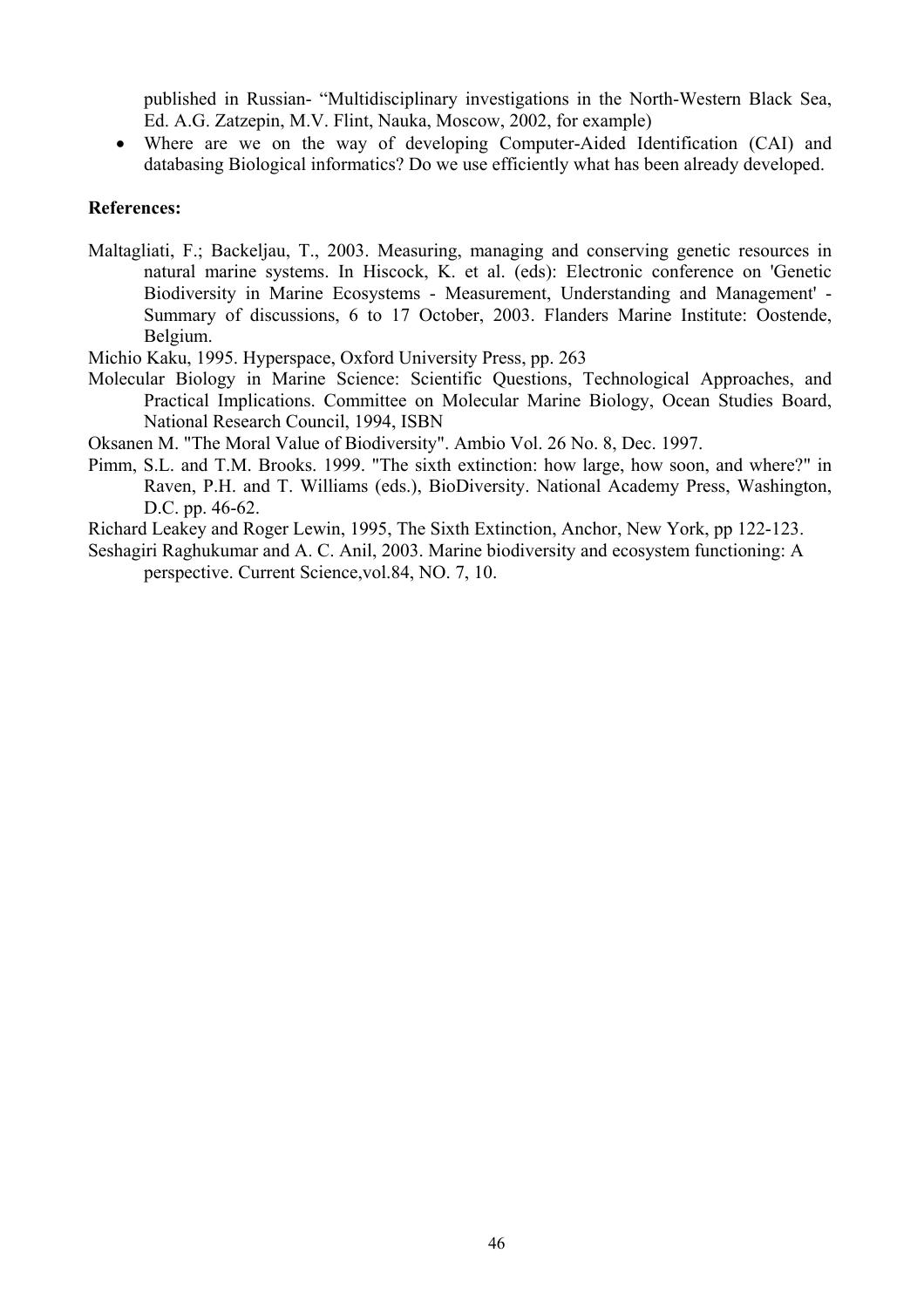# **[\\*](#page-50-0) Introduction to Topic 3.2: Microbiota, deep sea biodiversity and unexploited habitats – the neglected biodiversity**

### **Serena FONDA-UMANI**

### University of Trieste; Marine Biology Laboratory, Italy – (labbioma@univ.trieste.it)

Bacteria are responsible for most of the biogeochemical cycles that shape the environment of Earth and oceans. However marine microbial ecology is a relatively new discipline, dating back to the end of the 1970s. Today we know, on average, bacteria exist 106 ml-1, are the most abundant oceanic biomass, and perform majority of metabolic activity. Even more recent is our information on marine viruses not studied until 1989 which are the most abundant biological entities in the sea (107 ml-1). Their main role is "killing the winner" thus maintaining bacterial diversity by not allowing one species to overwhelm a community.

We are still at the very beginning of a golden age of biodiversity discovery driven largely by advances in molecular biology and a new open mind about where life might be found. But for this golden age to be as widely appreciated as it should, our view of the natural world must change, because all of the marvels in biodiversity's new bestiary are invisible. It is now time for biologists – by whom I mean people who think of themselves as biologists, zoologists, botanists and ecologists – to cease presenting to their students and the public a perspective of life on Earth that is so biased toward the visible. In the universal phylogenetic tree visible life consists of barely noticeable twigs (plants, animal and fungi, most of which are not visible). This should not be surprising: invisible life had more than three billion years of diversity and explored evolutionary space before "visible" life arrived. The biological and geological history of Earth can be separated into two super eons: the first, beginning ≈3.8 billion years ago and lasting until ≈2.3 billion years ago when oxygen in the atmosphere and oceans increased substantially, was characterized by metabolic experimentation and innovation. During this 1.5-billion-year interval, life consisted of aquatic microbes that evolved a large array of metabolic processes, which, in turn, changed the atmosphere and oceans into oxic environments. To cope with these changes, microbes became adapted to an aerobic environment. This accommodation has been manifested over the past 2 billion years. Arguably, nowhere on Earth is this microbial diversity more apparent though poorly understood, than in the contemporary oceans (Falkowski and de Vargas, 2004).

However, only about 4500 species have been characterized, leaving most of the diversity of prokaryotes unexplored. Prokaryotes constitute the domains Archea and Bacteria and consist of possibly millions of different species. Traditionally, the unit of diversity is the species, but we do not know whether any naturally occurring entity of prokaryotic species exists, and a variety of definitions for the concept are used for these organisms. First, the "phylophenetic" definition circumscribes the species as a "monophyletic and genomically coherent cluster of individual organisms that show a high degree of overall similarity in many independent characteristics, and is diagnosable by a discriminative property". Second, a species can be defined as an assemblage of

l

<span id="page-50-0"></span><sup>\*</sup> Please refer to this section as:

Fonda-Umani, S. (2004). Introduction to Topic 3.2: Microbiota, deep sea biodiversity and unexploited habitats – the neglected biodiversity. Pp 47-49 in Magni, P. *et al.* (eds): Electronic conference on 'The Southern and Eastern Mediterranean Sea and the Black Sea: New challenges for marine biodiversity research and monitoring' - Summary of discussions, 6 to 24 September, 2004. Flanders Marine Institute: Oostende, Belgium.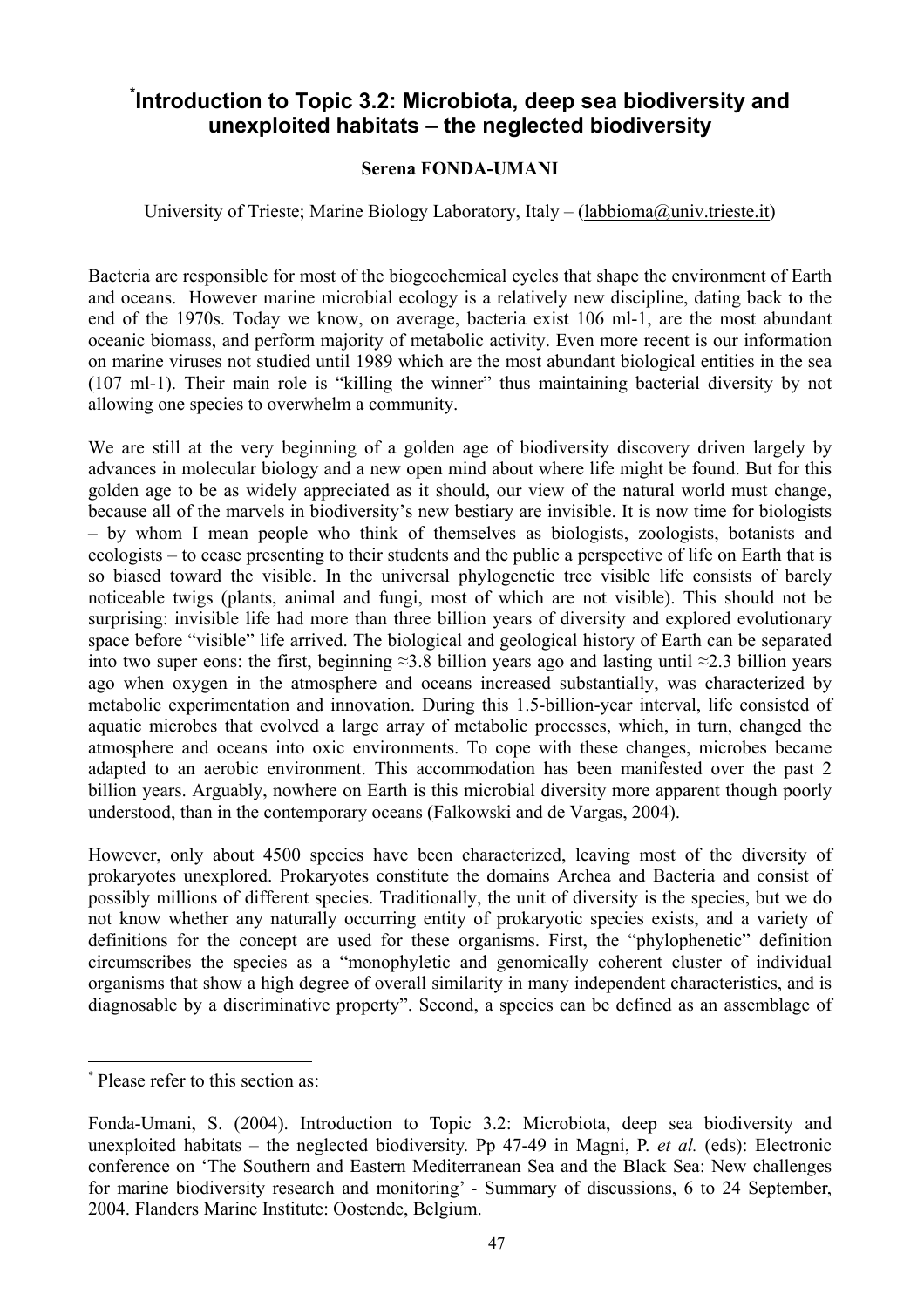strains sharing 70 % (but perhaps as much as 97%) DNA homology. Third, in an ecological definition, a species consists of the organisms occupying the same niche (Torsvik et al., 2002).

Much of life's diversity is microbial, but most microbes cannot be grown in culture. Present estimates suggest that >99% of the microorganisms in most environments are not amenable to growth in pure culture, therefore, very little is known about their physiology and role in these environments. These organisms can, however, be categorized into phylotypes (the equivalent of species for microbiologists) according to their ribosomal RNA genes, which can be amplified directly from environmental DNA extracts, then cloned and sequenced. Although this approach has provided information on the identity and distribution of microbial species, rRNA gene sequences alone do not reveal the physiology, biochemistry or ecological function of uncultivated microorganisms. This problem can now be addressed by isolating the genomes of these microorganisms and, through the identification of protein-coding genes and biochemical pathways, we can shed light on their physiological properties and ecological function. We can now use several bacterial artificial chromosome (BAC) and fosmid libraries, which have already been used to discover a novel light-driven proton pump (proteothodopsin) in a marine bacterium (which has now been found in different oceans and in genomes of widely divergent bacterial groups). Recently Craig Venter used a shotgun sequencing approach to assess marine microbial populations collected in the Sargasso Sea. From only 1500 litres of surface water, a total of 1.054 billion base pair sequences were generated with an estimated 1800 genomic species, including 148 novel bacteria phylotypes (Bèjà, 2004).

In agreement with Azam and Worden (2004) I would stress that there is an excellent opportunity to consider the ocean as dynamic molecular architecture and appreciate real time expression as the mechanistic basis of ecosystem dynamics. They wrote "Although the goal of treating organisms and the environment as a molecular continuum is huge, the rate of progress in genomic and proteonomics and its integration into oceanography promises success. Ecosystem biology offers a framework for integrating genomic, biochemical, and environmental data. This framework will also unify efforts for biodiversity conservation and conservation of desirable biogeochemical states of the ocean".

Actually it seems that microbial biodiversity is not neglected at all. On the contrary, looking at the short list of citations, it seems to have provoked great scientific excitement and intellectual effort in the past few years, but certainly the path ahead is long and hard.

- Now the question is: how much effort should (and will) we devote to understanding microbial diversity at both the taxonomic and functional levels?
- How many experts, belonging to many different scientific branches (which have to become accustomed to working together) do we need to achieve this goal?
- How can we pique interest in young scientists for these new conceptual models?

To focus on the Black Sea in this context, I must say that the road will be even longer. The Black Sea is the largest surface-exposed permanently anoxic basin on this planet. It was considered to be a most hostile environment, absolutely inadequate to support any form of life, when we thought of life as only associated with the visible part of our world. In this area, the high intensity of photosynthetic primary production in the surface waters, the associated flux of organic carbon and the shallow sill depth has led to the development and maintenance of the largest, stable oxic/anoxic interface on the planet. This interface, or chemocline, is located at a depth of 81 to 99 m. A 20 – 30m deep sub-oxic layer depleted in both O2 and H2S overlays the sulphide zone. The stratified water column in the Black Sea is believed to host a more active and diverse microbial assemblage than anywhere else in the pelagic ocean. Nevertheless, today very little is known about this rich-indiversity community. To my knowledge (maybe some grey literature is available to some readers) there is only a vertical profile of microbial diversity assessed by Vetriani et al. (2003) on old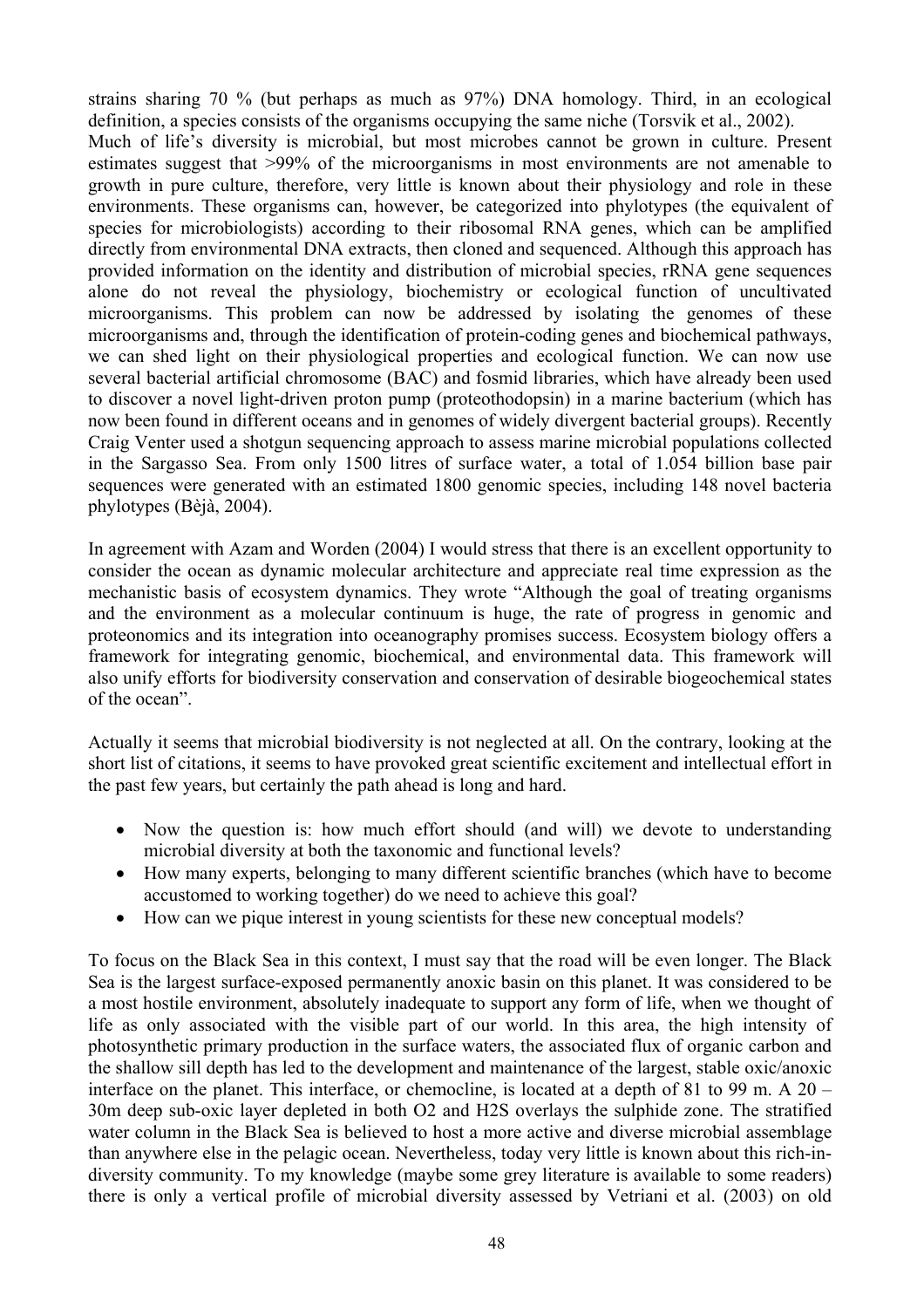samples kept frozen for 10 years, a fact that, from personal experience, might lead to a serious under-estimation of some bacterial groups (and give an unnatural advantage to other groups). There is another study on methane oxidizing Archea, most likely in consortium with sulphate reducing bacteria that was demonstrated to occur the sediment of the Black Sea. Almost nothing has been done in the last years to undiscover the biodiversity of these peculiar communities. To appreciate biogeochemical cycles in this extreme environment we need to put more effort into understanding the composition and function of the microbial assemblage.

I am wondering, if Craig Venter sailed these waters, and looked into the deep, how many new genes and phylotypes he would find. But probably he prefers mild Caribbean waters to search for some other billions of genes!

#### **References**

- Azam F and Worden AZ (2004) Microbes, Molecules and Marine Ecosystems Science, 303: 1622  $-1624$
- Bejà O (2004) To BAC or not to BAC: marine ecogenomics. Current Opinion in Biotechnology, 15: 187 – 190.
- Falkowski PG and de Vargas C (2004) Shotgun Sequencing in the Sea: A Blast from the Past? Science, 304: 58 –60.
- Torsvik V, Ovreas L, Thingstad FT (2002) Prokaryotic Diversity-Magnitude, Dynamics, and Controlling Factors. Science, 296: 1064 - 1066
- Venter JC et al. (2004) Environmental Genome Shotgun Sequencing of the Sargasso Sea. Science,  $204: 66 - 74.$
- Vetrani C, Tran HV, Kerkhof LJ (2003) Fingerprinting Microbial Assemblage from the Oxic/Anoxic Chemocline of the Black Sea. App Environ Microb, 69 (11): 6481 – 6488.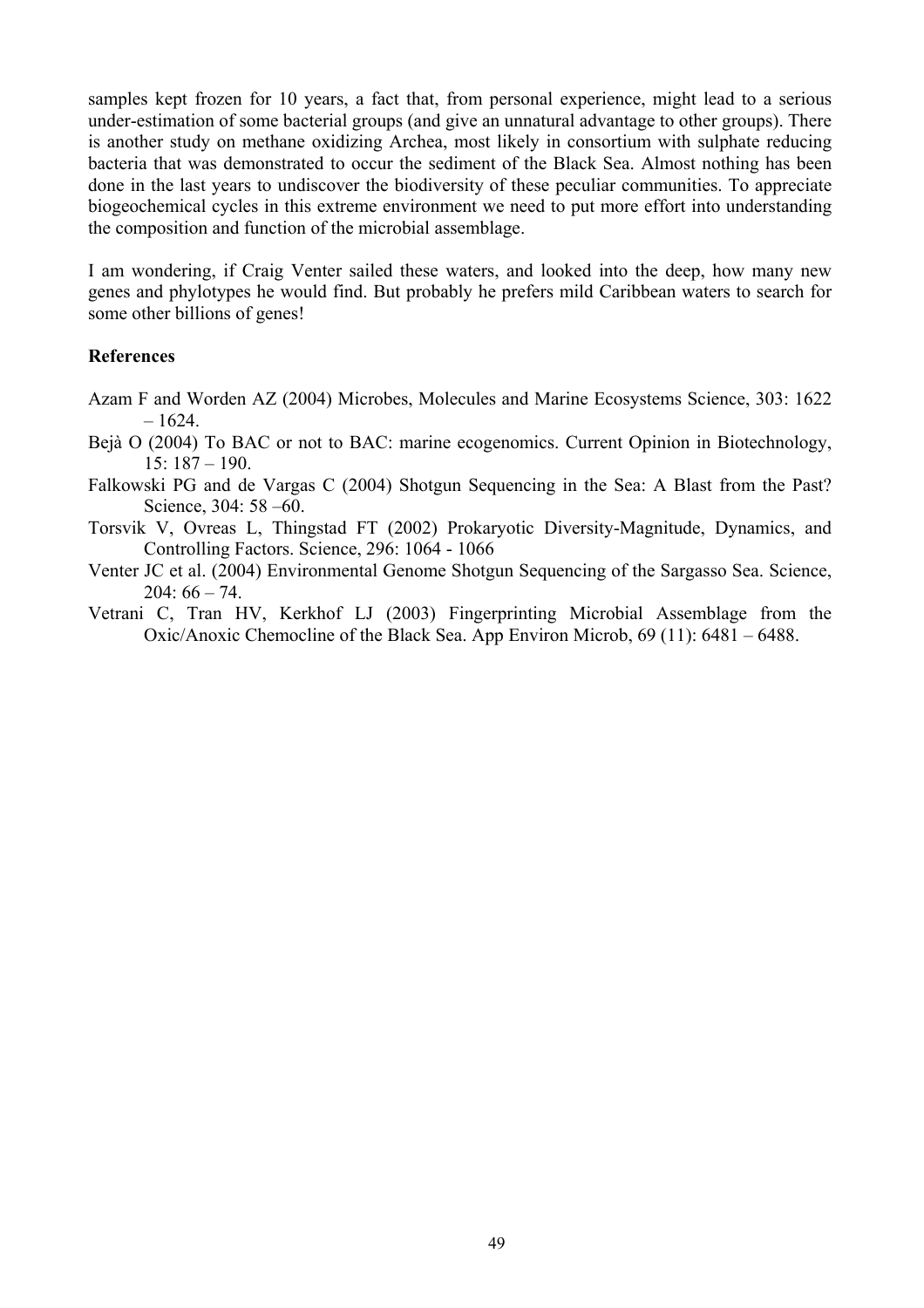# **[\\*](#page-53-0) Introduction to Topic 3.3: In search of pressure-state-response biodiversity indicators - extending science to policy**

**Christos ARVANITIDIS<sup>1</sup> & Valentina TODOROVA2**

<sup>1</sup>Hellenic Centre of Marine Research; Environmental Technology and Management Group, Greece –  $(\text{arvanitidis}(\hat{\omega}, \text{imbc}.\text{gr})$ <sup>2</sup>Bulgarian Academy of Sciences; Institute of Oceanology; Marine Biology and Ecology, Bulgaria –  $(v$ todorova $\omega$ io-bas.bg)

It is commonly accepted by many scientists and politicians that Biodiversity has been one of the overriding global environmental concerns during the last decade and this is unlikely to change in the foreseeable future. The importance and the urgent need for action on biodiversity has been recognized at the international level, with ecosystem destruction and species distinction recognized on a global, epic scale (Ormund et al., 1997). The Convention on Biological Diversity of Rio focused on the need for the inventorying, monitoring the changes and conservation of all components of Biodiversity while at the second meeting of the Convention in Jakarta it was particularly recommended that special focus should be given to the Marine and Coastal Biodiversity (Jakarta Mandate).

Biodiversity, which may be defined as the variety of life and the interactions between life and the environment (Reaka-Kudla et al., 1997), encompasses all species of plants, animals and microorganisms found in the ecosystems, as exemplified in the NRC definition: collections of genomes, species and ecosystems (National Research Council, 1995).

Although various levels of biological organization can be recognized (molecules, cells, individuals, populations, species, communities and ecosystems) diversity has been traditionally studied at the following three levels: genetic diversity, species diversity and ecosystem diversity (Warwick, 1996). A fourth level, the sea- (land-)scape diversity, which integrates the type, condition, pattern and connectivity of natural communities or ecosystems, has also been recognized recently. Historical, biogeographic and oceanographic factors have structured biodiversity at the  $\alpha$  (local habitats),  $\beta$  (between habitats) and  $\gamma$  (regional) levels (Ormund et al., 1997).

To monitor the changes, control, manage, restore and conserve biodiversity it is imperative that we know how to measure it. The profound difference between terrestrial and marine systems on one hand (open nature of marine systems, less distinct boundaries and different scales of change in time and space) and on the other usually remote sampling in the marine environment has resulted in the development of specific methodоlogy and approaches for studying marine biodiversity. Reviews of species diversity measures – indices and distribution plots are provided by Magurran (2003), Clarke & Warwick (1994), Gray (2000), etc. These cover the traditional components of diversity – species richness and heterogeneity/equitability. Newly-developed Taxonomic Distinctness indices offer additional information, which has to do not only with the species richness component of the

l

<span id="page-53-0"></span><sup>\*</sup> Please refer to this section as:

Arvanitidis, C.; Todorova, V. (2004). Introduction to Topic 3.3: In search of pressure-state-response biodiversity indicators - extending science to policy. Pp 50-52 in Magni, P. *et al.* (eds): Electronic conference on 'The Southern and Eastern Mediterranean Sea and the Black Sea: New challenges for marine biodiversity research and monitoring' - Summary of discussions, 6 to 24 September, 2004. Flanders Marine Institute: Oostende, Belgium.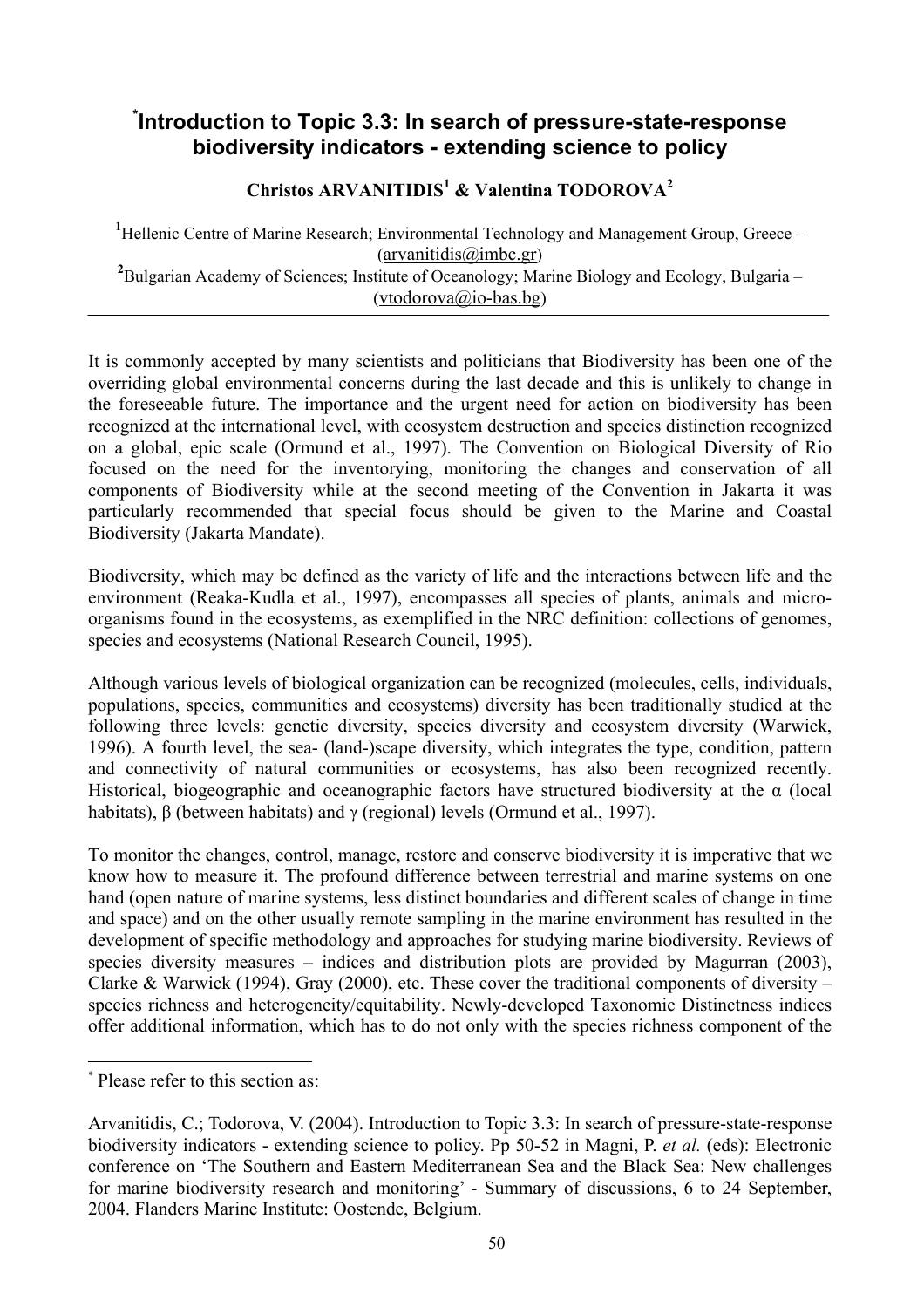diversity but also with the "phylogenetic/taxonomic relatedness" of the species; this information is "hidden" behind species' names and none of the previously-used traditional diversity indices make use of it. Taxonomic diversity implies also a measure of genetic diversity and constitutes the overlap point of species and genetic levels of diversity. In recent years, powerful tools have become available to the marine science community to describe within-species diversity and address how human activities may be affecting genetic diversity in the seas. Investigations directed to studying spatial genetic variability, measure within- and among-population genetic diversity, and estimating phylogeographic/phylogenetic relationships among populations/taxa provide essential knowledge for informed management and conservation of biological marine resources. Genetic monitoring methodologies allow assessment of the effects of environmental stress on population level but are still scarce and should be further developed (Hiscock et al, 2003).

The identification and selection of biodiversity indicators, in order to develop guidelines for ecosystem evaluation and assessment, is one of the operational objectives of the Jakarta mandate. Although the Pressure-State-Response (PSR) model provides an intellectual concept of causality, which has been proved to be useful in other disciplines, the nature (traits) and the information included in biological/ecological measures (e.g. rates of energy transformation, indices, coefficients, etc.) already in use in the field of marine biodiversity make the application of the PSR model very difficult.

BIOMARE (www.biomareweb.org) was one of the main European initiatives, focusing on this particular issue. This Project resulted in quite a different classification and connections of the hitherto known marine biodiversity indicators and associated methodology, which is schematically provided in the attached figures (Féral et al., 2003).

In February 1998, the European Commission produced a strategy document on Biodiversity in context of the CBD. This document was accepted by the EU Parliament (20th of October, 1998) and now is policy, which the EU will implement. The document encourages Member States to have Action Plans in place, in order to implement this EU strategy. It particularly focuses on the need for Biodiversity to be addressed by all sectors, including Fisheries, Forestry, Agriculture, Energy, Transport, Tourism, and aid to the developing parties. The EU Strategy document provides criteria for the identification of priority areas of biodiversity research and management, in relation to species, biotopes and ecosystems. Marine Biodiversity per se and the negative ecological, economical and societal consequences were not considered in none of the European Action Programmes. EEA (European Environmental Agency) has just released a call for Proposals for the development of the European Topic Center on Marine Biodiversity, a fact indicating that European Policy on Marine Biodiversity Indicators is still in its infancy. However, the application of some biological/ecological measures used for the assessment of the water quality, is encouraged in the EU Water Framework Directive.

Based on the above background, we believe that the basic questions for the discussion today are:

- 1. Do we really lack Marine Biodiversity Indicators?
- 2. If so, what kind of information should be included in the new Indicators?
- 3. How robust are Indicators in distinguishing between anthropogenic impacts and natural impact on biological diversity?
- 4. Should the Indicators be the only communication tools between scientists and politicians?
- 5. What kind of legislative Instruments should be developed in order to integrate the corresponding issue of MBI?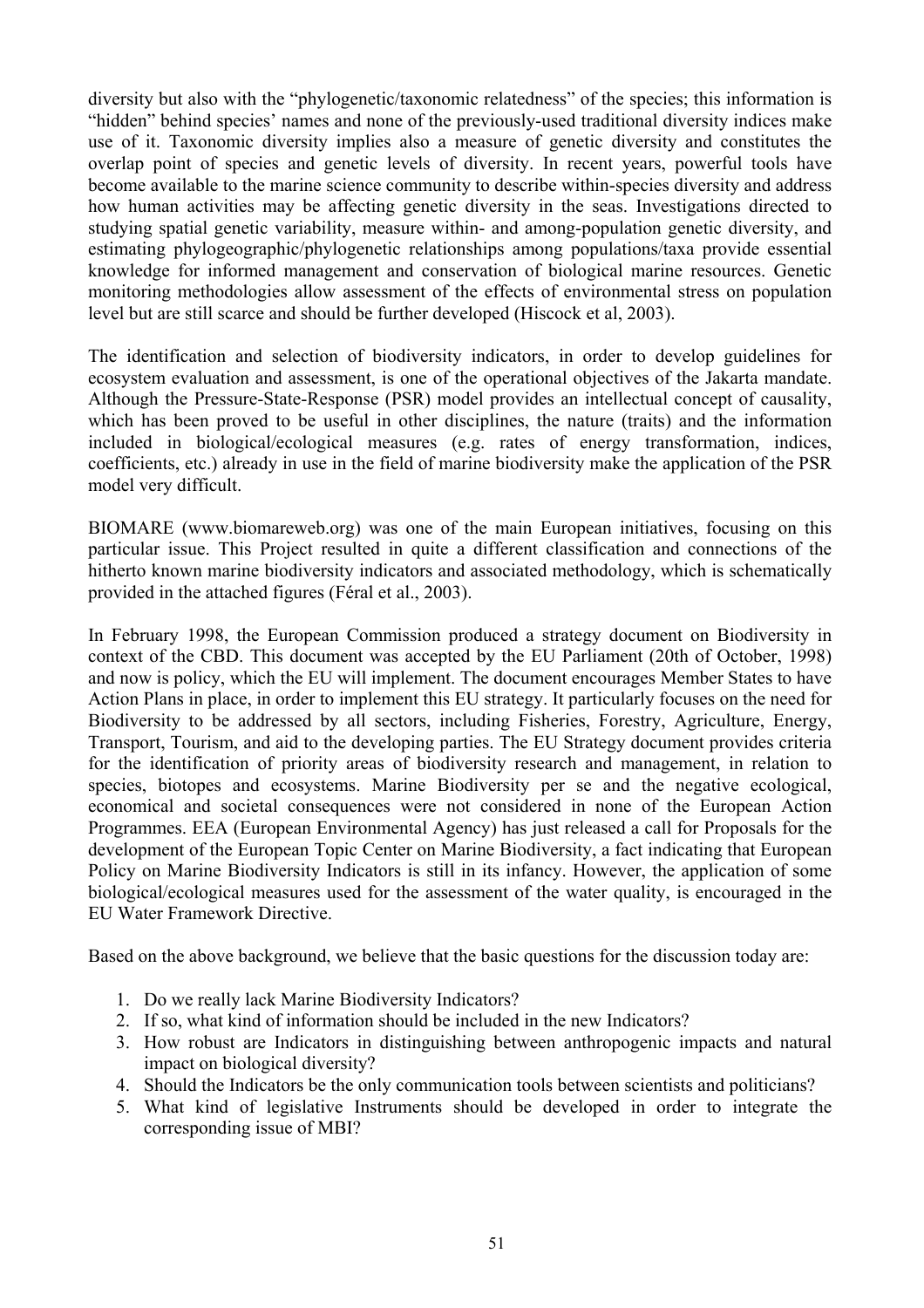#### **References:**

- Clarke K. R., R.M. Warwick, 1994. Change in marine communities: An approach to statistical analysis and interpretation. Plymouth, Plymouth marine laboratory, 144 pp.
- Féral, J.-P., Fourt, M., Perez, T., Warwick, R.M., Emblow, C., Heip, C., van Avesaath, P. and H. Hummel, 2003. European Marine Biodiversity Indicators. Report of the European Concreted Action: BIOMARE. NIOO-CEME, Yerseke, The Netherlands, 130 pp.
- Gray, J. S., 2000. The measurement of marine species diversity, with an application to the benthic fauna of the Norvegian continental shelf. Journal of Experimental Marine Biology and Ecology 250: 23-49.
- Hiscock, K.; Vanden Berghe, E.; Appeltans, W; van Avesaath, P. H.; Hummel, H.; Heip, C.H.R.; Mees, J., eds, 2003. Electronic conference on "Genetic diversity in Marine Ecosystems – Measurenment, Understanding and Management" – Summary of discussions, 6 to 17 October, 2003. Flanders Marine Institute: Oostende, Belgum, vi, 55 pp.
- Magurran A (2003) Measuring Biological Diversity. Blackwell Science Ltd, Oxford, UK
- National Research Council. 1995. Understanding Marine Biodiversity. National Academy Press, Washington D.C.,  $xii + 101$  pp.
- Ormund, R.F., Cage, J.D. and M.V. Angel. 1997. Marine Biodiversity: Patterns and Processes. (Ormund, R.F., Cage J.D. & Angel, M.V. (Eds)). Cambridge University Press, 442 pp.
- Reaka-Kudla, M.L., Wilson, D.E. and E.O. Wilson. 1997. Santa Rosalia, the turning of the century and a new age of exploration. Pp. 507-524, in: Biodiversity II, Understanding and protecting our biological resources (Reaka-Kudla, M.L., Wilson, D.E. & Wilson, E.O. (Eds)). Joseph Henry Press, Washigton D.C.
- Warwick, R. M. 1996. Marine Biodiversity. Journal of Experimental Marine Biology and Ecology 202:9-10.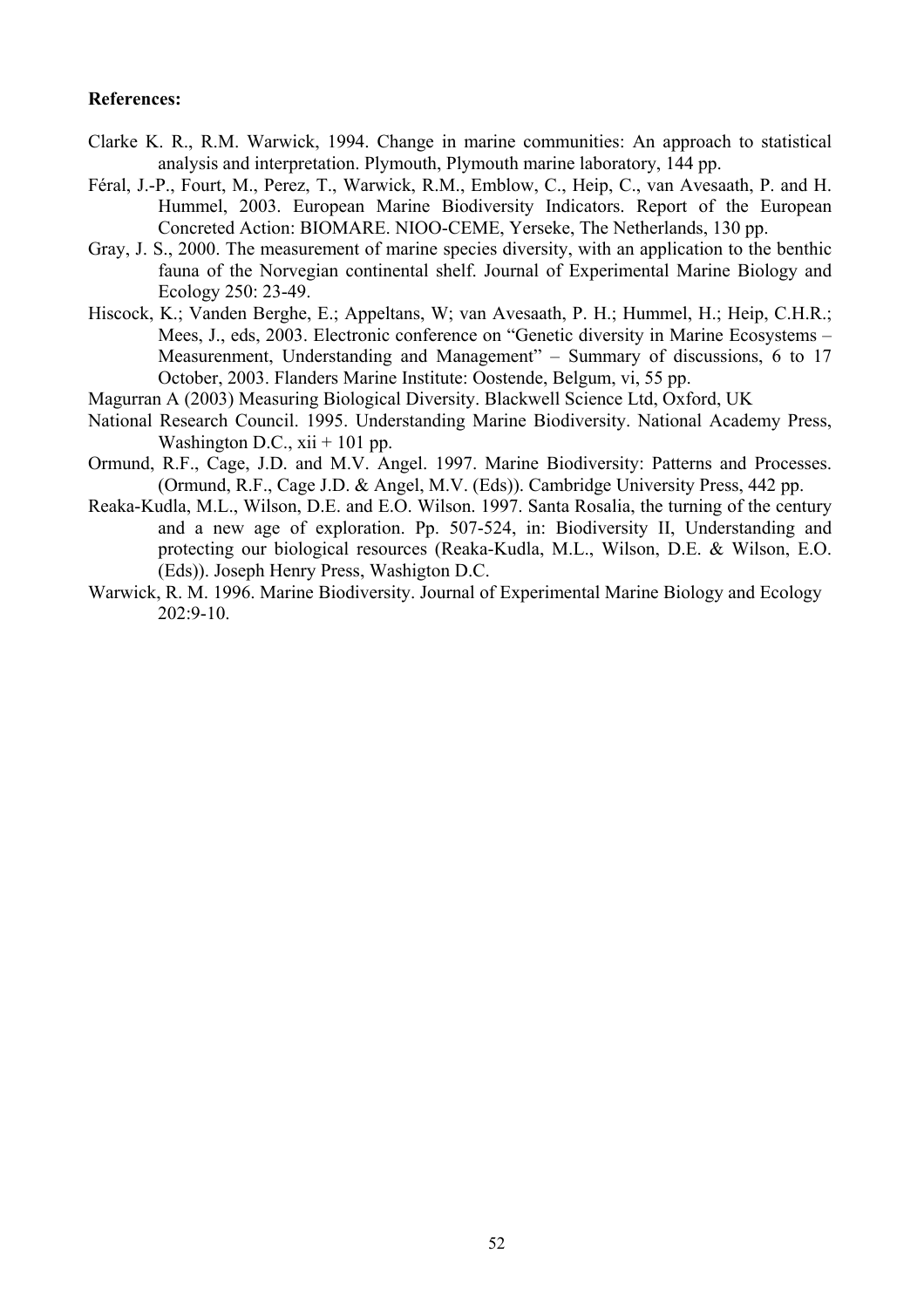**Summaries of the discussions**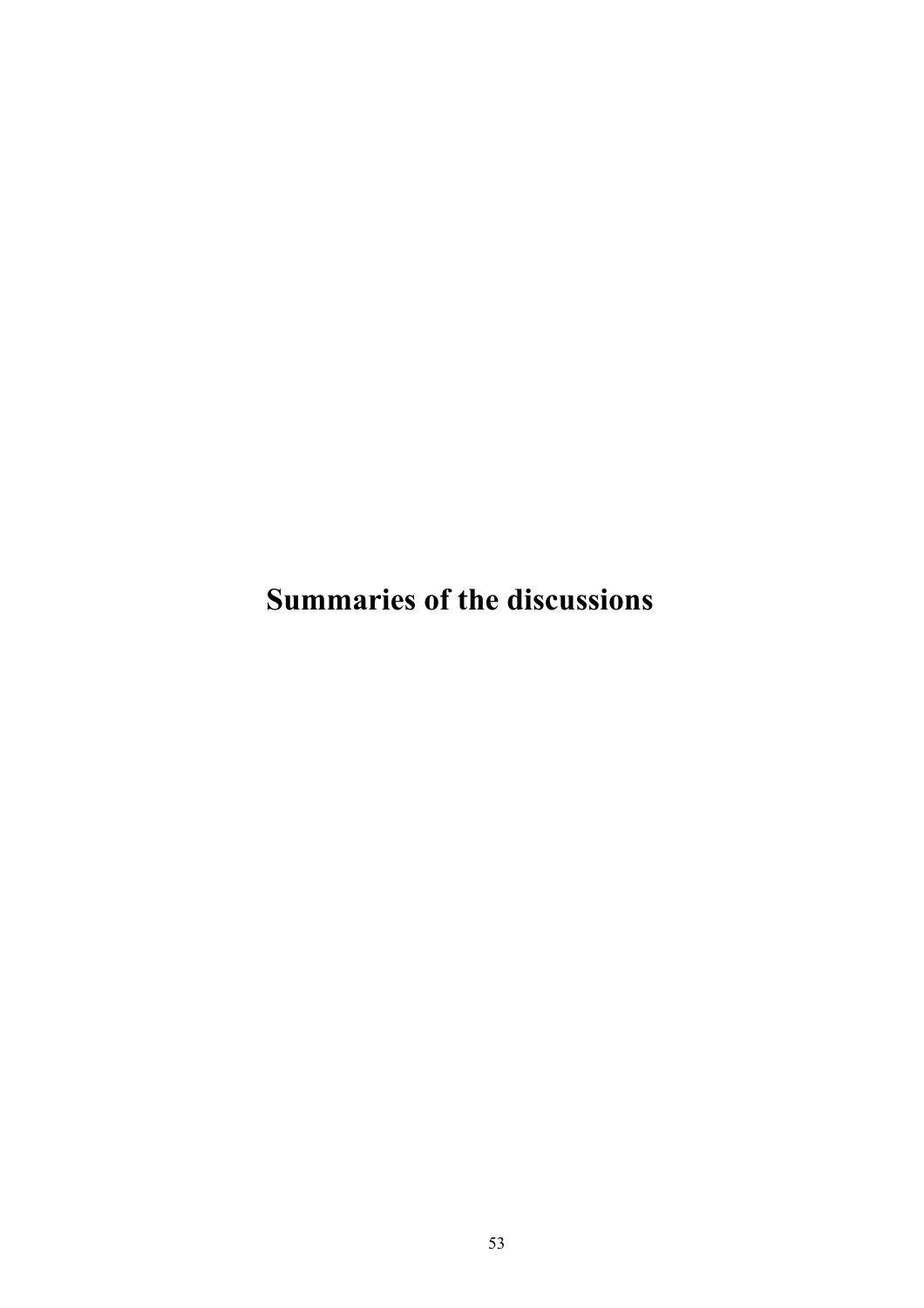**Session 1: Eastern and Southern Mediterranean**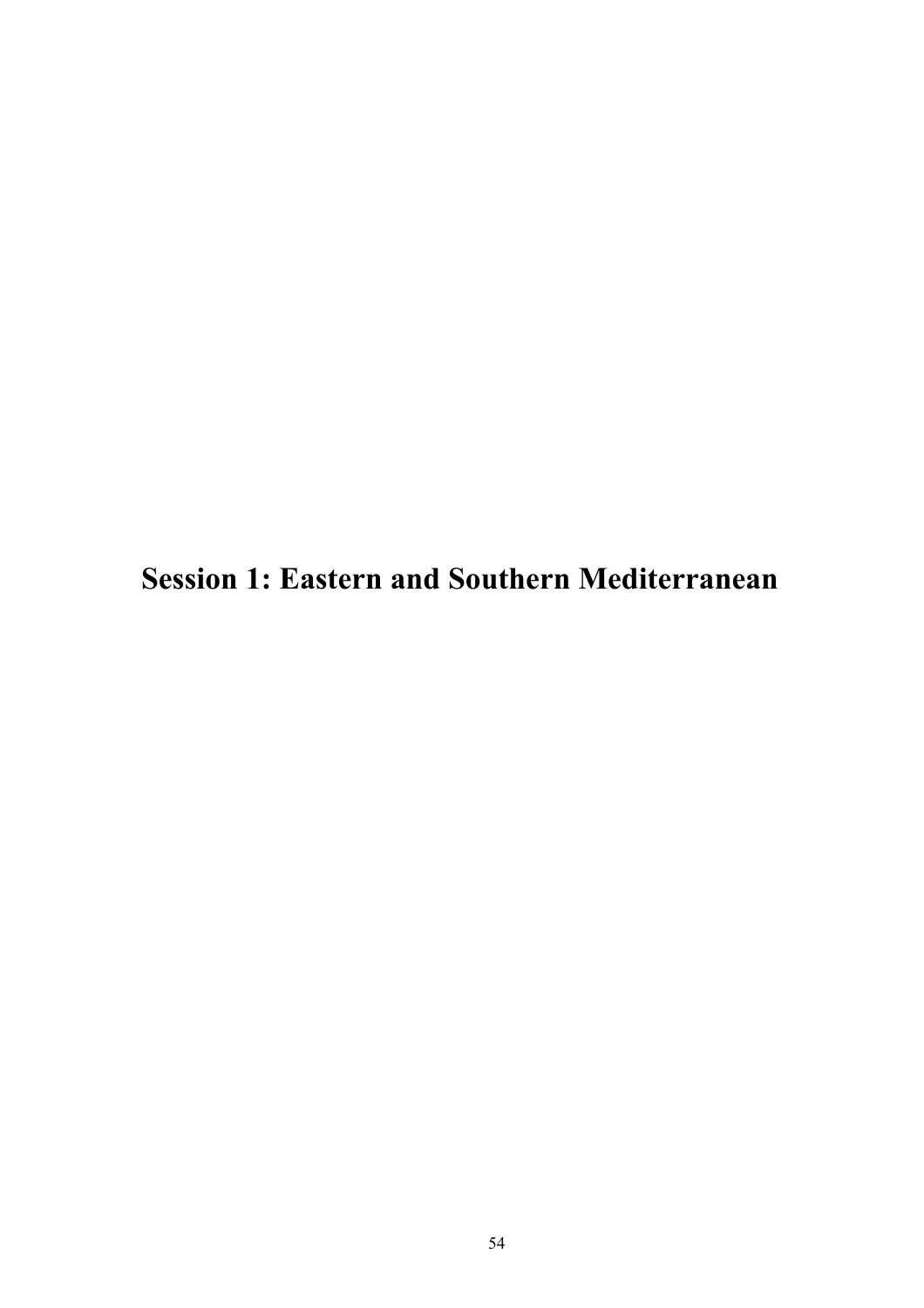## **[\\*](#page-58-0) Summary of discussions on Topic 1.1: The role of top predators (incl. gelatinous organisms) and large nekton (incl. whales & dolphins, seals, sharks, turtles) in biodiversity**

## **Alessandro DE MADDALENA1 and Ahmet KIDEYS2**

<sup>1</sup>Mediterranean Shark Research Group, Italy – (a-demaddalena@tiscali.it) <sup>2</sup>Middle East Technical University; Institute of Marine Sciences, Turkey –(kideys@ims.metu.edu.tr)

The session was introduced by Ahmet Kideys and Alessandro de Maddalena that suggested that the role of the "super-predator" (i.e. the man) on biodiversity is not always negative. While human accelerated the rate of extinctions (e.g. 100 times for mammals compared to background levels of 0.5 extinctions per 100 years, Barbault et al. 1995), it also increased biodiversity in many parts of the world with introductions. In the case of Levantine Sea, the phenomenon is especially important due to the Lessepsian migration since the man opened Suez canal in 1869 causing Indo-Pacific species to settle in the eastern Mediterranean. Fifty-seven fish species alone, denoting about 10% in the entire Mediterranean are Lessepsian migrants here (Golani et al., 2002). Some of these species, such as the lizardfish *Saurida undosquamis* are now often dominant in trawl catches providing a good income to the fishery sector.

Martin Bilio suggested that the fact that the man may increase biodiversity depends on the situation. It needs to know what type of top predator is being introduced and which trophic levels does it influence directly. If the top predator is of commercial importance, much would depend on the degree of exploitation. Also, it would be important to know whether this top predator is monoor multiphageous, as well as which and how many trophic levels would its preying activity affect. Kerim Ben Mustapha suggested that our background is probably insufficient for evaluating if man is increasing biodiversity. The lack of historical data and actual studies that aren't wide enough to give us a real overview of marine ecosystems' functioning and therefore of their state. Impact of man's activities can be seen as positive, if we stand to fisheries, invasive "commercial" species increased fisheries income but it's worst to stop at this point. The problem is global, as Prof. Carlo Heip wrote it "Microbes, plants and animals do not respect borders and many problems dealing with their ecology, exploitation and conservation cannot be tackled in a national context", and as such, we should not answer this question without having in mind the global changes that are affecting our seas/life see for instance the Eu report on climate changes, predicting an important increase in Europe's temperature during the next 50 years (EEA, 2004). Therefore Kerim Ben Mustapha suggested that there is no need of man's intervention to "advisedly" increase BD, since there is enough changes nowadays (natural and artificial) to weaken the natural imunities of the ecosystems.

Igor Mitrofanov underlined the fact that it needs to speak about human influence, not only as a "predator", since there are different types of activities with different results. As a "super-predator" he can only reduce the biodiversity by over-exploitation. Introducing of valuable species is another

 $\overline{\phantom{a}}$ 

<span id="page-58-0"></span><sup>\*</sup> Please refer to this section as:

De Maddalena, A.; Kideys, A. (2004). Summary of discussions on Topic 1.1: The role of top predators (incl. gelatinous organisms) and large nekton (incl. whales & dolphins, seals, sharks, turtles) in biodiversity. Pp 55-63 in Magni, P. *et al.* (eds): Electronic conference on 'The Southern and Eastern Mediterranean Sea and the Black Sea: New challenges for marine biodiversity research and monitoring' - Summary of discussions, 6 to 24 September, 2004. Flanders Marine Institute: Oostende, Belgium.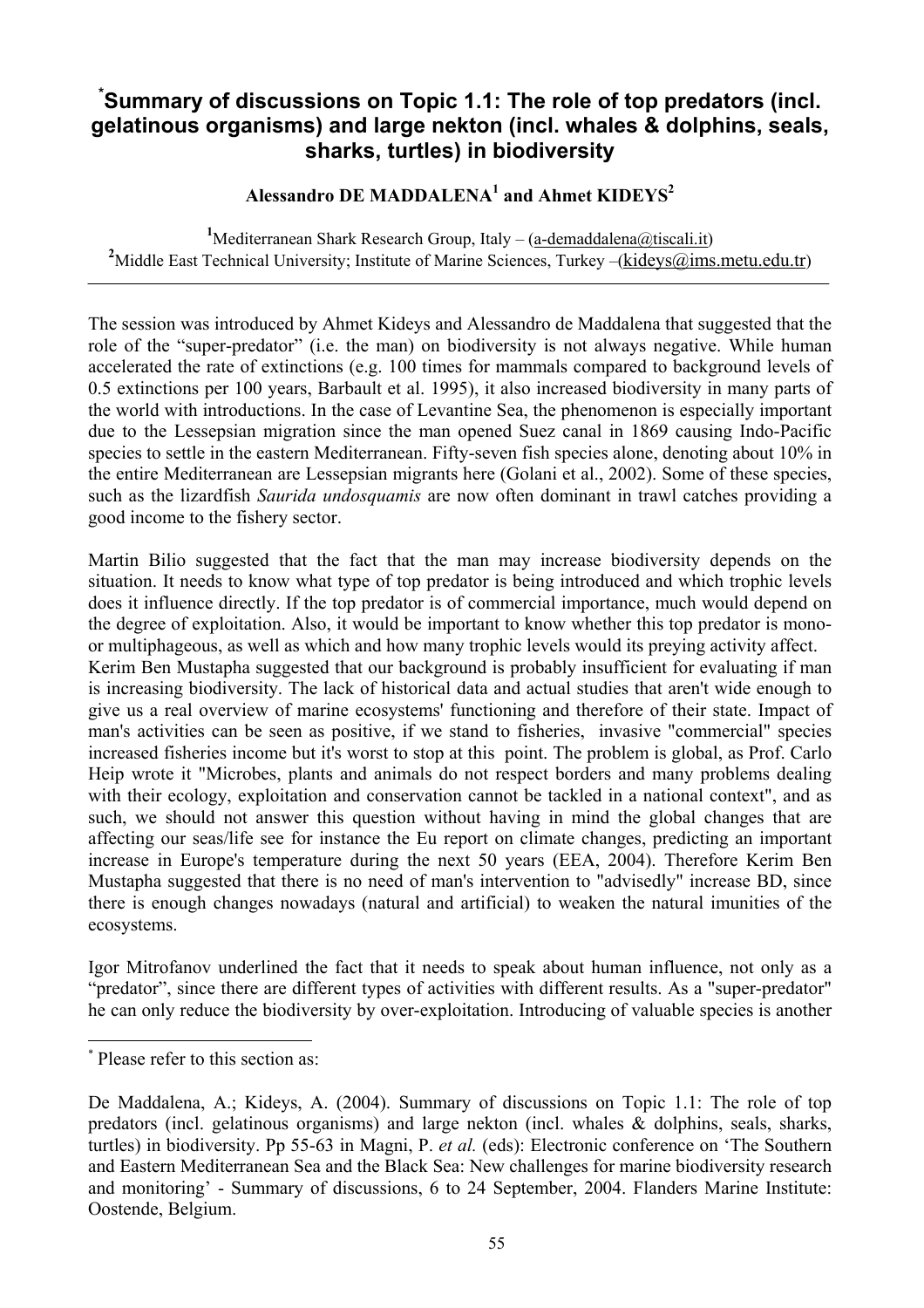type of activity, as well as it is accidental introduction with ballast waters or by constructing channels. In this case man plays a role of geological factor. In this sense, Alessandro De Maddalena, underlined the problem of the species accidentally killed by commercial fishermen and thrown-back into the sea because they are considered of none interest for fisheries or are protected, and those caught by recreational anglers, often not to be consumed. Humans also have a less direct but just as harmful effect on marine life because of depletion of resources, environmental pollution and habitat destruction.

Ferruccio Maltagliati, considering factors that increase biodiversity (mutation, genetical drift, natural selection, speciation, habitat ecological diversity) concluded that while man cannot directly increase biodiversity by means of his activities, there can be some instances of indirect increase of levels of biodiversity. For example, the presence of a man made barrier to gene flow can (theoretically) promote population divergence, namely an increase of biodiversity at populationlevel. Ferruccio Maltagliati, proposed the problem should be shifted toward the problem of acceptability of a given human impact on marine natural systems. Unfortunately, economic interests very often assume priority higher than ecological interests. In the same direction, Daphne Cuvelier arised the question if do we want to maintain or create high biodiversity per se (introductions of species by man) or do we want to maintain a 'natural' situation with possibly lower biodiversity but with less human impact? Ferruccio Maltagliati underlined the fact that an increase of local biodiversity does not mean that the total biodiversity will be positively affected. In best cases the total biodiversity does not increase but remains constant. Therefore we should always reason in terms of total biodiversity, and in this sense introductions cannot increase the biodiversity.

Ahmet Kideys suggested that however in some cases the introduction of species from an area to another may have positive effects, especially when the species is disappearing from the area where it is endemic. An example may be the cladoceran Centropages, lost from the samples in the Caspian, but widespread causing problems in introduced areas such as Baltic and Great Lakes: the introduced populations gives man opportunity to repopulate the Caspian with the cladoceran.

M. Khalil, on the introduction of indo-Pacific origin species via the Red Sea and Suez Canal and its success of colonizing the Eastern Mediterranean shores, stressed that he most important factor which help these invaders to colonize the region is their high possibility to compete with native species, to tolerate pollution and their feeding habits as most of them are predators. M. Khalil judged that these predator invaders are reducing biodiversity and Nejla Deeb suggested that ecological monitoring programs are required to control this phenomenon. A. Badr concluded that since marine ecosystems attempt to obtain balance and stability, we have to allow the environment to regain its balance without human disturbance.

Anthony Moss suggested that man will never serve as a biodiversity enhancer, because of the crude fishing mechanisms he uses. Anyway Ahmet Kideys note that a crude fishing practice with lots of discarded bycatch is the trawling, but according to Zenetos (1996-1997) species number and abundance were higher in the regularly trawled area (466 species) than in the untrawled (174 species). In this sense, Ferruccio Maltagliati, cited that Connell (1978) and, successively, many other ecologists have taught us that intermediate levels of disturbance can enhance biodiversity. There is therefore a theoretical possibility that a crude fishing determining intermediate disturbance could increase biodiversity, but definitive evidences lack if we reason in terms of total biodiversity instead on a local scale. Kolbe et al. found that the increase of genetic variation in a Cuban Lizard is due to multiple introductions from different geographical sources. This produces introduced populations that are more genetically variable than each of the source populations. So, reasoning in local terms, genetic variation (ultimately, "biodiversity") is enhanced. However, strictly speaking, from a total biodiversity perspective, the total within-population genetic variation of the species is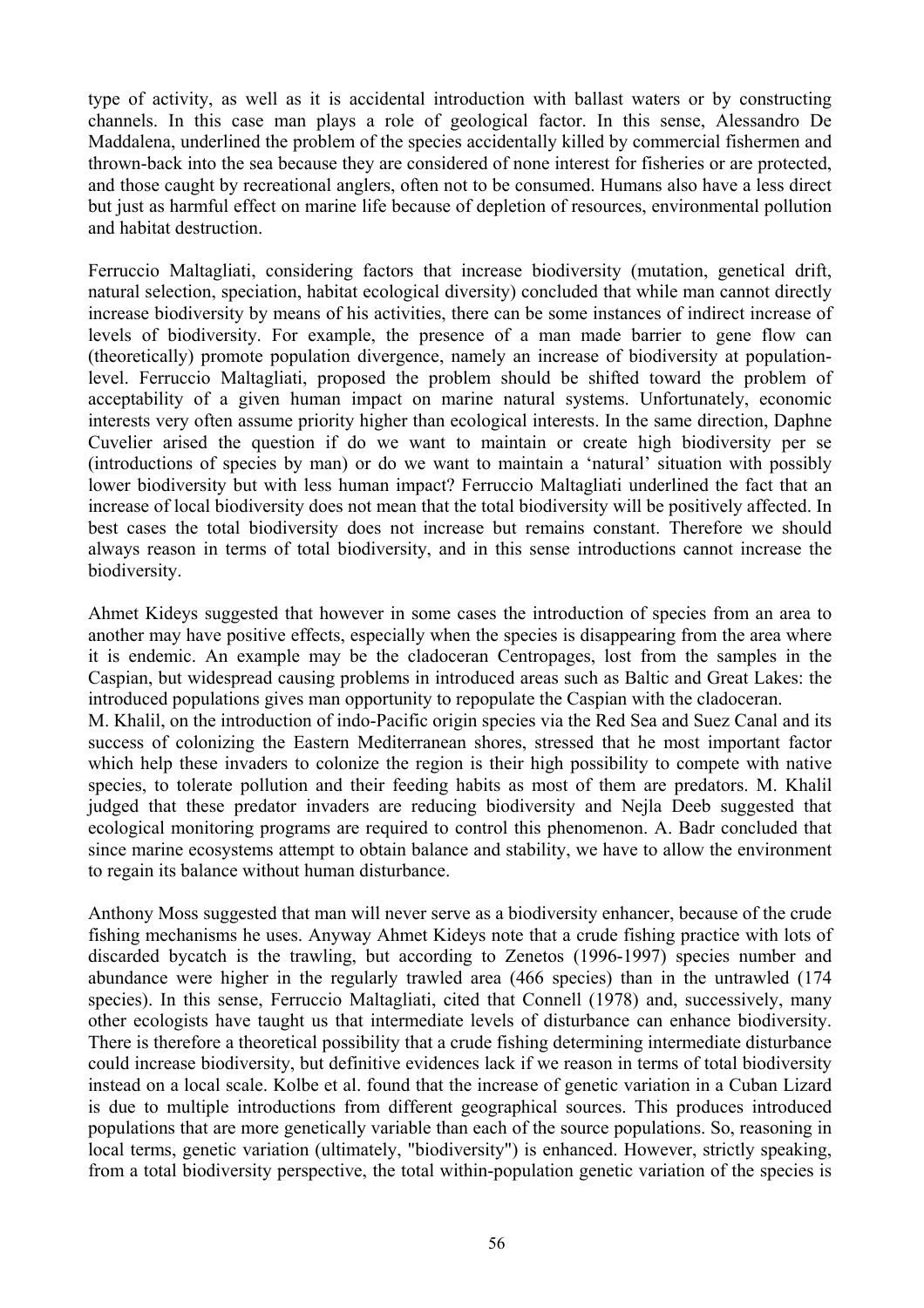not enhanced because the introduced population is only a mere rearrangement of pre-existing genotypes.

Ahmet Kideys and Alessandro de Maddalena presented two options regarding the effect of removal of native predators from the trophic network. In certain ecosystems particularly for those with high biodiversity, the removal of predator may not have any apparent effect (i.e. redundancy hypothesis). However, in many cases removal of predation will decrease the bioversity. With the pioneering study of Paine (1969) in the intertidal shores of the northwestern America, the role of predation in maintaining the biodiversity is clearly understood, at least for some marine ecosystems. Paine removed the starfish (the top-predator) from the system and observed that the number of prey species collapsed from 15 to eight, and a single species, a mussel, covered almost all the experimental site. The starfish was thus a "keystone species" for this ecosystem. Unfortunately, similar studies are lacking with respect to gelatinous organisms and large nekton in the world seas. So we cannot clearly validate the importance of these top predators on the ecosystems of the eastern Mediterranean.

Ahmet Kideys and Alessandro de Maddalena also asked for ideas about which methods have to be used to understand the role of the top predators on biodiversity.

Martin Bilio pointed out that it depends on the type of top predator and on the type environment (ecosystem). Factors to be studied would be (a) trophic relations, (b) spatial distribution of the components, concerning preferences of the respective range of environmental conditions.

Carna Milos proposed the example of the gelatinous zooplankton's predatory role, of which the knowledge derives mainly from studies of large Scyphomedusan species. On the other hand small hydromedusae are the most diverse gelatinous plankton group (Boero & Bouillon, 1993) being themself endangered by ecosystem crises like hypoxia / anoxia (Benovic & Lucic, 2000) and mucilage phenomenon. In comparison with investigations of composition and abundance of gelatinous zooplankton in the gulf of Trieste (northern Adriatic) in 70'ties (Malej, 1977) and in 80'ties (Benovic et al., 1987) Milos (2003) listed less species and their abundance was lower in year 2001. Although the composition and abundance of gelatinous organisms may change from year to year the phenomenon of mucilage that was quite intensive during 2001 was the major reason for this reduction.

Alenka Malej underlined the fact that massive outbreaks of native and introduced gelatinous organisms, particularly of large scyphomedusae and ctenophores, are well documented in many areas including the southern and eastern Mediterranean Sea and the Black sea (CIESM, 2001). Sometimes the outbreaks are sporadic events and of short duration. In other cases a more sustained increase in gelatinous organisms has been related to the regime shift (i.e. change in atmospheric and oceanic conditions, Mills, 2001, Malej & Malej, 2004, Niermann, 2004). Field studies done in different marine environments indicated that outbreaks of gelatinous organisms had similar effects on pelagic food web: a decrease of mesozooplankton biomass accompanied by plankton community changes (Purcell et al., 1999, Brodeur et al., 2002). For example: a shift from copepoddominated community towards predominance of some small gelatinous taxa (*Noctiluca scintillans*, and Thaliacea) and increased importance of Cladocera was observed during outbreak of the jellyfish *Pelagia noctiluca* in the northern Adriatic (Malej 1989). These community changes that were associated with reduction of zooplankton biomass indicated a change in ecosystem functioning. On the other hand, it is more difficult to demonstrate the effect of gelatinous predators on species richness. Moreover, in contrast to benthic environment where exclusion experiments were used to demonstrate the role of top predators in maintaining biodiversity, such experiments with multispecies pelagic communities are much more difficult. More recently, CAS (complex adaptive system) theory has been proposed as useful framework that could contribute to understanding the role of biodiversity for ecosystem functioning (Norberg, 2004).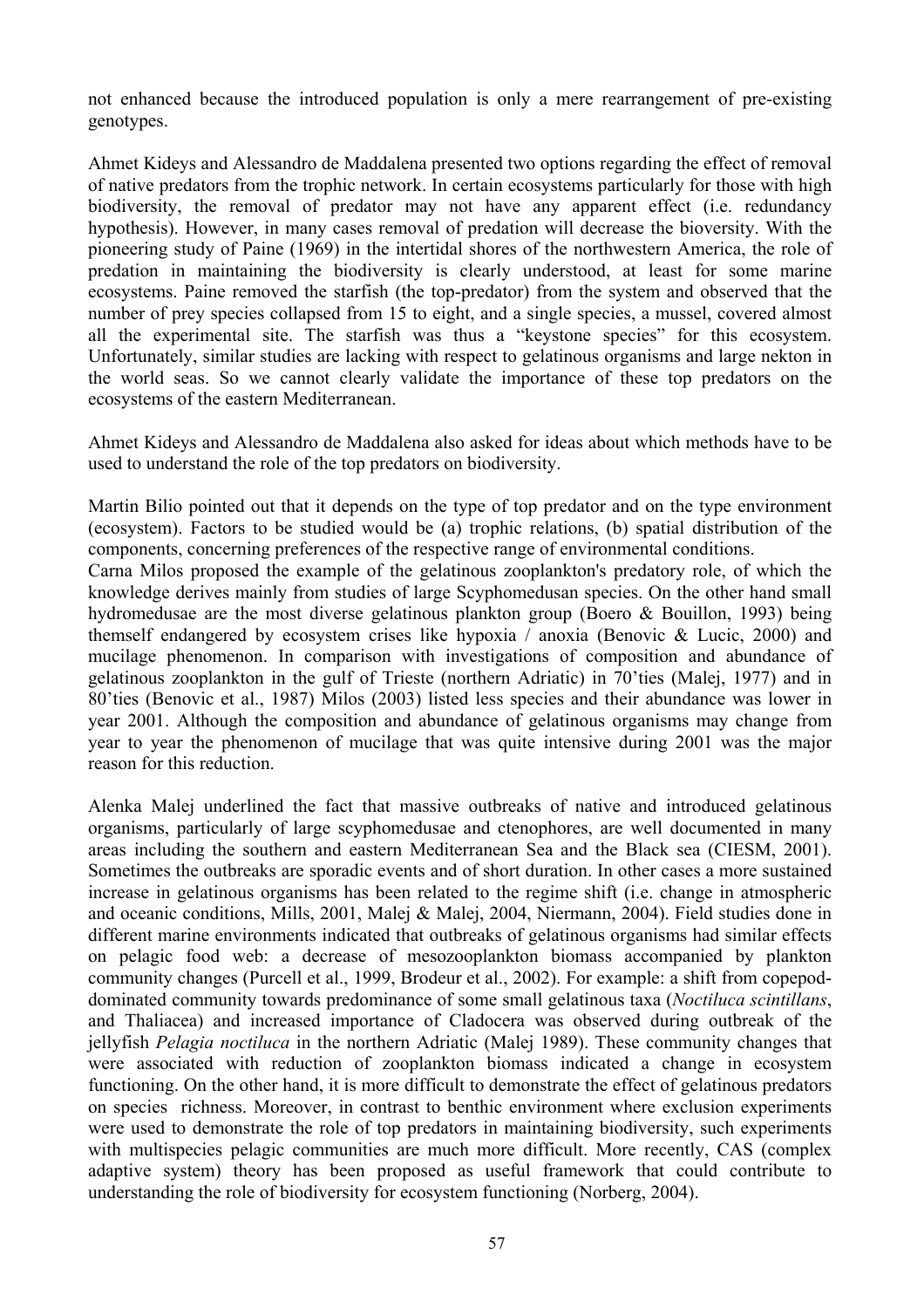Ahmet Kideys and Alessandro de Maddalena, stated that among the top predators, while cetaceans and sea turtles are protected and the bony fish fishery is partially regulated in the Mediterranean, very few countries (Italy, Malta) have specific (but not strictly obeyed) laws for shark protection (but only for the *Carcharodon carcharias*, and *Cetorhinus maximus*). Protection only from targeted fishery does not mean a real protection and therefore due to other reasons (habitat loss, pollution, bycatch etc), the population size of all these large nekton are decreasing. Once upon a time, due to natural mortality, the carcase of these large animals were the food of several bacteria (some of which are sulphur-reducing chemosynthetic) and animals on the sea bottom. Now, we could only speculate about this biota that their species diversity must have been affected badly. Alessandro De Maddalena underlined that sharks are more vulnerable to fishery than bony fishes. Since few species prey on them, sharks are naturally highly vulnerable to overexploitation as they have long sexual maturation period, low fecundity, long gestation periods and they produce small numbers of young. Moreover many shark species segregate by size and sex and exploitation of sharks in a nursery area can be particularly devastating. These fishes are unable to withstand long periods of overexploitation since this has long term effects and rebuilding shark populations takes many years. Most commercial shark fisheries collapse within a few years (Watts, 2001).

Adib Saad presented the situation of cartilaginous fish on the Syrian coast. In the course of 3 years of observation (2000-2003), 37 species of Chondrichtyes are inventoried (Saad et al., 2004). In this study, 2 species were found in the Eastern Mediterranean for the first time, namely *Carcharhinus obscurus* and *Torpedo* (*Torpedo*) *sinuspersici*, the latter represents a new lessipian migration. Several species, that were reported previously, were not observed again, this concerns relatively common species like *Scyliorhinus stellaris*, *Mustelus asterias*, *Torpedo torpedo*, *Myliobatis aquila*, *Sphyrina zygaena*. This phenomenon can most likely be attributed to a decline in their population. An important decrease in the stock of *Rhinobatos rhinobatos* has been noted too. To mark out the biodiversity of the Chondrichtyes in a decent way in the Eastern Mediterranean, research efforts in deep waters and continuing surveys in the framework of a programme for regional cooperation is necessary.

Lovrenc Lipej stressed that while we are aware of the population estimates of the fin whale in the Mediterranean (Notarbartolo di Sciara et al., 2003) and of the status of the monk seal, this is certainly not the case with sharks, and especially in the Adriatic Sea and the eastern part of the Mediterranean Sea. In the Adriatic sea, at least 28 shark species are reported to date (Bello, 1999). However, among them many are recorded very rarely and we lack any data on some species in the last fifty years. Such species were only rarely reported, since they are inhabiting deep water waters, obviously of less importance for fishermen. The rest of the Adriatic shark assemblage is represented by commercial shark species, which are heavily fished, especially *Squalus acanthias*, *S. blainvillei*, *Scyliorhinus canicula*, *S. stellaris*, *Mustelus mustelus*, *M. asterias* and *M*. *punctulatus*. Today, the most studied shark species are the last mentioned ones. The majority of works are dealing with reproductive biology (Zupanovic, 1961, Jardas, 1972), while only few works are speaking of feeding preferences of the mentioned species. Such situation is not the peculiarity of the Adriatic, but it can be stated also for the whole eastern Mediterranean.

Lovrenc Lipej indicated three main reasons for this paucity of data: a lack of financial support for projects on the biological aspects of sharks in the Adriatic, a lack of specialists, and the obvious difficulties encountered to study sharks in their environment. But without a basic knowledge on shark biology and ecology we certainly cannot asses their role in structuring biodiversity. As Alessandro De Maddalena pointed out, in the Mediterranean region, despite their being important parts of marine ecosystems, shark research is often neglected in favour of study of the more commercially important bony fishes. It is also necessary to better manage fisheries in which sharks constitute a significant bycatch. In the Mediterranean, lack of management is leading to extinction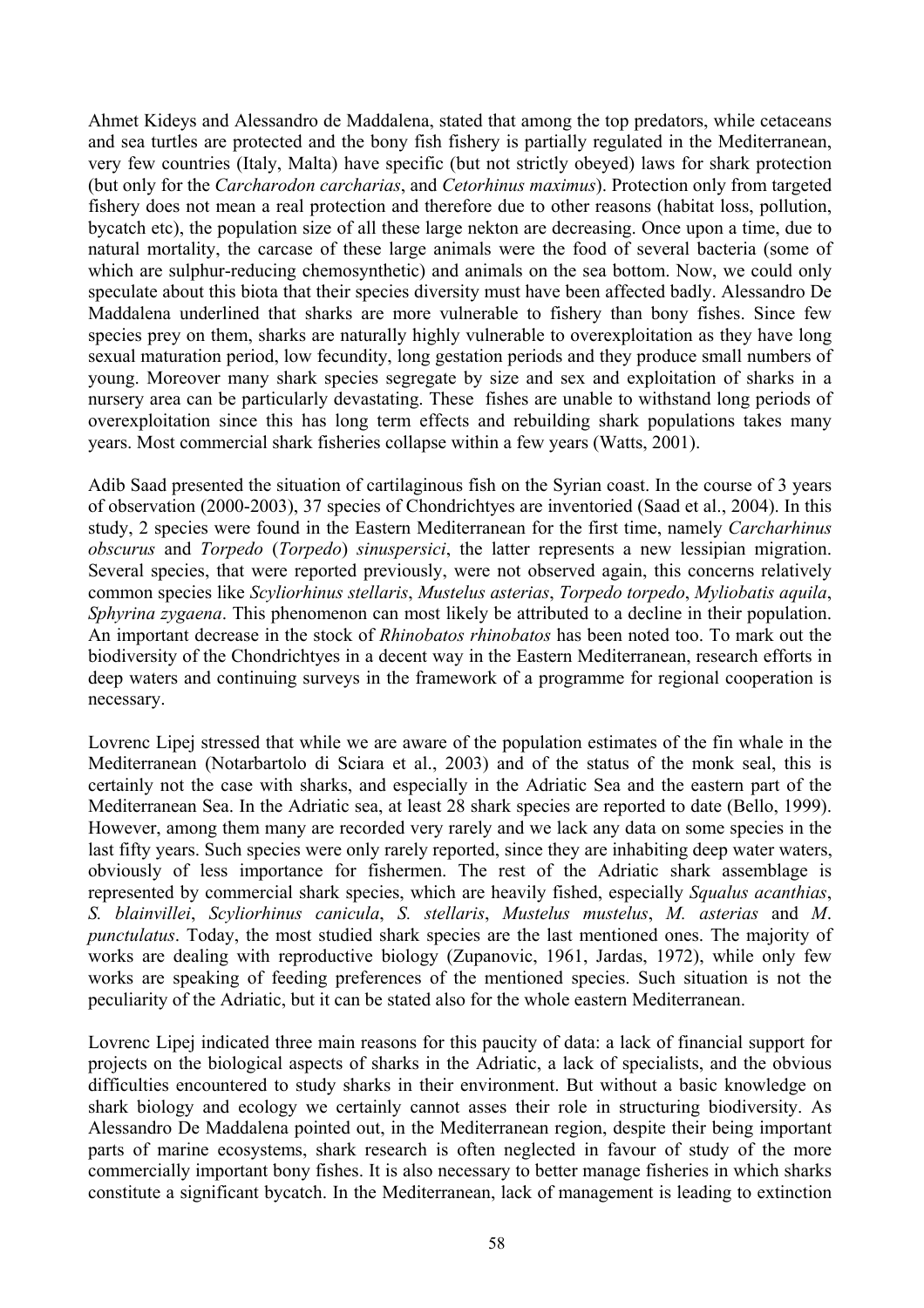of many shark species, therefore the stability of the marine ecosystems is in serious danger. Obviously, as indicated by Ferruccio Maltagliati, different species of sharks need different protection measures, given their ecological, biological, behavioural and demographic characteristics. Unfortunately, as Alessandro De Maddalena underlined, at the present, the number of species needing some kind of protective measure is very high: Cugini & De Maddalena (2003) cited 11 shark species that need immediate protective measures (*Echinorhinus brucus*, *Carcharias taurus*, *Odontaspis ferox*, *Carcharodon carcharias*, *Isurus oxyrinchus*, *Lamna nasus*, *Galeorhinus galeus*, *Carcharhinus plumbeus*, *Prionace galuca*, *Sphyrna zygaena*, *Oxynotus centrina*), that is 22,4% of the 49 shark species recorded in the Mediterranean area. We must add that most of other Mediterranean shark species need also fishery regulation measures accompanied by an effective control. Alessandro De Maddalena suggested that a strong reduction of by-catch captures is the first step in conservation of Mediterranean shark populations, since species such as *P. glauca* and *I. oxyrinchus* are strongly affected by fishing for other species such as tuna and swordfish (Buencuerpo et al., 1998).

The number of papers on sharks published in recent years has grown noticeably (see for example Slovenian journal Annales, Series historia naturalis), and this is surely an excellent thing, but the works produced are mostly based on the kind of studies that a researcher can carry with its own personal resources (morphology, reproduction, distribution, etc.). Producing works on population estimates is another thing, that need other, much more expensive, methods. Alessandro De Maddalena stated that the partial lack of shark specialists is simply a result of the lack of funds. The possibilities of working on sharks in Mediterranean countries are almost inexisting. We told about a "partial lack" of shark specialists, because really we have a good number of ichthyologists working on sharks (most of them now united in the Mediterranean Shark Research Group), but even them are hardly hindered in their work because lack of funds from their Governments. Therefore Alessandro De Maddalena concluded that the main problem is to find the way to force our governments in changing their politics of fund investing in marine biological area before it is too late. Piia Tuomisto pointed out the existence of the INCO Call FP6-2004-ACC-SSA-2, Specific Support Actions (SSA) for Associated Candidate Countries, with a budget of 19.8 Million Euro, targeted at research institutes in Bulgaria, Romania and Turkey.

Michael Stachowitsch considered that sea turtles are unique in that they face threats from two ecosystems, terrestrial and marine. Researches on sea turtles in Turkey showed an insidious deterioation of the situation, visibly evident in the state of the nesting beaches, for example. Despite their status as Special Protected Areas, these beaches are, from year to year, declining with respect to construction, light pollution, jetskiing, sand removal, etc. While we trying to save nesting beaches and helping help a few thousand hatchlings reach the sea hundreds of adults are being killed every year.

Bjorndal & Jackson (2003) treat hawksbills and green turtles and make reconstructions based on past and present population estimates and the ecological roles of the two species in the Caribbean. Accordingly, the removal of hawksbills (95% reduction from preexploitation levels) probably has a major effect on the balance between sponges and corals in coral reefs (hawksbills consume sponges, and sponges are main space competitors with corals). An equally convincing argument is made for the effect of removing green turtles, which once had a major impact on Caribbean sea grass beds as grazers; this role has been minimized and may explain some of the deleterious developments recently recorded in sea grass beds. If we transpose such new knowledge to the Mediterranean and include a host of other highly impacted top predators, we may get some kind of idea about the terrible, ongoing, and irreversible damage being done to the marine ecosystem and to biodiversity here.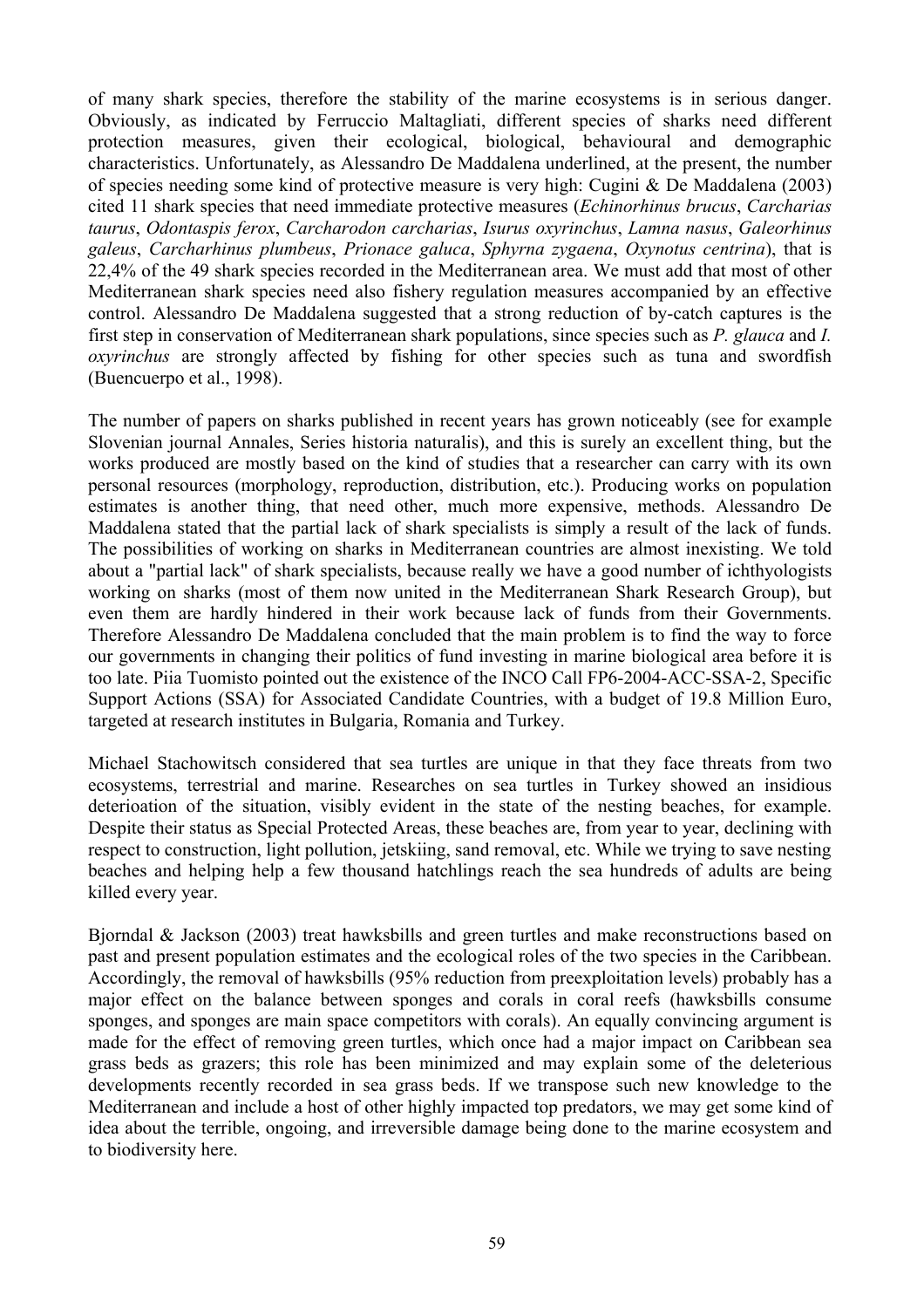Sawsan Hassan pointed out that the presence of predators such as marine mammals, sharks and turtles indicates a healthy and 'safely' marine ecosystem. Many exploiters see in the existence of top predators an encouraging cause for touristic investment, and ecologists suggest that the presence of these animals warrants the establishment of Marine Protected Areas.

Pimm (1986) suggests that species-rich communities are more resistant to invasions and hence invasive predators may not have apparent functional role on ecosystem dynamics. Barbault (1995) extrapolates Pimm's findings suggesting temperate biomes (with lower species richness) should be more susceptible to invasions. The ctenophore invasions occurred in the eastern Mediterranean and the Caspian Sea provides us extremely valuable information to produce theoretical generalisations on the ongoing debate. As it is known, the ctenophore *Mnemiopsis leidyi* was transported via ballast waters from the northwestern Atlantic to the Black Sea where caused an unprecedented havoc in the pelagic ecosystem causing a dramatic decrease in fish catches and hence fishery economy (Kideys, 2002). During its peak periods of development, several zooplankton species noted to be either very low in abundance or even disappeared (Kideys, 2000). Although pollution (as well as eutrophication) was blamed for the disappearances, *M. leidyi* might have also a contribution in this event. After this ctenophore accidentally transported to the Caspian in late 1990s, its adverse impact on the biodiversity in this new environment was a clear-cut case: intense monitoring data (unpublished data of A.E. Kideys, R. Abolghaseem and S. Bagheri) revealed that during 2000 and 2001, a mere of four species belonging to copepods and cladocerans occurred in the samples compared to a total of 29 taxa in previous years! Its effect on benthic biodiversity is also unprecedented (Hashimian, unpublished data). Based on some other components too, it appears that the Caspian Sea is even much worst affected than the Black Sea. So, in this case there seems a good correlation with the species-richness and impact of the invasive top predator. The biodiversity is lower in the Caspian (542 free-living metazoan spp) compared to the Black Sea (1729 spp). Although *M. leidyi* was also transported to the Levantine and the Aegean Sea, no adverse effect was observed in these areas with higher species richness. Based on the eastern Mediterranean experience, however, we can suggest a new generalisation: another most important factor about the sensitivity to invasives, must be the immunity of a system. The more it is exposed to the invader, the more the system gaines immunity. With respect to Caspian, it has no connection to world oceans and hence no immunity to several marine species withstanding low salinity (14%o) which could be transported only by man.

Alenka Malej asked if biocontrol (i.e. introduction of predator of invasive organism) as a part of strategy for control of invasions of alien species can be accepted. Ahmet Kideys and Alessandro de Maddalena noted that after *M. leidyi* another ctenophore, *Beroe ovata* accidentally transported to the Black Sea, apparently from the northwest Atlantic (Bayha, 2004). The impact of this predatory ctenophore (feeding on *M. leidyi*) has been very positive for the Black Sea ecosystem (Kideys, 2002). Several copepod species disappeared are now again present in the samples, higher biomass of zooplankton, higher pelagic fish catches, etc. *B. ovata* exclusively feeds on ctenophores (the only other ctenophore species in the Black Sea is the *Pleurobrachia rhodopis* which is more restricted to deeper waters). In the Caspian there are no other ctenophores except *M. leidyi. B. ovata* was tested if it would feed on some other potential organisms which was not the case. Results show that *B. ovata* could be an ecosystem-saving agent in the Caspian Sea (Kideys et al. 2004) for fishery but more importantly for its valuable biodiversity (most of which are endemics) which is at risk. Anthony Moss suggested that biocontrol may be a reasonable proposal only if we can exhaustively demonstrate that the predator of choice is extremely specific in prey choice. Considering the impact of *Mnemiopsis* on the Black Sea and the Caspian. Anthony Moss agrees that *Mnemiopsis* spp. are largely responsible for a drop in biodiversity in those bodies of water, because *Mnemiopsis* is a particularly broad-spectrum feeder. In contrast, *Beroe ovata*, which has been proposed to be used as a predator for *Mnemiopsis* in the Caspian, indeed appears to be a monospecific feeder; it feeds only on ctenophores. However Anthony Moss also noted that larval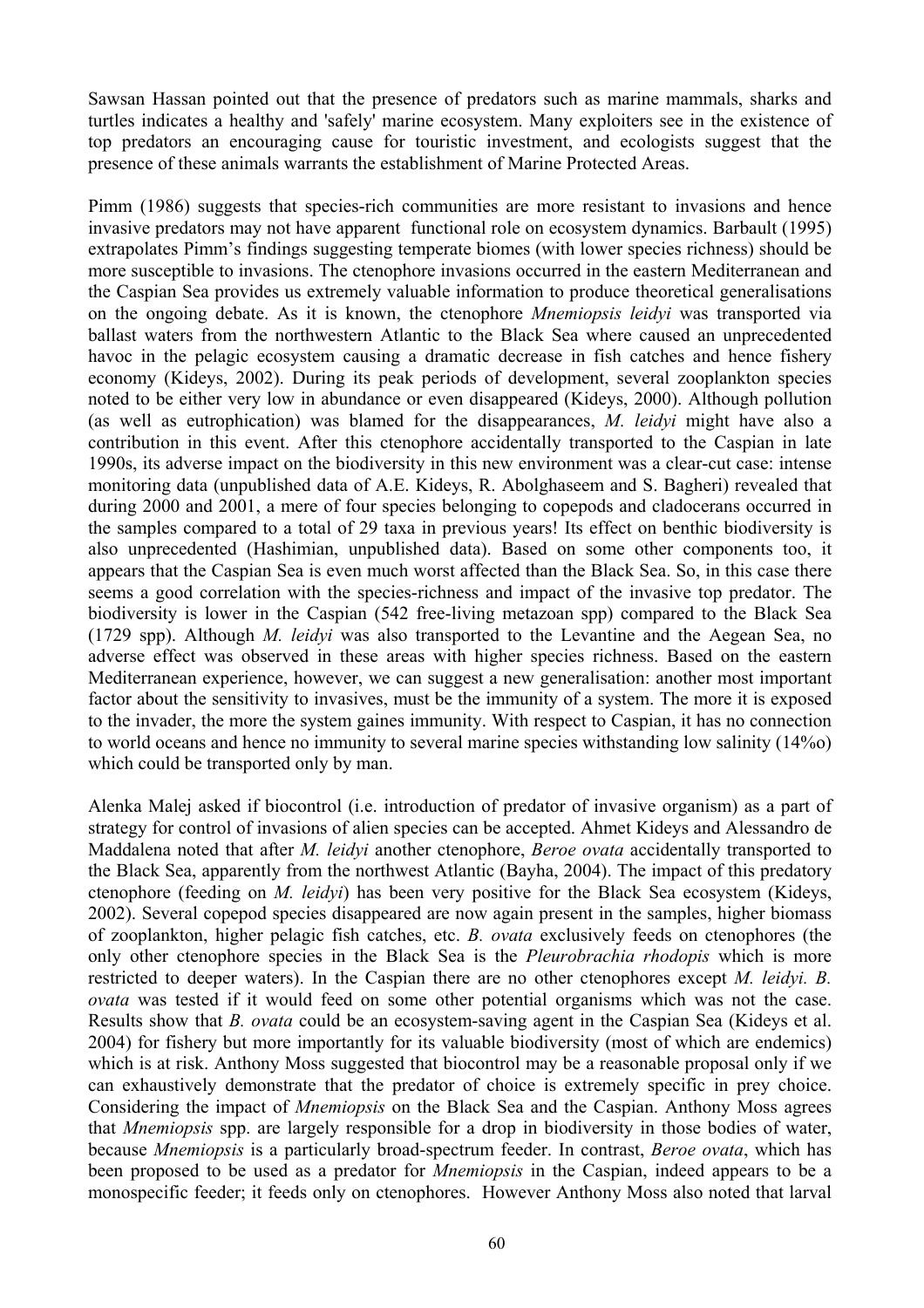feeding has to date been examined by only Sullivan and Gifford (2004), that observed it consumes large quantities of dinoflagellates, flagellates and ciliates, while displaying food selection behavior. *Mnemiopsis*, then, does more than simply preys on fish stocks, copepods and the like. In such an circumstance, *Beroe*, if it behaves as expected, will be expected to selectively crop the *Mnemiopsis* spp. while not affecting other species. In such a case, by reducing the broad spectrum feeding effect at that trophic level, biodiversity could very well be expected to increase, as long as there are embayments, deep water locations, cysts or long-lived eggs, that can recruit eventually back into their original distribution. Indiginous species, realizing less severe selection pressure, would be able to once again play their normal role. However *Beroe* may have sufficient plasticity in its feeding habits so that it might be able to crop at some other level in the trophic ladder. We won't know until *Beroe* is introduced, whether it may find alternative food once the *Mnemiopsis* is heavily cropped. Even so, *Mnemiopsis* will probably not be completely eliminated, so that *Beroe* should be able to maintain a population, and rapidly respond to increases in *Mnemiopsis* populations.

However, Ahmet Kideys sees further risk to the Caspian ecosystem extremely low. Biocontrol, including use of alien species, is a method used extensively in agriculture, but so far no example exists for the marine environment. So far hundreds species intentionally introduced to these ecosystems, and in no case, scientific background was, as well established as in *B. ovata*. We cannot say there is zero risk from *B. ovata*, but we can say that the native biodiversity (most of which are endemics) will greatly benefit from such introduction. Our scientific ethics necessitates such action to save biodiversity (as well as economical problems of the fishery sector).

#### **References:**

- Bello, G. (1999): The Chondricthyans of the Adriatic Sea. Acta Adriatica 40(1):65-76.
- Benovic, A., Lucic, D., Onofri, V., 2000. Does change in an Adriatic Hydromedusan Fauna Indicate an early Phase of Marine ecosystem Destruction ? marine Ecology, 21 (3-4):221- 231.
- Bjorndal, K.A. and J.B.C. Jackson. 2003. Roles of sea turtles in marine ecosystems: reconstructing the past. Pp 259-273 in P.L. Lutz, J. Musick and J. Wyneken (editors), Biology of Sea Turtles, volume II. CRC Press, Boca Raton, FL.
- Boero, F., Bouillon, J., 1993. Zoogeography and life cycle patterns of Mediterranean hydroidomedusae (Cnidaria). Biological Journal of the Linnean Society 48, 239-266.
- Brodeur R.D., H. Sugisaki, G.L. Hunt. 2002. Increases in jellyfish biomass in the Bering Sea: implications for the ecosystem. Mar. Ecol. Prog. Ser. 233: 89-103.
- Buencuerpo V., Rios S. & J. Moron (1998): Pelagic sharks associated with the swordfish, *Xiphias gladius*, fishery in the eastern North Atlantic Ocean and the Strait of Gibraltar. Fishery Bulletin, 96(4): 667-685.
- CIESM. 2001. Gelatinous zooplankton outbreaks: theory and practice. CIESM workshop Series 14: 112 pp.
- Cugini, G. & A. De Maddalena 2003. Sharks captured off Pescara (Italy, western Adriatic Sea). Annales (Annals for Istran and Mediterranean Studies), Series historia naturalis, 13(2): 201- 208.
- EEA (2004): Impacts of Europe's changing climate. EEA Report, EEA, OPOCE.
- Malej A. 1989. Shifts in size-classes and structure of net zooplankton in the presence of the jellyfish *Pelagia noctiluca* (Scyphozoa). Biol. Vestn. 37: 35-45
- Malej A. & A. Malej Jr. 2004. Invasion of the jellyfish *Pelagia noctiluca* in the northern Adriatic: a non-success story. In: Dumant H., Shiganova T., Niermann U. (Eds.) Aquatic Invasions in the Black, Caspian, and Mediterranean Seas. NATO Science Ser. 35, Kluwer Academic Publishers, Dordrecht, Boston, London, 273-286.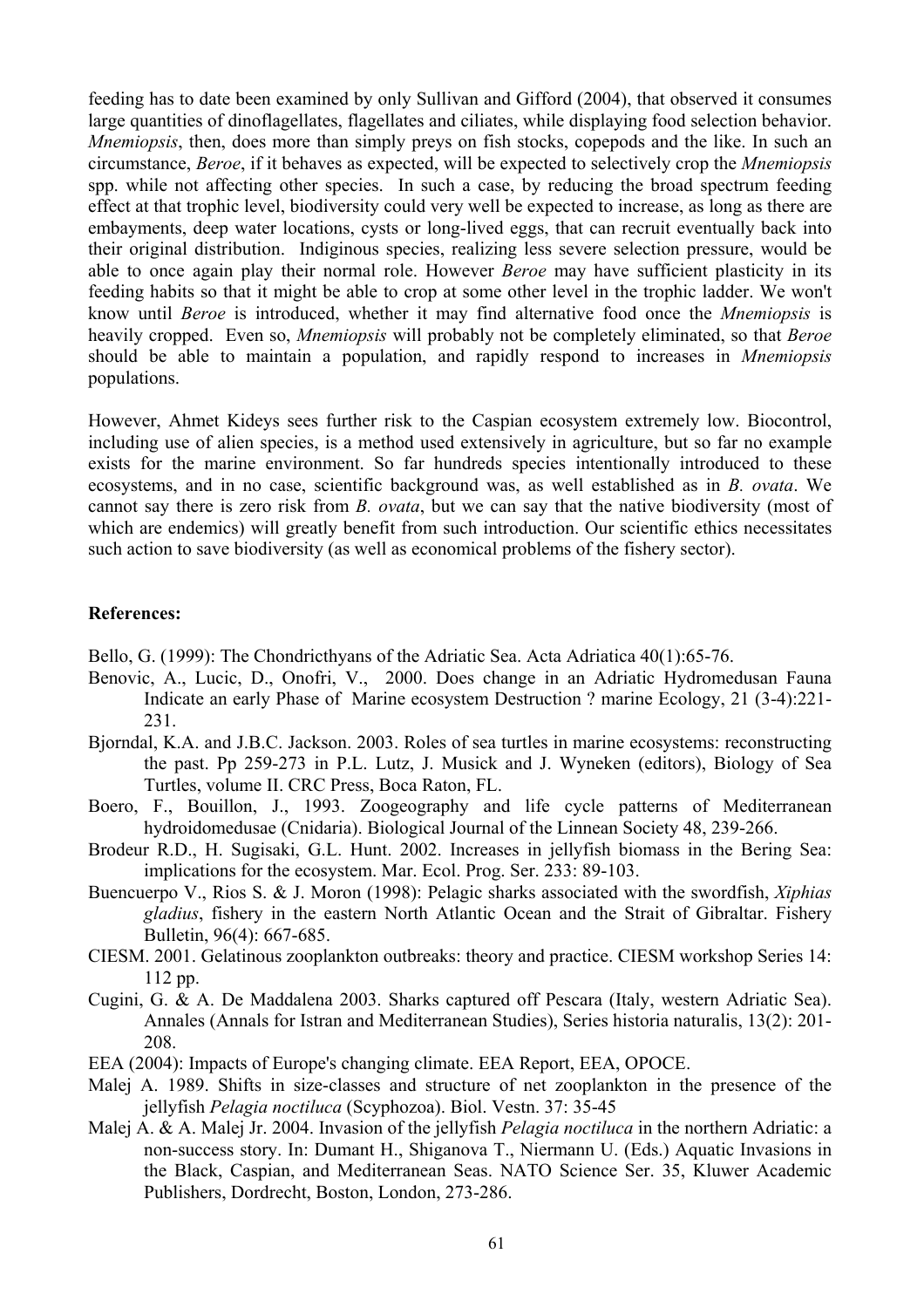MARBEF website: http://www.marbef.org

- Mills C.E. 2001. Jellyfish blooms: are population increasing globally in response to changing ocean conditions? Hydrobiologia 451: 55-68
- Milos, C., 2003. Composition of gelatinous zooplankton in the gulf of Trieste in the year 2001. Graduation thesis. University of Ljubljana, Biotechnical faculty.
- Jardas, I. (1972): Supplement to the knowledge of ecology of some Adriatic cartilaginous fishes (Chondrichthyes) with special reference to their nutrition. Acta Adriatica 14 (7): 1-60.
- Kolbe, J.J., Glor, R.E., Schettino, L.R., Lara, A.C., Larson, A. & J.B. Lososi (2004): Genetic variation increases during biological invasion by a Cuban lizard. Nature 431: 177-181 (09 September 2004).

Kideys A. E. 2002. Fall and Rise of the Black Sea Ecosystem. Science 297(5586), 1482-1484.

- Niermann U. 2004. *Mnemiopsis leiidyi*: distribution and effect on the Black Sea ecosystem during first years of invasion in comparison with other gelatinous blooms. In: (Dumont H., Shiganova T., Niermann U., Eds.) Aquatic Invasions in the Black, Caspian, and Mediterranean Seas. NATO Science Ser. 35, Kluwer Academic Publishers, Dordrecht, Boston, London, 3-31.
- Notarbartolo di Sciara, G., Zanardelli, M., Jahoda, M., Panigada, S. & Airoldi, S. 2003. The fin whale *Balaenoptera physalus* (L. 1758) in the Mediterranean Sea: Mammal Review, 33: 105-150.
- Norberg J. 2004. Biodiversity and ecosystem functioning: A complex adaptive system approach. Limnol. Oceanogr. 49 (4/2): 1269-1277.
- Purcell J.E., Malej A., Benovic A. 1999. Potential links of jellyfish to eutrophication and fisheries. In: Malone T.C., A. Malej, L.W. Harding Jr., N. Smodlaka, R.E. Turner (Eds.) Coastal and Estuarine Studies 55: 241-264.
- Saad A., Séret, B. & M. Ali 2004. List commentee des chondrichtyens de Syrie (Mediterranee Orientale). Rapp. Comm. Int. Mer Médit., 37 :240.
- Watts, S. (2001): The end of the line? WildAid, San Francisco, 62 pp.

Zenetos, A. 1996-1997. Trawling impact on benthic ecosystems (EU DG XIV, 1996-1997).

Zupanovic, S. (1961): Contribution a la connaissance de la biologie des poison de l'Adriatique (Chondrichthyes). Acta Adriatica, 9(4): 1-84.

Messages that were posted on this topic:

| Introduction in English (original)               | 05 Sep 04 | Forum Admin             |
|--------------------------------------------------|-----------|-------------------------|
| Ł.<br>From Martin Bilio                          | 06 Sep 04 | Ahmet Kideys            |
| -Introduction en Français                        | 05 Sep 04 | Forum Admin             |
| Introduction in Arabic                           | 05 Sep 04 | Forum Admin             |
| <u>--Topic of Kideys and de Maddalena</u>        | 06 Sep 04 | Èarna Miloš             |
| ĩ<br><b>Response to Milos</b>                    | 07 Sep 04 | <b>Anthony Moss</b>     |
| þ.<br>Mucilage events                            | 08 Sep 04 | Ahmet Kideys            |
| Ł.<br>Mucilage                                   | 08 Sep 04 | Èarna Miloš             |
| Comment to introduction by Kideys & de Maddalena | 06 Sep 04 | Alenka Malej            |
| "SUPER-PREDATOR, MAN"                            | 06 Sep 04 | Igor Mitrofanov         |
| Not only a real "predator"                       | 07 Sep 04 | Alessandro De Maddalena |
| -No Need for man                                 | 07 Sep 04 | Kerim Ben Mustapha      |
|                                                  |           |                         |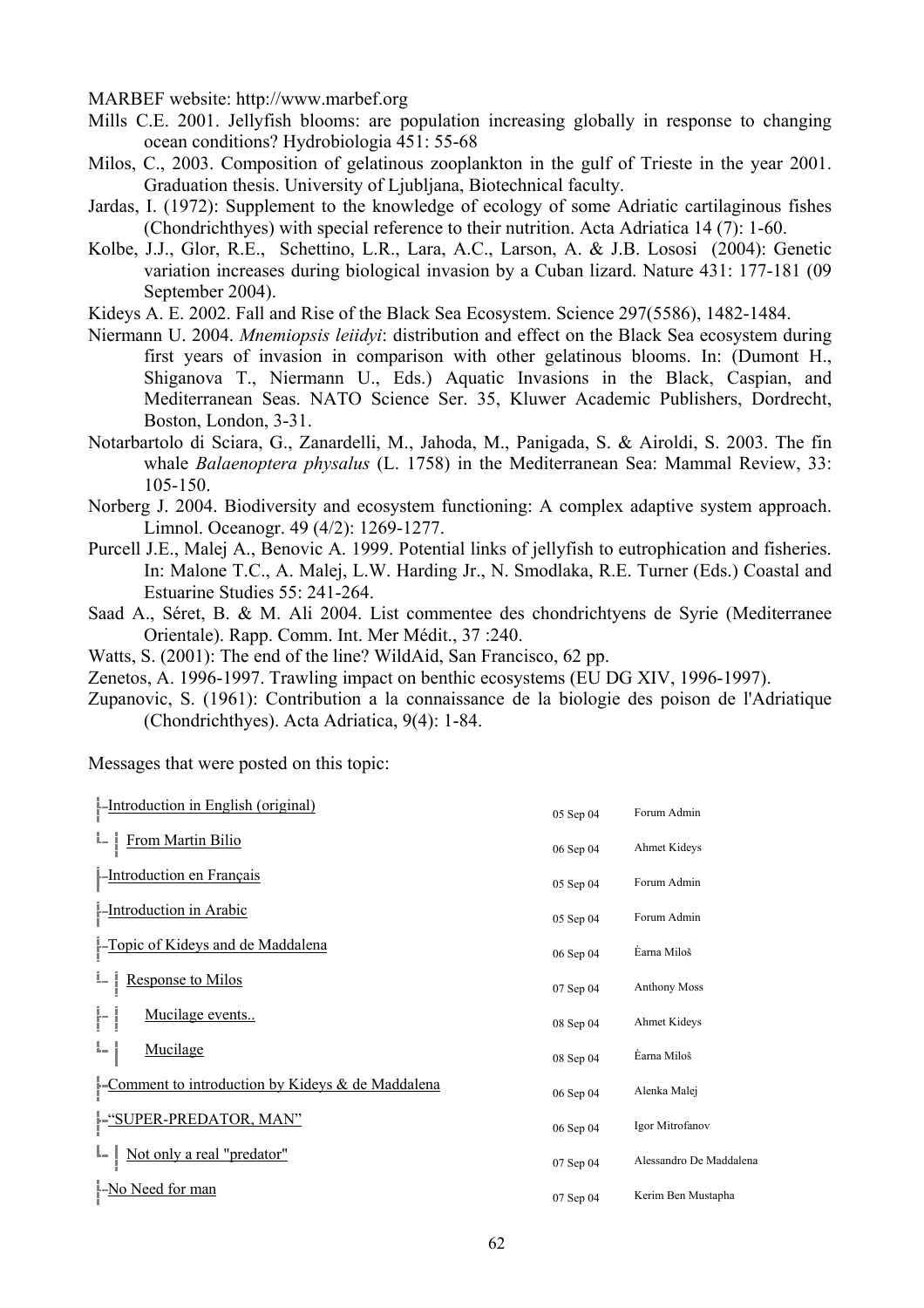|     | <b>CONSIDERATIONS ON BIODIVERSITY</b>                        | 07 Sep 04 | Ferruccio Maltagliati   |
|-----|--------------------------------------------------------------|-----------|-------------------------|
|     | Another consideration                                        | 07 Sep 04 | Daphne Cuvelier         |
| ł   | Introductions do not create biodiversity                     | 07 Sep 04 | Ferruccio Maltagliati   |
|     | LOCAL vs TOTAL biodiversity                                  | 08 Sep 04 | Ahmet Kideys            |
| ł., | lizard introductions                                         | 09 Sep 04 | <b>Anthony Moss</b>     |
|     | Sharks in the Adriatic Sea: why there is still a lack of kno | 07 Sep 04 | Lovrenc Lipej           |
| ъ., | <b>MEDITERRANEAN SHARKS IN DECLINE</b>                       | 07 Sep 04 | Alessandro De Maddalena |
|     | Different sharks need different protection                   | 07 Sep 04 | Ferruccio Maltagliati   |
|     | Which sharks need "protection"                               | 07 Sep 04 | Alessandro De Maddalena |
|     | esuming our questions: main discussion points                | 07 Sep 04 | Alessandro De Maddalena |
| þ   | One more question                                            | 07 Sep 04 | Alenka Malej            |
|     | invasive predators as biological controls                    | 07 Sep 04 | <b>Anthony Moss</b>     |
| h   | <b>Biodiversity</b> issues                                   | 07 Sep 04 | <b>Anthony Moss</b>     |
|     | Re: Man as a super-predator                                  | 07 Sep 04 | <b>Anthony Moss</b>     |
|     | "Crude fishing" sometimes increase biodiversity !            | 08 Sep 04 | Ahmet Kideys            |
|     | <b>MAN AND BIODIVERSITY</b>                                  | 08 Sep 04 | Ferruccio Maltagliati   |
|     | crude trawling                                               | 09 Sep 04 | <b>Anthony Moss</b>     |
|     | increase of genetic variation in an introduced lizard        | 14 Sep 04 | Ferruccio Maltagliati   |
|     | -Lack of funds: the main problem                             | 07 Sep 04 | Alessandro De Maddalena |
|     | FP6: INCO Call for Bulgaria, Romania and Turkey, SSA         | 07 Sep 04 | Piia Tuomisto           |
|     | Situation dea poissons cartilagineux (with Eng. Summary)     | 11 Sep 04 | Adib SAAD               |
|     | -English summary of Arabic message from M. Khalil            | 13 Sep 04 | Forum Admin             |
|     | English summary of Arabic message from Dr. Nejla Deeb        | 13 Sep 04 | Forum Admin             |
|     | English summary of Arabic message from Sawsan Hassan         | 13 Sep 04 | Forum Admin             |
|     | English summary of Arabic message from Badr A.               | 13 Sep 04 | Forum Admin             |
|     | sea turtles Mediterranean                                    | 23 Sep 04 | Michael Fornahl         |
| L., | turtles in the Med                                           | 24 Sep 04 | Ahmet Kideys            |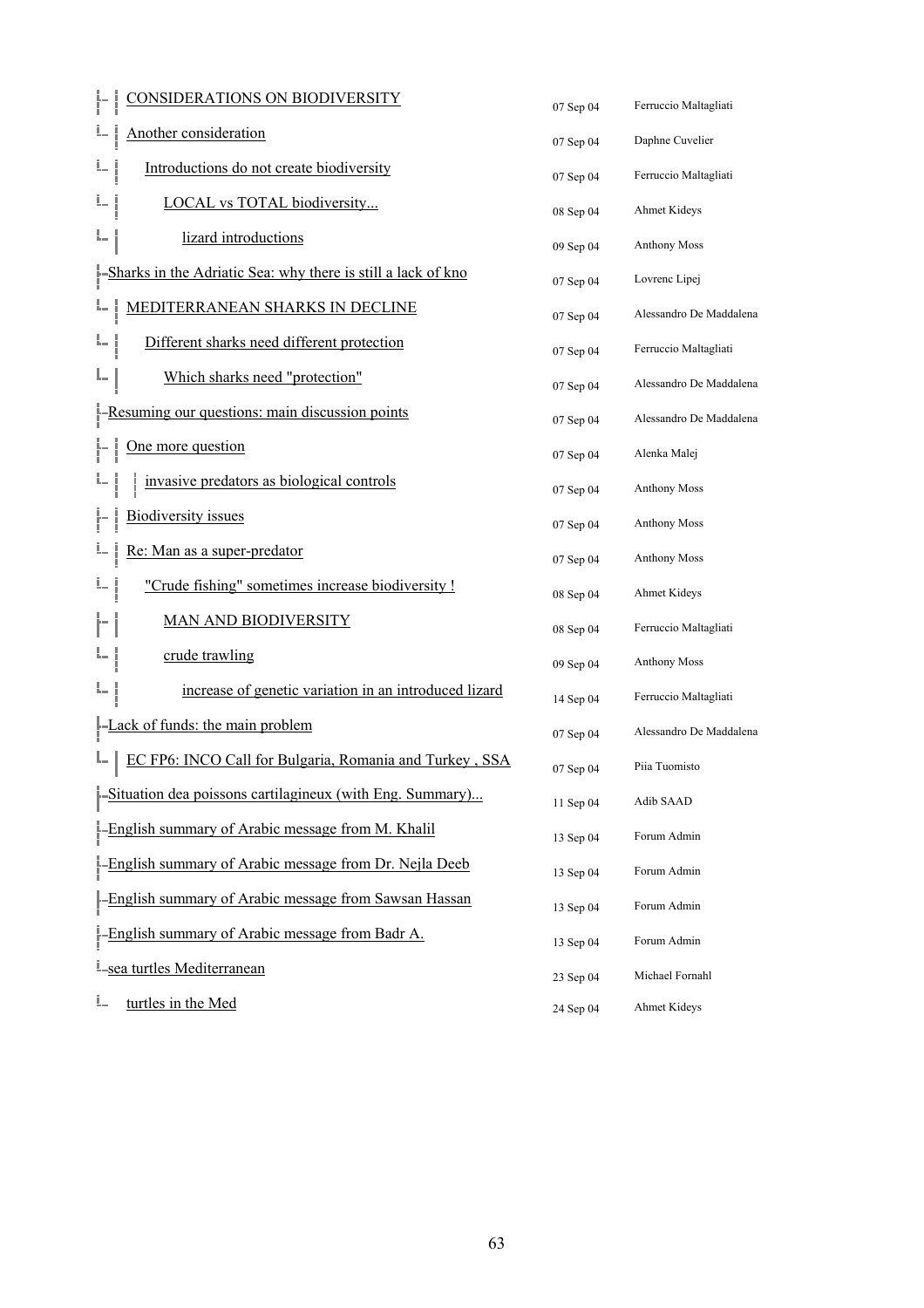## **[\\*](#page-67-0) Summary of discussions on Topic 1.2: Monitoring studies on marine biodiversity in the Mediterranean, with special reference to Eastern and Southern countries**

### **Chedly RAIS**

Regional Activity Centre for Specially Protected Areas, Tunesia – (rais. $c(\partial p$ lanet.tn)

Making reference to the topic's introduction, the debate addressed the following main issues:

Do we need to standardise sampling methods, return of results (cartography, etc.)?

Standardization of sampling and further procedures is important. Otherwise it is sometimes very difficult to compare results of different studies, especially for species needing special way of sampling, and could be easily missed, or their abundance could be estimated in wrong way. But standardization is a long way, especially in regions with political problems. Exchange of data (and any scientific networks and joint programmes) in such regions is also problematic. The first step could be detail description of sampling and proceeding methods.

The elaboration of sampling guidelines could help standardising the monitoring of marine biodiversity, but the reality of the field, the specific target of each study could make it very difficult, sometimes senseless, to follow the guidelines because too generalist. It is a long and hard task to produce guidelines that find the balance between general and specific needs in scientific samplings. Such guidelines for sampling methods should be at the same time sufficient clear to be a good starting point to set up a sampling protocol, but also enough flexible to adapt them to the subject of the study and to the context in which it is carried out (available resources in form of people, time, sampling tools and funds).

As it is the case in other fields in Biodiversity Information, also in Marine Biodiversity there are a lot of results/Data sleeping out there, which are not enough visible. A lot might have been partly used for scientific publications, but are not accessible in a standardized and summarized way to the decision makers to in some way prove them the value of this kind of studies for economical and social purposes, that for example the whole throphic chain matters and not just the target "commercial" species. In that way already existing data could be valorised and already spend funds justified, Information or knowledge gaps detected and submit targeted and well argumented projects to the decision makers and fund raising agencies. This would be more cost effective

It was also underlined that we should consider older data that are not taken in a "standard" way, be it for lack of resources or evolution of the techniques. While these data often prove to have a great value, it may take more efforts to validate them and make them public in a proper way.

 $\overline{\phantom{a}}$ 

<span id="page-67-0"></span><sup>\*</sup> Please refer to this section as:

Rais, C. (2004). Summary of discussions on Topic 1.2: Monitoring studies on marine biodiversity in the Mediterranean, with special reference to Eastern and Southern countries. Pp 64-66 in Magni, P. *et al.* (eds): Electronic conference on 'The Southern and Eastern Mediterranean Sea and the Black Sea: New challenges for marine biodiversity research and monitoring' - Summary of discussions, 6 to 24 September, 2004. Flanders Marine Institute: Oostende, Belgium.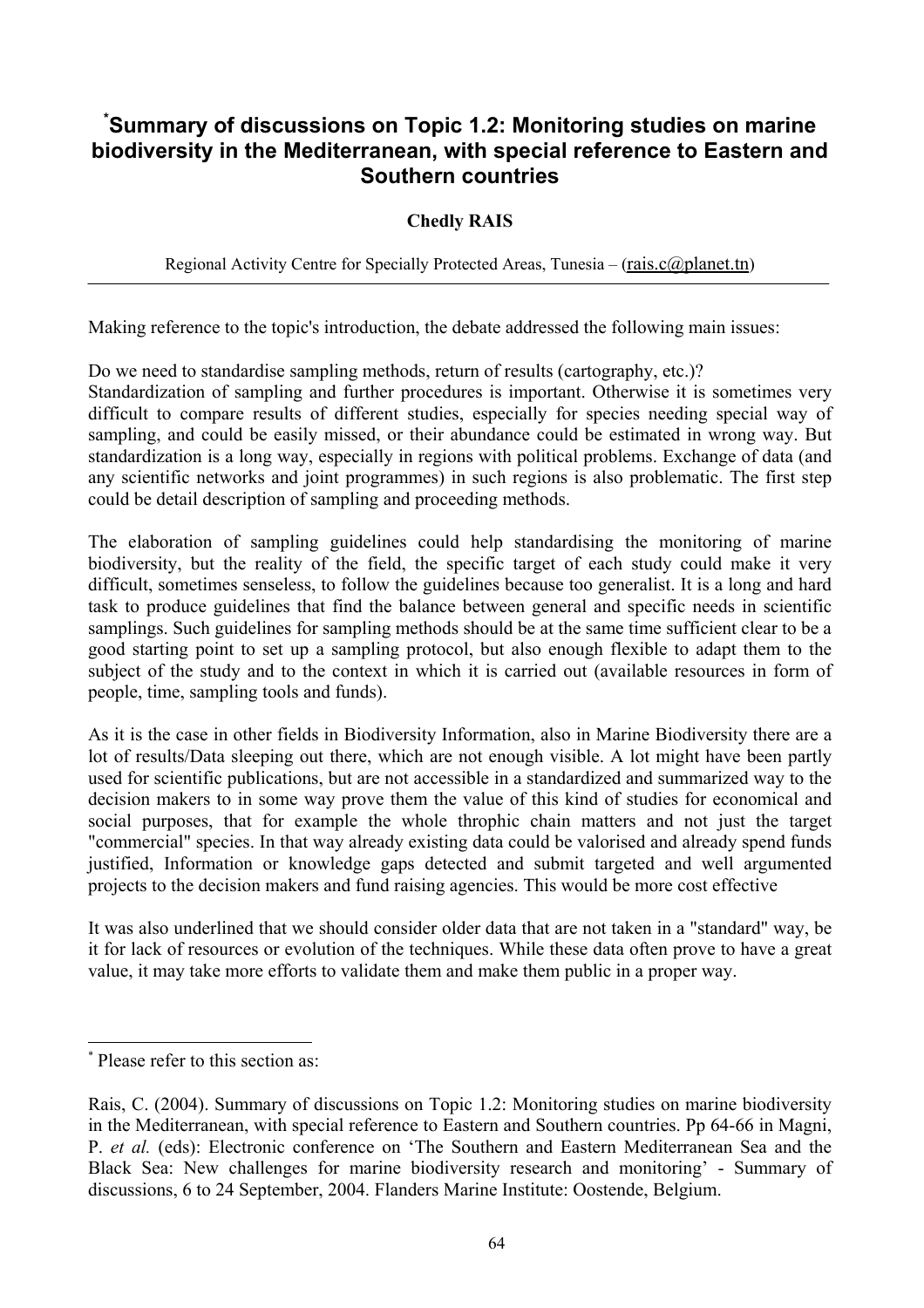For some participants, before harmonisation and setting up standardized methods and guidelines, we should take stock of what we have, list the species and habitats already recorded to date per country (or update existing listing); their geographical location, the bibliography dealing with the issue etc.

### Gaps in Taxonomy and lack of taxonomists

The participants highlighted the importance of taxonomy. One participant suggested consulting the Case studies of Bionet-International with the topic: Why taxonomy matters (A series of case studies highlighting Taxonomy's Value to Society at http://www.bionet-intl.org/case\_studies/).

Considering that taxonomy is such a ramified science, no one country (and region) could have high-qualified taxonomists for all groups of plants and animals. Collaboration projects under certain International organizations (CIESM, FAO, WWF, UNDP, etc.) are the right way to joint efforts in strengthening our capabilities in taxonomy.

#### Priorities for monitoring programmes

Even if all is important, the discussion allowed highlighting some priority fields. In this context, taxonomy and mapping species and habitat distribution were felt as matter of primary priority. It was also underlined that scientific work should be done on the ground for recording the biodiversity in southern and eastern Mediterranean especially Levantine Basin. Special attention has to be paid to the role of Suez Canal and Lessepsian migration and the role of the High Dam (Asswan) and their effects on the communities of the eastern Mediterranean. The monitoring of the impact of the civil constructions on the coast and spreading of cities, tourist villages or new harbours, deserves to be addressed as priority.

Some participants stressed the need for joint, cooperative and synchronized work through wellorganized projects addressing all targets of marine ecology in this area.

Considering the significant decline of biodiversity noticed in the eastern Mediterranean and the changes in the fauna and flora composition caused by the exotic species, the participants to the debate recommended to focus the scientific work on the following issues:

- How can we stop deterioration of the ecosystem and coastline erosion?
- How to reconstruct our marine ecosystem?
- Protecting the vermitid terraces as important natural heritage of the Eastern Mediterranean
- Could the study of the inherent interactions controlling gas exchange at the atmosphere/water interface help better understanding biodiversity?

More visibility for the monitoring achievements and role.

There is an urgent need for a very important effort targeted at valorising research in the direction of the public opinion and the decision makers. Yet, as biodiversity has never made any factory turn, apart for a limited number of pharmaceutical compounds, focus has to be put on the 'Ecosystem' importance. As it is necessary to have healthy ecosystems for sanitary, tourist and patrimonial aspects and as there is no healthy functional ecosystem without biodiversity, this can be the way to get people convinced. In this context, marine scientists should work jointly with economists and functional ecology specialists to promote the maintenance of a certain biodiversity, otherwise they will be seen as people trying to get money for the sake of their narrow interests.

There is a need for a stronger "Mediterranean voice" advocating needs of this region. It may come from strengthening of the research component of MAP (Mediterranean Action Plan) in collaboration with the "ICES Mediterranean counterpart" CIESM.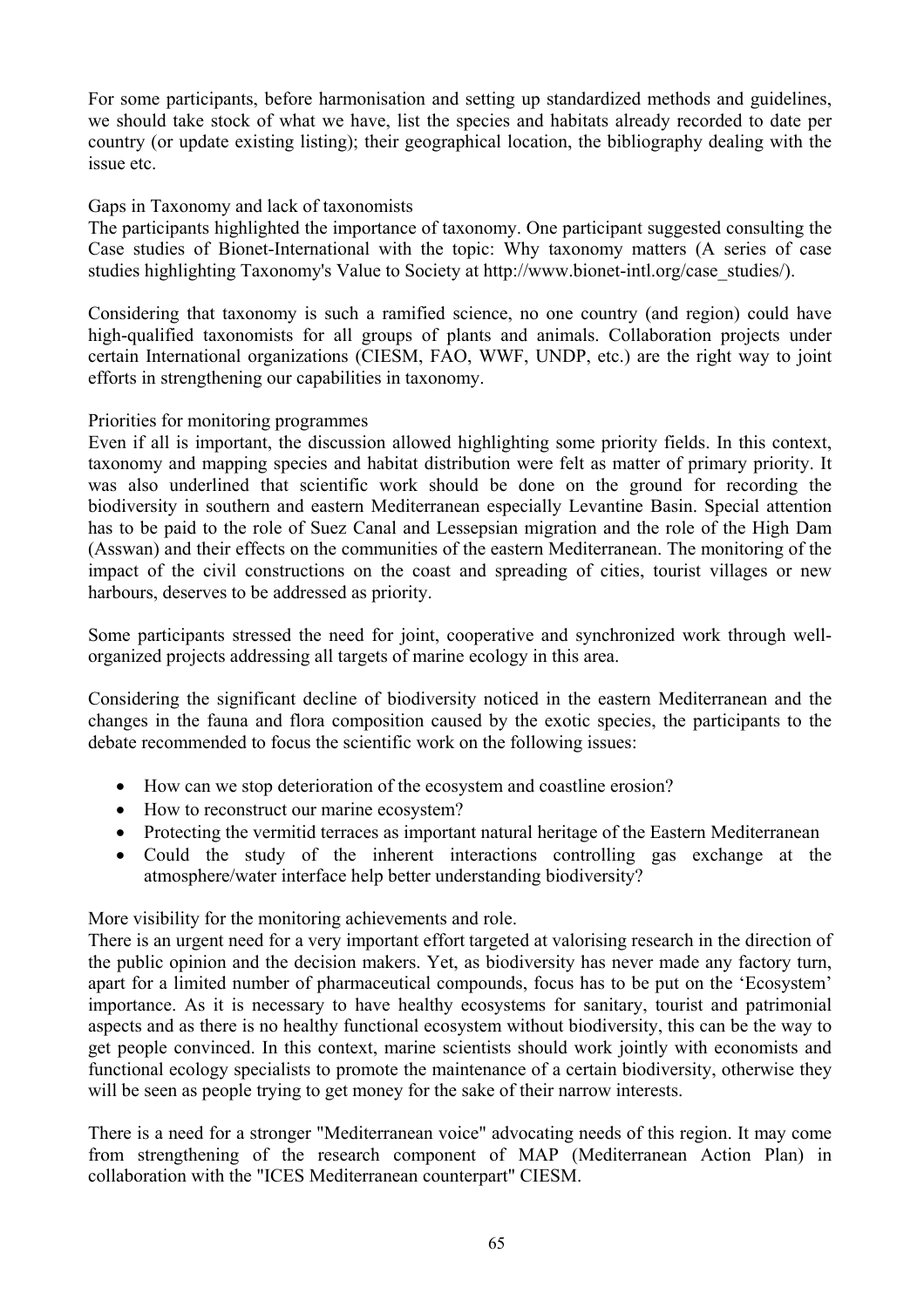Messages that were posted on this topic:

| -Monitoring of Radio-Nuclides Levels in Marine Environment as | 06 Sep 04 | <b>MORAD AWAD</b>                 |
|---------------------------------------------------------------|-----------|-----------------------------------|
| $\frac{22}{1}$                                                | 07 Sep 04 | Igor Mitrofanov                   |
| Abiotic measurements                                          | 08 Sep 04 | Patricia Mergen                   |
| Reply on importance of marine survey by radio-nuclide<br>Łщ.  | 08 Sep 04 | <b>MORAD AWAD</b>                 |
| -Introduction in English                                      | 07 Sep 04 | Forum Admin                       |
| Standardise return of results and valorisation of biodiversi  | 07 Sep 04 | Patricia Mergen                   |
| Standardise return of results and valorisation of biodiversi  | 07 Sep 04 | Chedly RAIS                       |
| Do we need to standardise sampling methods?                   | 08 Sep 04 | Igor Mitrofanov                   |
| <u>in standardise sampling methods</u>                        | 08 Sep 04 | Patricia Mergen                   |
| <u>Implemental Mediterranean voice</u>                        | 08 Sep 04 | Alenka Malej                      |
| -Introduction en Français                                     | 07 Sep 04 | Forum Admin                       |
| $\frac{1}{2}$ Listing                                         | 14 Sep 04 | Kerim Ben Mustapha                |
| -Introduction in Arabic                                       | 07 Sep 04 | Forum Admin                       |
| Décider les décideurs [with English summary]                  | 07 Sep 04 | François Bonhomme                 |
| Important effort oui, mais comment? [with English summary]    | 07 Sep 04 | Chedly RAIS                       |
| --EC FP6: INCO Call for Bulgaria, Romania and Turkey, SSA     | 07 Sep 04 | Piia Tuomisto                     |
| Biodiversité - espèces introduites [with English summary]     | 08 Sep 04 | Ghazi BITAR                       |
| -Main points discussed so far                                 | 08 Sep 04 | Chedly RAIS                       |
| -Joint research needed                                        | 09 Sep 04 | Ali Ali Abdel-Fattah Ali Gab-Alla |
| For the project support                                       | 10 Sep 04 | <b>MORAD AWAD</b>                 |
| <b>English summary of Arabic message from A. Nassir</b>       | 13 Sep 04 | Forum Admin                       |
| English summary of Arabic message from A. Kamal               | 13 Sep 04 | Forum Admin                       |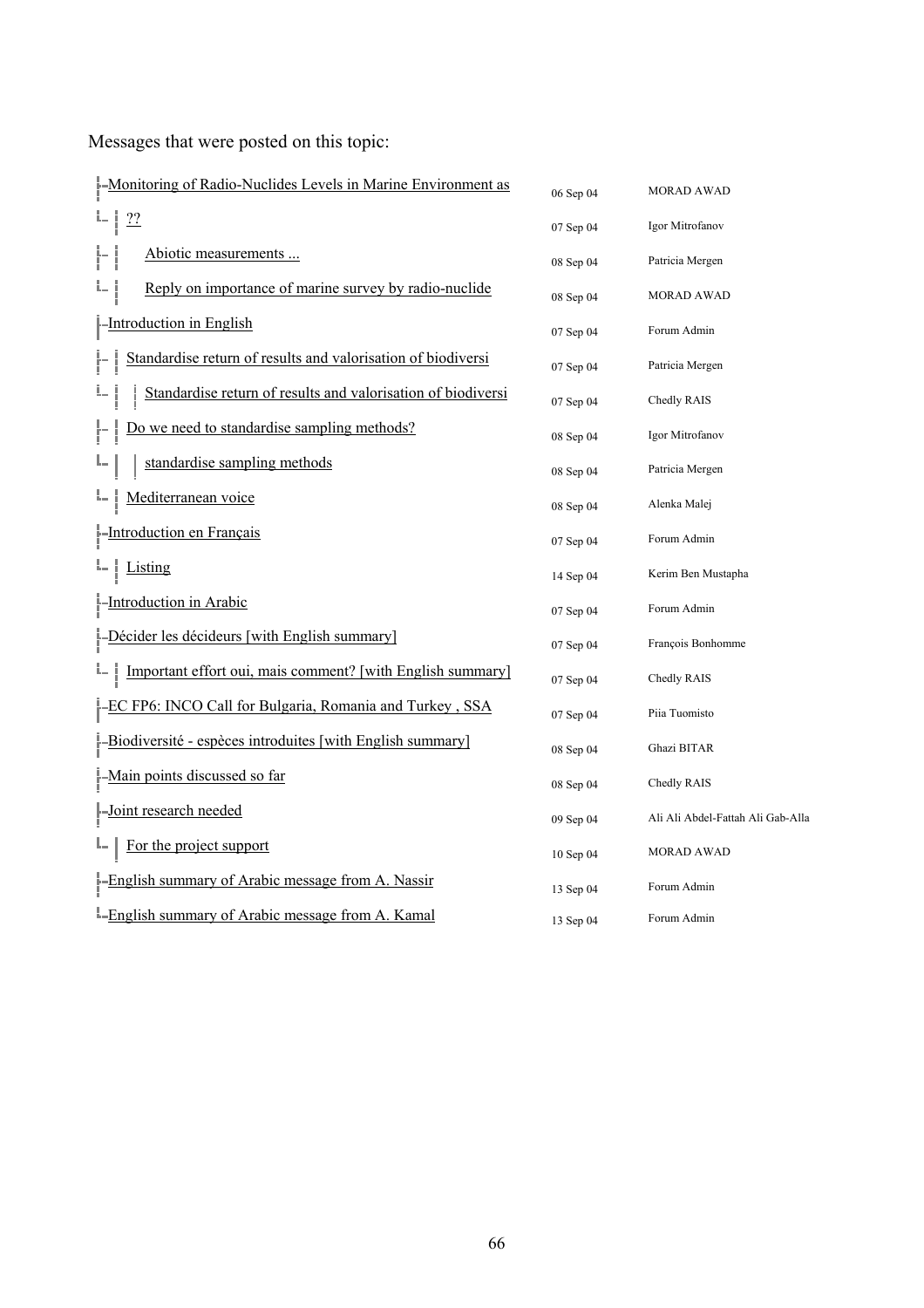# **[\\*](#page-70-0) Summary of discussions on Topic 1.3: Historical data sets and grey literature: the value of "real" data and the need for quality control**

**Izdihar AMMAR1 and Paolo MAGNI<sup>2</sup>**

<sup>1</sup>Tishreen University; High Institute of Marine Research, Syria – (izdi5@scs-net.org) <sup>2</sup> Foundation IMC – International Marine Centre, Italy –  $(p_{.}$  magni $@$  imc-it.org)

A general consensus was reached on the importance and need of historical data sets in assessing medium- and long-term trends in marine populations and community structures and ultimately the quality of the environment. Patricia Mergen of the Belgian Biodiversity Information Facility (Belgium) stressed the importance of cooperation among specialists, as in many cases the information is spread regionally and locally. As a matter of fact, the value of similar biological and environmental data obtained across different research programmes for specific areas can be greatly increased by merging them into common data sets to determine more broadly applicable relationships or trends. At the same time, Izhihar Ammar of the Tishreen University (Syria) pointed out the lack of historical data sets which may also occur, especially in some eastern Mediterranean countries, such as Syria, where the study of marine biodiversity started relatively recently. Additional drawbacks include the fact that storage and preservation of historical information or data occur in many different ways (e.g. written archives, word, excel, access or more elaborated data basing system) and for many different purposes. Last but not least, in the southern and eastern Mediterranean basin much work and information is only available in languages other than English. Thus, setting up large and centralized databases may prove to be very time and effort consuming, often even frustrating. To cope with such difficulties, Mergen suggested an alternative solution where every local or regional institution or even an individual scientist can keep his way of working, his own database system, etc. A software is installed on top of the database which enables to give correspondences with standard data exchange schemas. A central portal uses the software and the information that has been entered. From the portal, the distributed data can be queried and shown. It is important to note that in this way the data remain with its owner.

Edward Vanden Berghe of the Flanders Marine Data and Information Centre (Belgium) indicated that the best way to integrate individual data sets in large consolidated data systems is through a system of distributed, interlinked databases. Modern technology, making use of XML over the web, has made this easily achievable. Vanden Berghe cited two major global activities which have been initiated along this line, such as the Global Biodiversity Information Facility (GBIF, http://www.gbif.org) and the Ocean Biodiversity Information System (OBIS, http://www.iobis.org). Also at a European scale, relevant international initiatives include the International Council for the Exploration of the Sea (ICES, http://www.ices.dk) and the Marine Biodiversity and Ecosystem Functioning Network of Excellence (MarBEF, http://www.marbef.org). Finally, Paolo Magni (IMC – Oristano, Italy) mentioned the Study Group on Benthic Indicators of the Intergovernmental Oceanographic Commission (IOC) of UNESCO as an example of merging synoptic information on benthic faunal condition (e.g. measures of community composition) and environmental variables (e.g. sediment organic matter) from different

l

<span id="page-70-0"></span><sup>\*</sup> Please refer to this section as:

Ammar, I.; Magni, P. (2004). Summary of discussions on Topic 1.3: Historical data sets and grey literature: the value of "real" data and the need for quality control. Pp 67-69 in Magni, P. *et al.* (eds): Electronic conference on 'The Southern and Eastern Mediterranean Sea and the Black Sea: New challenges for marine biodiversity research and monitoring' - Summary of discussions, 6 to 24 September, 2004. Flanders Marine Institute: Oostende, Belgium.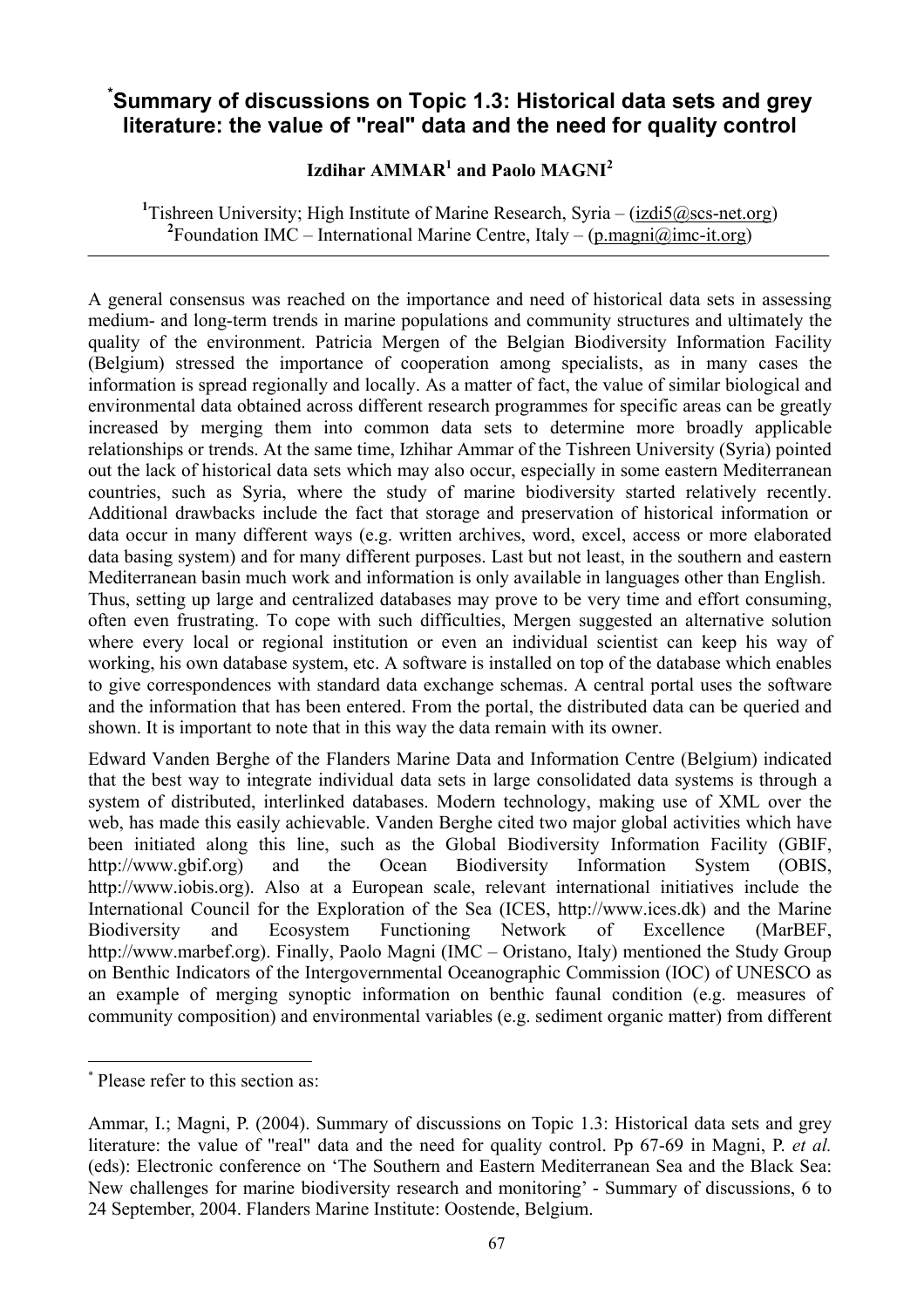coastal regions world-wide to look for consistent patterns of response in selected indicators (http://www.ioc.unesco.org/benthicindicators).

Kerim Ben Mustapha of the Institut National des Sciences et Technologies de la Mer (Tunisia) agreed on the fact that large data bases and networks, such as ICES and MarBEF, already exist, but also affirmed that they are not accessible for southern-eastern institutions/scientists, at least for project proposals. Mergen replied that "free access to data" was indeed one of the most discussed topic in GBIF and ENBI meetings. A solution suggested at the last ENBI meeting in Prague was to give free access to data and to earn money if needed by offering services related to the data. Mergen also indicated that all the data that can be found now at www.GBIF.net are accessible and free of charge, provided that data use agreement and citation of the providers are made when the data are used.

Vladimir Vladymyrov of the IOC/UNESCO IODE Project Office highlighted that in comparison with physical and chemical data, the sources of historical biological data and the most interesting combined biological / physical / chemical data are very limited. He indicated the grey literature as a potentially important source of information, which has not been explored properly yet. As an example, he mentioned the data obtained within the Former Soviet Union in the form of so-called "preprints" and "deposited papers" that were not limited in volumes and contained often very interesting data. Some of these publications have been already lost, others are in growing danger of being lost. Vladymyrov suggested to arrange a project or a series of projects to find, collect, translate to English, digitize, and make available as soon as possible all still available publications that contain historical biological data. Ahmet Kideys of the Institute of Marine Sciences, METU (Turkey), argued that while the main problem with not publishing the data in the Former Soviet Union was the "security", in many cases in the eastern and southern countries an individual investigator wants to hide the data from others, so only he could use them. Kideys cited, as an example of a potential solution to this problem, what occurs in his country (Turkey), where the TUBITAK (Turkish Research Council) is the governing body for research and distribution of funds for this. In this case, the reports prepared at the end of any project could be requested and made available via the web sources. Kideys also acknowledged that there is a need for action from a central body to encourage research bodies in different countries to cooperate. A suggestion concerning the access to data was made at this point by Mergen who proposed that when starting projects, greater care should always be put on longer term issues, including the use of standard and compatible IT tools, to ease the work of potential partners in these kind of projects and reduce long term costs to maintain and upgrade the system and delays in the production of deliverables.

Kerim Ben Mustapha pointed out that in the list of networks and topics to be enhanced there should be not only those "a la mode" (*Posidonia*, exotic species, population of soft bottoms, etc.), but also indicators from the high seas and habitats off the coastline (au large), such as bancs/"seamountains/hills", as any disturbance of these ecosystems which should be considered as "Monument naturel" will have a strong impact on littoral ones. Maltagliati (Pisa University, Italy) asked whether we could find a link between the more classical ecological-historical data sets and DNA-based data sets, in order to obtain sound information on the recent historical aspects of the biota of a given region.

Sami Lakkis of the Lebanese University (Lebanon) and Waad Sabour (Syria) also contributed to the discussion on Topic 1.3 by responding to and commenting on the "Main lines so far" highlighted by the session's Chairs. They especially agreed on the need for integration of existing surveillance networks and parallel promotion of sub-regional initiatives. The search for means and financing necessary for this integration was considered a priority.

Vlado Malacic of the National Institute of Biology (Slovenia) argued on a better clarification of the term "real" data indicated in the Introduction to Topic 1.3. Malacic rightly pointed out a distinction between data obtained by some "hard and solid" work and data obtained "instantaneously" and in "continuous" with a high repetition rate, that are used in oceanography and meteorology, so that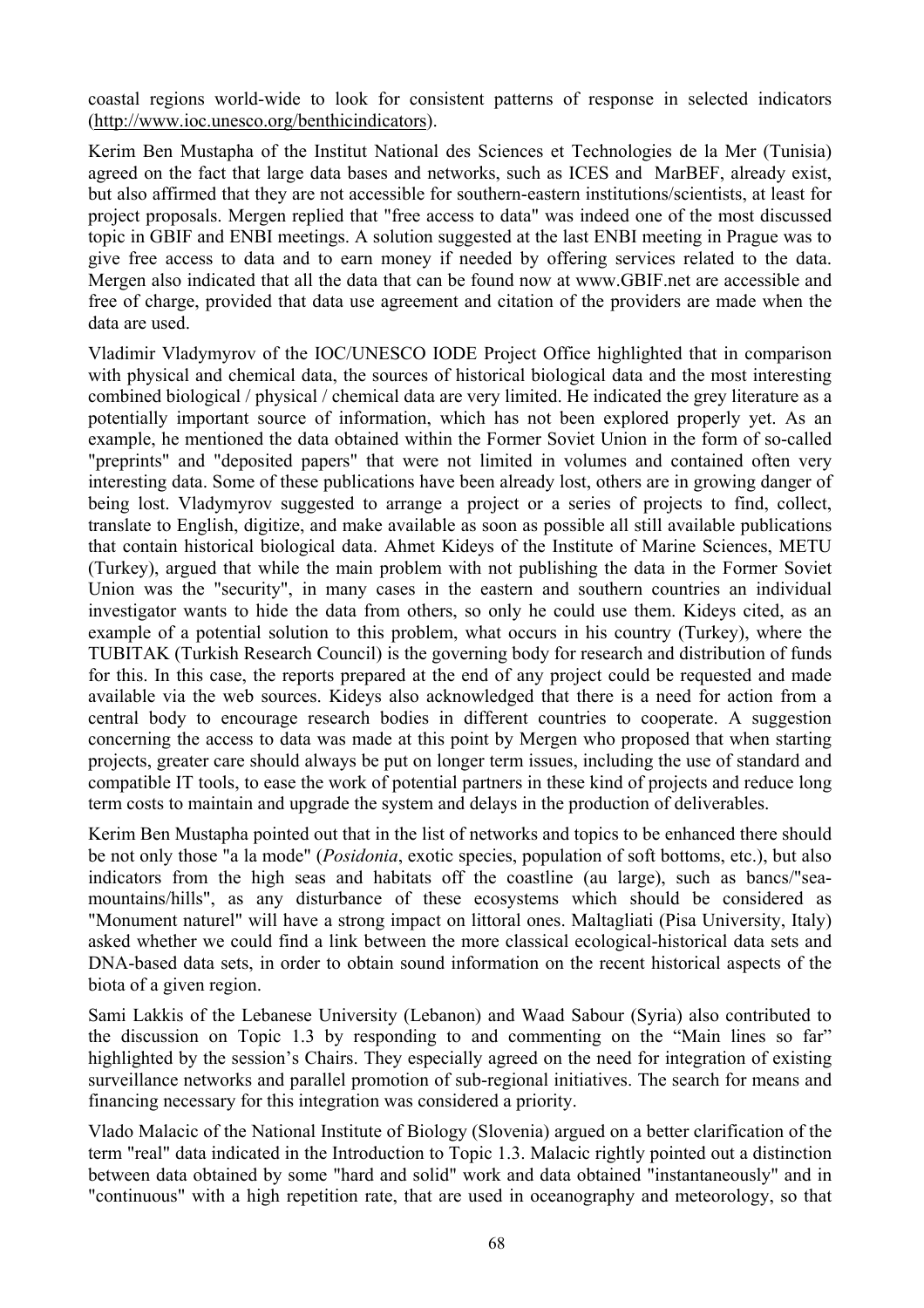many phenomena occurring at different frequencies could be extracted. These are "real time" data as opposed to "near real time" data, i.e. those that are retrieved with some (fixed) delay, and still enable periodical analysis and forecast of phenomena. Malacic also introduced the concept of "reliable" data, further expanded by Vladymyrov in terms of quality assurance and quality control of biological data.

Vladimir Vladymyrov drew our attention to the quality assurance and quality control (QA & QC) of biological data. He mentioned a simple quality code system recommended by GETADE group (IOC's Group of Experts on the Technical Aspects of Data Exchange) which was used for physical, chemical and biophysical (optical and chlorophyll) data. However, this was impossible for biological data, as there were no established procedures/algorithms for such and biologists had not manage to establish any. Vladymyrov indicated that there are some guidelines for preparation and submission of biological data mostly dealing with provided metadata and data formatting, for example, ICES MDM guidelines for plankton data (http://www.ices.dk/committe/occ/mdm/guidelines/), but there are apparently no guidelines for biological data QA and QC. Vladymyrov finally stressed that this problem is of great importance and special urgent efforts are needed to try to solve it.

| Introduction in English                           | 07 Sep 04 | Forum Admin                 |
|---------------------------------------------------|-----------|-----------------------------|
| Put in Place large databases                      | 08 Sep 04 | Patricia Mergen             |
| Larger data sets: an UNESCO/IOC initiative<br>÷   | 08 Sep 04 | Paolo MAGNI                 |
| Different types of historical data sets           | 08 Sep 04 | Ferruccio Maltagliati       |
| Large databases are being built                   | 08 Sep 04 | <b>Edward Vanden Berghe</b> |
| And the high seas?                                | 10 Sep 04 | Kerim Ben Mustapha          |
| -Introduction en Français (original)              | 07 Sep 04 | Forum Admin                 |
| -Introduction in Arabic                           | 07 Sep 04 | Forum Admin                 |
| <b>Historical data sets</b> ,                     | 08 Sep 04 | Vlado Malacic               |
| Historical and 'real' data: Old fashion research? | 08 Sep 04 | Paolo MAGNI                 |
| Historical and 'real' data: Old fashion research? | 08 Sep 04 | Alberto RIBOTTI             |
| -Grey literature                                  | 09 Sep 04 | Vladimir Vladymyrov         |
| Where is it? How to use it?                       | 09 Sep 04 | Paolo MAGNI                 |
| Ownership of data                                 | 10 Sep 04 | Ahmet Kideys                |
| Ļ.,<br>NIH proposal would free up funded research | 11 Sep 04 | Paolo MAGNI                 |
| L.  <br><b>Access to data</b>                     | 13 Sep 04 | Patricia Mergen             |
| -Main lines so far                                | 09 Sep 04 | Paolo MAGNI                 |
| East/South missing from large Dbase               | 10 Sep 04 | Kerim Ben Mustapha          |
| Access to data                                    | 10 Sep 04 | Patricia Mergen             |
| Re: Main lines so far<br>i j                      | 12 Sep 04 | Sami LAKKIS                 |
| <u>Quality</u> control of biological data         | 13 Sep 04 | Vladimir Vladymyrov         |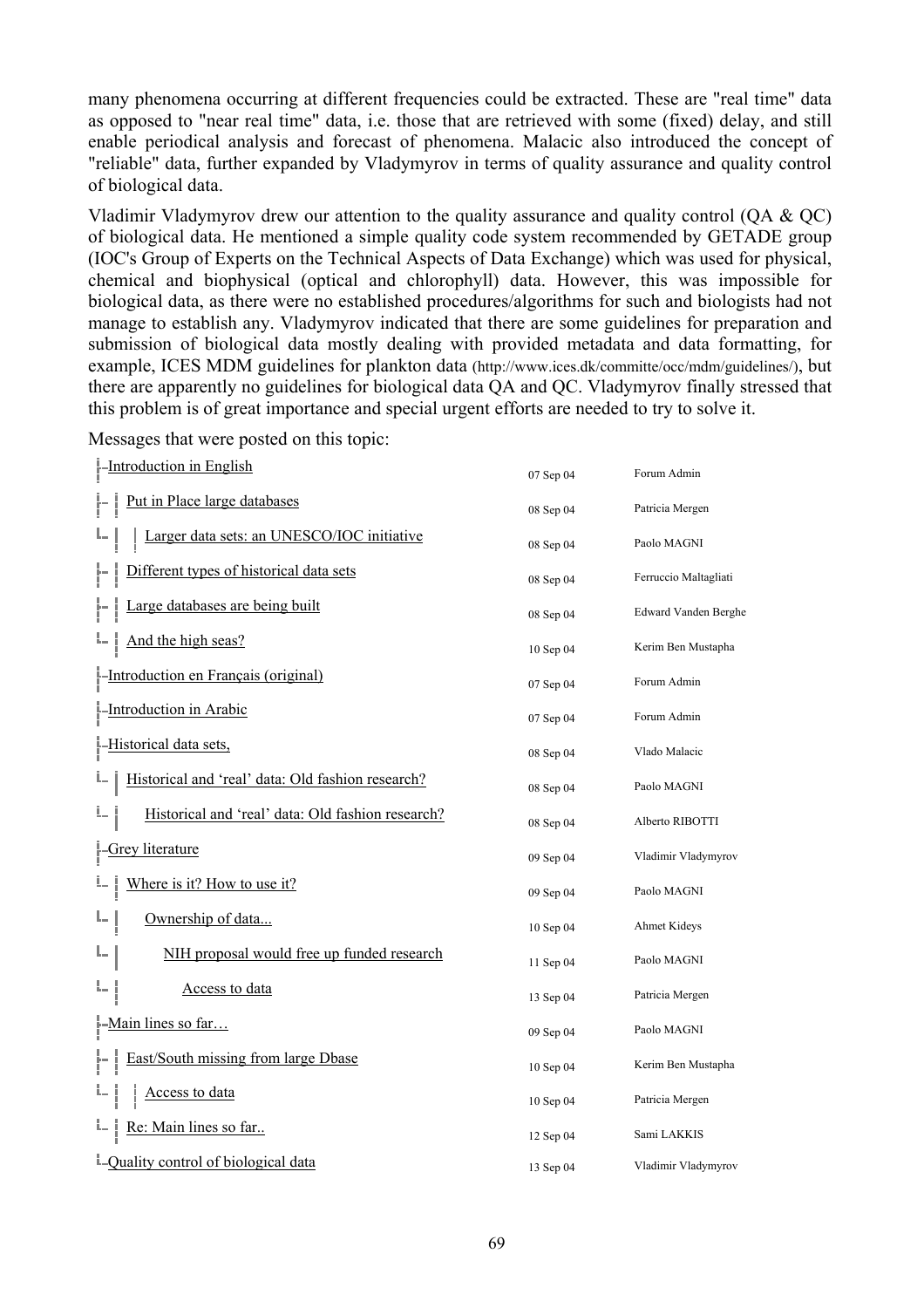# **[\\*](#page-73-0) Summary of discussions on Topic 1.4: New techniques, tools and approaches for the study of marine biodiversity on the regional (Mediterranean) scale**

## **Lovrenc Lipej & Andreja Ramšak**

National Institute of Biology, Marine Biological Station Piran, Slovenia –  $(lipei@mbss.org) - (andreja.ramsak@nib.si)$ 

Although the use of non-destructive techniques somewhere still causes some strong debate regarding biases and accuracy, no one of contributors discussed this methodology. Only two contributors have discussed the use of new techniques in vivo. Adib Saad considered the multilevel approach as the proper one, e.g. compiling classic methods and new techniques. He thinks that for the use of new techniques for studying marine biodiversity in vivo or in vitro, specialists of traditional systematics are needed, because how can an unqualified diver identify a marine organism at sight? In a reply, Lovrenc Lipej and Andreja Ramšak pointed out that only qualified, trained researchers are able to identify fishes and other organisms at sight. According to them, such techniques could give satisfactory answers on the status and diversity of infralittoral fish assemblagess. Morad Awad reported on the new technique, GIS associated with acoustic surveys. Marine GIS technology associated with recent submarine acoustic survey are essential and helpful tools, showing the distribution and conservation of several components of biodiversity, helping to identify species that should be present in the regional and local seas.

Alexis Zrimec proposed the use of biophotonics as a new approach in the biodiversity research. The mentioned approach has a potential to be closely related with the biodiversity, not only at species but also at subspecies levels.

One of the discussion points was the international standardization of sensitive analytical techniques that should be carried out to ensure their repeatability. As we stressed, standardization could be achieved more easily in coordinated collaborative projects where partners use the same methodology.

It seems that the majority of contributors are more or less favouring the multilevel approach, although that could be a very expensive job. Others are including cooperation as an important factor, which can be as much important as the use of new tools, practices and approaches. A coordinated research work in the region is perhaps a good solution. The majority of contributors are thinking in that way. Some examples of co-operations were pointed out such as network of excellence MARBEF (http://www.marbef.org/), where each partner offers sampling facilities to another partner in the network and the Mediterranean Shark Research Group.

Some discussion points still remain unanswered. More thoughts should be given to design concerted actions in biodiversity assessment and incorporation of new approaches such as use of

<span id="page-73-0"></span><sup>\*</sup> Please refer to this section as:

Lipej, L.; Ramsak, A. (2004). Summary of discussions on Topic 1.4: New techniques, tools and approaches for the study of marine biodiversity on the regional (Mediterranean) scale. Pp 70-71 in Magni, P. *et al.* (eds): Electronic conference on 'The Southern and Eastern Mediterranean Sea and the Black Sea: New challenges for marine biodiversity research and monitoring' - Summary of discussions, 6 to 24 September, 2004. Flanders Marine Institute: Oostende, Belgium.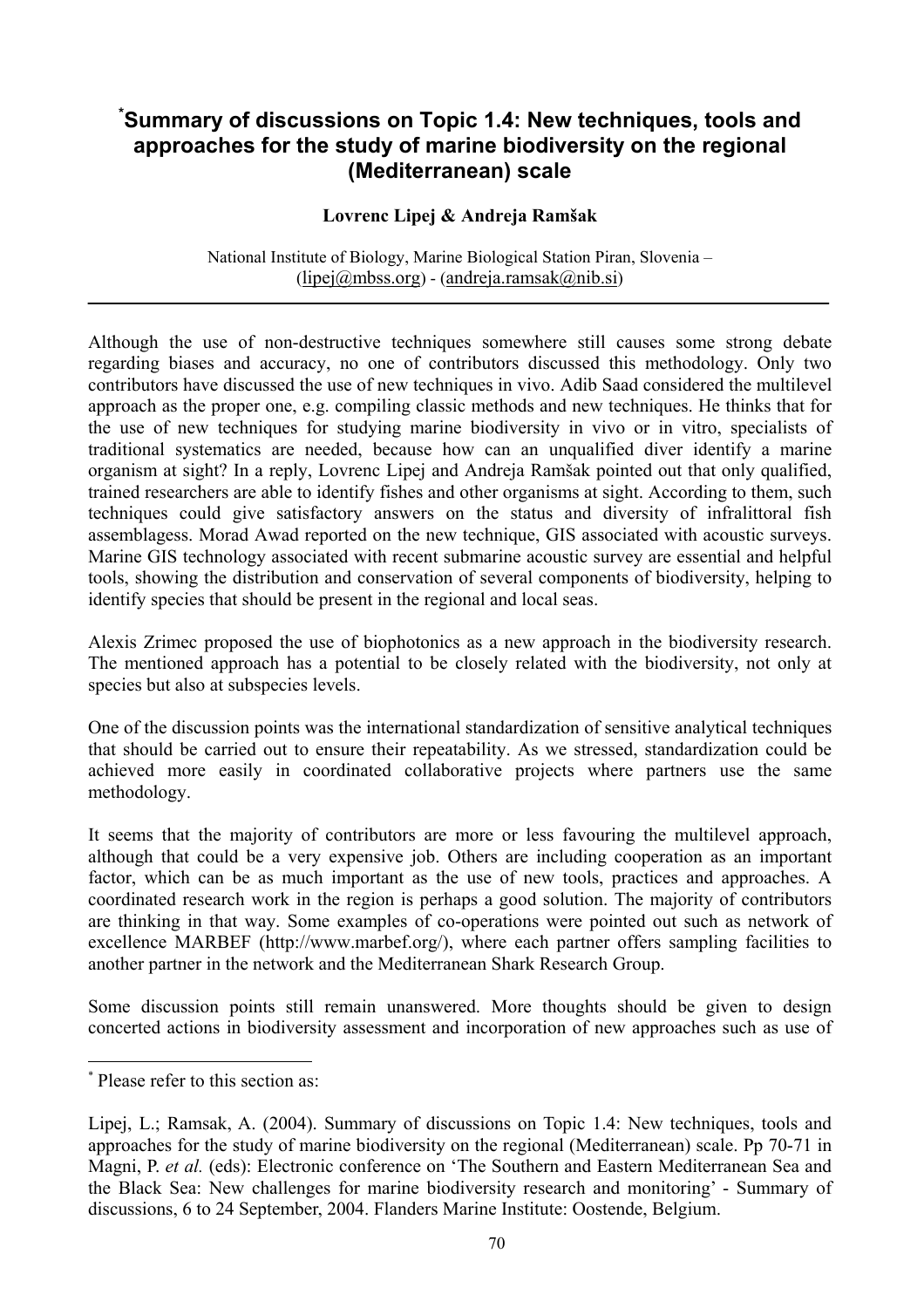non-destructive methods (e.g. SCUBA mapping) and incorporation of modern genetic methods. The study of species that are not so "funding attractive" must became more frequent, because biodiversity of those species is practically unknown.

An interesting question was posted under topic 1.3 by Prof. Sami Lakkis and Dr. Waad Sabour about finding a link between classical ecological-historical datasets and DNA-based datasets in order to obtain sound information on the recent historical aspects of the biota. One of the possibilities would be the use of genetic markers for ecologically important traits through targeting of specific genes or gene families instead of using neutral markers such as microsatellites. Variations in functional regions of genes which enable species and individuals to survive in certain geographic range or niche could be more informative than neutral markers and their quantitative genetic variations could be measured directly (van Tienderen et al., 2002). This approach demands knowledge from several disciplines of biology; at first we have to find out which species and traits are ecologically important, following the identification of genes which affect particular traits, develop the markers within genes or in the regions flanking the genes.

#### **Reference:**

van Tienderen, P.H., de Haan, A.A., van der Linden, C.G., and Vosman B. (2002). Biodiversity assessment using markers for ecologically important traits. Trends Ecol. Evol., 17(12):577- 582.

| Introduction in English (original text)                      | 08 Sep 04 | Forum Admin             |
|--------------------------------------------------------------|-----------|-------------------------|
| How to study biodiversity?                                   | 09 Sep 04 | Ferruccio Maltagliati   |
| Collaboration among researchers: a powerful tool             | 09 Sep 04 | Alessandro De Maddalena |
| On Emergency Marine GIS for biotic sea bed classification us | 10 Sep 04 | <b>MORAD AWAD</b>       |
| Introduction en Français                                     | 08 Sep 04 | Forum Admin             |
| --Introduction in Arabic                                     | 08 Sep 04 | Forum Admin             |
| Prof. Adib SAAD wrote  [with English summary]                | 09 Sep 04 | Adib SAAD               |
| <b>Response to Adib Saad</b>                                 | 10 Sep 04 | Andreja Ramsak          |
| Collaboration and standardization                            | 09 Sep 04 | Andreja Ramsak          |
| -Biophotonics for biodiversity                               | 10 Sep 04 | Alexis Zrimec           |
| <b>Main points discussed so far</b>                          | 10 Sep 04 | Andreja Ramsak          |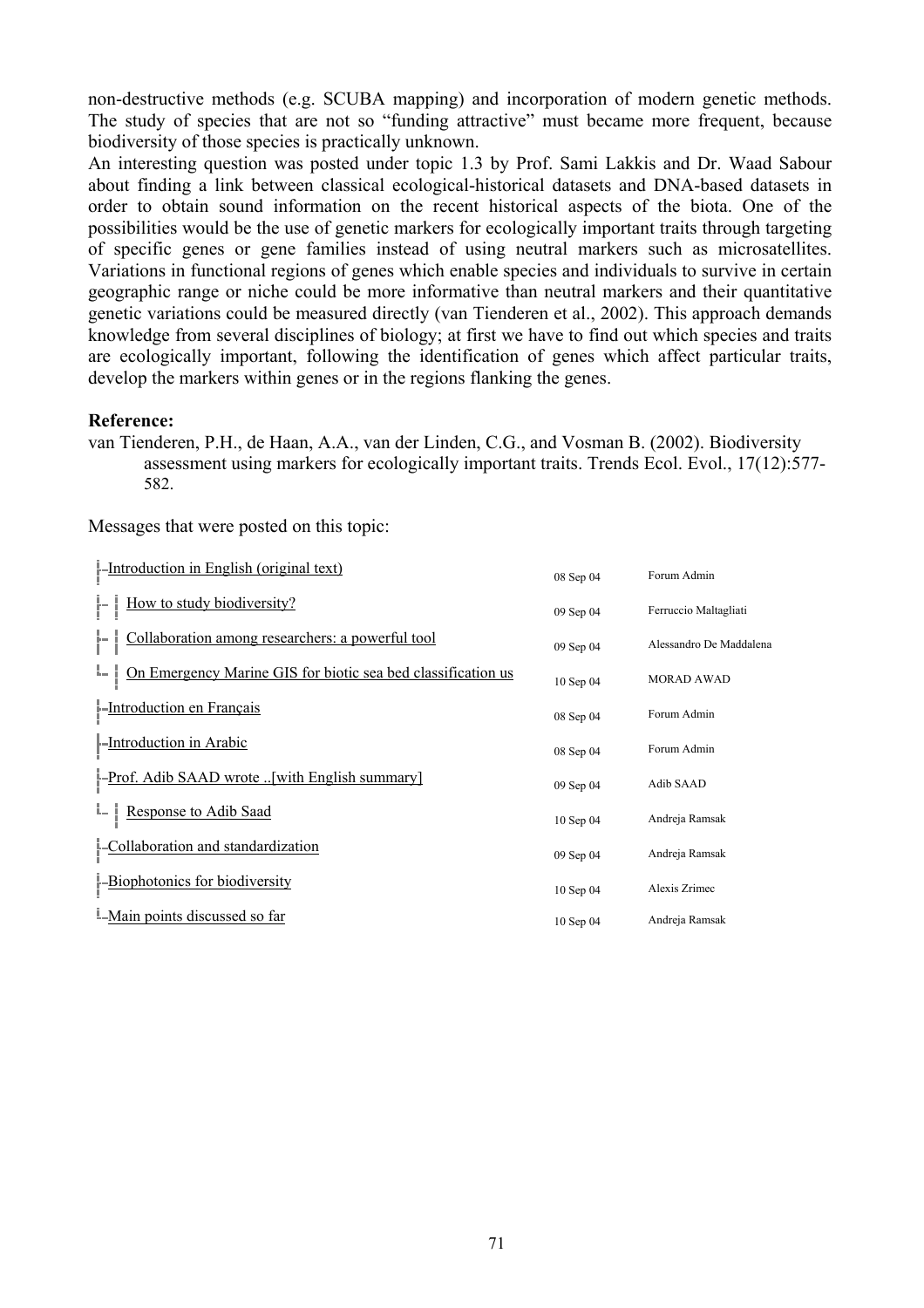# **[\\*](#page-75-0) Summary of discussions on Topic 1.5: Do we need a revision of our biodiversity research agenda?**

## **Ferdinando BOERO**

Consorzio Nazionale Interuniversitario per le Scienze del Mare; University of Lecce; Dipartimento di Scienze e Tecnologie Biologiche e Ambientali; Laboratory of Zoology and Marine Biology, Italy – (boero@unile.it)

The introduction to the session tried to highlight possible novel approaches to the study of biodiversity, giving proper value to the amount of information "hidden" in taxonomic literature. The proposal aimed at putting to-day biodiversity data (in form of species lists) into a historical framework, comparing what is being found in a given sampling session with what has been found in the past. Taxonomic papers are a treasure of information and usually refer the record of each species to a given habitat type. Of course we need to build a "taxonomy" of habitat types, and this is far from being settled at a European level. Catalogued habitat types can be either too detailed, or too general, providing a blurred picture of biodiversity at habitat level. Taking the taxonomic literature on each species, a taxonomist is able, for his own group, to build a matrix of habitat types against the list of the species recorded from each habitat type. Every time a given habitat type is sampled, we have a species list and report on what we find, but we do not care much about what we do not find. Since the greatest bulk of biodiversity is made of inconspicuous species, if is very difficult to perceive the "absence" of "tiny things". Threatened species are usually conspicuous and well known, and this probably does not reflect the extent of the biodiversity crisis.

There is a great need of finding proper ways to give value to historical data on biodiversity, so that taxonomy is not simply a tool to identify specimens.

Linking species lists to habitat types, furthermore, joins two levels of the perception of biodiversity (the third is the genetic diversity within species). A further step of the European Register of Marine Species, for instance, might be to ascribe each species to one or more habitat types and to calculate how many times each species has been recorded, so to identify more or less frequent species. This exercise might even highlight great changes in the species composition of the various habitat types, since taxonomic literature formally starts with Linnaeus.

Ahmet Kideys lamented that, besides species, also taxonomists are disappearing and that all this concern about taxonomy usually does not imply proper funding to the training and the availability of job opportunities for taxonomists. This is the main problem of the biodiversity agenda: train people that are able to recognise biodiversity at a species level and use them! This problem is being tackled by the National Science Foundation of the United States of America with the Partnership for Enhancing Expertise in Taxonomy, but such project has no counterpart in Europe!

Manos Koutrakis expressed disagreement in considering some species as more important than others, just because they are better known (i.e. we have historical records on them). This is another

<span id="page-75-0"></span><sup>\*</sup> Please refer to this section as:

Boero, F. (2004). Summary of discussions on Topic 1.5: Do we need a revision of our biodiversity research agenda?. Pp 72-74 in Magni, P. *et al.* (eds): Electronic conference on 'The Southern and Eastern Mediterranean Sea and the Black Sea: New challenges for marine biodiversity research and monitoring' - Summary of discussions, 6 to 24 September, 2004. Flanders Marine Institute: Oostende, Belgium.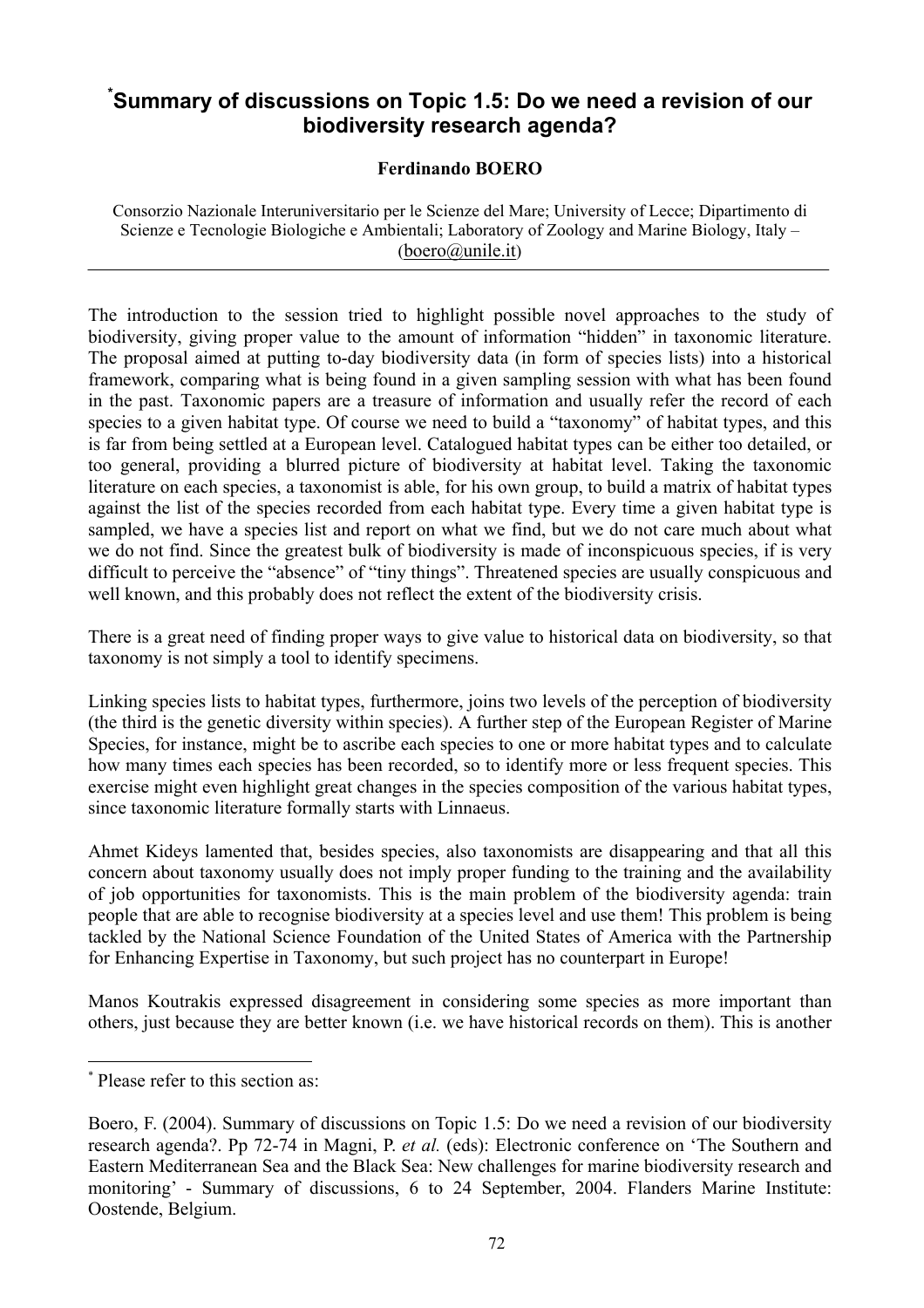relevant part of the biodiversity research agenda: we should arrive to a satisfactory level of knowledge for all species. We cannot say that a species is not important because we do not know much about it!

Kerim Ben Mustapha lamented the difficulties in having access to international journals for publication, and also the (useless) complications of most procedures for applying to Research Project Funding. He also remarked that literature coming from countries such as Tunisia is ignored by authors of "general" reports, so that relevant data are not incorporated in papers that should cover a given aspect on a geographical scale (e. g. the status of Mediterranean sea grasses).

Jan Haspelagh, the Librarian of Flanders Marine Institute (VLIZ), remarked that modern librarians have the tools to dig out information even from "non conventional" sources and that there are databases devoted to solve such problem. As an example, he contributed with this list of sites:

#### · http://ioc.unesco.org/iode/

The website to IOC's International Oceanographic Data and Information Exchange. ODINAFRICA and ODINCARSA are part of this network.

- · http://www.iamslic.org
- · http://www.euraslic.org

The websites of respectively the international, and European networks of marine information centres and experts

#### · http://www.openarchives.org/

The Open Archives Initiative community supports the establishment of open-access institutional archives, containing a wide array of scientific literature from peer-reviewed papers to reports, symposium papers, theses, etc.

#### · http://oaister.umdl.umich.edu/o/oaister/

This harvesting tool searches 17 Open Archive collections simultaneously.

·http://eprints.soton.ac.uk/

A very good example of an institutional open archive at a renowned oceanographic research centre (Southampton Oceanography Centre, UK), that is highly succesfull due to the cooperation of all researchers.

F. Boero remarked that the presence of a good librarian (information specialist) is not the rule in most scientific institutions. By the way, in the catalogue of VLIZ the publications of F. Boero are 32, whereas he has 172 published papers! It is not easy to find everything! Taxonomists, however, must be aware of all taxonomic literature on their group, due to the law of priority and the Zoological Record is The tool to have access to this kind of information.

Jakov Dulcic lamented that "scientists" with low or non-existent publication scores can be consulted as "experts" to run international projects. The competence of any scientist is evident from his/her publication score, so it is our duty to publish biodiversity papers in the best journals. If this practice is not followed, any person can pretend to be a specialist and receive attention from funding agencies.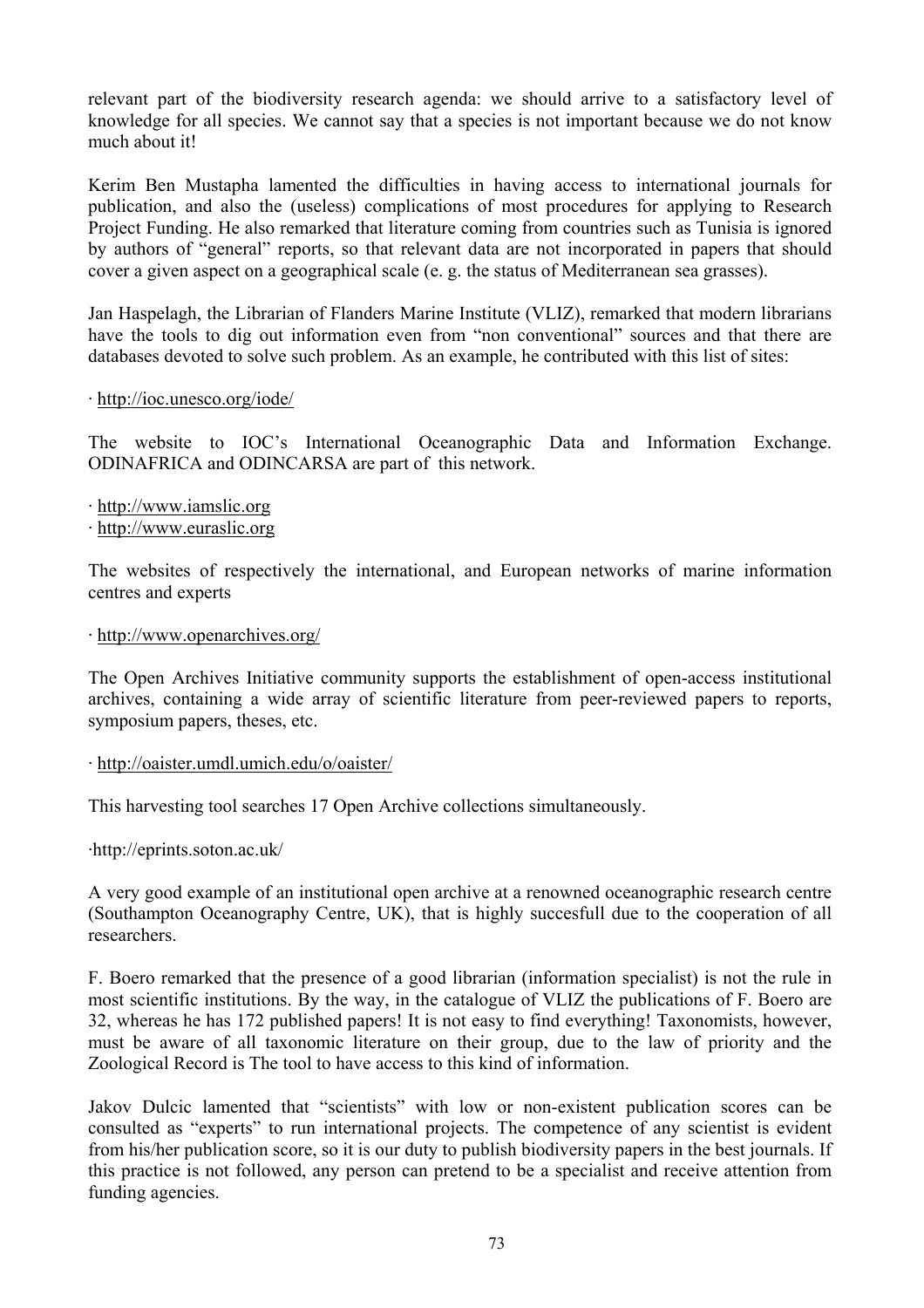This discussion on how to publish own results went on also in other sections of the forum. Boero remarked that some countries suddenly became very represented in international journals (for instance with articles dealing with the invasion of the ctenophore *Mnemiopsis* in the Black Sea); he also remarked that international journals are very keen to accept contributions from countries that are not the "usual" ones, but the quality standards have to be respected. Maybe there is also a need of courses in scientific writing, so to provide the formal tools to give proper value to own work, especially in the countries that do not have a tradition of presence in international journals.

Mohamed Nejmeddine Bradai summarised the outcome of the discussion with these four points:

- (1) give proper importance to taxonomy, not only with kind words but also with solid facts.
- (2) availability and use of historical data, which are often lacking
- (3) habitat awareness, to protect biodiversity as a whole, we have to protect the natural habitats from overexploitation.
- (4) For the Mediterranean and more specifically for the Eastern Basin, we have to make a joint effort to study exotic species and above all their impact on native species and total biodiversity.

A fifth point might be to give proper dignity to biodiversity literature, helping scientists to publish their results in international journals.

Almost all participants to the discussion expressed some doubts about the way scientific projects are funded, sometimes providing direct evidence of what is a "general" impression.

| -Introduction in English [original text]                        | 09 Sep 04 | Forum Admin        |
|-----------------------------------------------------------------|-----------|--------------------|
| What about disappearing taxonomists?                            | 10 Sep 04 | Ahmet Kideys       |
| Indicators species for habitat degradation                      | 10 Sep 04 | Manos Koutrakis    |
| answer from fboero                                              | 11 Sep 04 | Ferdinando Boero   |
| -Introduction en Français                                       | 09 Sep 04 | Forum Admin        |
| <u>Yes but;;</u>                                                | 10 Sep 04 | Kerim Ben Mustapha |
| publications and lists                                          | 11 Sep 04 | Ferdinando Boero   |
| <b>National revues</b>                                          | 14 Sep 04 | Kerim Ben Mustapha |
| I<br>la j<br>national revues                                    | 14 Sep 04 | Ferdinando Boero   |
| Task of the information centre<br>H                             | 15 Sep 04 | Jan Haspeslagh     |
| References<br>$\frac{1}{2}$<br>L                                | 15 Sep 04 | Jan Haspeslagh     |
| I<br>W)<br>thanks for the information                           | 16 Sep 04 | Ferdinando Boero   |
| procedures for funding<br>÷                                     | 11 Sep 04 | Ferdinando Boero   |
| I<br>Realities<br>H.                                            | 13 Sep 04 | Kerim Ben Mustapha |
| scientists ranking                                              | 13 Sep 04 | Ferdinando Boero   |
| Do we need a revision of our biodiversity research<br>agenda? - | 13 Sep 04 | Jakov Dulcic       |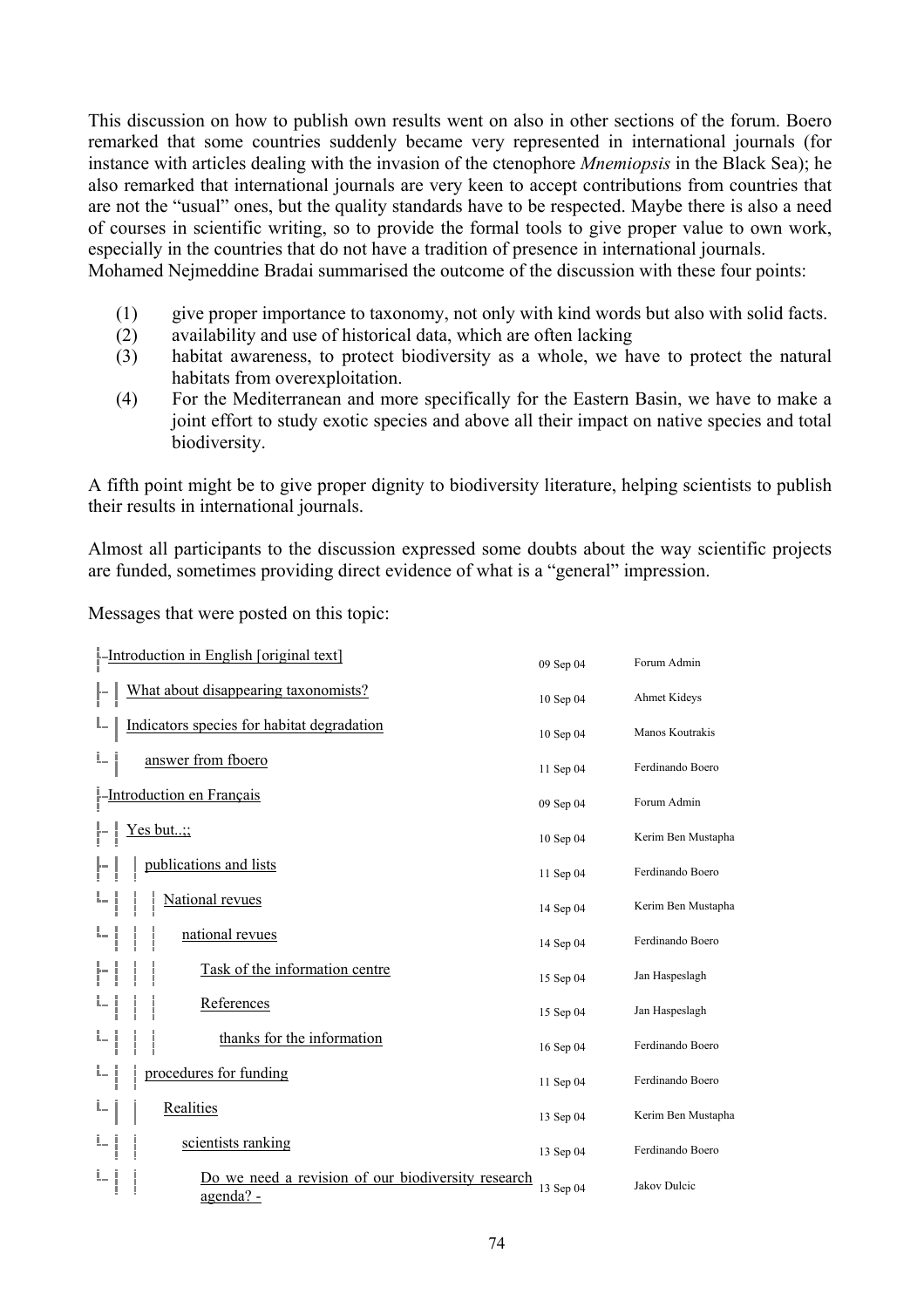| l i<br>scientists and politicians                                               | 13 Sep 04 | Ferdinando Boero          |
|---------------------------------------------------------------------------------|-----------|---------------------------|
| $\lvert \mathbf{m} \rvert$ Re: Introduction par F. Boero (With English summary) | 10 Sep 04 | Mohamed Nejmeddine Bradai |
| Introduction in Arabic                                                          | 09 Sep 04 | Forum Admin               |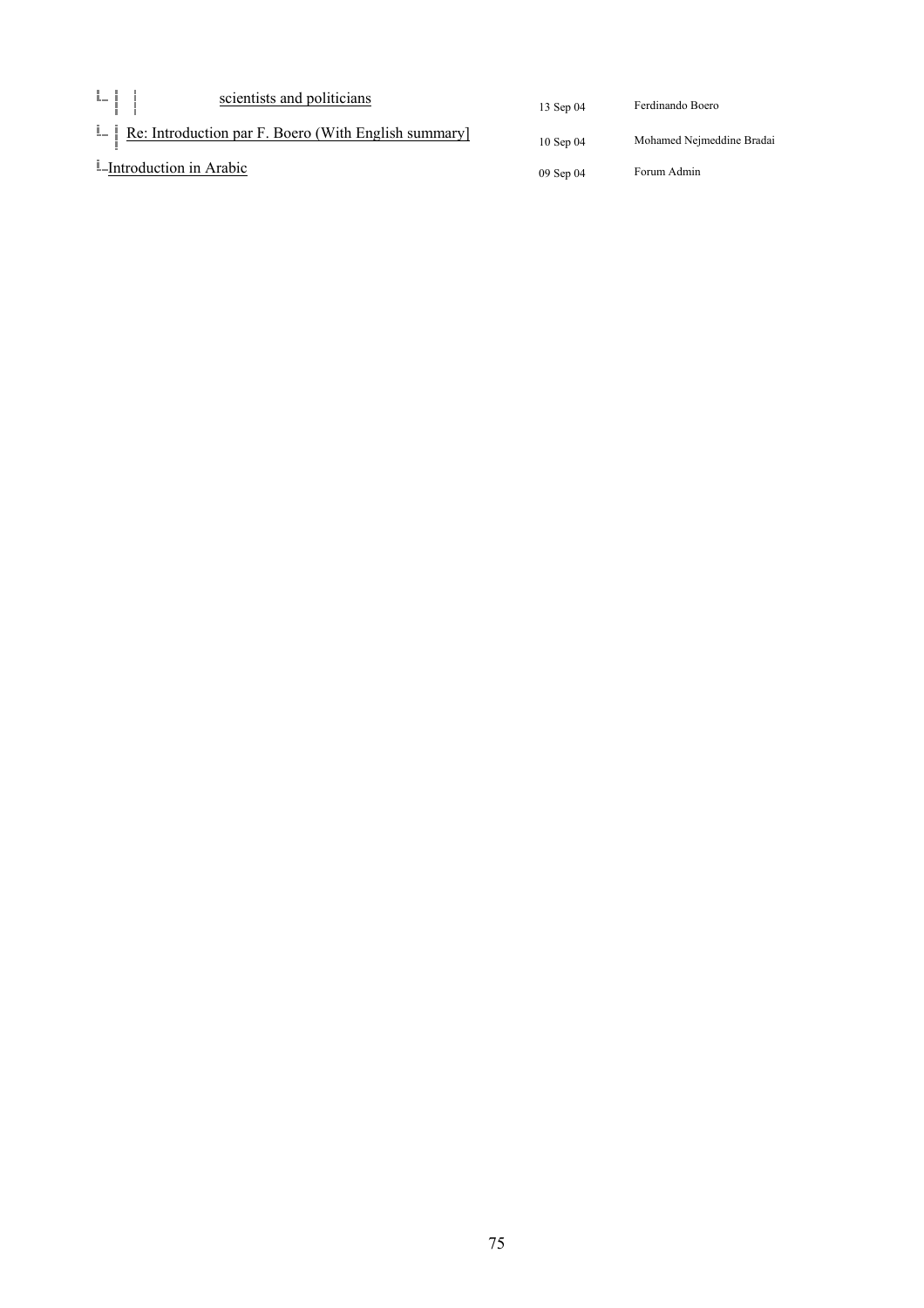**Session 2: Joint session on Eastern and Southern Mediterranean, and Black Sea**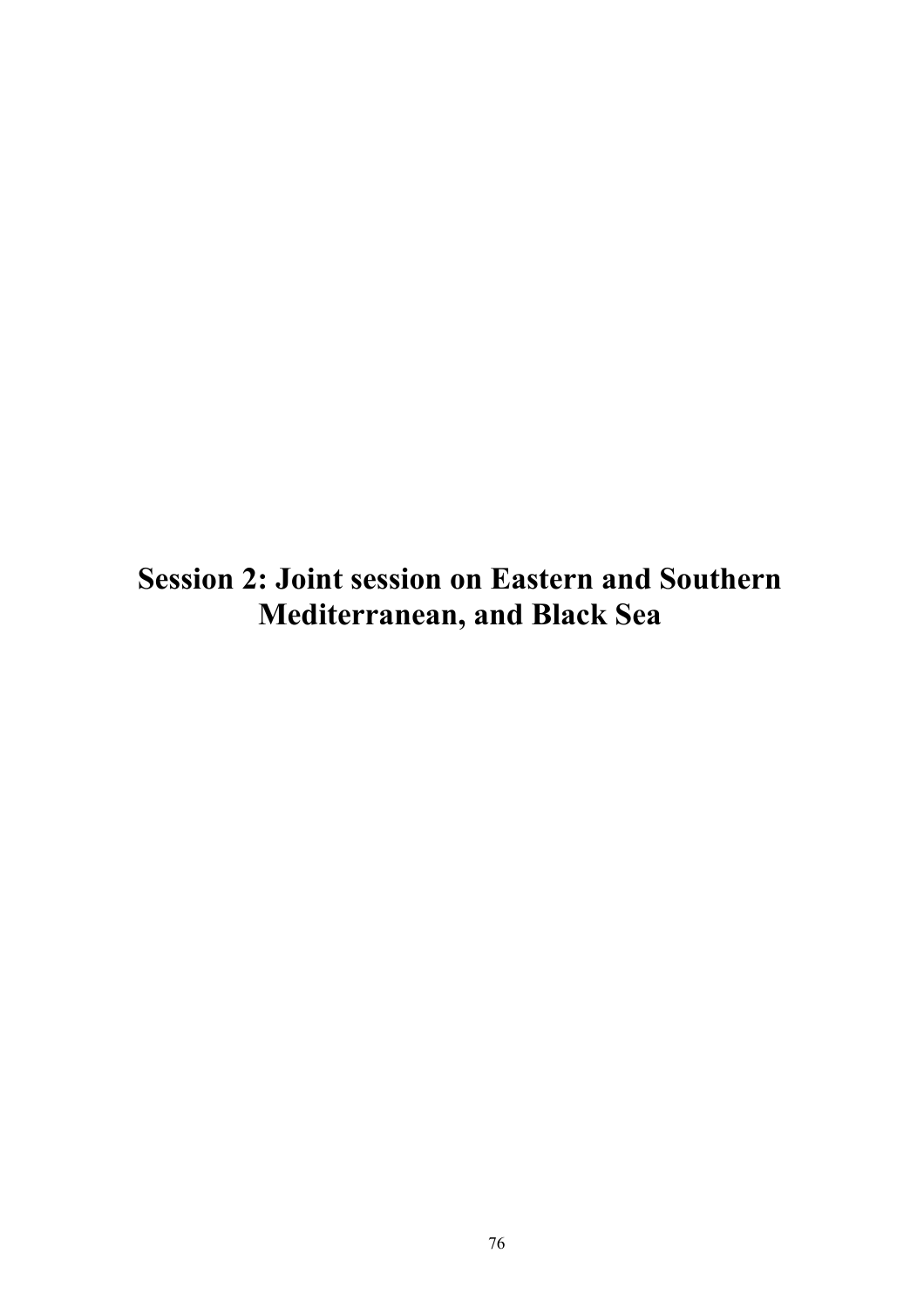# **[\\*](#page-80-0) Summary of discussions on Topic 2.1: Endangered biodiversity and management of marine protected areas, wetlands, lagoons, estuaries and seagrass meadows**

**Izdihar AMMAR1 , Marian-Traian GOMOIU2 and Paolo MAGNI<sup>3</sup>**

<sup>1</sup>Tishreen University; High Institute of Marine Research, Syria – (izdi5@scs-net.org) <sup>2</sup> National Institute of Marine Geology and Ecology; Constantza Branch: 304, Romania –  $(\text{mtg@datanet}.\text{ro})$ <sup>3</sup> Foundation IMC – International Marine Centre, Italy –  $(p_{.}$ magni $\omega_{.}$ imc-it.org)

Several contributions were given to this rather broad topic. Following the Introduction by Grimes et al., Ferdinando Boero of Lecce University (Italy) started the discussion with an interesting title, "people, biodiversity and culture", and the assertion that the more we institute MPAs (Marine Protected Areas) the more we see that their presence is useless unless the people (both local and tourists) are aware of the importance of protecting biodiversity and landscapes in general. In Boero's view, locals are irritated by limits to their freedom and do not want to wait for the promised medium-long term advantages. Even when a policy of intensive use of television to promote biodiversity protection has started, like in Italy, apparently this tool reaches only those who are already sensitive to the problem. Boero indicated that we should press our governments to introduce the respect of nature as an important part of school curricula, including the proper training of teachers, so that all individuals are exposed to some sort of environmental education. Boero concluded that no policy will ever succeed if there is no culture backing it. Izdihar Ammar of the Tishreen University (Syria) replied that the scientific, economic and social characters of the MPAs are the main issues, but in any case, it is necessary to put specials laws and quality terms for every MPA. This should lead to the desired success. Ammar cited the case of Syria with the successful case study in the Ibn-Hani protected area. Conviction of the beneficiaries and strictness in respecting protection terms allowed reform to that area which has now started to show a return of a lot of species from different taxa, after it had begun to deteriorate. This reality was also acknowledged by those working in scientific research and fisheries. Ammar hopes that, in this region of the Mediterranean sea, national administrations will coordinate their actions with each other to join a net of MPAs on the bases of international laws and status. Ammar concluded with the wish that humans should stay away from these matters for some time in order to allow the marine environment to recover its health.

Morad Awad of the National Institute of Oceanography and Fisheries (Egypt) affirmed that the attitudes of the non-living resources are opposite to the trends of the living resources. As an example, Awad indicated that the hydrocarbon marine exploitation, accompanied by organic and oil pollution as well as the establishment of numerous platforms and associated utility buildings, is nowadays increasing enormously in the southeastern Mediterranean waters. This is affecting directly or indirectly the living resources existing in the that region, and hence its biodiversity. Awad also mentioned the continuous development of touristic activities and the human impacts on the marine environment, with a substantial increase of domestic pollution. Awad gave further

 $\overline{\phantom{a}}$ 

<span id="page-80-0"></span><sup>\*</sup> Please refer to this section as:

Ammar, I.; Gomoiu, M.-T.; Magni, P. (2004). Summary of discussions on Topic 2.1: Endangered biodiversity and management of marine protected areas, wetlands, lagoons, estuaries and seagrass meadows. Pp 76-78 in Magni, P. *et al.* (eds): Electronic conference on 'The Southern and Eastern Mediterranean Sea and the Black Sea: New challenges for marine biodiversity research and monitoring' - Summary of discussions, 6 to 24 September, 2004. Flanders Marine Institute: Oostende, Belgium.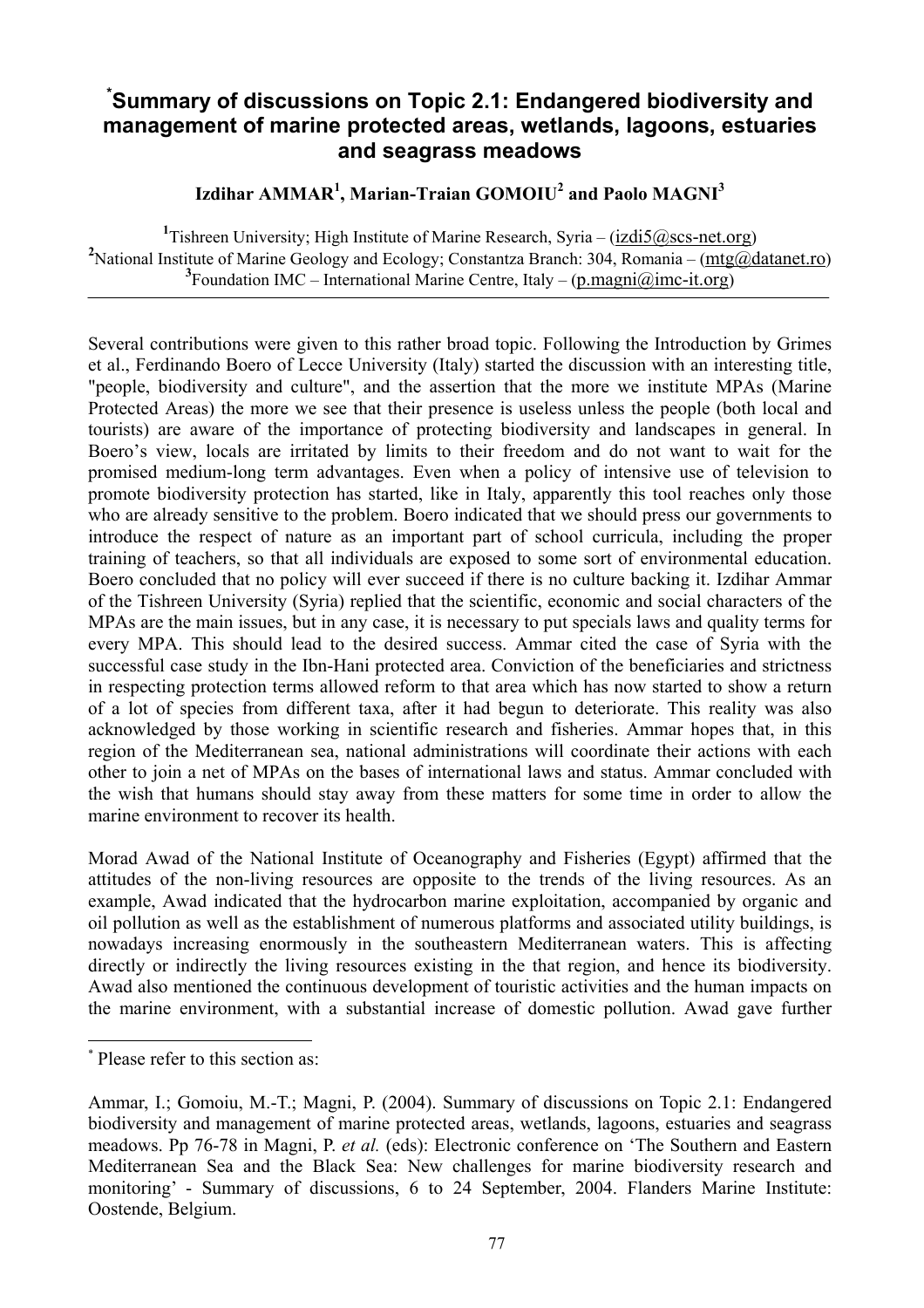examples, such as navigation, maritime transport and the harboring facilities, that negatively affect the existing life stocks, acting against the protection and reservation of our natural resources. On the other hand, Awad acknowledged that it is impossible to defeat the promotion and development of civilization; and enhancement of human modern culture, keeping in mind the necessity of fishing as an industry and fish a popular source of human protein. A fundamental question which Awad raised was how to make the balance between these two major and contrasting attitudes. He indicated that we need extra comprehensive tools, e.g. simulation models, modern technology in marine satellite imageries, state of the art aquatic fish hybridization, excessive marine remote sensing monitoring, as well as the enhancement and promotion of human resources in a good, qualitative manner (e.g. through higher education, training, high building capacity, public awareness, etc.).

Ahmet Kideys of the Institute of Marine Sciences, METU (Turkey) indicated that setting up MPA's around the Mediterranean was a goal planned by the surrounding countries at the PAM in 1985, which established the RACSPA for that purposes (entre autre) and which ended with the SPAbiodiversity protocol of the 90's. Kideys pointed out that the number of SPA had been raised, but questioned how efficient they are in terms of conservation of biodiversity, export of productivity, public awareness and marine sciences. He concluded by saying that we can't be satisfied and that we need a monitoring/control organism in order to see how much countries are really ready to go in that direction. He believed that the lack of financial support can not be seen yet as a valid argument. Kerim Ben Mustapha of the Institut National des Sciences et Technologies de la Mer (Tunisia) agreed on the main lines discussed, but indicated that we should also take the opportunity of the protocol on PSA-biodiversity to setup MPA's in the High Seas, which are urgently needed for several reasons.

A remark was made by Glamuzina Branko of the University of Dubrovnik (Croatia) who asked: who needs protection? Branko indicated that we have to make detailed cost-benefit analysis and to involve the influence on local people's lives before we initiate the process of protection. Otherwise, it doesn't work and we have numerous examples. Speaking of the long-term benefit of developing eco-tourism and other eco-friendly activities is not enough. Branko thinks that we have to develop middle-term compensation funds for locals in order to protect and enhance their living conditions, before a positive influence of protection becomes a reality. Therefore, we have to develop this method and include it in a strategy of protected areas development. Ali Gab-Alla of the Suez Canal University (Egypt) highlighted that the Suez Canal convoy many species to the eastern Mediterranean. In addition, the High Dam effects the water quality of this basin changing the geology, hydrology, hydrography, fish communities and benthic communities also. Gab-Alla indicated that we should consider the filling operations of lagoons and lakes. These wetlands are very important areas for marine organisms to breed and spawn. They are also stop sites for migrating birds. We should study carefully these areas, which represent a route for migrating European birds. We should protect these fragile and very sensitive coastal habitats.

Ahmet Kideys asked whether the Black Sea is today one of the most seriously damaged seas in the world and added some points to the Introduction by Gomoiu relevant to the Black Sea. Kideys cited a question he was asked by a prominent marine ecologist from the eastern Mediterranean: are any fish surviving in the Black Sea? This question was a clear example of the lack of knowledge, accompanied by a negative idea that very significant negative events occurred in the Black Sea in the last decades, of scientists who have never been to this sea nor have been exposed to the publications available. Kideys indicated that we should differentiate two phenomena here: (1) The events taking place in the shallow northwestern shelf are the extreme cases and do differ significantly from the entire basin. (2) The Black Sea still provides the highest fish catch among all Mediterranean countries due to the abundance of anchovy. Kideys also cited and mentioned that recently several publications appeared in peer-viewed journals stating that the open Black Sea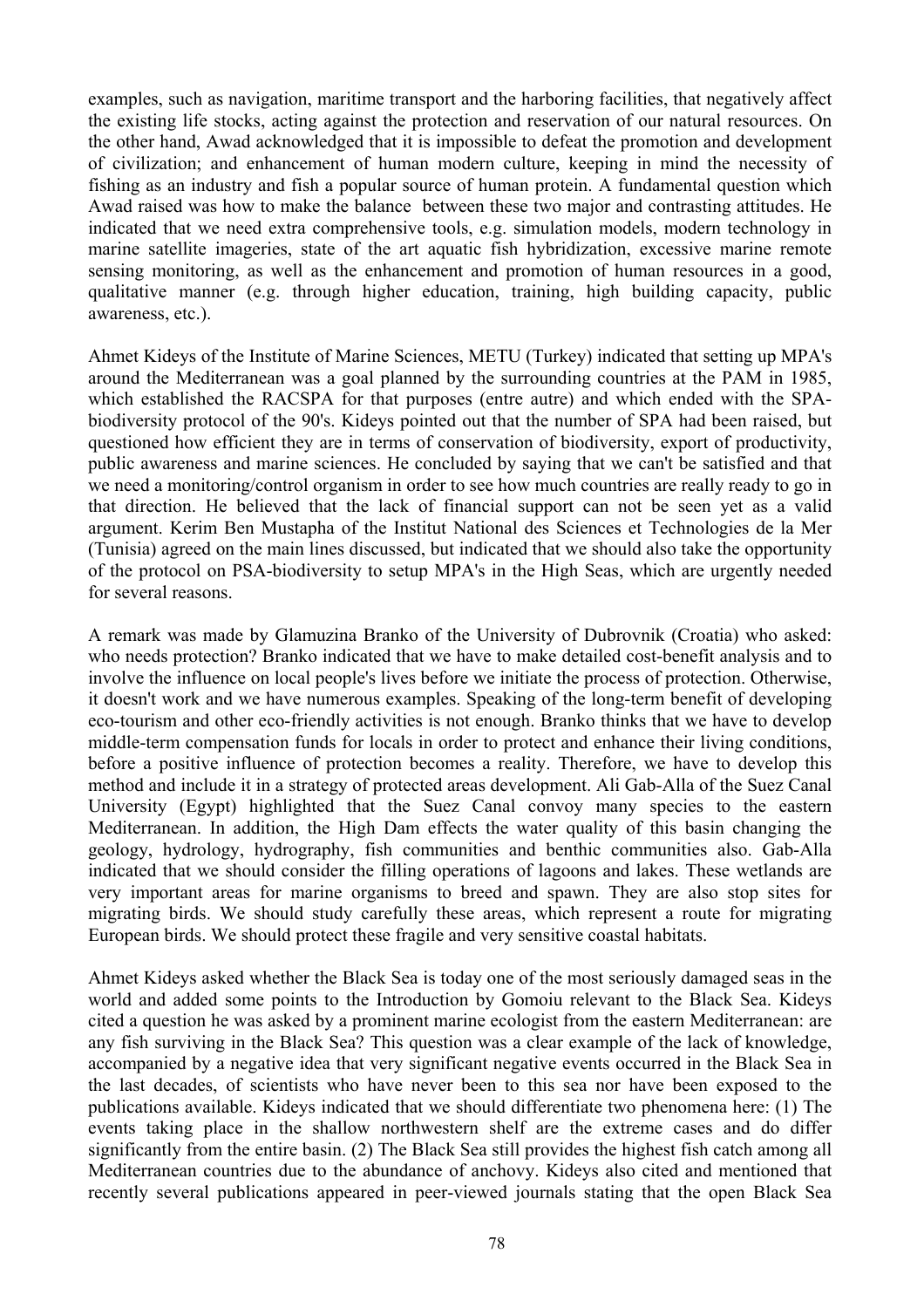pelagic ecosystem has been recovering speedily. He gave the example of Turkish anchovy catches: after its fishery almost collapsed to about 50 thousand tons (from about 280 thousand tons), the average annual catch value of this fish during 1995-2001 was above 270 thousand tons! Kideys concluded his remarks by saying that if he would classify a sea being one of the most seriously damaged seas in the world, today we would put the Caspian Sea at the top.

| -Introduction in English                                     | 13 Sep 04 | Forum Admin                       |
|--------------------------------------------------------------|-----------|-----------------------------------|
| people biodiversity and culture                              | 13 Sep 04 | Ferdinando Boero                  |
| Two Major Attitudes of Marine Activities in the South-easter | 13 Sep 04 | <b>MORAD AWAD</b>                 |
| It is necessary to put specials laws for every MPA           | 14 Sep 04 | Izdihar Ammar                     |
| i., į<br>MPA                                                 | 14 Sep 04 | Kerim Ben Mustapha                |
| -Introduction en Français (original)                         | 13 Sep 04 | Forum Admin                       |
| $\frac{1}{2}$ MPA                                            | 14 Sep 04 | Kerim Ben Mustapha                |
| -Introduction in Arabic                                      | 13 Sep 04 | Forum Admin                       |
| -Introduction in Russian                                     | 13 Sep 04 | Forum Admin                       |
| -Introduction to Black sea (English)                         | 13 Sep 04 | Forum Admin                       |
| Is The Black Sea today one of the most seriously damaged sea | 13 Sep 04 | Ahmet Kideys                      |
| Who needs protection?                                        | 14 Sep 04 | Glamuzina Branko                  |
| -RE: Introduction                                            | 15 Sep 04 | Ali Ali Abdel-Fattah Ali Gab-Alla |
| Introduction to Black Sea (Russian)                          | 16 Sep 04 | Forum Admin                       |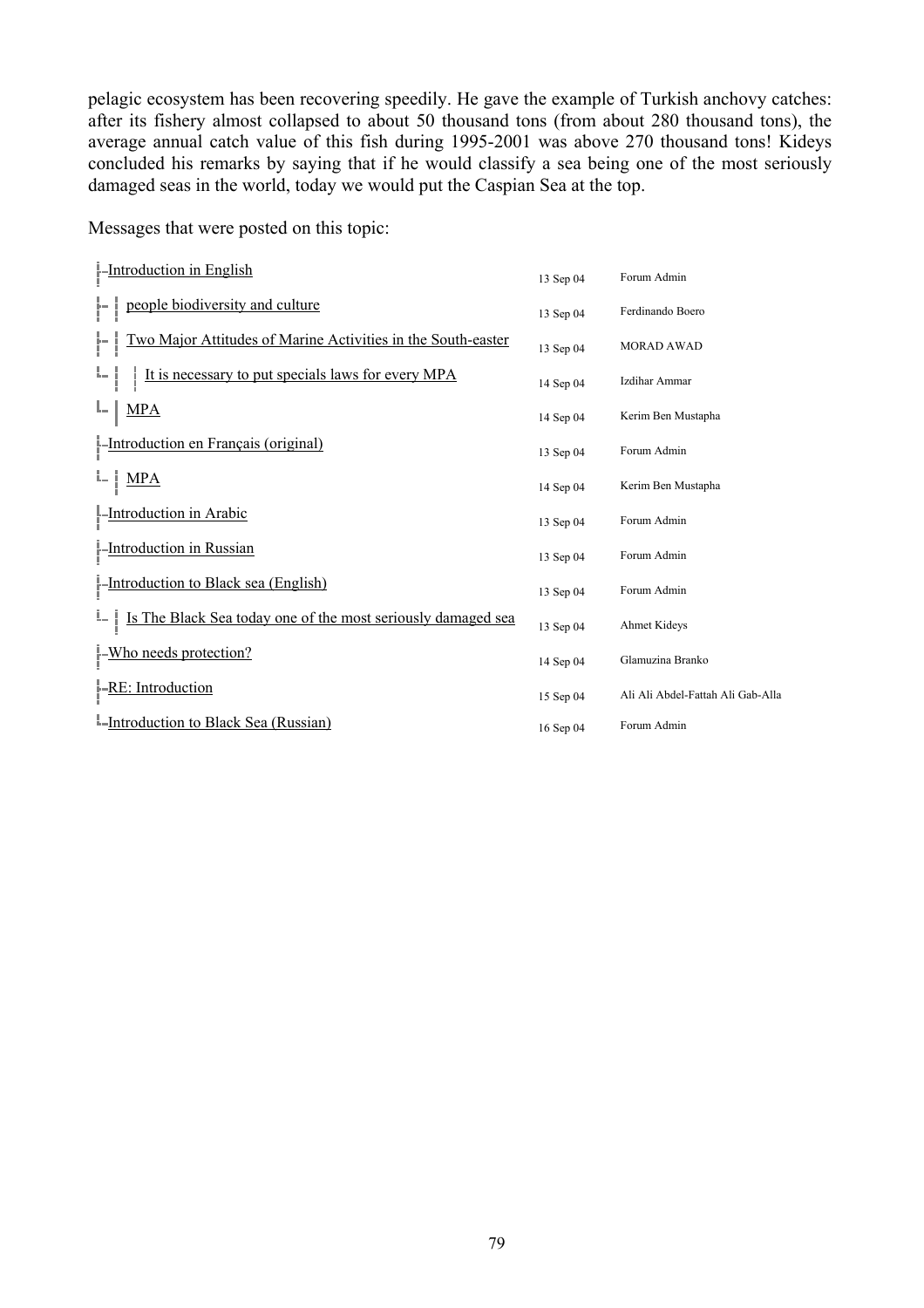# **[\\*](#page-83-0) Summary of discussions on Topic 2.2: Biodiversity conservation, impact of human activities, environmental policy and public awareness**

## **Andreas DEMETROPOULOS**

#### Cyprus Wild Life Society, Cyprus – (andrecws@logos.cy.net)

The introduction to the subject of biodiversity conservation in relation to human activities focused on alien species coming in through the Suez Canal. This acted as a forum for discussions on introductions and the need for more comprehensive policy decisions on the introduction of alien species in the Mediterranean. The permanence of such introductions in the Mediterranean marine environment and the futility of eradication measures were highlighted. Inevitably there was an overlap in the discussions with Topic 2.3 "Climate change and exotic/invasive species" which however did not detract in any way from the substance of the discussions - but in effect helped these in a synergistic way. The significance of alien species as the main threat to biodiversity, after habitat destruction, was highlighted in the discussions.

It was apparent from the discussions that though there was wide agreement that all man made introductions had to be controlled, irrespective of the pathways of introduction, the immigration through the Canal was contested by some participants as a special case, some arguing that this needs to be considered as a "natural process". This generated wide ranging discussions on basic issues, including the "negative and positive merits" of introductions and on the role of scientists (ethical etc) and of plate tectonics. There was also some obvious divergence of opinion on the issue, which perhaps reflects the more general lack of public awareness of the fact that the Suez Canal is man made and that it is acting as a permanent conduit for Erythrean and Indo-Pacific biota into the Mediterranean. It was put forward that Lessepsian immigrants need, inevitably, to be considered as introductions. It was also highlighted that this immigration process is ongoing and that new species are arriving in the Mediterranean Sea all the time. In the introduction it was stressed that not controlling this immigration was like "leaving the door open while closing the windows". The ecological revolution, which is obvious in the eastern basin, was highlighted and it was mentioned that this revolution is inevitably spreading to the west Mediterranean.

The possibility and feasibility of controlling the invasion, so as to stop additional species from entering the Mediterranean, by suitable salinity barriers in the Canal was proposed in the introduction to the Topic. In the discussions the causes for the increasing rate of inflow of organisms into the Mediterranean through the Canal were brought up - and the need for controlling the immigration underlined. Salinity barriers were mentioned as they are the simplest, but others may be studied.

In addition the Black Sea Red Data Book was mentioned and the need for additional marine protected areas in this sea was brought up. The need for revising this book in order to reassess the species included was pointed out. The invasions and the sources of at least some invasive species in the Black Sea, through aquaculture practices, were also mentioned, as was the special nature of this sea.

Tourism in the Mediterranean was briefly discussed with deliberations as to whether this was an opportunity for conservation or a threat to biodiversity.

The present summary may not reflect all the views expressed in the discussions as these ranged widely. Messages that were posted on this topic:

<span id="page-83-0"></span><sup>\*</sup> Please refer to this section as:

Demetropoulos, A. (2004). Summary of discussions on Topic 2.2: Biodiversity conservation, impact of human activities, environmental policy and public awareness. Pp 79-80 in Magni, P. *et al.* (eds): Electronic conference on 'The Southern and Eastern Mediterranean Sea and the Black Sea: New challenges for marine biodiversity research and monitoring' - Summary of discussions, 6 to 24 September, 2004. Flanders Marine Institute: Oostende, Belgium.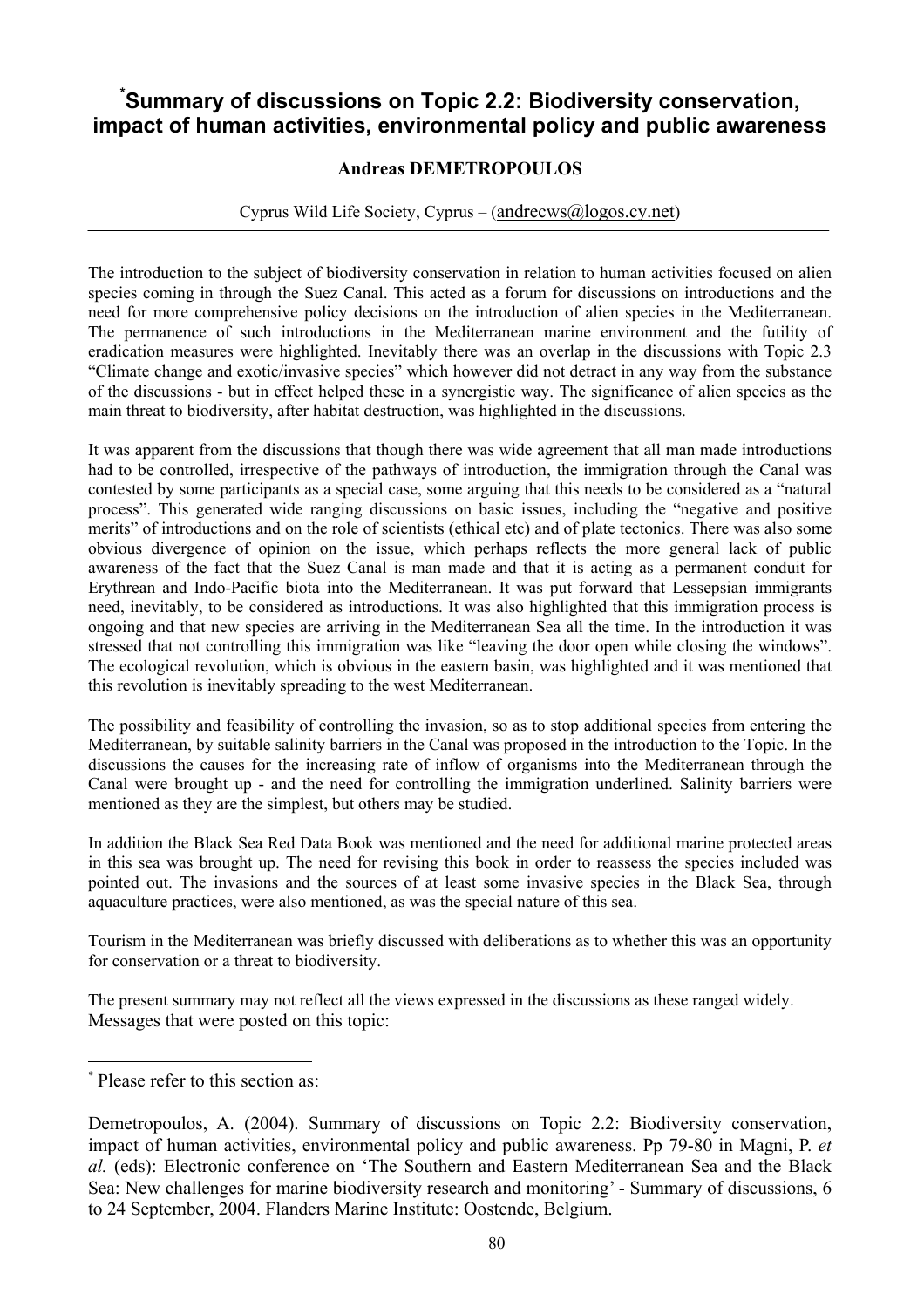| Introduction in English                                      | 13 Sep 04 | Forum Admin                       |
|--------------------------------------------------------------|-----------|-----------------------------------|
| Erythrean species in the MED                                 | 20 Sep 04 | bella galil                       |
| On leaving the door open while closing the windows           | 22 Sep 04 | Andreas Demetropoulos             |
| -Introduction en Français                                    | 13 Sep 04 | Forum Admin                       |
| You are right                                                | 14 Sep 04 | Kerim Ben Mustapha                |
| There is plenty of information for decisions                 | 14 Sep 04 | Andreas Demetropoulos             |
| Invasions négatives ou Introductions positives (with English | 14 Sep 04 | François Bonhomme                 |
| Plate tectonics and positive and negative introductions      | 15 Sep 04 | Andreas Demetropoulos             |
| Plate tetonics and positive and negative introduction        | 16 Sep 04 | Jakov Dulcic                      |
| addition                                                     | 16 Sep 04 | Jakov Dulcic                      |
| -Introduction in Arabic                                      | 13 Sep 04 | Forum Admin                       |
| Tourism in the Mediterranean - an opportunity or threat for  | 13 Sep 04 | Forum Admin                       |
| <b>Tourism and Biodiversity</b>                              | 15 Sep 04 | Andreas Demetropoulos             |
| <u>tourism</u>                                               | 15 Sep 04 | Andrej Sovinc                     |
| -Introduction in Russian                                     | 14 Sep 04 | Forum Admin                       |
| <u>  Re:</u>                                                 | 15 Sep 04 | Ali Ali Abdel-Fattah Ali Gab-Alla |
| Natural phenomenon?                                          | 15 Sep 04 | Andreas Demetropoulos             |
| lessepsian migration                                         | 16 Sep 04 | Ferdinando Boero                  |
| Cetaceans as Lessepsian migrants                             | 18 Sep 04 | Tilen Genov                       |
| Correction of the reference                                  | 20 Sep 04 | <b>Tilen Genov</b>                |
| Re: from Prof. Boris Alexandrov (Russian and English)        | 15 Sep 04 | Boris Alexandrov                  |
| Eutrophication & biological invasions<br><b>box</b>          | 22 Sep 04 | Dragos Micu                       |
| Black Sea Red Data Book and some protected sites in Bulgaria | 16 Sep 04 | Valentina Todorova                |
| Black Sea Red Data Book?                                     | 21 Sep 04 | Dragos Micu                       |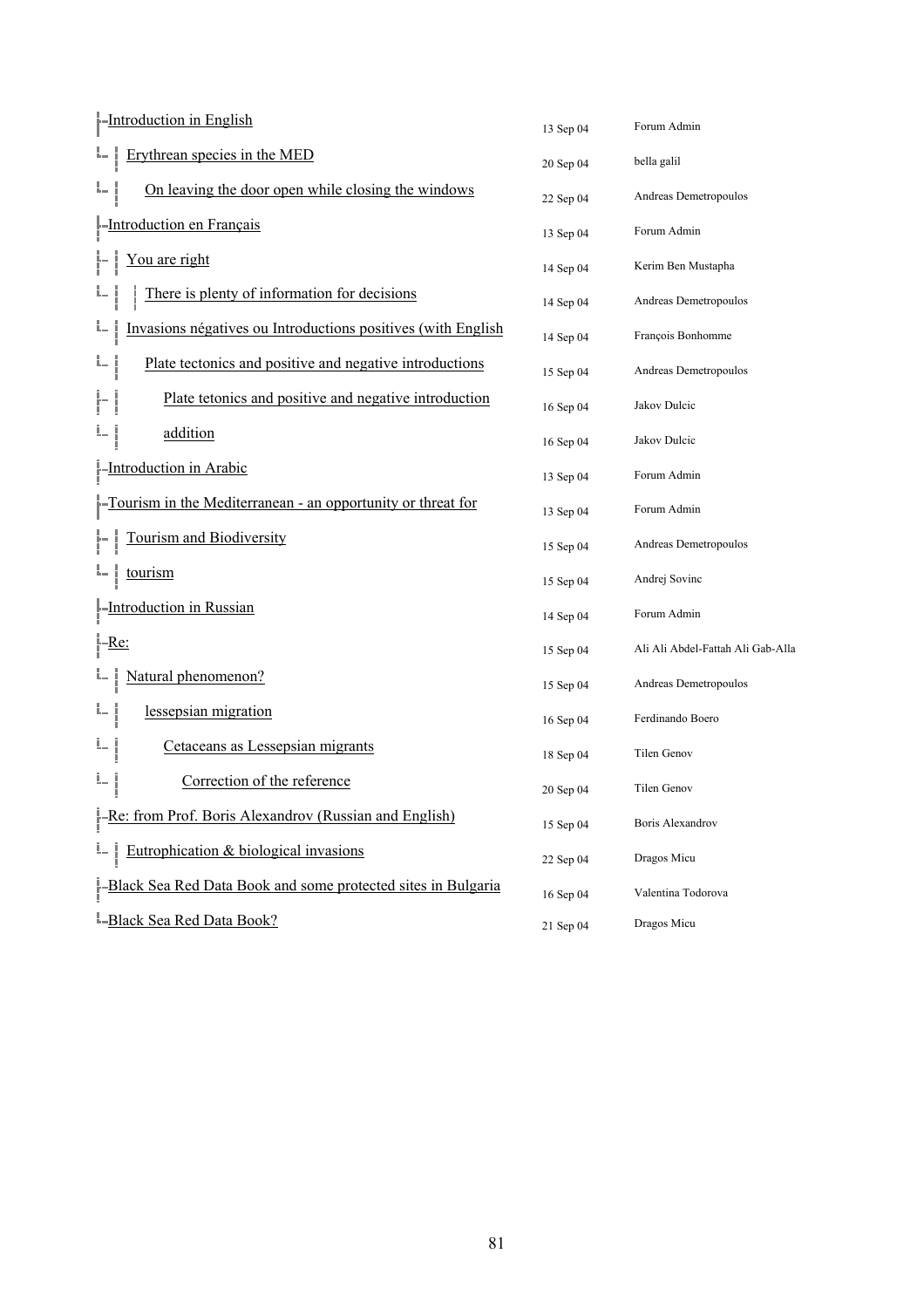# **[\\*](#page-85-0) Summary of discussions on Topic 2.3: Climate change and exotic/invasive species (Southern and Eastern Mediterranean Sea and Black Sea)**

## $\mathbf{J}$ akov DULCIC $^1$  andTamara SHIGANOVA $^2$

<sup>1</sup>Institute of Oceanography and Fisheries; Laboratory of Ichthyology and Coastal Fishery, Croatia –  $(dulcic@izor.htm)$ <sup>2</sup>Russian Academy of Sciences; P. P. Shirshov Institute of Oceanology, Russia – (shiganov@sio.rssi.ru)

The session was introduced by Jakov Dulčić who outlined current knowledge on changes in quantitative and qualitative composition of the Adriatic ichthyofauna and possible effects of climate changes (such as NAO variations) on such changes. Northward spreading of thermophilic species in the Adriatic and possible impact of allochtonous on the autochtonous species were also outlined. Than session was introduced by Tamara Shiganova who outlined current knowledge on the invasive species problem in Black Sea and their effect on the Black Sea ecosystem. It was stressed that the problem of invasive species in the Black Sea is a real problem for all region due to penetration many of invasive species further to the Caspian Sea and sometimes to the Baltic Sea, therefore the Black Sea became very important recipient and donor area. During last decades the great problem was created due to penetration Ponto-Caspian species from the Black Sea to the Baltic Sea, lakes, reservoirs and rivers of Europe. The introduction was ended by a series of questions regarding climate change and invasive species (including Lessepisan migrants), which opened the floor for discussion.

According to the contributions posted by different colleagues we should pointed next main topics discussed: a) northward spreading of warm-water species, b) influence of new species on ecology and fisheries, c) terminology (exotic, lessepsian migrants, aliens, erythrean aliens, invasive, nonnative) and d) biological invasions in Black Sea. But in general, the topic included two important problems which overlap in one hand and could be separated in two main problems for ecosystem. Therefore discussion was separated on two main problems: invasive species and climate change. The most inputs were devoted to invasive/exotic/nonindigenous species (NIS). First contributions were concern the role of climate change in penetration of species in the adjective areas (northward) (Mediterranization of the Black and Adriatic Sea, Lessepsian migrations).

Many fish species may move towards high latitudes, as the sea becomes warmer. Year-to-year changes in sea surface temperature closely related to climate fluctuations may be responsible for these longitudinal range extensions. The main problems in discussing records of southern species northwardly are probably the spareseness of the data and that many of the records, especially the old ones, are often incomplete. It is often impossible to know exactly the year of occurrence of a certain species, because authors of systematic and/or floro-faunistic works do not always state how long before publishing they collected their specimens. Similarly, findings of the adults of longliving species give no information about the exact year of settling. The main problem could be connected with no real historical series of surveys. In many surveys, the recording of a species

<span id="page-85-0"></span><sup>\*</sup> Please refer to this section as:

Dulcic, J.; Shiganova, T. (2004). Summary of discussions on Topic 2.3: Climate change and exotic/invasive species (Southern and Eastern Mediterranean Sea and Black Sea). Pp 81-84 in Magni, P. *et al.* (eds): Electronic conference on 'The Southern and Eastern Mediterranean Sea and the Black Sea: New challenges for marine biodiversity research and monitoring' - Summary of discussions, 6 to 24 September, 2004. Flanders Marine Institute: Oostende, Belgium.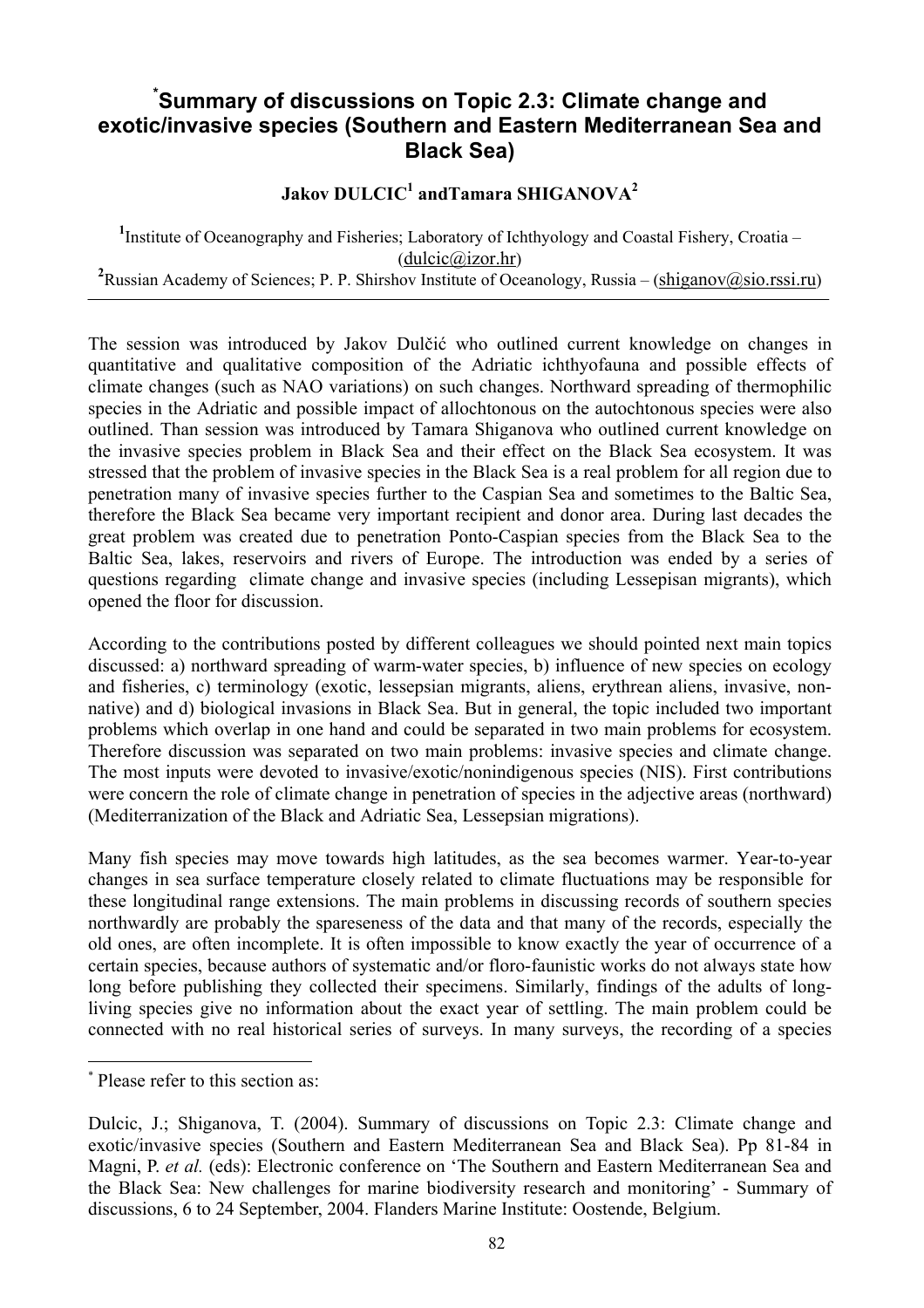greatly reflects the presence of a relevant specialist! However, in some areas there are many years of experience in monitoring "unusual" or "alien" species with different techniques. Many of the records are of great interest (in Adriatic for example), especially of three species: *Thalassoma pavo*, *Sparisoma cretense* and *Pomatomus saltatrix*, which are in great abundances moving to the northern parts of the Adriatic. Main discussion was taken in distinguishing two types of northward spreading of warm-water species in the Adriatic Sea. Several questions arised during discussion: "Could we attribute the same phenomena, e.g. northward spreading, to species such as *Balistes carolinensis* and *Trachipterus trachypterus*, as well? How many records are enough to judge whether a species is spreading versus north? Can we take into consideration as the northward migrants only species, established in the new area, such as Balistes?"

During last decades, different interesting phenomena were recorded in the northern Adriatic. One of them is certainly the "typical" northward spreading of southern species. If there is an indicator of such events, such as *Balistes carolinensis*, that we can take this as a fact, especially since the species is now established in this area. However, the occurrence of some deep-waters species such as *Trachipterus trachypterus*, could be more easily attributed to the ingression of south Adriatic waters, which is an event happening in peculiar years. During last decades, different interesting phenomena were recorded in the northern Adriatic. One of them is certainly the "typical" northward spreading of southern species. If there is an indicator of such events, such as *Balistes carolinensis*, that we can take this as a fact, especially since the species is now established in this area. However, the occurrence of some deep-waters species such as *Trachipterus*, could be more easily attributed to the ingression of south Adriatic waters, which is an event happening in peculiar years. It was also point out some evidence of very unusual records, such as the occurrence of a dozen basking sharks in the northern Adriatic Sea in 2001, but also in subsequent years. And there is also the increasing number of records even of such big animals, fin whales (*Balaenoptera physalus*) certainly are. Obviously, temperature is the main factor (and a direct evidence of climate change), however, in the case of basking sharks and whales, probably also proper zooplankton availability could have some rule among other factors. Finally contributors agree that perhaps in this case we should speak about northward spreading only in such cases, when the newcomer really enlarged his areal and should be therefore considered as an established species. Some authors noted that spreading organisms northward probably could be explained that it is easier for euriterm species to establish in biotope with lower temperature. There are several species which were introduced and established in the Black Sea (temperate water body) from Adriatic Sea. Among them were representatives of different group benthic *Cunearca cornea* and small fish *Gambusia affinis*. Some contributions noted significant changes, in the area of southeastern Adriatic, in some ecological parameters (i.e. instead of sparids we have significant abundance of new serranids) what surely influence food web chains, as now dominance of top predators is present - as groupers (mainly *Epinephelus* ssp.) are. But this on the other hand creates new rich fishery resources and benefit to welfare of local people. However, the "ecological price" or influence on local fish community is not investigated. As this process is still in front of our eyes, we will have the opportunity to record these changes and later to approximate influences in upper parts of Adriatic. Then discussion was connected with the role of devoted effect of invaders on ecosystems (examples of *Rhopilema nomadica*, *Rapana venosa*, *Caulerpa taxifolia*, *Mnemiopsis leidyi* were pointed). New species in a given area are usually seen as undesired additions to some sort of ideal fauna and flors. Some cases of pests, such as *Mnemiopsis*, are surely a nuisance to the functioning of the ecosystem they are thrown in, and the call for controlk of ballast waters is to be carefully enforced. The introduction of species beyond their natural range is rising sharply, due to increased transport, trade, travelling, and tourism and the unprecedented accessibility of goods resulting from globalisation. These activities provides vectors and pathways for living plants, animals and biological material to cross biogeographical barriers that would usually block their way. Most alien species do not become invasive or cause problems in their new locations: many have considerable benefits to society. However, the subset of alien species that are invasive can have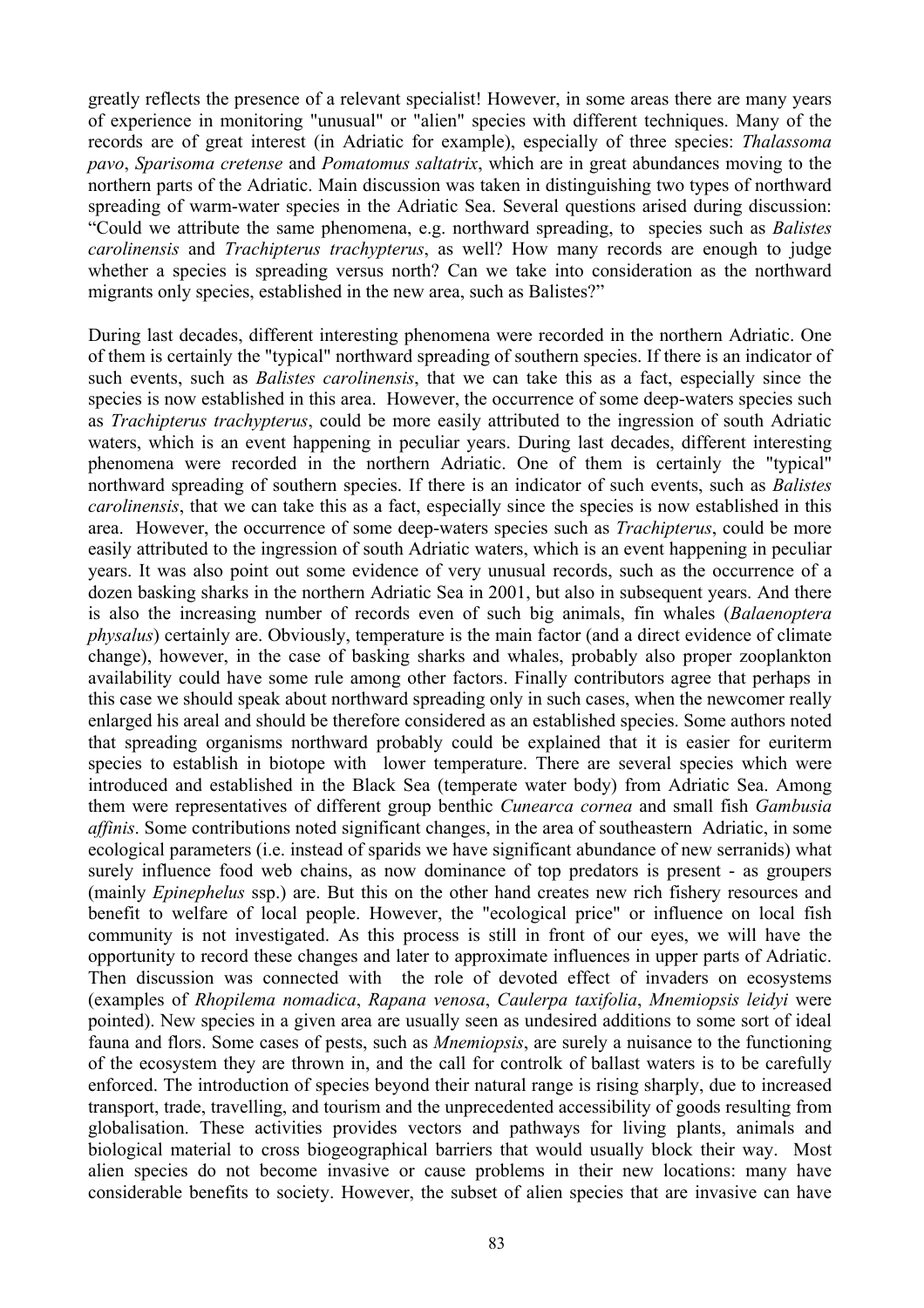significant environmental, economic and public health impacts and present a significant risk of the wholesale homogenisation of ecosystems. Invasive alien species are now considered to be the second cause of global biodiversity loss after direct habitat destruction and have adverse environmental, economic and public health impacts from the local level upwards. The part of discussion was spawned by a question how to correct say: invasive, exotic or non-indigenous species and which species we can identify as invasive and which may say just alien.

At the end some priorities and actions could be propose: a) an understanding of invasion patterns: evaluations of described records, collection of specimens, field surveys, targeting habitats and areas which are most closely linked with known introduction vectors and molecular analyses, b) supporting and development management for control ballast waters and ship hulls floating in local areas, c) monitoring, modelling and predictions of the behaviour of an invasive species in recipient ecosystem and its effect on its trophic web, d) comparative analysis of the variability of species diversity, dominated species in space and time and environmental processes in the Mediterranean, Adriatic and Black Sea in the context of global climate oscillations, their effect on regional climate variations and exotic species, and e) the establishment of a philosophy of modifying policies and practices in the light of experience-the experimental approach to the implementation of policy.

| Introduction in English by Jakov Dulcic                      | 14 Sep 04 | Forum Admin           |
|--------------------------------------------------------------|-----------|-----------------------|
| "In general, alien or immigrant species have not caused sign | 17 Sep 04 | Ahmet Kideys          |
| Introduction in English by Tamara Shiganova                  | 14 Sep 04 | Forum Admin           |
| Introduction en Français par Jakov Dulcic                    | 14 Sep 04 | Forum Admin           |
| Introduction en Français par Tamara Shiganova                | 14 Sep 04 | Forum Admin           |
| Introduction in Russian (amended version)                    | 14 Sep 04 | Forum Admin           |
| ---Northward spreading of warm-water species                 | 15 Sep 04 | Jakov Dulcic          |
| Northward spreading of southern species                      | 15 Sep 04 | Lovrenc Lipej         |
| answer                                                       | 15 Sep 04 | Jakov Dulcic          |
| northward spreading of southern species - again              | 16 Sep 04 | Lovrenc Lipej         |
| northward spreading of southern species-again-answer<br>J.,  | 17 Sep 04 | Jakov Dulcic          |
| Dr. Tamara Shiganova                                         | 16 Sep 04 | Tamara Shiganova      |
| Northward spreading of warm-water species Suppl.             | 15 Sep 04 | Jakov Dulcic          |
| Influence of new species on ecology and fisheries            | 15 Sep 04 | Glamuzina Branko      |
| Influence of new species on ecology and fisheries            | 15 Sep 04 | Jakov Dulcic          |
| -Introduction in Arabic                                      | 15 Sep 04 | Forum Admin           |
| -Aliens and exotic, menace or enrichment?                    | 15 Sep 04 | Ferdinando Boero      |
| aliens and exotic, menace or enrichment                      | 16 Sep 04 | Jakov Dulcic          |
| Introductions and the Lessepsian immigration                 | 16 Sep 04 | Andreas Demetropoulos |
| Any invasion should be under control                         | 16 Sep 04 | Tamara Shiganova      |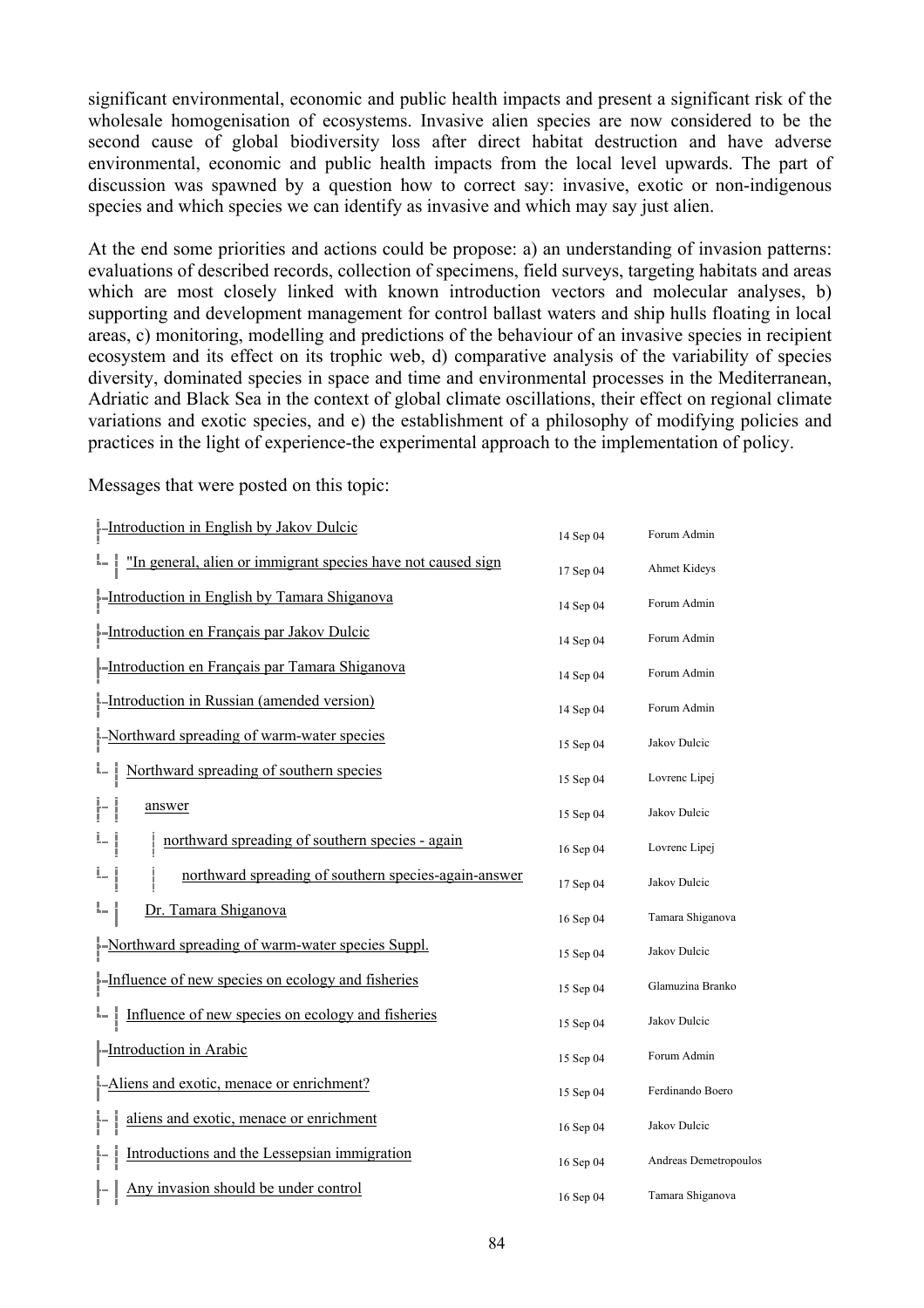| l agree                                                                                                                                                                                                                                                                                                                                                                                                                                         | 16 Sep 04 | Ferdinando Boero      |
|-------------------------------------------------------------------------------------------------------------------------------------------------------------------------------------------------------------------------------------------------------------------------------------------------------------------------------------------------------------------------------------------------------------------------------------------------|-----------|-----------------------|
| exotic, aliens, lessepsian migrants<br><b>Second</b>                                                                                                                                                                                                                                                                                                                                                                                            | 17 Sep 04 | Izdihar Ammar         |
| Non-native species<br>F.                                                                                                                                                                                                                                                                                                                                                                                                                        | 17 Sep 04 | Ward Appeltans        |
| in p<br>non-native, invasive or alien species                                                                                                                                                                                                                                                                                                                                                                                                   | 17 Sep 04 | Tamara Shiganova      |
| $\begin{tabular}{c} \hline \rule{0pt}{3ex} \rule{0pt}{3ex} \rule{0pt}{3ex} \rule{0pt}{3ex} \rule{0pt}{3ex} \rule{0pt}{3ex} \rule{0pt}{3ex} \rule{0pt}{3ex} \rule{0pt}{3ex} \rule{0pt}{3ex} \rule{0pt}{3ex} \rule{0pt}{3ex} \rule{0pt}{3ex} \rule{0pt}{3ex} \rule{0pt}{3ex} \rule{0pt}{3ex} \rule{0pt}{3ex} \rule{0pt}{3ex} \rule{0pt}{3ex} \rule{0pt}{3ex} \rule{0pt}{3ex} \rule{0pt}{3ex} \rule{0pt}{3ex} \rule$<br>non-native versus invasive | 17 Sep 04 | Ward Appeltans        |
| l.<br>definitions                                                                                                                                                                                                                                                                                                                                                                                                                               | 20 Sep 04 | Ferdinando Boero      |
| L,<br>Erythrean aliens - drivers and risks                                                                                                                                                                                                                                                                                                                                                                                                      | 20 Sep 04 | bella galil           |
| þ.<br>Mediterranean and the Red Sea                                                                                                                                                                                                                                                                                                                                                                                                             | 20 Sep 04 | Ferdinando Boero      |
| i j<br>On leaving the door open while closing the windows                                                                                                                                                                                                                                                                                                                                                                                       | 22 Sep 04 | Andreas Demetropoulos |
| About terms exotic, Alien, autocton, invasive, etc.                                                                                                                                                                                                                                                                                                                                                                                             | 18 Sep 04 | Adib SAAD             |
| -Les espèces exotiques/invasives en Méditerranée orientale (1                                                                                                                                                                                                                                                                                                                                                                                   | 18 Sep 04 | Ghazi BITAR           |
| <b>Example 1</b> Biological invasions in the Black Sea                                                                                                                                                                                                                                                                                                                                                                                          | 22 Sep 04 | Dragos Micu           |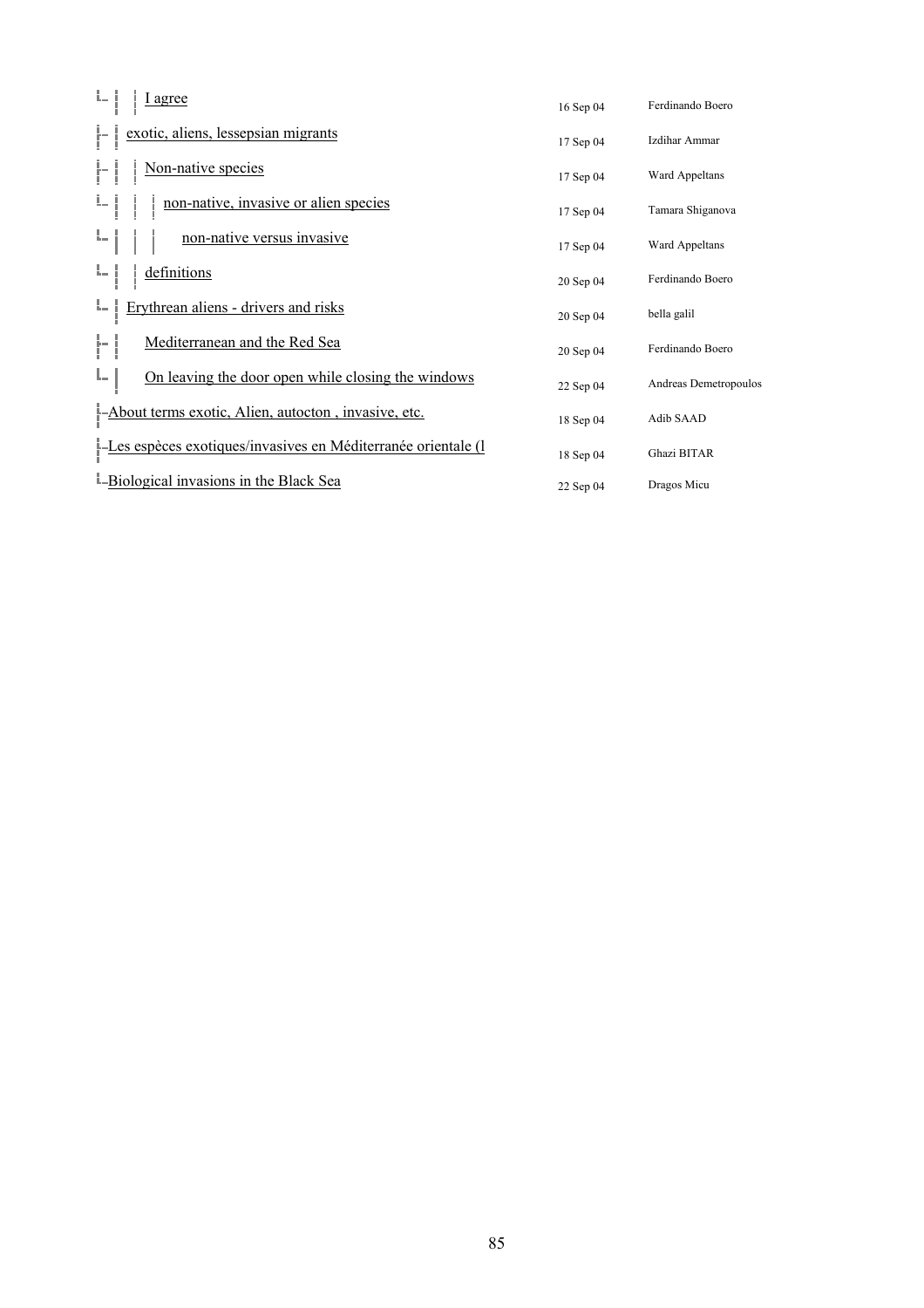# **[\\*](#page-89-0) Summary of discussions on Topic 2.4: Environmental variability and biodiversity predictability: data collection and ocean models – what to do?**

## $\mathrm{Temel} \text{ } \mathrm{OGUZ}^1, \text{ }$  Izdihar AMMAR $^2$  and Paolo MAGNI $^3$

<sup>1</sup>Middle East Technical University; Institute of Marine Sciences, Turkey – (oguz@ims.metu.edu.tr) <sup>2</sup>Tishreen University; High Institute of Marine Research, Syria –  $(izdi5@scs-net.org)$ <sup>3</sup> Foundation IMC – International Marine Centre, Italy –  $(p_{.}$ magni $\omega$ imc-it.org)

This topic raised a rather controversial and fast moving debate with a drastic response from Ferdinando Boero (Lecce University – Italy) to the Introduction by Oguz et al. Boero argued that ecological systems are historical and non linear and that history cannot be predicted and non linear systems are chaotic and predictions fail over the medium-long term. He asserted that when variables are more than two, the prediction is fundamentally impossible. Several examples were given to show the difficulty, if not the impossibility, to predict biodiversity such as the little success of modelling of fisheries. Boero explained that a very small event can have an impact that is disproportionate to the size of the event itself and that models are alright until a little event arrives and disrupts them. He acknowledged that we have to learn modelling, but we have also to identify proper variables to include in the model. As an example, Boero indicated that a fisheries model without larval mortality and gelatinous zooplankton outbreaks is not very informative. Boero concluded his first intervention on Topic 2.4 with the paradox on his view that, in the era of biodiversity, the people who know biodiversity are vanishing and we produce models on biodiversity without actually knowing about it. Maltagliati (Pisa University, Italy) replied and agreed with Boero's assertion that reliable previsions cannot be made on a historical scale. Maltagliati however acknowledged that, on a smaller scale, somethings can be quite reliably predicted by ecologists if you know exactly which is (are) the causative factor(s). Maltagliati suggested that maybe climate is the most important factor ruling ecosystems, but it is certainly not the only one. Climate cannot be predicted but, for instance, certain human-provoked alterations of natural systems are well known. For example, the effects that the release of a given contaminant have on organisms can be predicted. Ecotoxicologists, community ecologists and population geneticists can give great contributions to that. Maltagliati concluded wondering whether the problem is in the ecological modeling and cited what he was told by a statistician teacher that: "...all models are not realistic but somehow useful". In response, Boero stressed the fact that we are speaking of environmental variability and biodiversity predictability. He indicated that the difficulties stand with the high number of variables affecting the environment and their impact on biodiversity. Boero affirmed that the reductionistic approach of taking one variable at a time (the single contaminant) conflicts with the emerging properties of ecological systems and of complex systems in general. Boero said that it is alright to produce reductionistic models, but then we have to merge them. Otherwise we have only elegant exercises that work until one condition fails: that the rest of the system remains unvaried while we make change only one variable at a time.

<span id="page-89-0"></span><sup>\*</sup> Please refer to this section as:

Oguz, T.; Ammar, I.; Magni, P. (2004). Summary of discussions on Topic 2.4: Environmental variability and biodiversity predictability: data collection and ocean models – what to do?. Pp 85- 86 in Magni, P. *et al.* (eds): Electronic conference on 'The Southern and Eastern Mediterranean Sea and the Black Sea: New challenges for marine biodiversity research and monitoring' - Summary of discussions, 6 to 24 September, 2004. Flanders Marine Institute: Oostende, Belgium.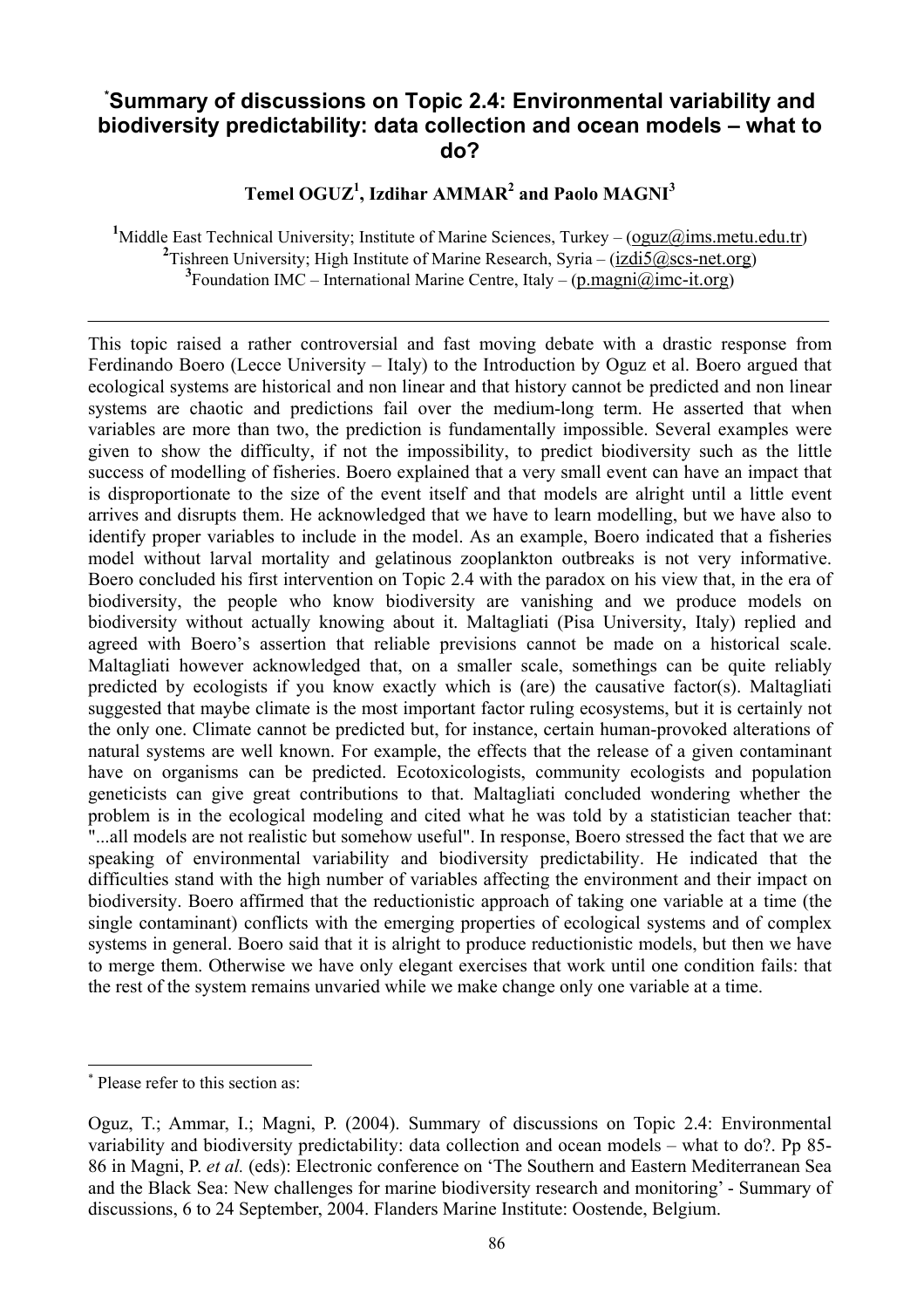Boero finally acknowledged that whereas models and predictions are not useless, we have to develop also a complementary view of how the environment works, a new natural history. In a subsequent and final message, Boero indicated that there is a great need for a new theoretical framework aimed at putting different approaches (of experimental ecologists and modellers) together but that, unfortunately, people want to continue to do what they usually do. Boero suggested that the solution is to make funds available to bridge these gaps and to force people to integrate approaches because it is rewarding from a funding point of view. Boero indicated that we usually make projects aimed at producing factual results via experimentation, but we need also projects aimed at producing conceptual results based on brain use, so to produce new hypotheses to test with experimental projects. He concluded saying that what we have to envy in physics is: theoretical physics determines the course of experimental physics. On the other hand he affirmed that our theoretical ecology cannot be purely equational, in the way theoretical physics is.

Temel Oguz generally shares Boero's opinion about predictability of ecological systems. He also believes that at the moment we are far from making real predictions in ecosystems, except maybe in some simple and observationally well-studied regions. The ecosystem models at the moment are too simplistic to identify small details of ecosystem functioning which are, on the other hand, quite important for the success of prediction. Considering the fact that after 50 years of investment in meteorology, our successful prediction capability at present is not more than 5 days. So, prediction of ecological systems is even more challenging and it is now time to face this challenge.

| -Introduction in English                 | 15 Sep 04 | Forum Admin           |
|------------------------------------------|-----------|-----------------------|
| <u>і.,</u><br>predicting history         | 15 Sep 04 | Ferdinando Boero      |
| ١<br>we can predict something            | 16 Sep 04 | Ferruccio Maltagliati |
| ļ.<br>of course we can predict something | 16 Sep 04 | Ferdinando Boero      |
| Ł.<br>usefulness of models               | 16 Sep 04 | Ferdinando Boero      |
| --Introduction in Russian                | 15 Sep 04 | Forum Admin           |
| Introduction in Arabic                   | 16 Sep 04 | Forum Admin           |
| Introduction en Français                 | 16 Sep 04 | Forum Admin           |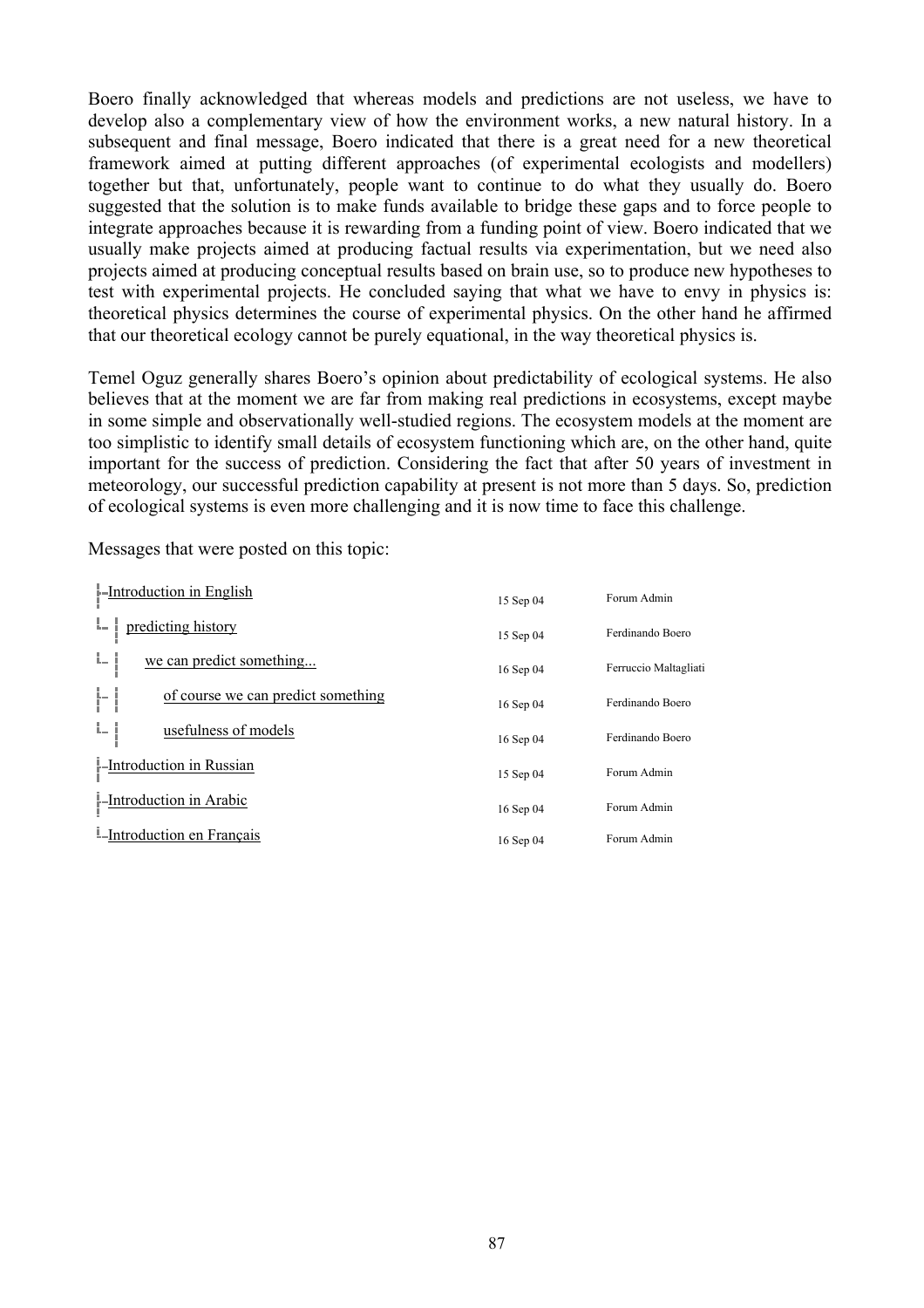## [\\*](#page-91-0)**Summary of discussions on Topic 2.5: Regional and international cooperation and comparative situations in the Mediterranean and Black Seas**

## **Izdihar AMMAR1 , Paolo MAGNI<sup>2</sup> , Alenka MALEJ<sup>3</sup> and Snejana MONCHEVA4**

<sup>1</sup>Tishreen University; High Institute of Marine Research, Syria – (izdi5@scs-net.org) <sup>2</sup> Foundation IMC – International Marine Centre, Italy –  $(p_{.}$ magni $\omega$ imc-it.org) <sup>3</sup> National Institute of Biology, Marine Biological Station Piran, Slovenia – (malej@mbss.org) <sup>4</sup>Bulgarian Academy of Sciences; Institute of Oceanology, Bulgaria – (snejm@mail.varna.technolink.com)

The last topic of the joint Eastern and Southern Mediterranean and the Black Sea session addressed the issue of regional and international cooperation in these two marine basins. Introducing this topic, the Chairs stressed that despite many international agreements on different aspects of ocean monitoring, research, and sustainable use and some successful regional programmes, there is a need of a concerted cross-nation effort of researchers and decision makers to improve communication and to establish concrete biodiversity research and monitoring priorities in the two regions. A series of questions were posed in particular on how to bridge north and south, east and west in the Mediterranean and Black Sea regions. This challenging issue stimulated a very lively discussion on the theme which continued till the end of e-conference. Oksana Tarasova from the Commission on the Protection of the Black Sea against Pollution (Turkey) expressed her opinion that the legal and international frameworks are aimed at building such bridges. She explained that the Black Sea Commission, through its institutional network, is making attempts to clearly formulate the needs in scientific research aimed at reducing scientific uncertainty and on integration of new knowledge into the work program of the Commission. The Black Sea information system that is being created and is expected to be finalized in one year will give an opportunity for the Black Sea scientists. On the other side, the knowledge obtained by scientific research shall be formulated in a manner that will allow translating scientific findings in policies and actions for relevant information. She believes that the financial sources for such activities could be national, regional, international or private but clearly stated and justified research priorities will help to identify which source could be used for a specific purpose. As an example of the Commission's activity taking advantage of new electronic tools, Tarasova mentioned establishment of a zooplankton expert network of which Ahmet Kideys of the Institute of Marine Sciences, METU (Turkey), who has been working extensively on zooplankton of the Black Sea for a long time was unaware. Kideys remarked that inclusion of majority of good scientists and institutes from the region is essential for success of the programme and gave the NATO programme as positive case.

Ferdinando Boero (Lecce University – Italy) agreed with the situation depicted in the introduction about many agreements but much less integration. He went further in stating that protocols signed by authorities rarely started factual cooperation among the scientific communities. His experience

 $\overline{\phantom{a}}$ 

<span id="page-91-0"></span><sup>\*</sup> Please refer to this section as:

Ammar, I.; Magni, P.; Malej, A.; Moncheva, S. (2004). Summary of discussions on Topic 2.5: Regional and international cooperation and comparative situations in the Mediterranean and Black Seas. Pp 87-90 in Magni, P. *et al.* (eds): Electronic conference on 'The Southern and Eastern Mediterranean Sea and the Black Sea: New challenges for marine biodiversity research and monitoring' - Summary of discussions, 6 to 24 September, 2004. Flanders Marine Institute: Oostende, Belgium.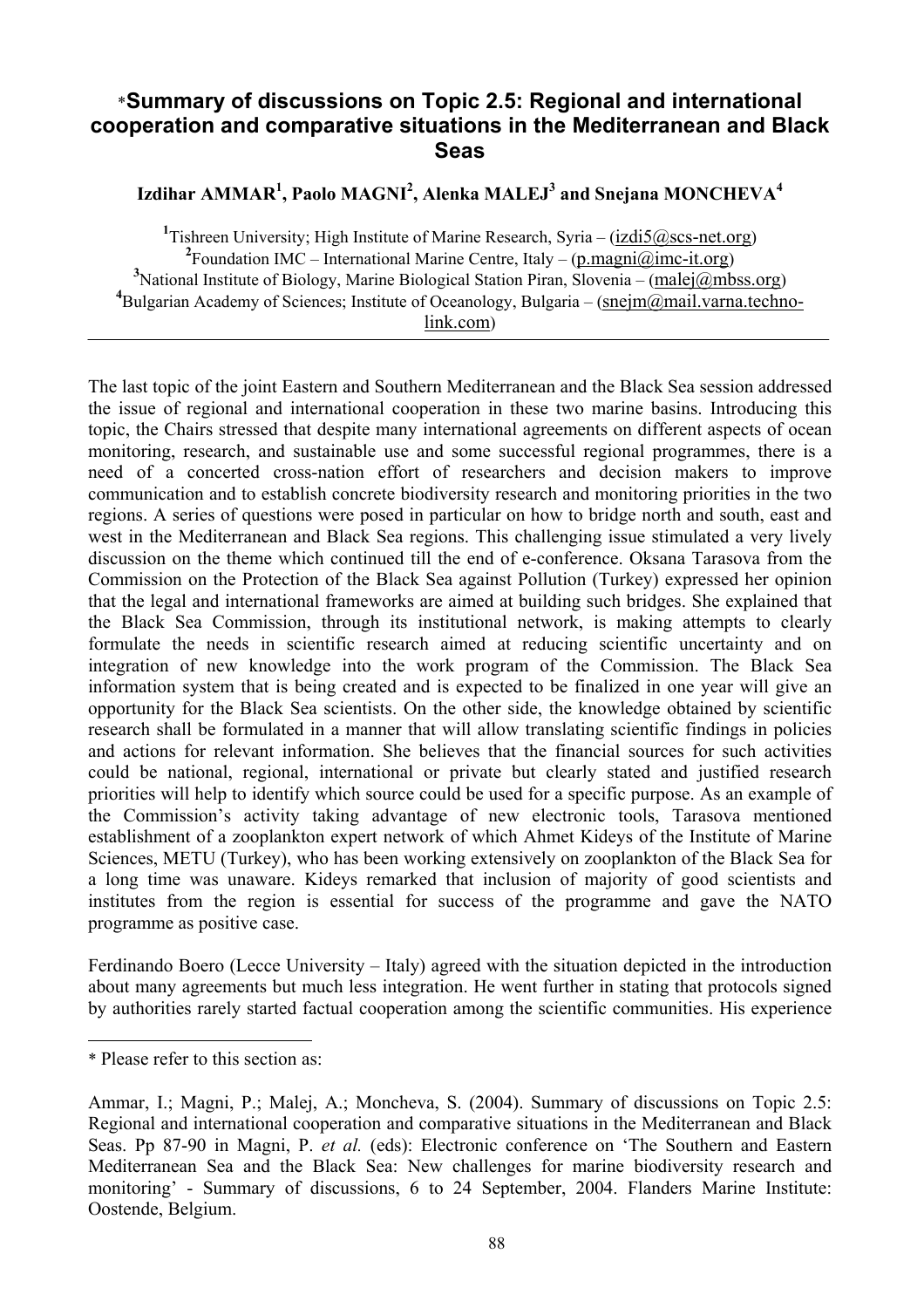when preparing a report on Mediterranean biodiversity for the Mediterranean Regional Activity Centre on Specially Protected Areas (RAC/SPA) indicated that there were scientists in all Mediterranean countries but the state of knowledge was sparse and there was no strategy. Boero suggested that the scientific community should identify some issues of high priority and inform decision makers that this information is most needed. As a first step, he proposed the preparation of a formal description of habitat types in the Mediterranean followed by reconstruction of their distribution; by Boero's opinion this is doable in relatively short time if proper funds become available. He also came up with the proposal that we should try to establish world-wide activities to assess marine biodiversity in a similar manner as geophysical mapping was done in the sixties during the International Geophysical Year. And finally he called for a strong theoretical effort and for building of a conceptual model regarding marine biodiversity. In reply to Boero's message, Kerim Ben Mustapha of the Institut National des Sciences et Technologies de la Mer (Tunisia) suggested to start with the "easiest" issues, i.e. each country should start by recording all the lists and bibliography related to marine biodiversity. This would give more accurate picture of the actual state and would also help to identify gaps. Kerim Ben Mustapha also advocated the need for joint field work either bilateral or multilateral/regional that would help to harmonise scientific culture among scientists from different countries. By his opinion increasing number of regional/international fora/agreements has not brought concrete cooperation of scientists from different countries on field; therefore he called for proposals for joint field campaigns focusing on biodiversity. His ideas were supported by Morad Award of the National Institute of Oceanography and Fisheries (Egypt) who stressed the importance of initiating a project on sensitivity mapping covering the whole southern and eastern Mediterranean shores. This major project would be contributed and participated by all the surrounding countries, as well as by the international agencies and organizations. Furthermore, Morad Award gave the MAMA project (1st MedGOOS network project) as a good example of coordination; this project established the multi-national network with a partnership from all riparian countries and a regional platform for marine observations and forecasts. He also believes that cooperation and communication could be improved through enhancing cooperation among MAP countries and the Euro-Mediterranean partnership, by creating European/Northern/Southern Mediterranean Centres, launching technology platforms, increasing mobility and improving coordination of national and international research programmes. Ahmet Kideys underlined the importance of the NATO Science for Stability projects in the Black Sea region with very successful cooperation of scientists from riparian countries that produced hundreds of good quality publications and also helped create the environmental database for the Black Sea.

Aldo Manos of the NAGREF - Fisheries Research Institute (Greece) argued that one of the functions of marine environment research, though not the main one, is to influence policies that can correct undesirable trends which have been identified and quantified, and for which clear links have been established with specific human activities. In order to influence policy the results of research must reach decision makers in a form that are both understandable and relevant to them. He suggested that transparency has to be improved particularly between programmes since they are developed without an over-all picture of all the other relevant activities in the same field. Duplication of efforts by the same research institutions, in the same areas, and on the same subjects, is thus hard to avoid. Manos questioned whether requirement of full disclosure and exchange of information between programmes when planning and financing new research should become a routine. This would promote specialization in research and ensure that a critical mass of resources is devoted to priority subjects. He also highlighted transparency of research to the general public as a prerequisite of long-term political and financial support, therefore the provision of information to the media and NGO should become a standard feature built into research projects. MAP / MED POL views on regional cooperation on Mediterranean marine diversity monitoring

were communicated by Colpan Polat Beken, MED POL programme officer (Greece). Marine biodiversity is not included in the core objectives and activities of MED POL as these issues are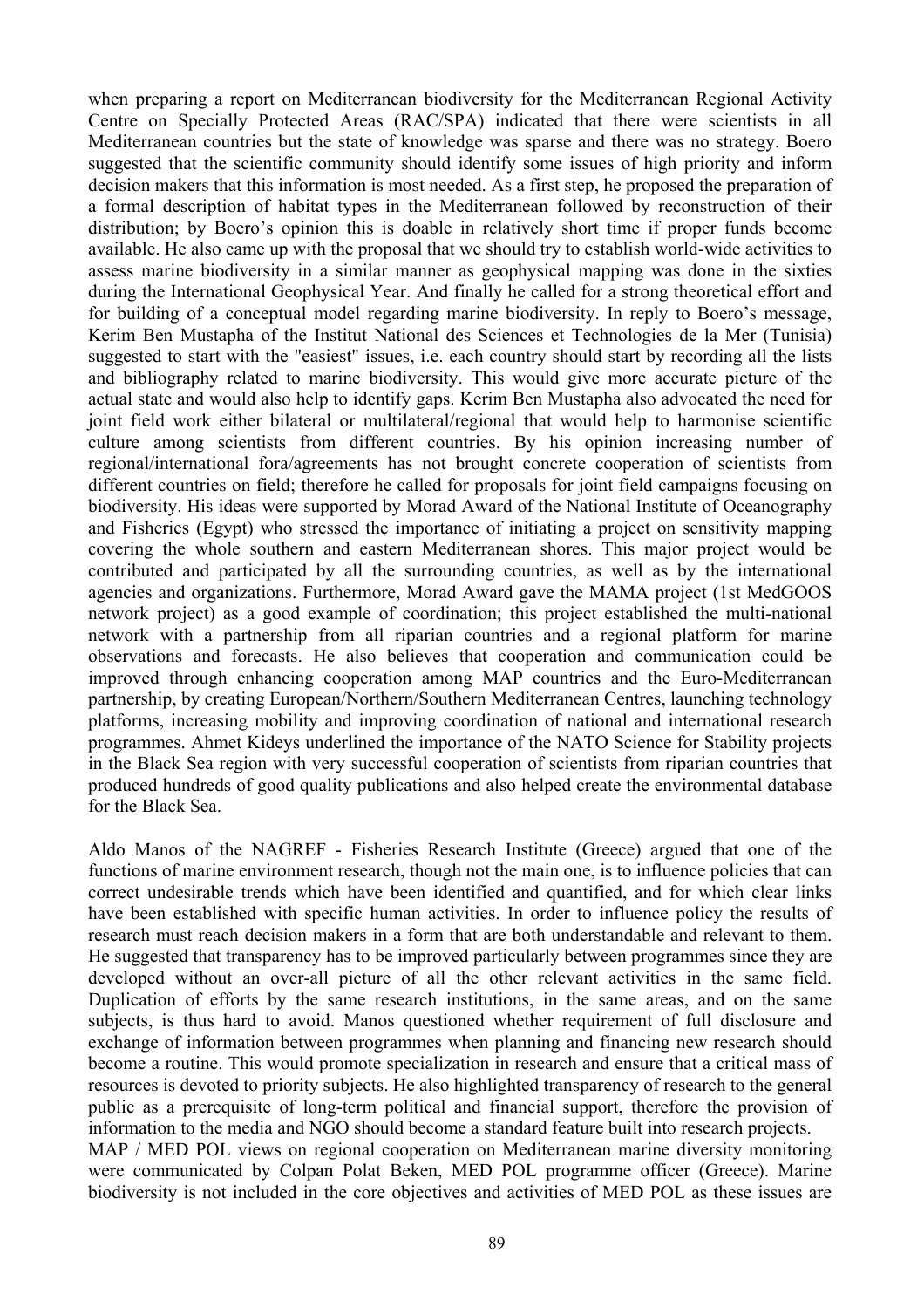handled by MAP/SPA/RAC. Anyhow, Polat Beken referred to monitoring and research components of the two strategic action programmes SAP-MED and SAP-BIO. In particular, SAP-BIO programme aims to protect the biodiversity and living resources of the Mediterranean, as well as their habitats. The programme was approved recently (2003) and it defines the overall needs and gaps at the regional level. Inventorying, mapping and monitoring of Mediterranean coastal and marine biodiversity are defined as one of the top priorities of the programme. National reports provided during the preparation of the SAP-BIO commonly highlighted the need to establish regional and national monitoring programme on biodiversity and to enhance research efforts to further improve the knowledge. For a better management of the monitoring activities within the frame of MAP mandate and activities, cooperation between the regional activity centres and MED POL is essential. SAP-MED and SAP-BIO need to be interactively implemented and some of the programme objectives, for example those of monitoring, could be bilaterally checked and common technicalities and needs of information should be discovered.

Izdihar Ammar of the Tishreen University (Syria) raised the point that the lack of knowledge and absence of strategy to work jointly is a responsibility of institutional administration and not only of the researchers themselves. Many steps have been taken by the Syrian government to encourage and support scientific collaboration with other universities and scientific institutions and centres in and outside the country. In the field of marine sciences, there are now many scientific cooperation programmes between Syrian researchers and researchers from Lebanon, Egypt, Oman, Greece, Tunisia, Italy and France. The list of joint projects which are being carried out by national and nonnational efforts indicates that despite limited coast and financial and other problems, Syria is putting a lot of effort into the study of the marine ecosystem; she supplemented her statements with an extensive list of publications in Arabic. Nevertheless, Ammar was not optimistic concerning the future of marine biodiversity and called for action by competent authorities. In reply to her message, Boero stated that the long list of contributions on Syrian biodiversity is not available to most people. The documents in Arabic are not understandable by most of the scientific community, and the contributions to CIESM and SIBM societies are available only to those who attend the congress and to the associates of the society. He believes that very important information is published in a way that is not easy to find. In contrast to Boero, Kerim Ben Mustapha understood Ammar's pessimism, which, he believes, can be linked to the lack of involvement of the scientific communities in thinking globally. He also argued that the SPA & BD protocol of the Barcelona convention, which rules the implementation of MPA in high seas and countries bordering waters (SPAMI), should be better explored as a tool for multilateral cooperation. Further to this, Amir Ibrahim of the Tishreen University (Syria) suggested joint research projects carried out under the umbrella of the regional organization and authorities are the direct and most effective way of cooperation. In reply to Ibrahim's message, Kideys invited Ibrahim and his colleagues to the Middle East Technical University, Erdemli in Turkey, to discuss bilateral cooperation.

| Introduction in English (original)                              | 16 Sep 04 | Forum Admin        |
|-----------------------------------------------------------------|-----------|--------------------|
| the extremely important conference!<br>þ.                       | 17 Sep 04 | Oksana Tarasova    |
| $\frac{1}{2}$ zooplankton expert network !                      | 17 Sep 04 | Ahmet Kidevs       |
| common projects on priorities<br>ie i                           | 17 Sep 04 | Ferdinando Boero   |
| $\left  \cdot \right $ Let us lists                             | 17 Sep 04 | Kerim Ben Mustapha |
| For the project support on Integarted Senistivity maps<br>han i | 20 Sep 04 | <b>MORAD AWAD</b>  |
| <b>NATO</b> contribution<br>÷.                                  | 17 Sep 04 | Ahmet Kidevs       |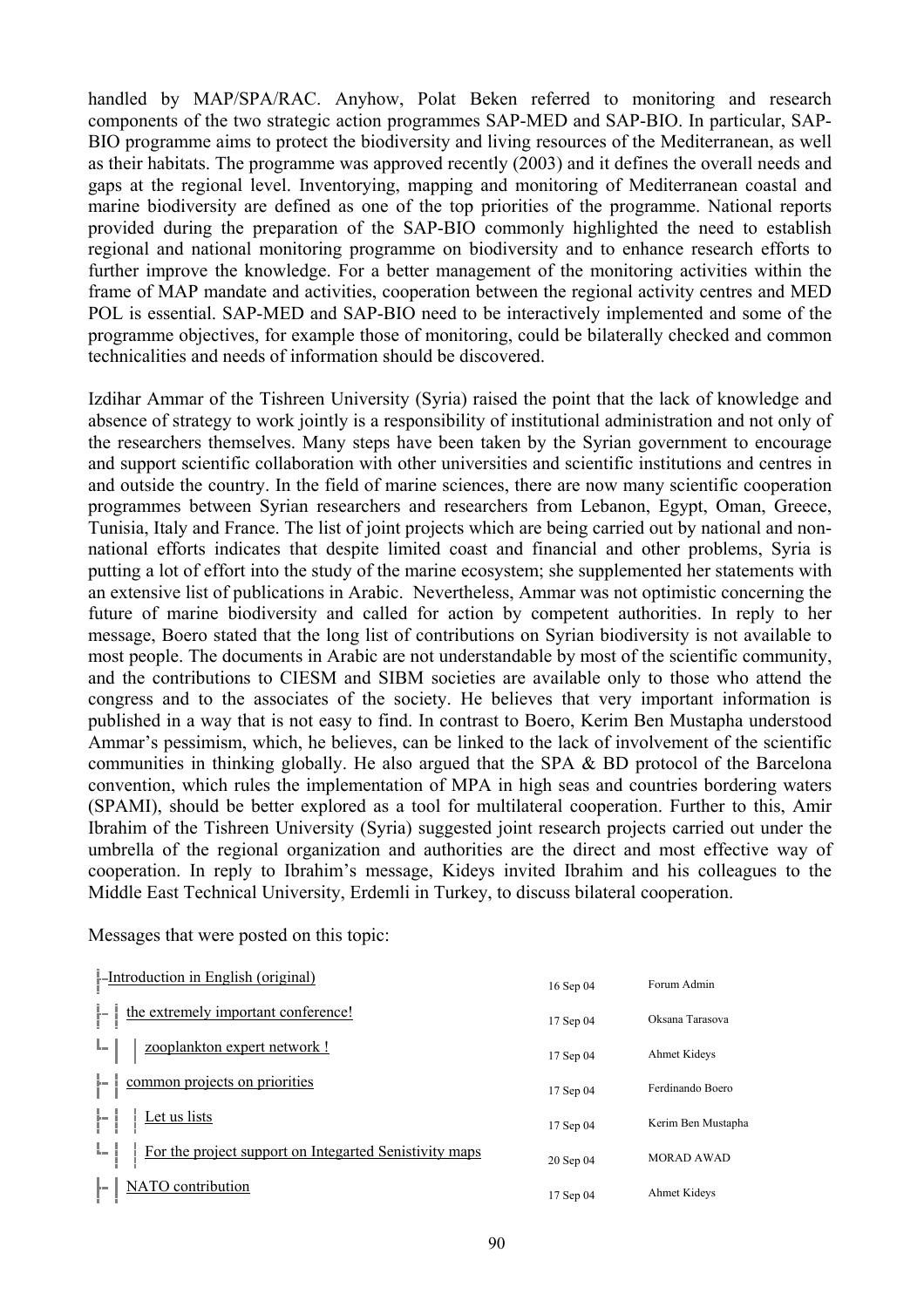| <b>IMPORTANT QUESTIONS? AND TRYING TO ANSWER</b> | 20 Sep 04 | <b>MORAD AWAD</b>         |
|--------------------------------------------------|-----------|---------------------------|
| -Introduction en Français                        | 16 Sep 04 | Forum Admin               |
| mailling lists                                   | 20 Sep 04 | Kerim Ben Mustapha        |
| Introduction in Russian                          | 17 Sep 04 | Forum Admin               |
| Introduction in Arabic                           | 17 Sep 04 | Forum Admin               |
| improving transparency                           | 18 Sep 04 | aldo manos                |
| -MAP/MED POL voice                               | 20 Sep 04 | Sevcan Colpan Polat Beken |
| Sub-regional cooperation                         | 20 Sep 04 | Izdihar Ammar             |
| Cousteau and the mediterranean                   | 20 Sep 04 | Ferdinando Boero          |
| Ł.<br>marine organizations??                     | 20 Sep 04 | Izdihar Ammar             |
| Ļ,<br>SPAMI                                      | 21 Sep 04 | Kerim Ben Mustapha        |
| Conferences<br>⊧EU                               | 22 Sep 04 | Iouri Oliounine           |
| Sharing the idea on regional cooperation         | 23 Sep 04 | Amir Ibrahim              |
| Ł.,<br><b>Syria-Turkey cooperation</b>           | 24 Sep 04 | Ahmet Kideys              |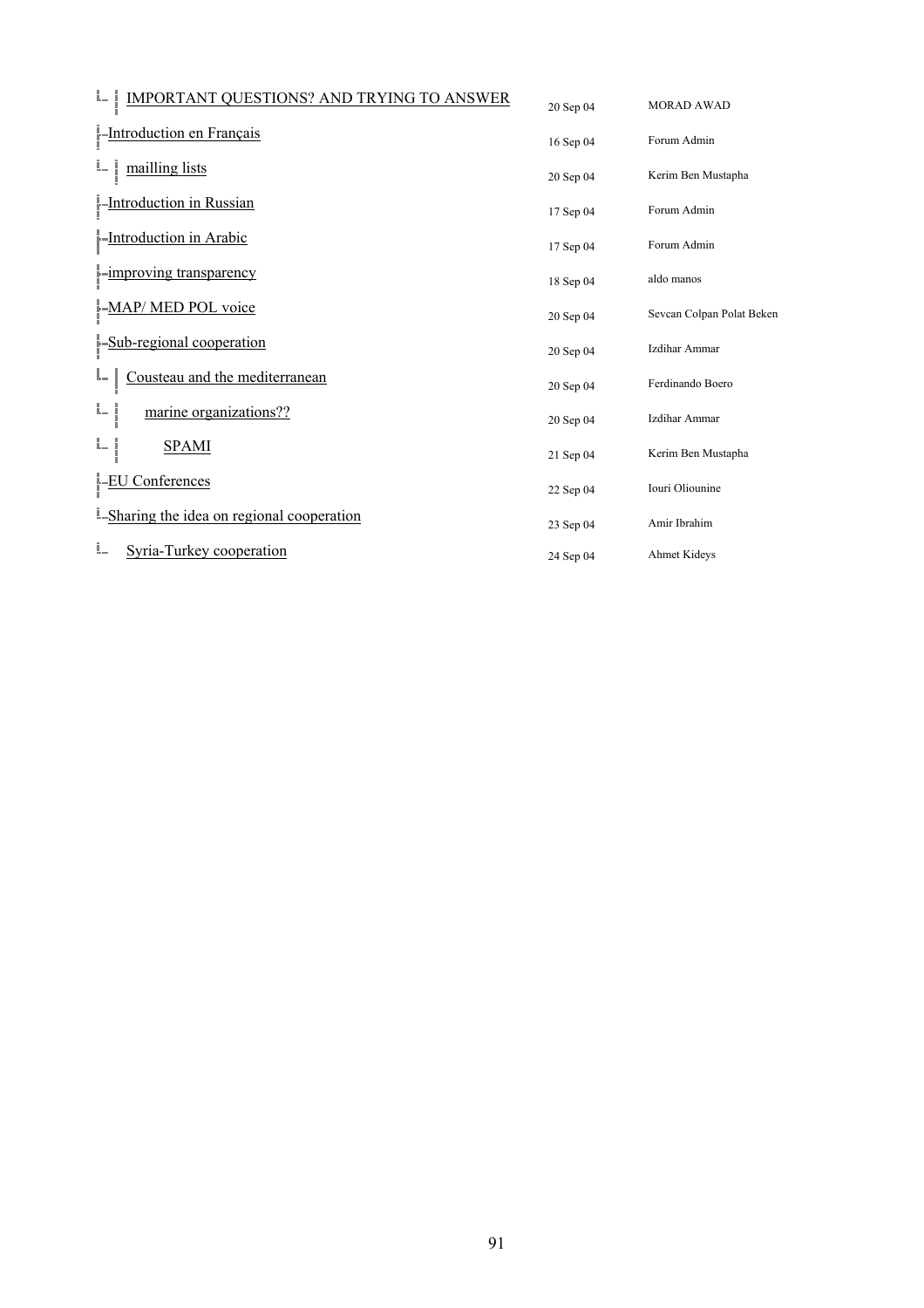**Session 3: Black Sea**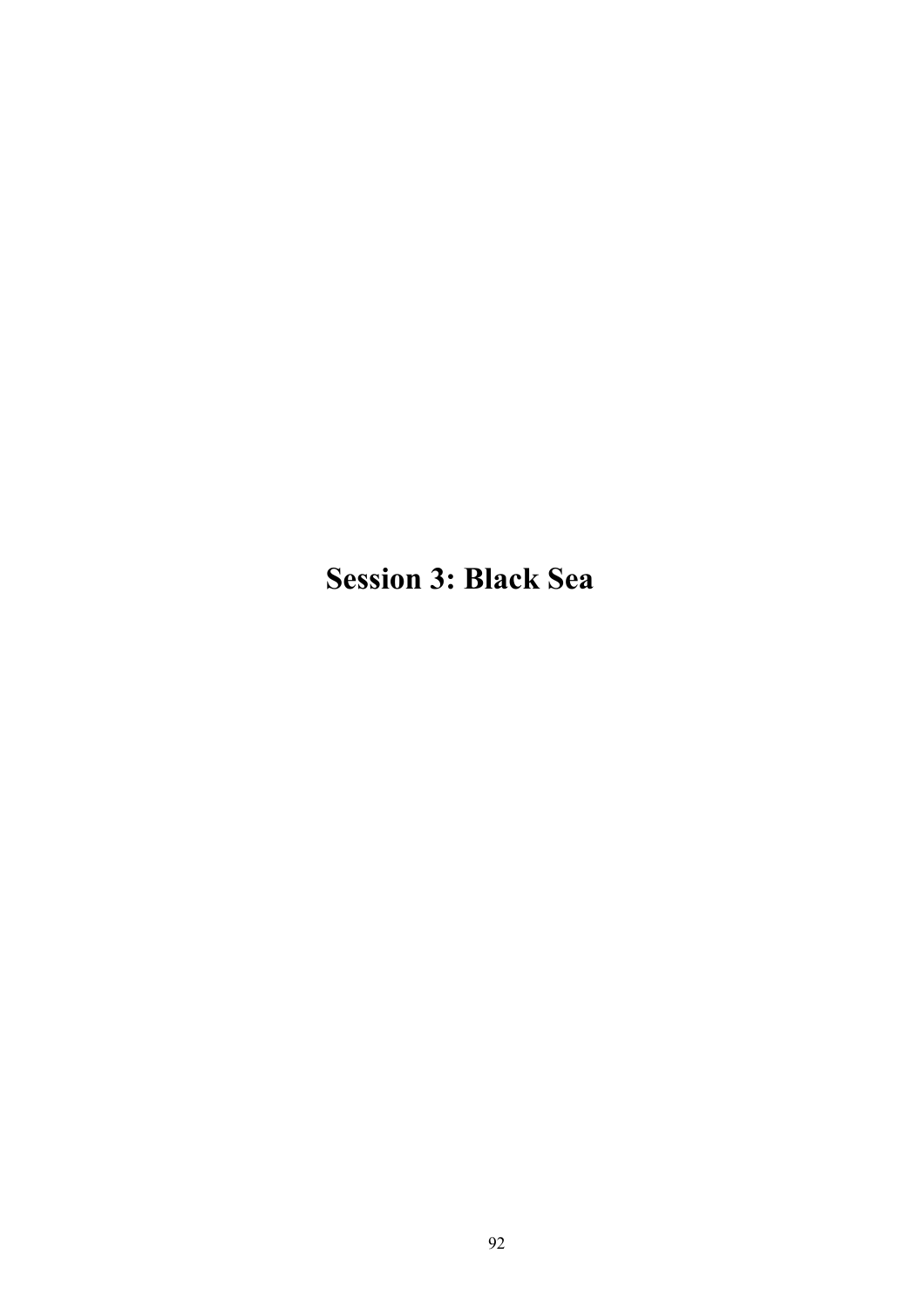# [\\*](#page-96-0)**Summary of discussions on Topic 3.1: From taxonomy to patterns and processes - the problem of "classical taxonomist guild extinction" and the need to develop advance biodiversity research in the Black Sea**

## **Snejana MONCHEVA**

Bulgarian Academy of Sciences; Institute of Oceanology, Bulgaria – (snejm $\omega$ mail.varna.technolink.com)

In the introduction to the session the view that rethinking and reconsidering the strategy of capacity building and biodiversity research in the Black Sea is the stairway to understand the patterns, processes, and consequences of changing marine biological diversity was expressed, formulating a number of questions to discuss alternatives in facing "graying taxonomist" crisis in the Black Sea, the need of new generation of systematists, understanding the dimension of biodiversity, progress in sampling and sensing instrumentation, experimental techniques and molecular genetic methods, predictive models. Are we doing enough for promoting the research results among the global scientific community, where are we on the way of developing Computer-Aided Identification (CAI) and data-basing Biological informatics in the Black Sea were part of the themes to streamline discussion.

The session received a response by 10 participants and among all taxonomy emerged as one of the core discussion topic in three major aspects – causes of decline of systematic studies, the need of new generation of taxonomists and possible solutions.

"The death of taxonomy" was related to competition (Ferdinando Boero) -competition for projects (e.g. money to fuel research) and carrier building. The "paradox that taxonomists are becoming extinct in the era of biodiversity" was linked to misuse of biodiversity, substituting the role of taxonomy in studding biodiversity. The fact that it takes a long-time to train a decent taxonomist, and the difficulties to publish papers on taxonomy in high impact factor journals was specifically underlined as one of the key reasons making taxonomy less attractive. The possible solution given was to follow the practice in United States - promoting taxonomy with special projects aimed at training taxonomists that are both molecular and traditional. Biodiversity money is to be labeled taxonomy explicitly and the selection of partners in networks should be based on relevant expertise. The appeal for larger support for training marine taxonomists - the 'old-fashioned' and the 'new-fashioned' ways together was supported by Bella Galil, stressing that MARBENA could help in this mission.

Ferruccio Maltagliati opposed that funding for taxonomy and crisis of taxonomists are two separate problems, the latter one related more to the choice of research fields by young researchers rather than funding for taxonomic research. New-fashioned taxonomists (sensu Boero and Galil) could (better, should) be involved in biodiversity conservation programs at equal bases. The low rank of taxonomic studies was associated in a way to the low competitiveness due to lack of flexibility of

 $\overline{\phantom{a}}$ 

<span id="page-96-0"></span><sup>\*</sup> Please refer to this section as:

Moncheva, S. (2004). Summary of discussions on Topic 3.1: From taxonomy to patterns and processes - the problem of "classical taxonomist guild extinction" and the need to develop advance biodiversity research in the Black Sea. Pp 92-95 in Magni, P. *et al.* (eds): Electronic conference on 'The Southern and Eastern Mediterranean Sea and the Black Sea: New challenges for marine biodiversity research and monitoring' - Summary of discussions, 6 to 24 September, 2004. Flanders Marine Institute: Oostende, Belgium.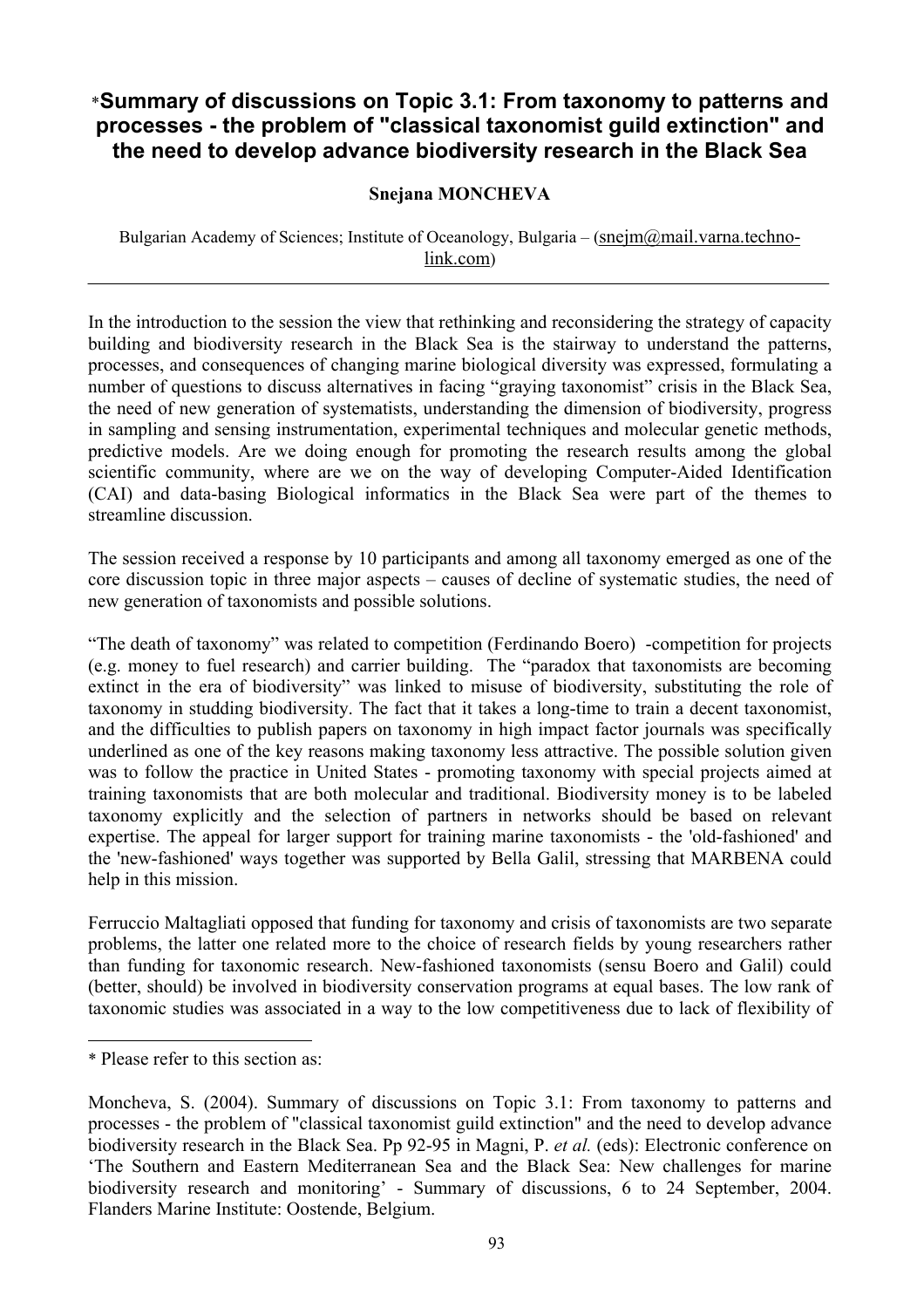those involved in the policy of science. The result is that young people are not attracted by taxonomy because those who compel it are not powerful enough to warrant a perspective future. It was emphasized that scientific community needs taxonomists, but dealing with a sub sub sub species only is not enough to explain ecosytem functioning (one may call this reductionism Donatella Del Piero -about taxonomists). The existing confusion in taxonomic nomenclature and the need of updated inventory and revision was strongly underlined. Violeta Velikova pointed out the lack of contemporary identification books and modern manual for the Black Sea phytoplankton based on both LM and SEM to fill in the gaps of knowledge especially regarding taxonomy of small flagellates, which bloom so often, being so diverse and so "wonderfully unknown" , including all the difficult for identification naked dinoflagellates (for example genus *Karenia*, *Takayama*, *Karlodinium* have not yet "arrived" to the Black Sea inventory) together with a number of misidentified or unknown species.. The lack of interest to taxonomic research was again stressed as the most serious problem in the Black Sea region. The need of national programmes, that may allow scientists to devote time and money for species identification as well as the study of rare species (the problem of time-scales) in order to understand the ecosystem performance were advocated in particular. Kerim Ben Mustapha shared the difficulties the Black Sea and the southeastern Med countries experience in publishing papers in specified high ranked journals, based on less advanced methods ("while I have problems in identifying the different categories of sponges cells, colleagues are able to follow larval stages and integrate their findings in phylogenictaxonomic papers; not to speak about biochemical/gentic patterns...and so on"). A possible solution to overcome the lack of proper equipment and expertise was found in international collaboration (Bryozoans -with the support of Prof. Cocito, Italy; Ascidians - with the support of Prof. Ramos from Alicante, Spain, etc.).

Valentina Todorova promote further the discussion on systematic research, taxonomic competence and collaboration. Within the UNDP-GEF Black Sea Ecosystem Recovery Project (BSERP) a joint Research Cruise aimed at assessing the benthic diversity and recent ecological status in the Northwestern Black Sea area was an excellent opportunity for an international team of scientists from Bulgaria, Romania and Ukraine to harmonize sampling and processing procedures but also to compare taxonomic expertise while identifying species onboard. The first results reported manifested that each of the teams had identified different number of species despite the equal sampling effort and harmonized procedures. It was clearly evident that a taxonomic revision of the fauna in the Black Sea was needed calling imperatively on raising the standard of taxonomic competence in order to produce comparable results and consistent conclusions. Inter-laboratory training, exercises and testing was suggested as a powerful mechanism to increase the quality and precision of taxonomic identification.

Dragos Micu (a young scientist) gave a strong support to taxonomy raising the point of preserving and building on the wealth of taxonomic knowledge accumulated by our predecessors. The setting of several taxonomically oriented databases (CLEMAM, ERMS, etc.) undertaken during the last 10 years was given as a good example as an excellent basis for regional and international scientific communication and cooperation. Again it was underlined that the taxonomy of Black sea biota is more or less in a state of "chaos". The published work "Annotated Checklist of the Marine Mollusca from the Romanian Black Sea" was suggested as a good initiative to follow with other phyla as well.

The persistence of a "taxonomical iron curtain" between Russian scientists and the rest Black Sea taxonomists was viewed as one of the main difficulties on the way to taxonomic unification while communication and scientific networking at basin-wide scale - one of the best solutions. Two important issues were also advocated – the proper selection of experts responsible to communicate results and acting as policy-maker's advisers ("bad information is worse than no information") and making research results available to the scientific community - considered at least as important as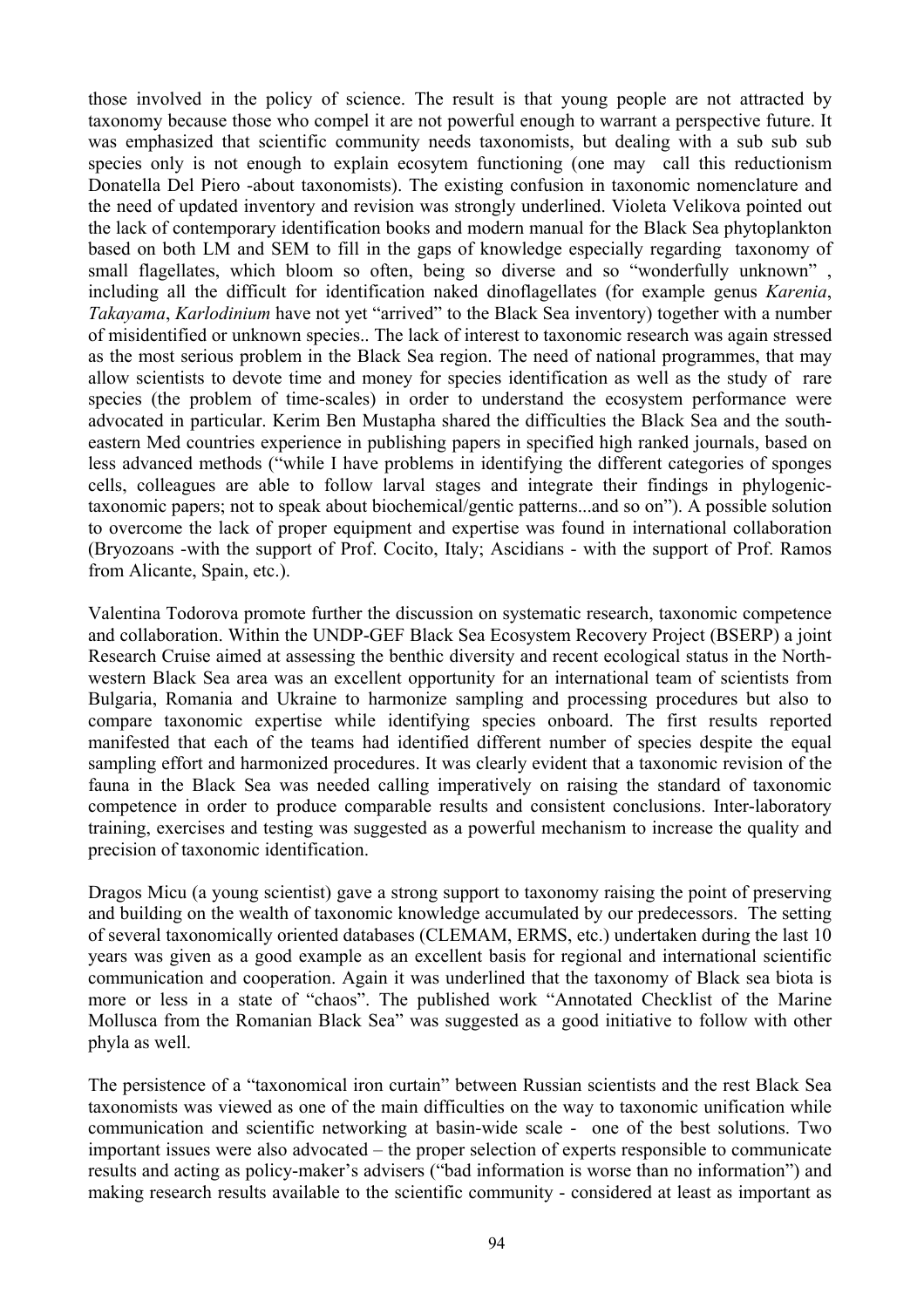the quality of the work itself. Publishing in national journals in English was envisaged as an alternative.

The voice of another young scientist, Luydmila Kamburska was also in full support of traditional taxonomy giving at least a breath of hope for the future of systematics ('still the science is a passion, and taxonomy is a challenge"). Although difficult to be an expert in both traditional and "modern" taxonomy, young scientists willing to study taxonomy and go deeply with the ecological meaning of that are already prepared for the long way to go -first to get the taxonomic knowledge and then trying with computers and modeling.

A social anthropologist, Ivelina Moncheva gave a little bit different flavor to join efforts - to follow the historical experience in ancient culture (from chronology to synchronicity). A chronic of abrupt biodiversity changes existing within the same time-frame (data matrix), might help elucidating similarity (synchrony) between different geographical locations and basins. Thus similar questions and problems could be identified that will help scientists to look for general patterns, common answers and forecast.

Dragos Micu proposed a generalization as a Black Sea "to do" list:

- UNIFICATION OF TAXONOMY modern, up-to-date identification manuals for the Black Sea biota.
- BIODIVERSITY INVENTORIES (accurate!) for all the national sectors of the Black Sea.
- STANDARDIZATION OF METHODS FOR BIODIVERSITY RESEARCH on a basinwide scale.
- IMPLEMENTING NEW METHODS based on SCUBA, non-destructive sampling, in-situ experments, molecular biology.
- RED LISTS for all national sectors, elaborated in compliance with the new IUCN categories and criteria and guidelines for application at regional level, provided that the species status is determined on the basis of extensive fieldwork with appropriate evaluation methods
- COOPERATION AND NETWORKING: workshops where the young scientists from the Black Sea countries get a chance to know each other and set common goals, possibly leading to joint research projects.

I personally fully agree that taxonomy is in need of recognition from the funding agencies, but I am also in favor of what we call "scientific initiative" or "scientific dedication" in order to be part of the solution. And I am extremely happy to hear the voices of young scientists advocating this, and still rather disappointed from the limited participation by the Black Sea scientists. May be the establishment of Regional taxonomic centres could help to concentrate the available potential as an appropriate tool to promote the systematic research in the Black Sea riparian countries at relatively low cost.

#### **References:**

Boero F., 1994. Bright young people, biodiversity and species lists. Trends Ecol. Evol., 9 (10): 399. Boero F., 2001. Light after dark: the partnership for enhancing expertise in taxonomy. Trends Ecol. Evol. 16 (5): 266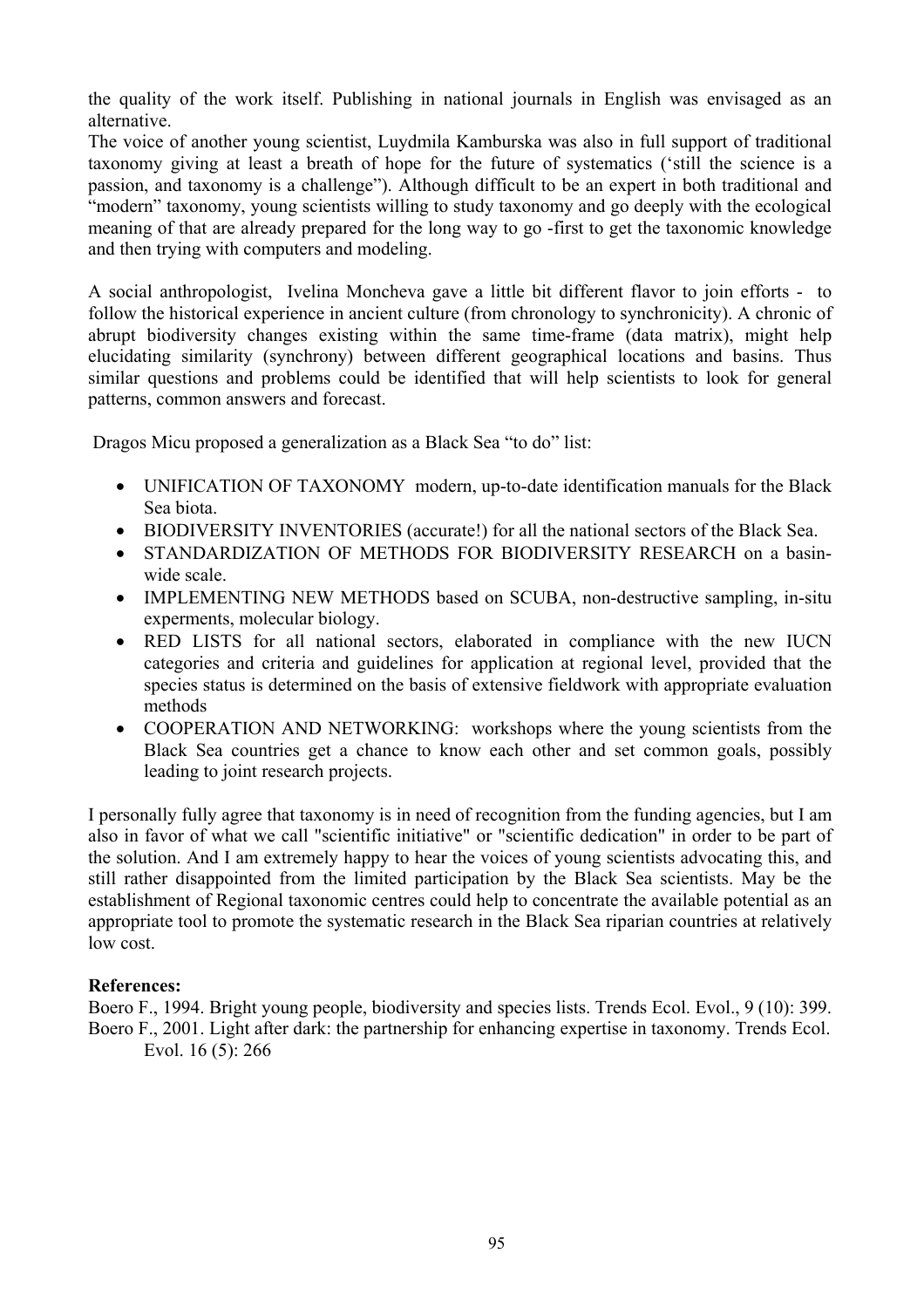| Introduction in English                                                                                                                                                                                                                                                                                                                                   | 19 Sep 04 | Forum Admin           |
|-----------------------------------------------------------------------------------------------------------------------------------------------------------------------------------------------------------------------------------------------------------------------------------------------------------------------------------------------------------|-----------|-----------------------|
| the death of taxonomy                                                                                                                                                                                                                                                                                                                                     | 20 Sep 04 | Ferdinando Boero      |
| not a voice in the wilderness                                                                                                                                                                                                                                                                                                                             | 20 Sep 04 | bella galil           |
| Funding for taxonomy and crisis of taxonomists are two separ                                                                                                                                                                                                                                                                                              | 21 Sep 04 | Ferruccio Maltagliati |
| is it the market or?                                                                                                                                                                                                                                                                                                                                      | 20 Sep 04 | Snejana Moncheva      |
| $\frac{1}{x}$     it is the market, in a way                                                                                                                                                                                                                                                                                                              | 20 Sep 04 | Ferdinando Boero      |
| <b>Filli</b><br>a voice of a young taxonomist                                                                                                                                                                                                                                                                                                             | 20 Sep 04 | Luydmila Kamburska    |
| $\begin{tabular}{c} \bf 1.1 & \bf 1.1 & \bf 1.1 & \bf 1.1 & \bf 1.1 & \bf 1.1 & \bf 1.1 & \bf 1.1 & \bf 1.1 & \bf 1.1 & \bf 1.1 & \bf 1.1 & \bf 1.1 & \bf 1.1 & \bf 1.1 & \bf 1.1 & \bf 1.1 & \bf 1.1 & \bf 1.1 & \bf 1.1 & \bf 1.1 & \bf 1.1 & \bf 1.1 & \bf 1.1 & \bf 1.1 & \bf 1.1 & \bf 1.1 & \bf 1.1 & \bf 1.1 & \bf 1.1 & \bf$<br>about taxonomists | 23 Sep 04 | Donatella Del Piero   |
| <b>Keep the Faith</b>                                                                                                                                                                                                                                                                                                                                     | 21 Sep 04 | Dragos Micu           |
| LI L<br>What we shall do?                                                                                                                                                                                                                                                                                                                                 | 23 Sep 04 | Kerim Ben Mustapha    |
| $\frac{1}{2}$<br>Make the best of what you have                                                                                                                                                                                                                                                                                                           | 23 Sep 04 | Dragos Micu           |
| The need to advance phytoplankton taxonomical research in the                                                                                                                                                                                                                                                                                             | 25 Sep 04 | Snejana Moncheva      |
| -Introduction in Russian                                                                                                                                                                                                                                                                                                                                  | 19 Sep 04 | Forum Admin           |
| -Introduction en Français                                                                                                                                                                                                                                                                                                                                 | 20 Sep 04 | Forum Admin           |
| -How to promote sytematics research and raise taxonomic compe-                                                                                                                                                                                                                                                                                            | 20 Sep 04 | Valentina Todorova    |
|                                                                                                                                                                                                                                                                                                                                                           | 26 Sep 04 | Ivelina Moncheva      |
| I <u>Black Sea "to do" list</u>                                                                                                                                                                                                                                                                                                                           | 27 Sep 04 | Dragos Micu           |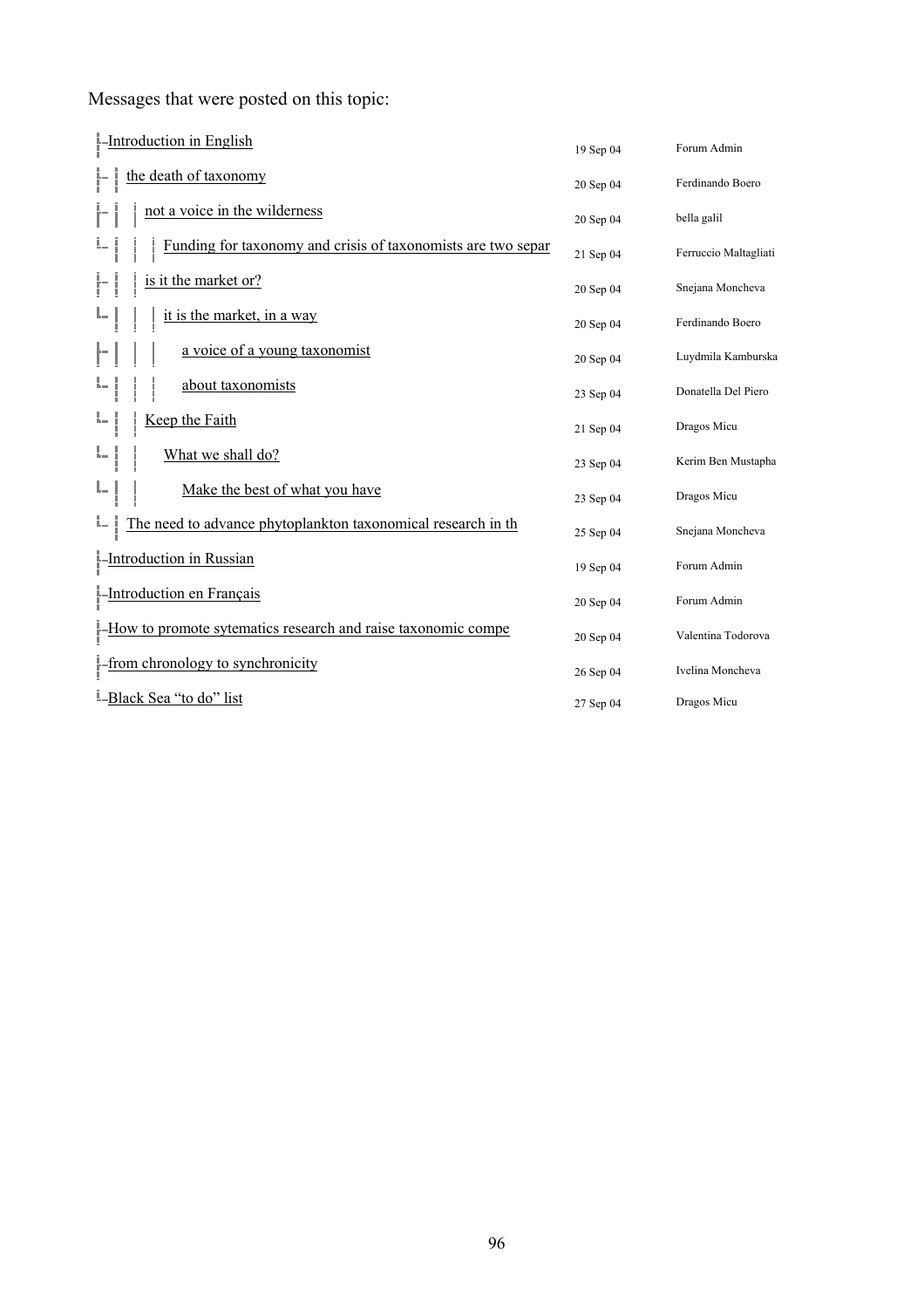# [\\*](#page-100-0)**Summary of discussions on Topic 3.2: Microbiota, deep sea biodiversity and unexploited habitats – the neglected biodiversity**

## **Serena FONDA-UMANI**

University of Trieste; Marine Biology Laboratory, Italy – (labbioma@univ.trieste.it) 

One of the most noticeable results of this topic discussion is that we are still far away from a general consensus on the importance of the smallest biological components in controlling the whole marine system. This topic indeed obtained only few reactions (by Khatuna Akhalaia, Snejana Moncheva, Lyubomir Dimitrov&Valentina Doncheva and Valentina Turk) compared to some others devoted to taxonomy or top predator management. Mediterranean scientists are still more involved in the visible world than in its microbiology or biochemical pathways. This lack of interest (or expertise) builds up one of the largest scientific gaps in the Mediterranean area compared to what is going on in other European scientific communities, not to mention the USA. Marine biologists (or better marine ecologists) should know the role of microbial world since the beginning of their career, and "Microbial ecology" has to become one of the main courses of the second level degree in Marine Biology. We are still too few in each of our Mediterranean countries (if any in some of them) to force people at the large to think also to the invisible world in the ocean. It still difficult to think at the ocean because our lack of the third dimension, usually common people experience the ocean from the shore or (few) from a boat, which means the very narrow coastal system (where they can appreciate seaweeds, macroalgae, crabs, shells, etc.) or the ocean surface (where they can see fish or dolphins). It is very difficult for them to think at other bacteria than pathogens and usually they simply do not know how many "good" bacteria the ocean can host. It is the duty of marine scientists to introduce at every level this basic knowledge to improve our efforts in maintaining high marine biodiversity also in the prokaryotic realm, which is the most important one in controlling the general health of the marine ecosystem.

Messages that were posted on this topic:

| --Introduction in English                                    | 20 Sep 04 | Forum Admin        |
|--------------------------------------------------------------|-----------|--------------------|
| -Introduction en Français                                    | 20 Sep 04 | Forum Admin        |
| -Introduction in Russian                                     | 21 Sep 04 | Forum Admin        |
| ÷<br>When you know the problem, it is half a solved problem. | 21 Sep 04 | Khatuna Akhalaia   |
| il. (<br>main problems                                       | 21 Sep 04 | Serena Fonda Umani |
| -Unexpected Deep Black Sea Meiobenthos                       | 21 Sep 04 | Eleonora Racheva   |
| The need of joint efforts for exploration of Black Sea sea-b | 21 Sep 04 | Eleonora Racheva   |
| ---two additional comments                                   | 23 Sep 04 | turk valentina     |

<span id="page-100-0"></span>\* Please refer to this section as:

Fonda-Umani, S. (2004). Summary of discussions on Topic 3.2: Microbiota, deep sea biodiversity and unexploited habitats – the neglected biodiversity. Pp 96 in Magni, P. *et al.* (eds): Electronic conference on 'The Southern and Eastern Mediterranean Sea and the Black Sea: New challenges for marine biodiversity research and monitoring' - Summary of discussions, 6 to 24 September, 2004. Flanders Marine Institute: Oostende, Belgium.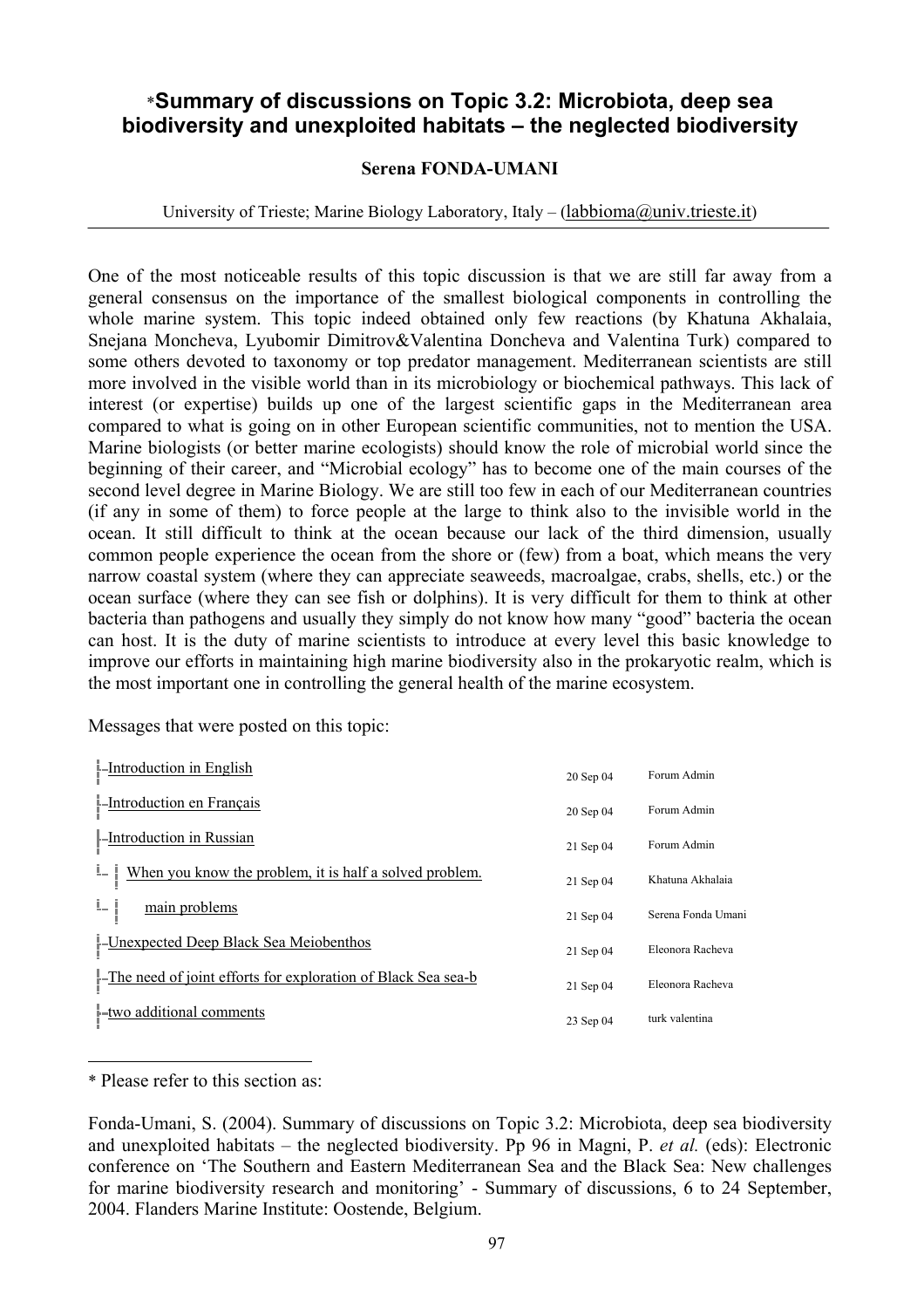our future duties 24 Sep 04 Serena Fonda Umani

let 25 Sep 04 Snejana Moncheva

# [\\*](#page-101-0)**Summary of discussions on Topic 3.3: In search of pressure-stateresponse biodiversity indicators: extending science to policy**

## **Christos Arvanitidis1 and Valentina Todorova2**

<sup>1</sup> Hellenic Centre of Marine Research; Environmental Technology and Management Group, Greece –  $(\text{arvantidis}(\hat{\omega})$ imbc.gr) <sup>2</sup>Bulgarian Academy of Sciences; Institute of Oceanology; Marine Biology and Ecology, Bulgaria –  $(v$ todorova@io-bas.bg)

Almost three weeks after the start of the seventh MARBENA e-Conference obviously there was some weariness in the participants to which I render the small number of contributions received in response to topic 3.3.

Dr. Maria Ketsetzopoulou provided very useful comment on the importance of communication between scientists and politicians. She discussed about the environmental consequences of economic growth and about the importance of sustainable development. There is a broad consensus that development has an economic, a social and an environmental dimension and will only be sustainable if there is a balance between the different factors that contribute to the overall quality of life. According the related EC documents, all policies must have sustainable development as their core objective. A sustainable development strategy should be a catalyst for the policy- makers and public opinion in the coming years and become a driving force for institutional reforms and for changes in corporate and consumer behaviour. Policy should focus on steady long-term management strategy which allows business and individuals to plan better and adjust gradually, thereby greatly reducing the costs of change. Systematic dialogue with representatives of consumers, whose interests are often overlooked, should improve the quality of regulation and accelerate its implementation. Sustainable development calls for sweeping economic reform to create new markets and 'get prices right', for example, by ensuring that prices paid for goods and services include the costs of damage caused by pollution. In this way, markets will stimulate companies and consumers to take better account of the effects of their behaviour. Science and research also have a central role to play in guiding political decisions. To assess progress toward these objectives, they need to be supplemented by a set of accurate indicators, measuring sustainable development at an aggregate level the economic, environmental and social changes. Finally, as the success of any sustainable development depends on changes in people's behaviour, governments must do more to educate ad inform business and citizens. All these presuppose at least three successive steps of a common algorithm: support of research progress, interactive socioeconomic environmental scientific options, translated into appropriate management tools. The critical point in this cycle is the close interaction between researchers and decision-makers, both still in need of continuous learning how to communicate and work together. Thus joint training and workshops involving scientists and stakeholders might prove efficient.

<span id="page-101-0"></span><sup>\*</sup> Please refer to this section as:

Arvanitidis, C.; Todorova, V. (2004). Summary of discussions on Topic 3.3: In search of pressurestate-response biodiversity indicators: extending science to policy. Pp 97-99 in Magni, P. *et al.* (eds): Electronic conference on 'The Southern and Eastern Mediterranean Sea and the Black Sea: New challenges for marine biodiversity research and monitoring' - Summary of discussions, 6 to 24 September, 2004. Flanders Marine Institute: Oostende, Belgium.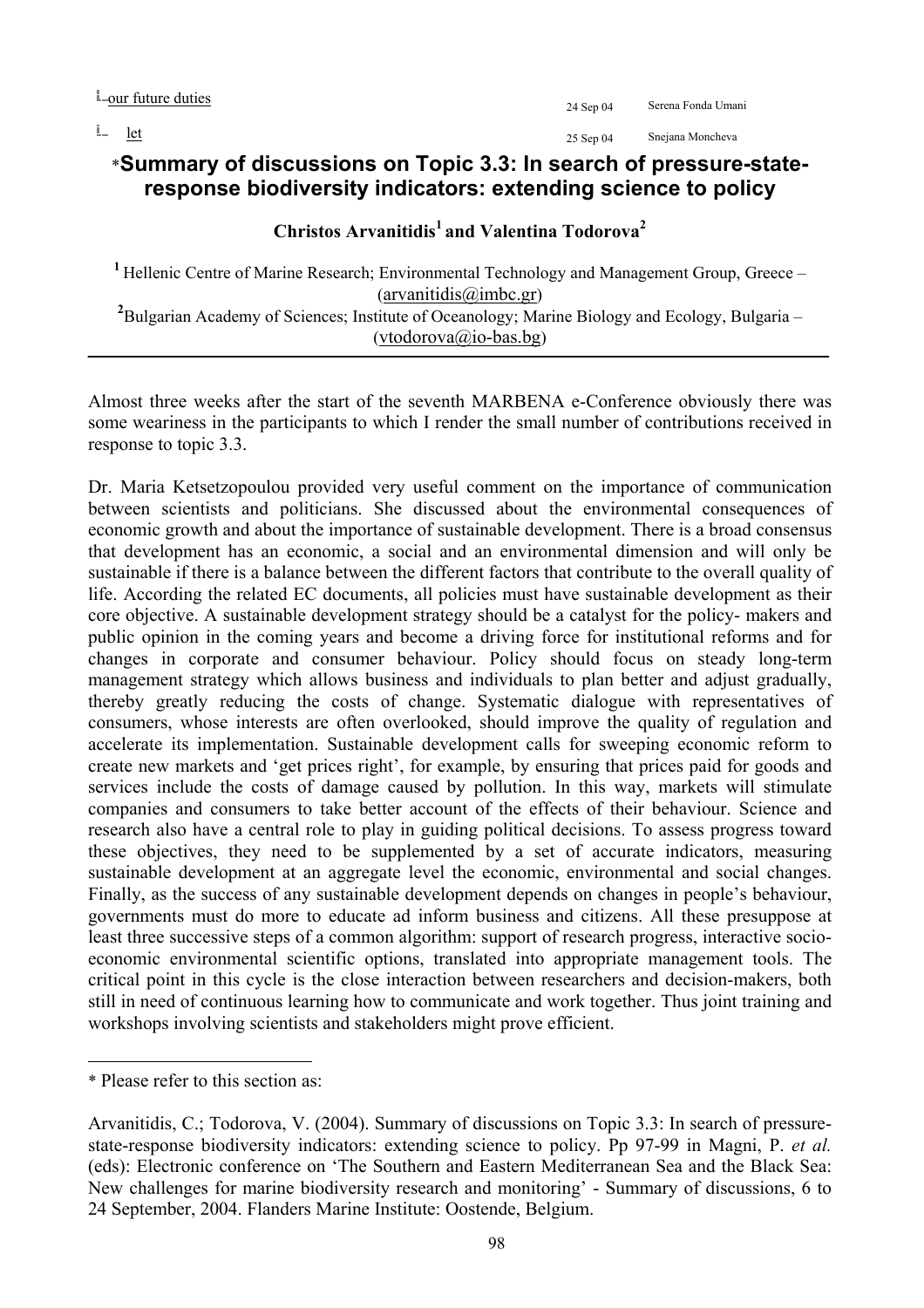Christos Arvanitidis responded to the above with the suggestion that one potential step forward to break the ice between science and policy is the valuation of the Marine Biodiversity. This can be achieved by implementing either monetary or non monetary values to all goods and services provided by the Marine Ecosystems. Valuation of the Marine Biodiversity is the main focus of the Theme 3 of the MarBEF Network of Excellence. Yet, it is at least encouraging to know that the algorithm has been already initiated.

Ferdinando Boero opposed that ecological economics is not a satisfactory approach because it is morally wrong to valuate people's life against economic profit. "What is the value of YOUR life?" he provoked. In the era of political correctedness, the life of a person should have the same value throughout the world. However, it is a common practice countries from the so called "first world" to settle their most polluting enterprises in "emerging" countries, since the price they should pay for environmental accidents (including the death of people) is much lower. He warned that we should not rely on lawyers and accountants to solve the environment related issues or we will be in trouble.

Kerim Ben Mustapha suggested some relevant references, which reflect on how to give an economical value to the "indirect" natural ecosytem functioning: World watch institue reports : «State of the earth 1997; 1998 », L. Brown, 2003, and "adbusters" magazine of 1997 and 1998.

In further input Ferdinando Boero reminded that giving a monetary evaluation to the "goods and services" that biodiversity is providing us is very risky, because often pollution is economically convenient. He gave his preference of ecological ethics to ecological economics approach, despite his agreement that nowerdays money is the value of everything, including our lifes.

Ferruccio Maltagliati's view of economic ecology was not so pessimistic. In his opinion ecologists can fight the dangerous contradictions between ecology and economy by providing sound ecological ethics to economists.

The relevance of indicators as communication tools between science and policy was highlighted by Kremena Stefanova who commented that indicators synthesize complex data into integrated surrogates that are understandable to management and more applicable in environmental policy and decision making. She considered that a great variety of indices of species diversity exist that are useful as ecological state indicators but these are usually not sensitive in distinguishing the impact on diversity of different environmental pressures. I would emphasize on the continued need for further standardization of diversity indices and quality assurance of data.

In addition to indices I would suggest that full species lists are very appropriate indicator for assessment of marine diversity of certain marine areas, habitats, etc. For the conservation of marine communities a full community analysis has to be done. Focusing on sensitive species might be given priority. I want to stress the importance of adequate taxonomic determination, hence taxonomic revision, harmonization and expertise enhancement within the Black Sea and between Black Sea and other European seas is recommended in such a way that neighboring countries identify down to the same taxonomic levels according to the same taxonomic standard.

| $\Box$ Introduction in English                                      | 21 Sep 04 | Forum Admin      |
|---------------------------------------------------------------------|-----------|------------------|
| $\lfloor \cdot \rfloor$ to brake the ice between science and policy | 23 Sep 04 | Snejana Moncheva |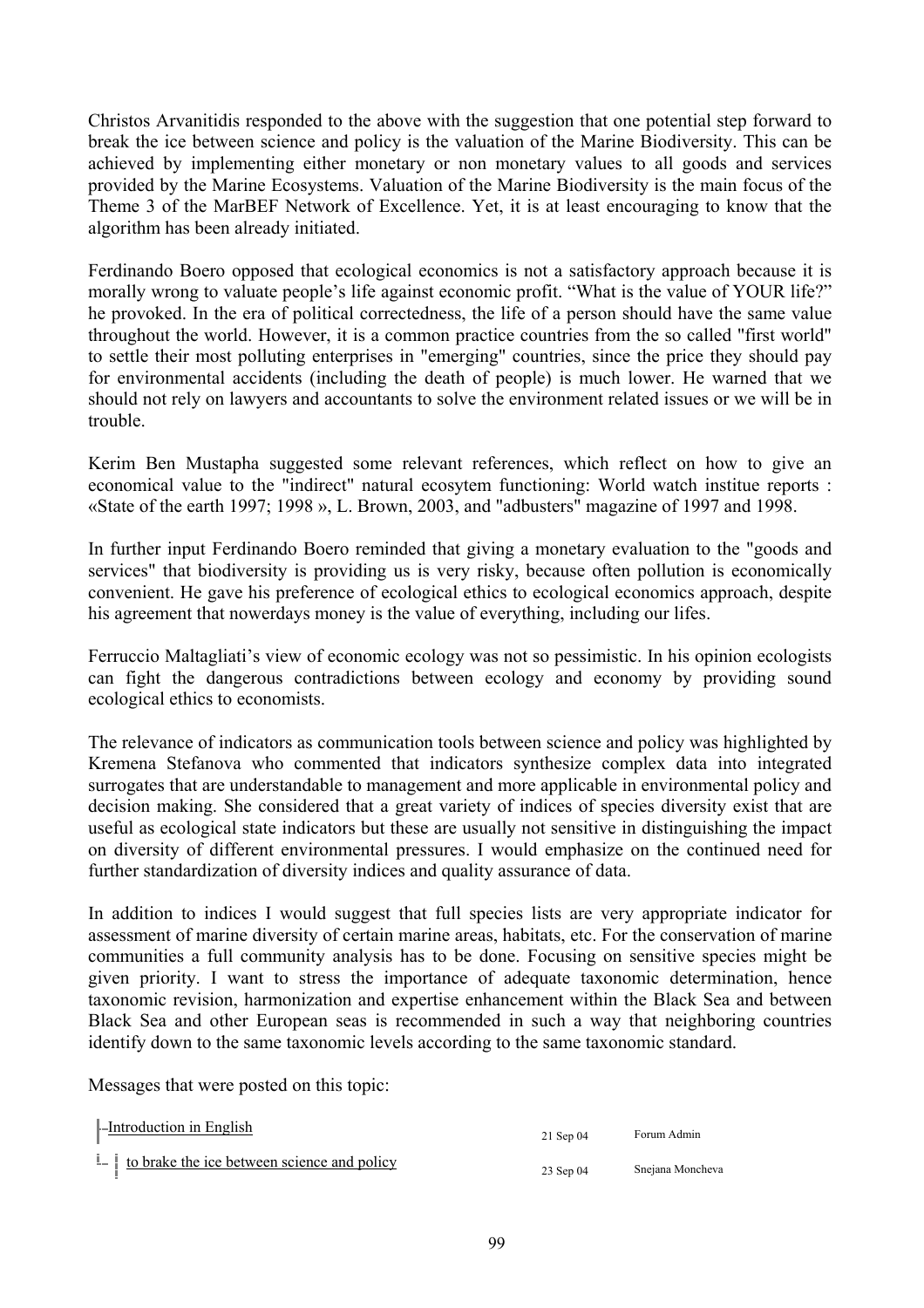| ί<br>Valuation of Marine Biodiversity                           | 23 Sep 04 | <b>CHRISTOS ARVANITIDIS</b> |
|-----------------------------------------------------------------|-----------|-----------------------------|
| J., .<br>money for nothing                                      | 27 Sep 04 | Ferdinando Boero            |
| <u>і.,</u><br>State of the world                                | 27 Sep 04 | Kerim Ben Mustapha          |
| $\mathbf{L}_{\mathrm{m}}$<br>ecological economics               | 27 Sep 04 | Ferdinando Boero            |
| L.<br>considerations<br>economic-ecological<br>on<br>approaches | 27 Sep 04 | Ferruccio Maltagliati       |
| --Introduction in Russian                                       | 21 Sep 04 | Forum Admin                 |
| Introduction en Français                                        | 21 Sep 04 | Forum Admin                 |
| What scientific tools for managing biodiversity can be offer    | 23 Sep 04 | Kremena Stefanova           |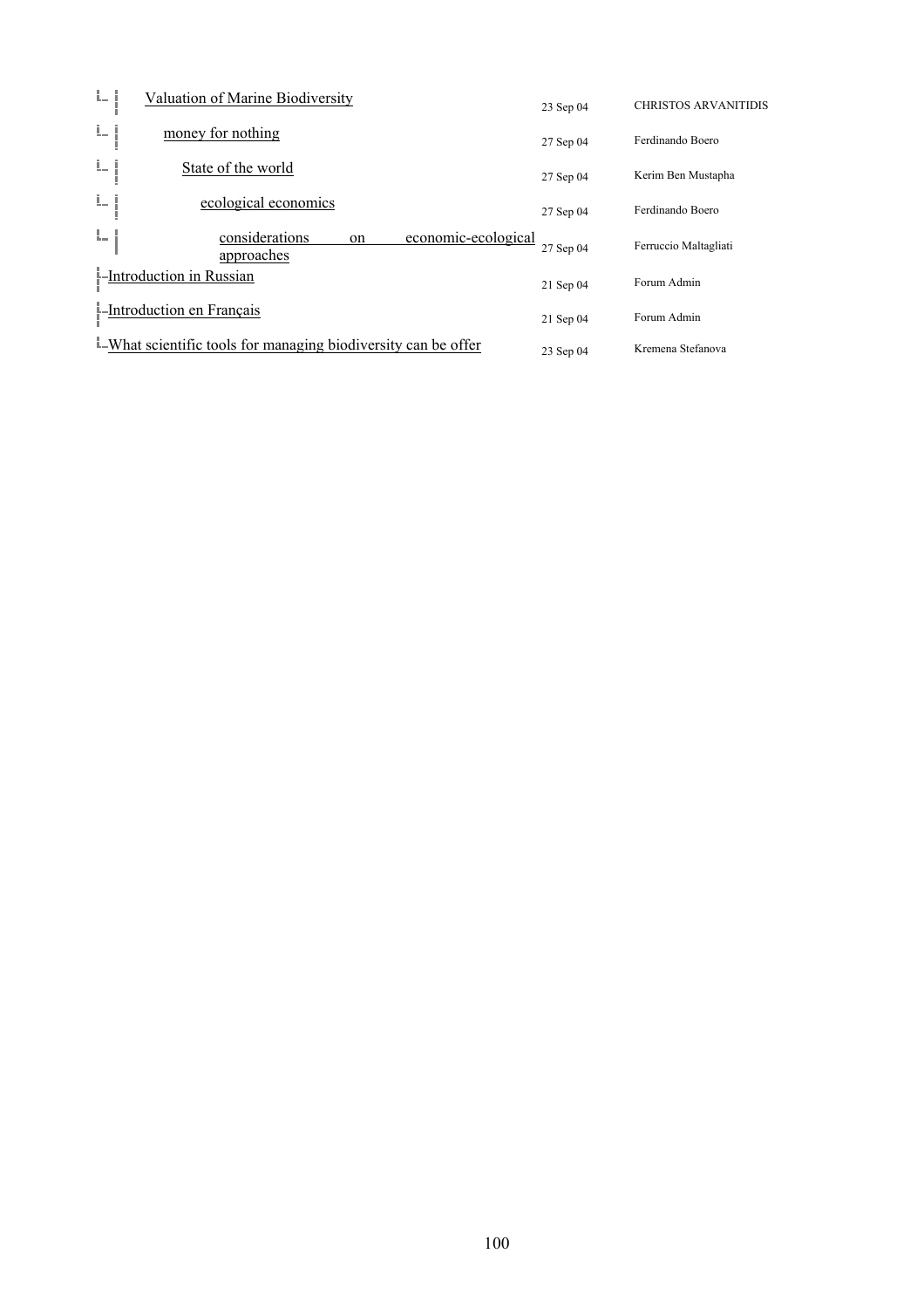# [∗](#page-104-0) **Common discussion and synthesis Summary**

## **Paolo Magni<sup>1</sup> , Alenka Malej<sup>2</sup> , Snejana Moncheva<sup>3</sup>**

<sup>1</sup> Foundation IMC – International Marine Centre, Italy – (p.magni@imc-it.org) <sup>2</sup> National Institute of Biology, Marine Biological Station Piran, Slovenia – (malej@mbss.org) <sup>3</sup>Bulgarian Academy of Sciences; Institute of Oceanology, Bulgaria – (snejm@mail.varna.technolink.com)

During the common discussion an outline of the main issues addressed during the Conference was introduced by the MARBENA7 organisers, formulating the main challenges in future perspective "What directions do we have to take further? Which research questions to put on the top of the priority list? How could we enhance co-operation among countries within the Mediterranean and Black sea regions and co-operation with EU? Which financial and policy instruments could be used to promote this co-operation?".

*Christos Arvanitidis* stressed the need to focus on the main gaps that emerge from the discussions and provided a very comprehensive "what to do" shopping list to serve as a guideline for the future activities:

• Networking: joining efforts, setting the essential questions, re-developing the Regional Strategy for the Southeastern Mediterranean and the Black Sea, in compliance with EU and International Treaties and Conventions

• DBase development; central depository of data from the Marine Environment; digitalization of existing historical data stored on paper for long time

• Common Large-Scale-Long-Term Projects

• Linking with other disciplines (e.g. socio-economics, decision making, integrated coastal zone management)

• Vast unexplored geographic areas

• Lack of expertise in several disciplines; the need to capacity building of new generation of scientists, based on multi-disciplinary education

• Development of Rapid Assessment Techniques (RATs) for the assessment of the Marine Environment, integrating multidisciplinary knowledge

*Amir Ibrahim* elaborated further on the data-base development and regional collaboration.

Taking into account the wide cultural and language diversity in the Mediterranean basin and the great number of publications in native languages, he suggested to include in the data-base a list of published papers with extended abstracts in English in order to make them available to a wider scientific community and readers. This activity has been already initiated at Tishreen University in

<span id="page-104-0"></span><sup>\*</sup> Please refer to this section as:

Magni, P.; Malej, A.; Moncheva, S. (2004). Common discussion and synthesis - Summary. Pp 100-102 in Magni, P. et al. (eds): Electronic conference on 'The Southern and Eastern Mediterranean Sea and the Black Sea: New challenges for marine biodiversity research and monitoring' - Summary of discussions, 6 to 24 September, 2004. Flanders Marine Institute: Oostende, Belgium.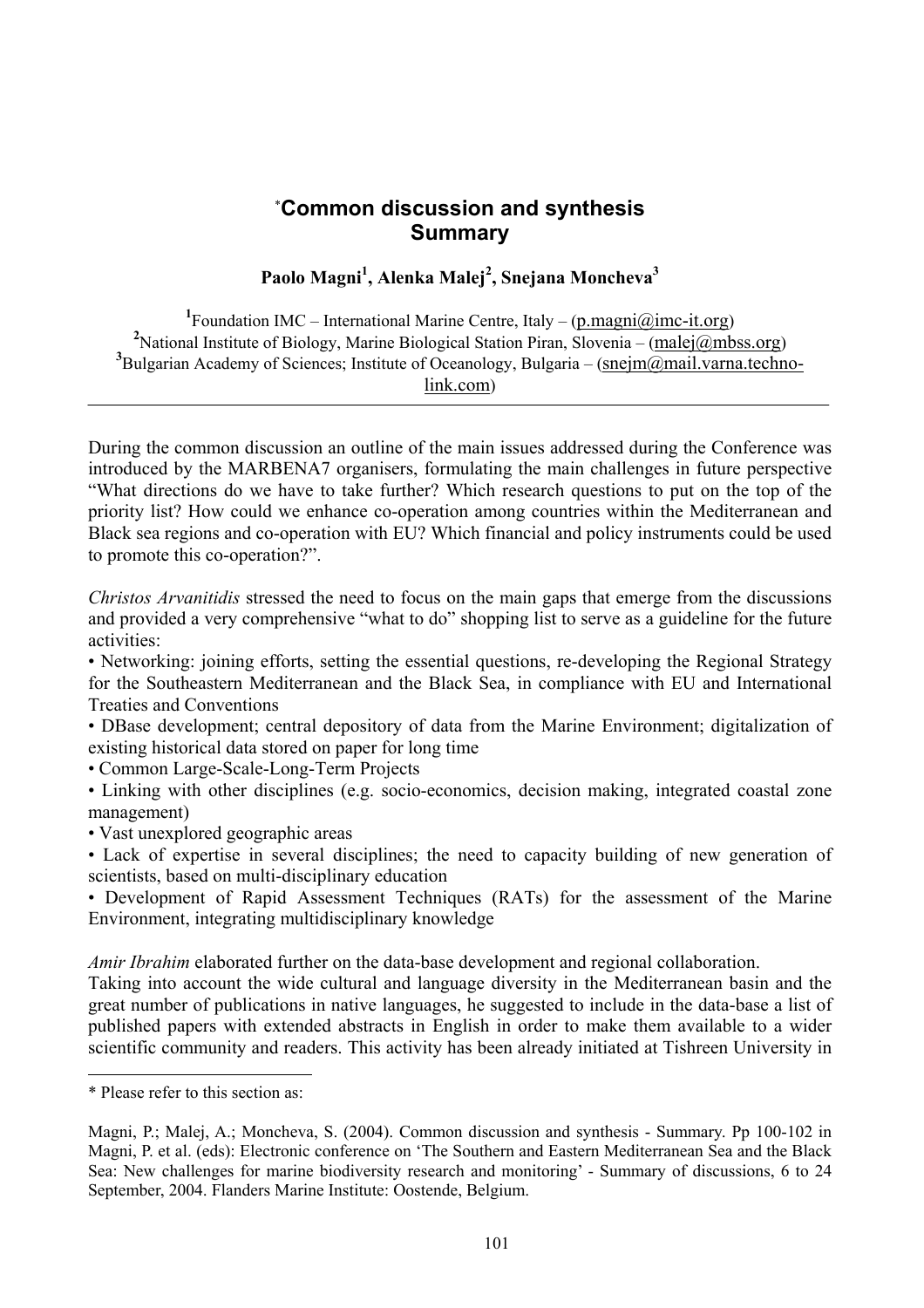Syria and in the near future all the information will be placed on a specially designed web site devoted to marine science. In addition due to the diversity of political status (some Mediterranean countries being EC members are obliged to strictly follow the European legislations approaching specific environmental issues, such as bathing water criteria for example, while others are not) the harmonization of environmental legislation is seen as a crucial step towards effective regional cooperation.

*Ferdinando Boero* extended the discussion from "what to do" to "how to do it". Among the two options - a top down attitude or a bottom up approach he gave preference to the second one, considering the forum to be the first step. He emphasized that English is the language of science and strongly supported the idea of translating non-English papers. The Mediterranean, furthermore, is a mini-ocean and is a model of what will happen in the future to the rest of the world ocean. It is the best European sea for this purpose, since it has a very high biodiversity and is going through the greatest biogeographic event in the recent times: the entrance of tropical species through the Suez Canal. The other issue he stressed is predictability, which should be added to the list of future perspectives. The main concern is that the paucity of variables is conducive making predictability more feasible in simple systems, with a low number of variables. The problem is that Mediterranean science is more descriptive than predictive, compared to some other seas. The second concern is related to the applicability of models developed in other basins – is a Baltic model applicable to the Mediterranean? The possible solution could be to have "northern" scientists coming down to the Med and perform some Mediterranean ecology, leaving the inter-tidal aside. And the third concern expressed is that the habitat directive seems to have left Mediterranean marine biodiversity aside. Can we do something to give the Mediterranean the importance it deserves?

*Morad Awad* gave his full support to the enhancement of cooperation between Mediterranean countries in general and between its Northern and Southern borders in particular.

*Kerim Ben Mustapha* suggested that a possible way of attracting students to work on taxonomy is to link taxonomic studies to "attractive" projects and programs that are of high potential to raise money from politicians (ex MPA). SPA (SPAMI) has been foreseen to play an important role in strengthening regional cooperation as a high priority issue for the progress of biodiversity studies and conservation. Rather than focusing on old literature, an inventory of biodiversity by each country, following a common format will help better the setting of regional data-base and assist attracting money from EU projects; GEF; CBD; foundations etc.

In support of this, *Ahmet Kideys* reminded that EU has already opened a special call for Turkey, Romania and Bulgaria which could be extended to include other countries in the Black Sea and eastern (and southern) Mediterranean to enlarge cooperation. In addition, bilateral agreements between research organizations might prove very useful, advocated by the results achieved within a number of joint research projects between Ukraine and Turkey.

A Georgian NGO representative, Khatuna Akhalaia appealed for improved information flow and increased public awareness on environmental problems, reporting the approach of the Association 'Colchis Medea' for Atlantic, Colchis sturgeon protection.

*Snejana Moncheva* summarized that we need SMART scientific objectives - Specific, Measurable, Attainable, Resoursed and Time foreseenable that we have to go for, based on WISDOM - Will (scientific and political), Insight (thorough knowledge), Social perception in order to Develop Options for Management (sustainable) the marine environment And biodiversity protection.

#### **Contributors**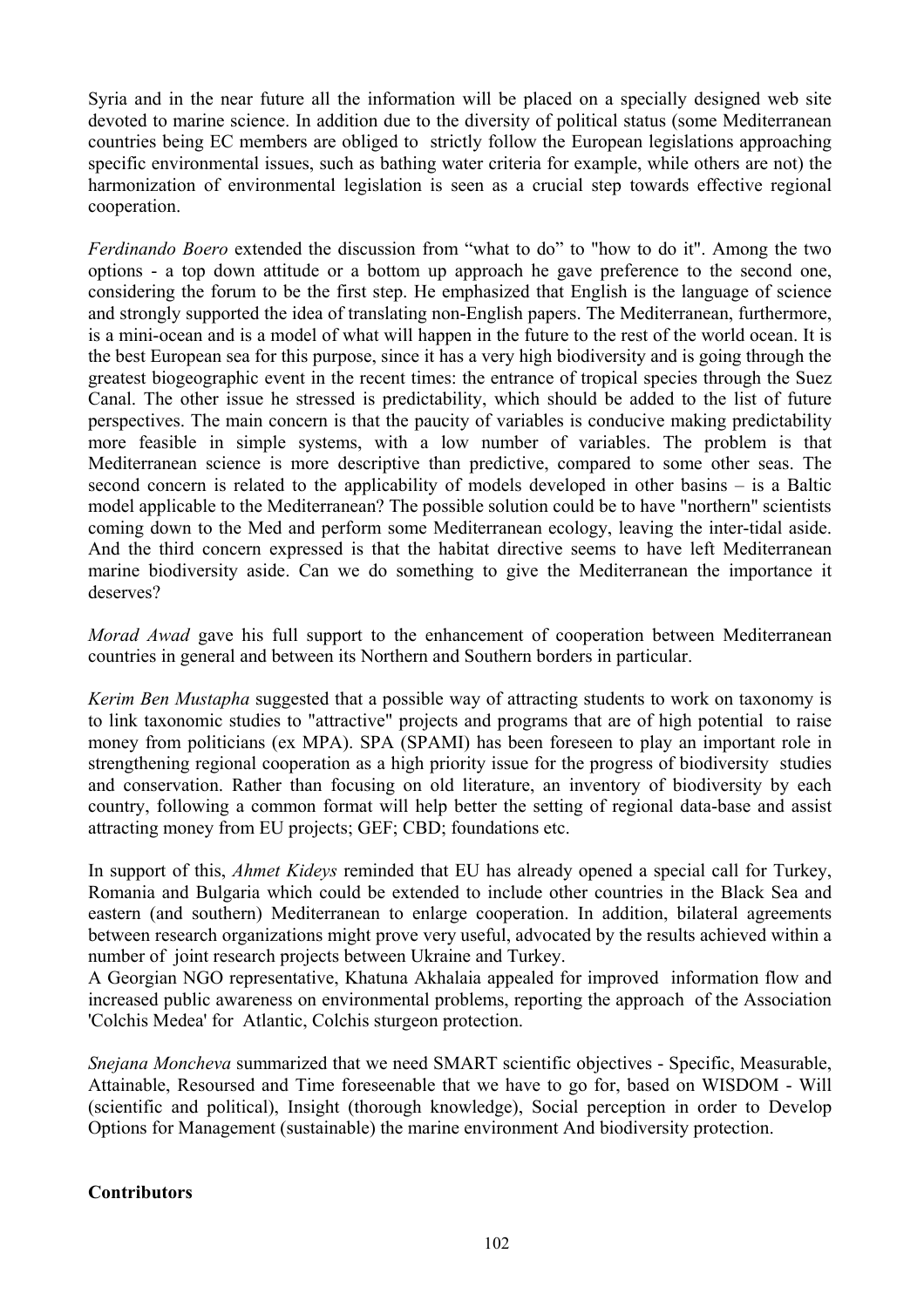Christos Arvanitidis, Hellenic Centre for Marine Research, Crete, Greece Amir Ibrahim, High Institute of Marine Research, Tishreen University, Lattakia, Syria Ferdinando Boero, University of Lecce, Italy Morad Awad, NIOF, Alexandria, Egypt Kerim Ben Mustapha, Institut National des Sciences et Technologies de la Mer, Tunisia Ahmet Kideys, METU, Erdemli, Turkey Paolo Magni, IMC International Marine Centre, Torregrande-Oristano, Italy Alenka Malej, NIB Marine Biology Station, Piran, Slovenia Snejana Moncheva, IO-BAS, Varna, Bulgaria Khatuna Akhalaia, NGO, Union of Georgian Ichtiologists, Tbilisi, Georgia

Messages that were posted on the last topic for general discussion and synthesis:

| -Towards final conclusions                     | 23 Sep 04 | Paolo MAGNI                 |
|------------------------------------------------|-----------|-----------------------------|
| focus<br>ţ                                     | 23 Sep 04 | <b>CHRISTOS ARVANITIDIS</b> |
| agree<br>ļ.                                    | 24 Sep 04 | Amir Ibrahim                |
| ļ.<br>some more                                | 27 Sep 04 | Ferdinando Boero            |
| Ł.<br>maybe there is more                      | 27 Sep 04 | Ferdinando Boero            |
| Ł.<br>"SMART" and "WISDOM" instead of epilogue | 27 Sep 04 | Snejana Moncheva            |
| ļ.<br>Contnueous support                       | 24 Sep 04 | <b>MORAD AWAD</b>           |
| Contribution<br>ł.                             | 25 Sep 04 | Kerim Ben Mustapha          |
| Ł.<br>cooperation in the Med                   | 25 Sep 04 | Ahmet Kideys                |
| Atlantic sturgeon program                      | 24 Sep 04 | Khatuna Akhalaia            |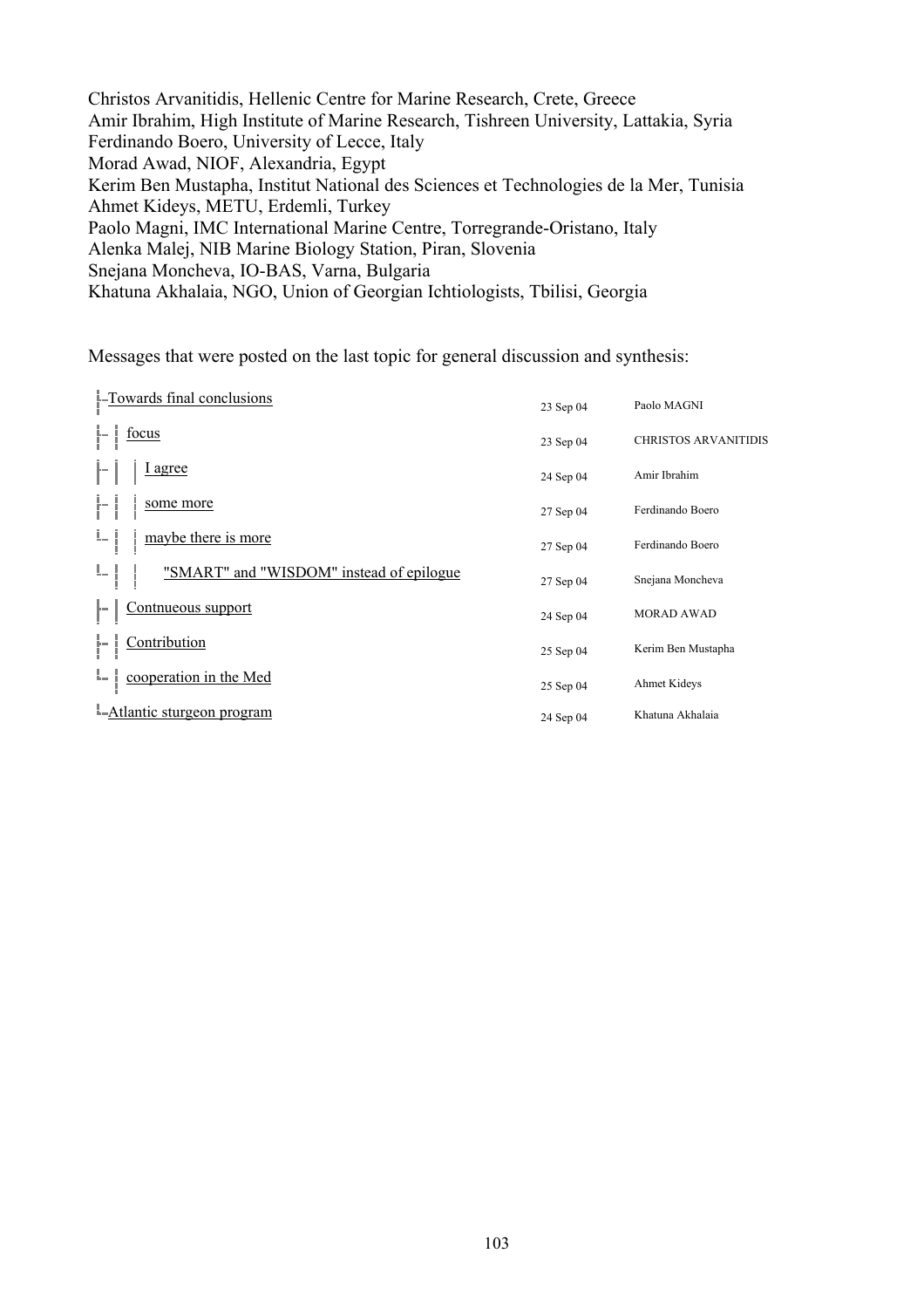# **Organisation and Statistics**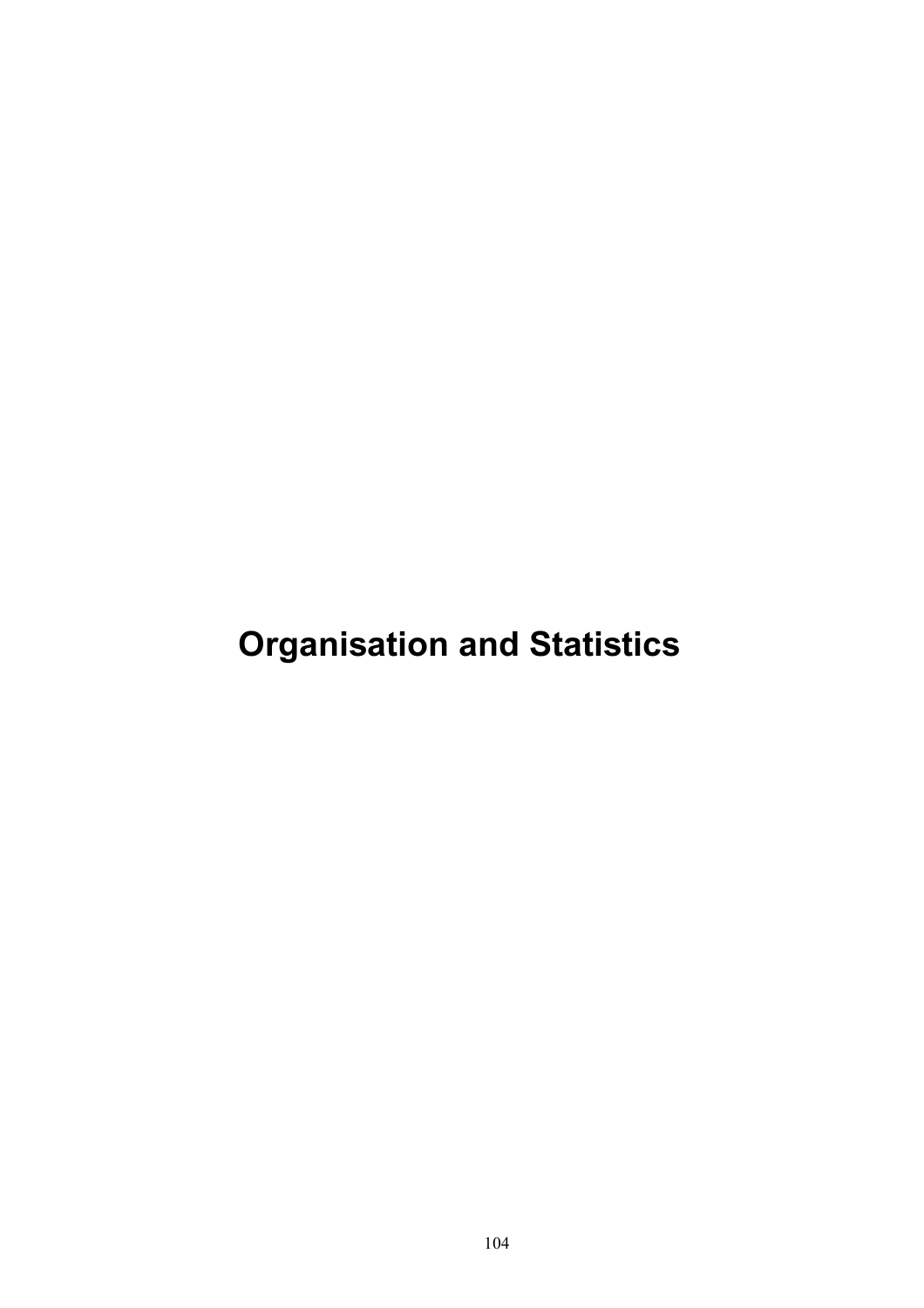# **\* [P](#page-108-0)ractical organisation and statistics**

## **Edward Vanden Berghe**

Flanders Marine Data and Information Centre. Flanders Marine Institute (VLIZ). Vismijn, Pakhuizen 45-52, B-8400 Ostend, Belgium - (wardvdb $\omega$ vliz.be)

The conference was organized as a moderated bulletin board. Both the introduction to the themes and topics, and summaries of the discussions, were available on the Internet, (www.vliz.be/marbena). Contributions to the conference were posted through a form on the web site.

A total of 13 topics, split up into three sessions, were discussed in three weeks (table 1). This conference was multilingual. The introductions were posted in the following languages:

- Session one: English, French and Arabic
- Session two (joint): English, French, Arabic and Russian
- Session three: English and Russian

For practical reasons, only English and French messages were accepted to be posted on the forum. French and Arabic messages were translated/summarised into English. No contributions in Russian were sent.

The co-chairs were responsible to open the discussion by making their opening statements and to follow up the discussion. They were also responsible to provide a general summary and synthesis of the discussions.

|   | Topic Starting date | Title                                                                                                                                                                           | Introduced by                                 |  |
|---|---------------------|---------------------------------------------------------------------------------------------------------------------------------------------------------------------------------|-----------------------------------------------|--|
|   | 6 September         | "The role of top predators (incl. gelatinous organisms) Ahmet KIDEYS<br>and large nekton (incl. whales & dolphins, seals, sharks, & Alessandro DE<br>turtles) for biodiversity" | <b>MADDALENA</b>                              |  |
|   | 7 September         | "Monitoring studies on marine biodiversity in the<br>Mediterranean, with special reference to Eastern and Chedly RAIS<br>Southern Countries"                                    |                                               |  |
|   | 8 September         | "Historical data sets and grey literature: the value of 'real' Izdihar<br>data and the need for quality control"                                                                | Samir GRIMES,<br>AMMAR, Paolo<br><b>MAGNI</b> |  |
| 4 | 9 September         | Lovrenc LIPEJ $&$<br>"New techniques, tools and approaches to study marine<br>Andreja<br>biodiversity at the regional (Mediterranean) scale"<br><b>RAMSAK</b>                   |                                               |  |
|   | 10 September        | "Do we need a revision of our biodiversity research Ferdinando<br>agenda?"                                                                                                      | <b>BOERO</b>                                  |  |

## **SESSION 1: Eastern and Southern Mediterranean**

<span id="page-108-0"></span>Please refer to this section as:

l

Vanden Berghe, E. (2004). Practical organisation and statistics. Pp 104-106 in Magni, P. *et al.* (eds): Electronic conference on 'The Southern and Eastern Mediterranean Sea and the Black Sea: New challenges for marine biodiversity research and monitoring' - Summary of discussions, 6 to 24 September, 2004. Flanders Marine Institute: Oostende, Belgium.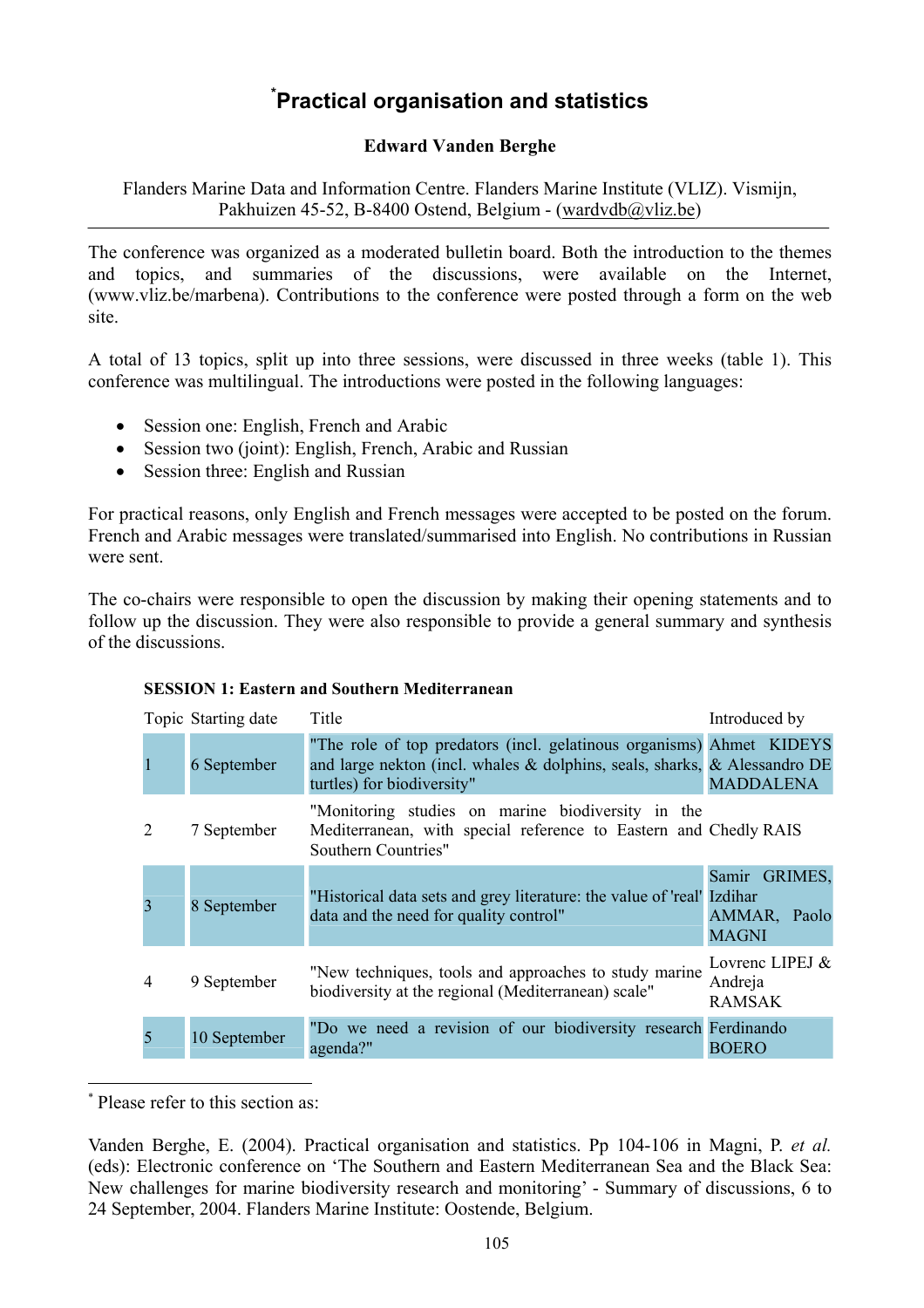|             | Topic Starting date | Title                                                                                                                                                                                                       | Introduced by                                                                                                                |
|-------------|---------------------|-------------------------------------------------------------------------------------------------------------------------------------------------------------------------------------------------------------|------------------------------------------------------------------------------------------------------------------------------|
| $\mathbf 1$ | 13 September        | "Endangered biodiversity and management of<br>protected areas, wetlands,<br>lagoons,<br>marine<br>estuaries and seagrass meadows"                                                                           | GRIMES,<br>Samir<br>AMMAR,<br>Izdihar<br>Marian GOMOIU &<br>Paolo MAGNI                                                      |
| 2           | 14 September        | "Biodiversity conservation, impact of<br>human<br>activities, environmental policy<br>public<br>and<br>awareness"                                                                                           | Andreas<br><b>DEMETROPOULOS</b>                                                                                              |
| 3           | 15 September        | "Climate change and exotic/invasive species"                                                                                                                                                                | Jakov<br><b>DULCIC</b><br>$\alpha$<br>Tamara<br><b>SHIGANOVA</b>                                                             |
| 4           | 16 September        | biodiversity<br>variability<br>"Environmental<br>and<br>predictability: data collection and ocean models -<br>what to do?"                                                                                  | Temel OGUZ, Izdihar<br>AMMAR,<br>Samir<br><b>GRIMES</b><br>Paolo<br>$\&$<br><b>MAGNI</b>                                     |
| 5           | 17 September        | "Regional and international cooperation<br>and<br>comparative situations in the Mediterranean and<br>Black Seas (CIESM, Regional Seas Programmes:<br>MAP, Black Sea Programme, IOI, MAMA<br>network, etc.)" | Izdihar<br>AMMAR,<br>GRIMES,<br>Samir<br>MAGNI,<br>Paolo<br><b>MALEJ</b><br>Alenka<br>$\alpha$<br>Snejana<br><b>MONCHEVA</b> |

#### **SESSION 2: Joint session on Eastern and Southern Mediterranean, and Black Sea**

### **SESSION 3: Black Sea**

|   | Topic Starting date | Title                                                                                                                                                                                                 | Introduced by      |
|---|---------------------|-------------------------------------------------------------------------------------------------------------------------------------------------------------------------------------------------------|--------------------|
|   | 20 September        | "From taxonomy to patterns and processes"<br>the problem of "classical taxonomist<br>guild extinction" and the need to develop Snejana MONCHEVA<br>advance biodiversity research in the Black<br>Sea" |                    |
|   | 21 September        | "Microbiota, deep sea biodiversity and<br>unexploited habitats - the neglected Serena FONDA-UMANI<br>biodiversity"                                                                                    |                    |
| 3 | 22 September        | "In search of pressure-state-response Christos ARVANITIDIS,<br>biodiversity indicators: extending science Valentina TODOROVA &<br>to policy"                                                          | Luydmila KAMBURSKA |

Table 1. Time table including schedule, titles of topics and chairs

The basic flow of information of the conference was through the WWW. This was done to stimulate 'external' parties to participate in the discussion. To make sure the conference was widely known, mailing lists of several organizations and activities were used to invite all interested parties to register. Access to the general pages of the conference, and to the summaries, is open to everyone. To be able to post messages and also to view posted messages, registration through a form on the web site was necessary. The requests for registration were handled individually; applicants were informed of successful registration in an e-mail. Once registered, access to the forum was possible by logging-in with user-defined username. The obliged login username aids in referring to the authors' details by linking to IMIS (Integrated Marine Information System), and in addition enables us to score participation during the course of the conference.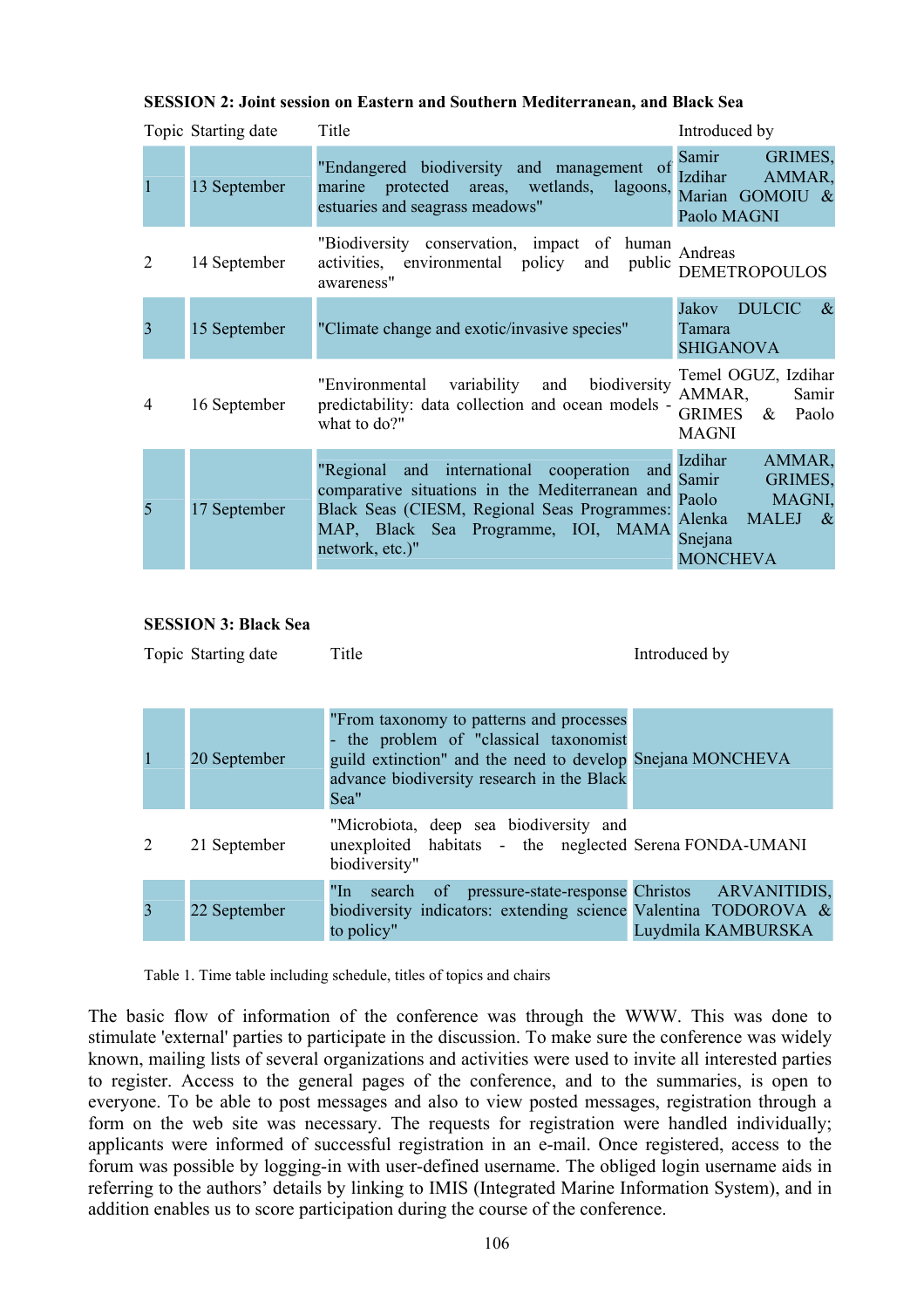### **Statistics**

Registered participants: 1250 Number of countries: 46 Participants requesting summaries through e-mail: 322 Numbers of addresses on the general circulation list: 2878 Number of messages: 256 Number of contributors: 68 Number of contributing policy makers: 5 Number of contributing NGO's: 6

Hits on marbena web site: 41,723 (from 15 Augustus to 15 October 2004) Hits on /cgi-bin/marbena.exe: 15,398 Hits on /marbena: 26,325 or 5,401 html pages Total number of pages requested: 20,799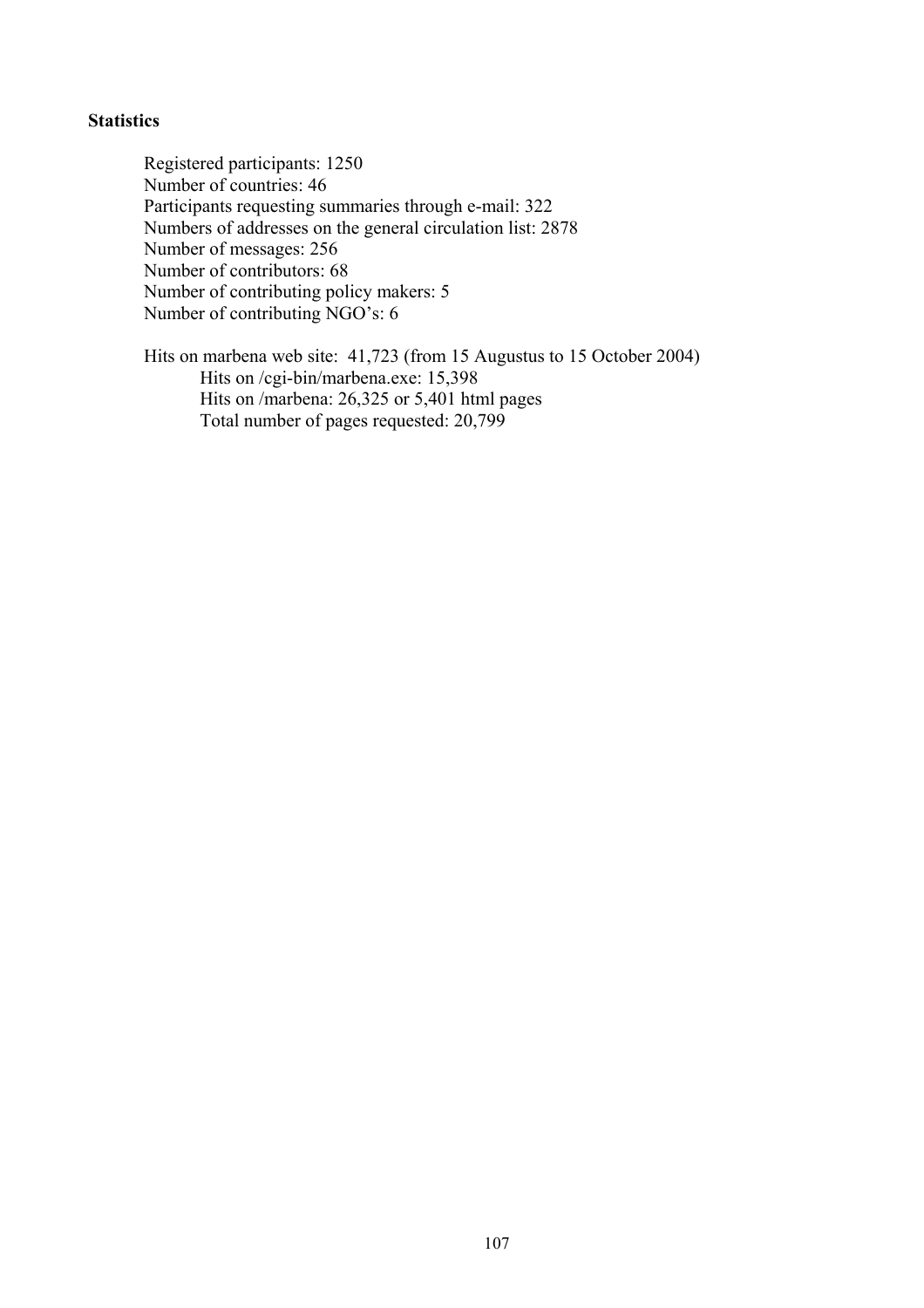# **[\\*](#page-111-0) List of contributors**

- **Akhalaia, Khatuna.** Union of Georgian Ichtiologsts. Georgia.
- **Alexandrov, Boris.** Ukraine National Academy of Sciences; Institute of Biology of the Southern Seas; Odessa Branch. Ukraine.
- **Ali Abdel-Fattah Ali Gab-Alla, Ali.** Suez Canal University; Marine Science Department. Egypt.
- **Ammar, Izdihar.** Tishreen University; High Institute of Marine Research. Syria.
- **Appeltans, Ward.** Flanders Marine Institute (VLIZ). Belgium.
- **Arvanitidis, Christos.** Hellenic Centre of Marine Research; Environmental Technology and Management Group. Greece.
- **Awad, Morad.** National Institute of Oceanography and Fisheries. Egypt.
- **Badr, A.** Tishreen University; High Institute of Marine Research. Syria.
- **Ben Mustapha, Kerim.** Institut National des Sciences et Technologies de la Mer; Laboratoire de Biodiversité et biotechnologies marines. Tunesia.
- **Bilio, Martin.** N/a
- **Bitar, Ghazi.** Lebanese University; Faculty of sciences. Lebanon.
- **Boero, Ferdinando.** Consorzio Nazionale Interuniversitario per le Scienze del Mare; University of Lecce; Dipartimento di Scienze e Tecnologie Biologiche e Ambientali; Laboratory of Zoology and Marine Biology. Italy.
- **Bonhomme, François.** Station Mediterranéenne de l'Environnement Littoral. France.
- **Bradai, Mohamed Nejmeddine.** Institut National des Sciences et Technologies de la Mer; Laboratoire de Biodiversité et biotechnologies marines. Tunesia.
- **Cuvelier, Daphne.** Flanders Marine Institute (VLIZ). Belgium.
- **De Maddalena, Alessandro.** Mediterranean Shark Research Group. Italy.
- **Deeb, Nejla.** N/a
- **Del Piero, Donatella.** University of Trieste; Biology Department, Italy.
- **Demetropoulos, Andreas.** Cyprus Wild Life Society. Cyprus.
- **Dulcic , Jakov.** Institute of Oceanography and Fisheries; Laboratory of Ichthyology and Coastal Fishery. Croatia.
- **Fonda-Umani, Serena.** University of Trieste; Marine Biology Laboratory, Italy.
- **Galil, Bella.** Israel Oceanographic and Limnological Research Ltd. Israel.
- **Genov, Tilen.** Morigenos marine mammal research and conservation society. Slovenia.
- **Glamuzina, Branko.** University of Dubrovnik; Department for Aquaculture. Croatia.
- **Gomoiu, Marian.** National Institute of Marine Geology and Ecology; Constantza Branch: 304. Romania.
- **Grimes, Samir.** Institut des Sciences de la Mer et de l'Aménagement du Littoral. Algeria.
- **Haspeslagh, Jan.** Flanders Marine Institute (VLIZ). Belgium.
- **Hassan, Sawsan.** N/a.

l

- **Ibrahim, Amir.** Tishreen University; High Institute of Marine Research. Syria.
- **Kamal, A.** Tishreen University; High Institute of Marine Research. Syria.
- **Kamburska, Luydmila.** Bulgarian Academy of Sciences; Institute of Oceanology; Marine Biology and Ecology. Bulgaria.
- **Khalil, M.** Tishreen University; High Institute of Marine Research. Syria.
- **Kideys, Ahmet.** Middle East Technical University; Institute of Marine Sciences. Turkey.

<span id="page-111-0"></span><sup>\*</sup> For the sake of saving paper, the complete list of MARBENA subscribers is omitted and reduced to those who have contributed to the discussions.